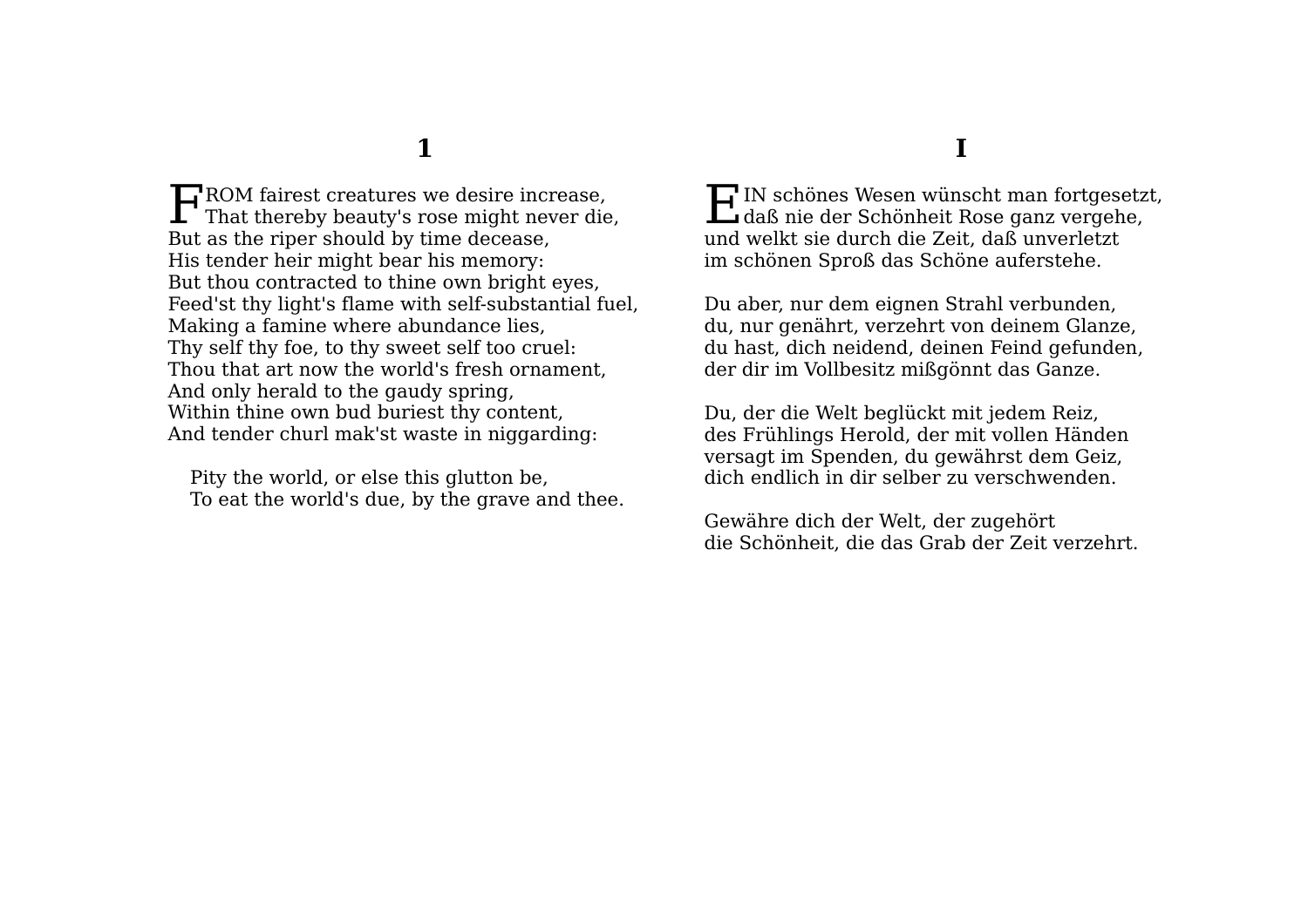HEN forty winters shall besiege thy brow,  $\mathbf{W}$ HEN forty winters shall besiege thy brow,<br> $\mathbf{W}$  And dig deep trenches in thy beauty's field, Thy youth's proud livery so gazed on now, Will be a tattered weed of small worth held: Then being asked, where all thy beauty lies, Where all the treasure of thy lusty days; To say within thine own deep sunken eyes, Were an all-eating shame, and thriftless praise. How much more praise deserved thy beauty's use, If thou couldst answer 'This fair child of mine Shall sum my count, and make my old excuse' Proving his beauty by succession thine.

This were to be new made when thou art old, And see thy blood warm when thou feePst it cold.

### **II**

IR wird, wenn in die Jahre du gekommen **D**IR wird, wenn in die Jahre du gekommen<br>und Falten furchend durch dein Antlitz ziehn, Erinnrung jener Schönheit wenig frommen, die schneller als die Zeit dir ging dahin.

Und wenn dich dann wer fragt, wohin sie kam, und wo sie, da sie nicht mehr sei, gewesen, dann frage deinen Stolz, ob deine Scham sie ließe aus erloschnen Augen lesen.

Doch wahrlich andern Ruhm trügst du davon, könntst du auf die bewahrte Schönheit zeigen und sprechen: Seht, in meinem jungen Sohn ist heut vorhanden, was mir einst zu eigen!

Durch Alter endet nicht der Lebensmut: die Jugend, die du schufst, erwärmt dein Blut.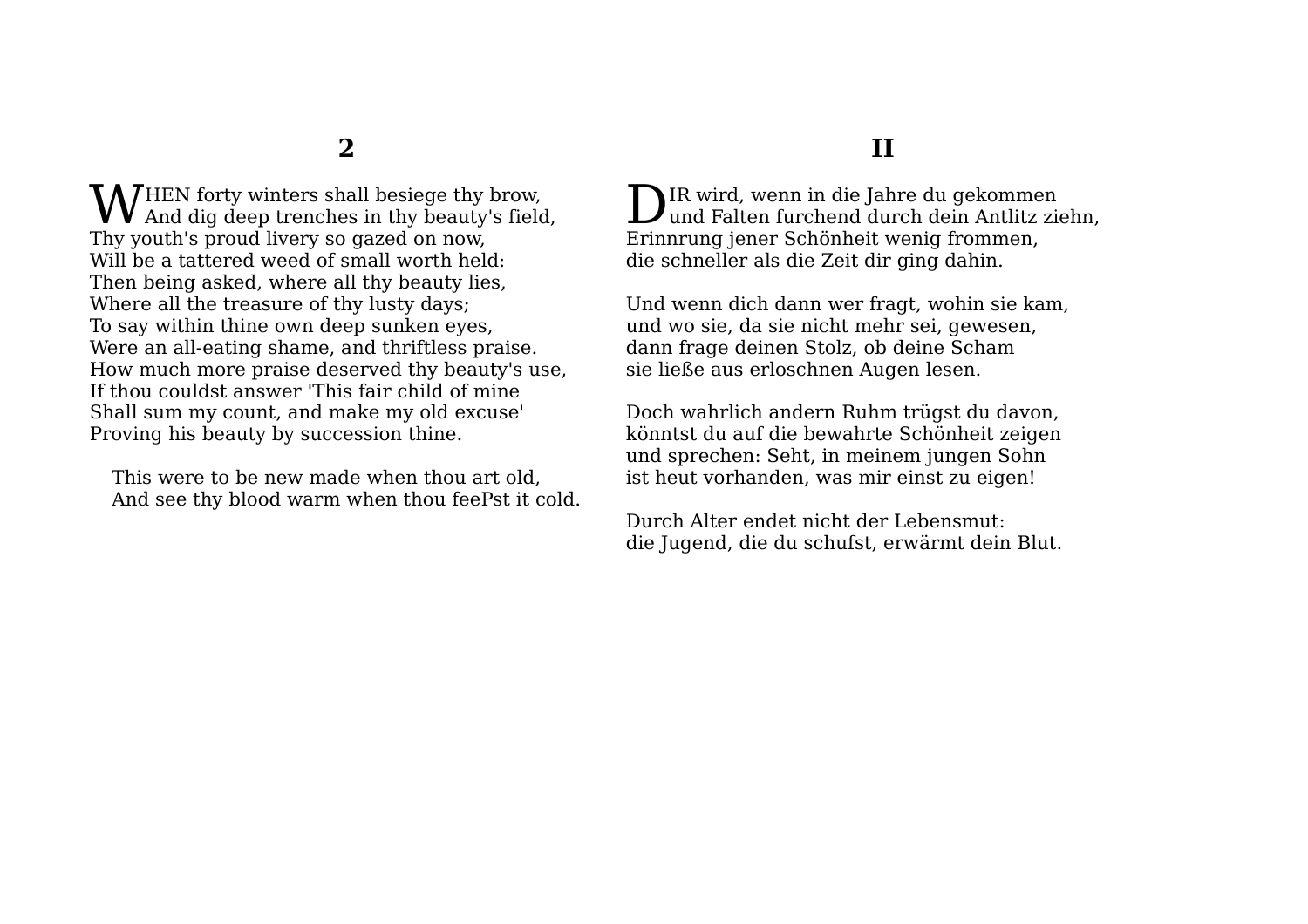OOK in thy glass tell the face thou viewest. **Now** is the time that face should form another, Whose fresh repair if now thou not renewest, Thou dost beguile the world, unbless some mother. For where is she so fair whose uneared womb Disdains the tillage of thy husbandry? Or who is he so fond will be the tomb, Of his self-love to stop posterity? Thou art thy mother's glass and she in thee Calls back the lovely April of her prime, So thou through windows of thine age shalt see, Despite of wrinkles this thy golden time.

But il thou live remembered not to be, Die single and thine image dies with thee.

### **III**

**T**M Spiegel sagt es dir dein Angesicht. IM Spiegel sagt es dir dein Angesicht,<br>und es verlangt von dir, es neu zu fassen; betrogen wär' die Welt, dein Bild zerbricht, hättst Einer du die Mutterschaft erlassen.

Wo ist sie, die sich dir nicht leicht ergibt, für Ehrentat nicht hielte, zu gebären für dich? Wo der, der so sich selber liebt, sich neidisch seinen Nachwuchs zu verwehren?

Dir, deiner Mutter Bild, worin sie schaut den eignen Frühling, dir, auch dir gelingt, wenn's herbstlich wird und deine Landschaft graut, dich so zu schaun, als wärst du selbst verjüngt.

Bist erbenlos zu sterben du gewillt, leb einsam und es stirbt mit dir dein Bild.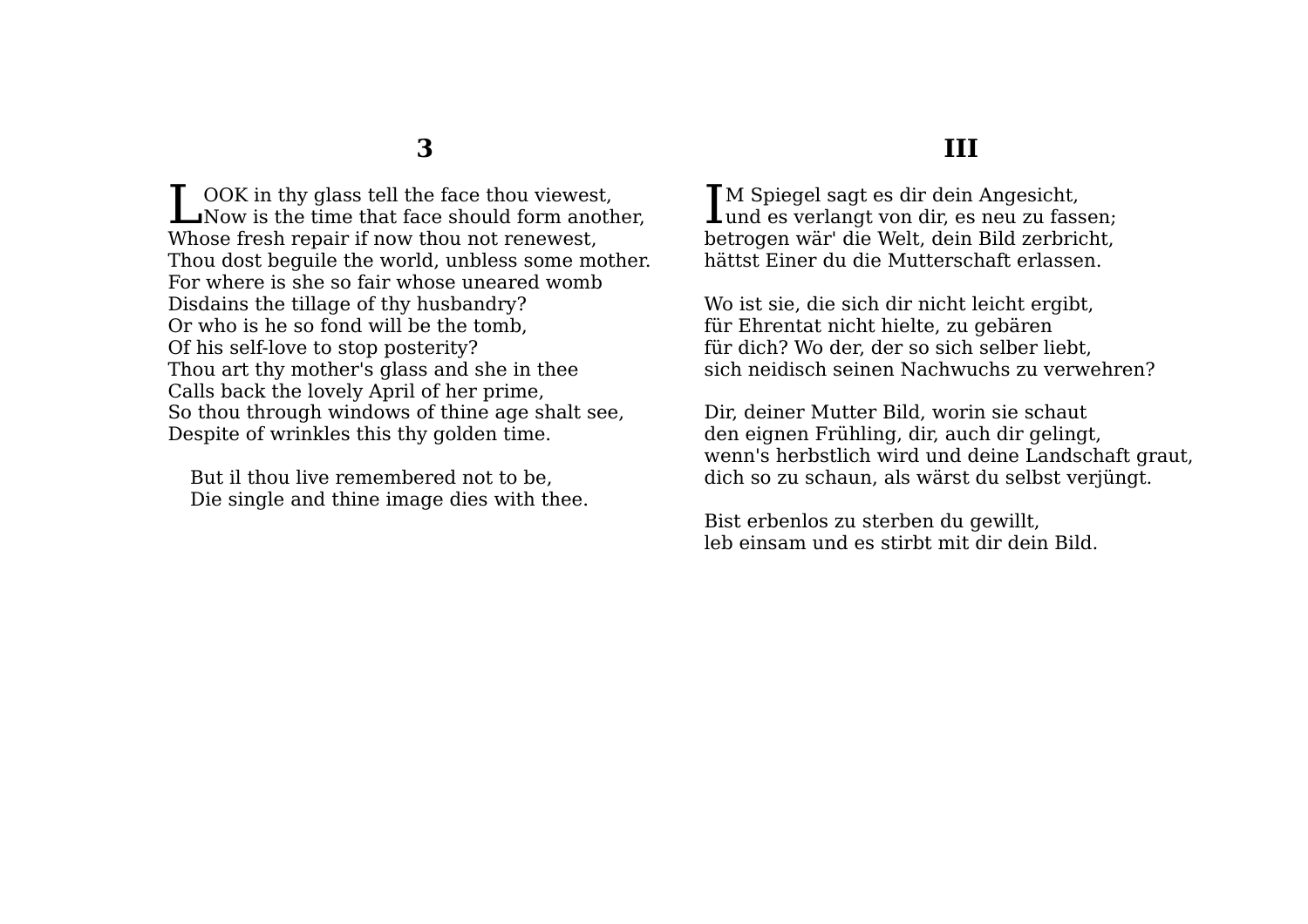UNTHRIFTY loveliness why dost thou spend,<br>Upon thy self thy beauty's legacy? Upon thy self thy beauty's legacy? Nature's bequest gives nothing but doth lend, And being frank she lends to those are free: Then beauteous niggard why dost thou abuse, The bounteous largess glven thee to give? Profitless usurer why dost thou use So great a sum of sums yet canst not live? For having traffic with thy self alone, Thou of thy self thy sweet self dost deceive, Then how when nature calls thee to be gone, What acceptable audit canst thou leave?

Thy unused beauty must be tombed with thee, Which uséd lives th' executor to be.

### **IV**

 UNFRUCHTBARE Fülle, wem gedeihen die Güter, die Natur dir hat beschert? Sie schenkt sie nicht, sie will sie nur verleihen; nur den, der gibt, hält sie der Gabe wert. O

Was tust du, schöner Geizhals, nach den Jahren der Selbstvergeudung, die du übst mit Lust; als Wuchrer deiner selbst hast du verfahren, und doch um deinen Reichtum nicht gewußt!

Ob mehr Betrogner, mehr Betrüger du, gewohnt, nur Umgang mit dir selbst zu pflegen, wirst du, bringt die Natur dich einst zur Ruh, imstande sein, die Rechnung ihr zu legen?

Zu viel an Schönheit muß mit dir erkalten; kein Erbe lebt, dem du sie vorbehalten.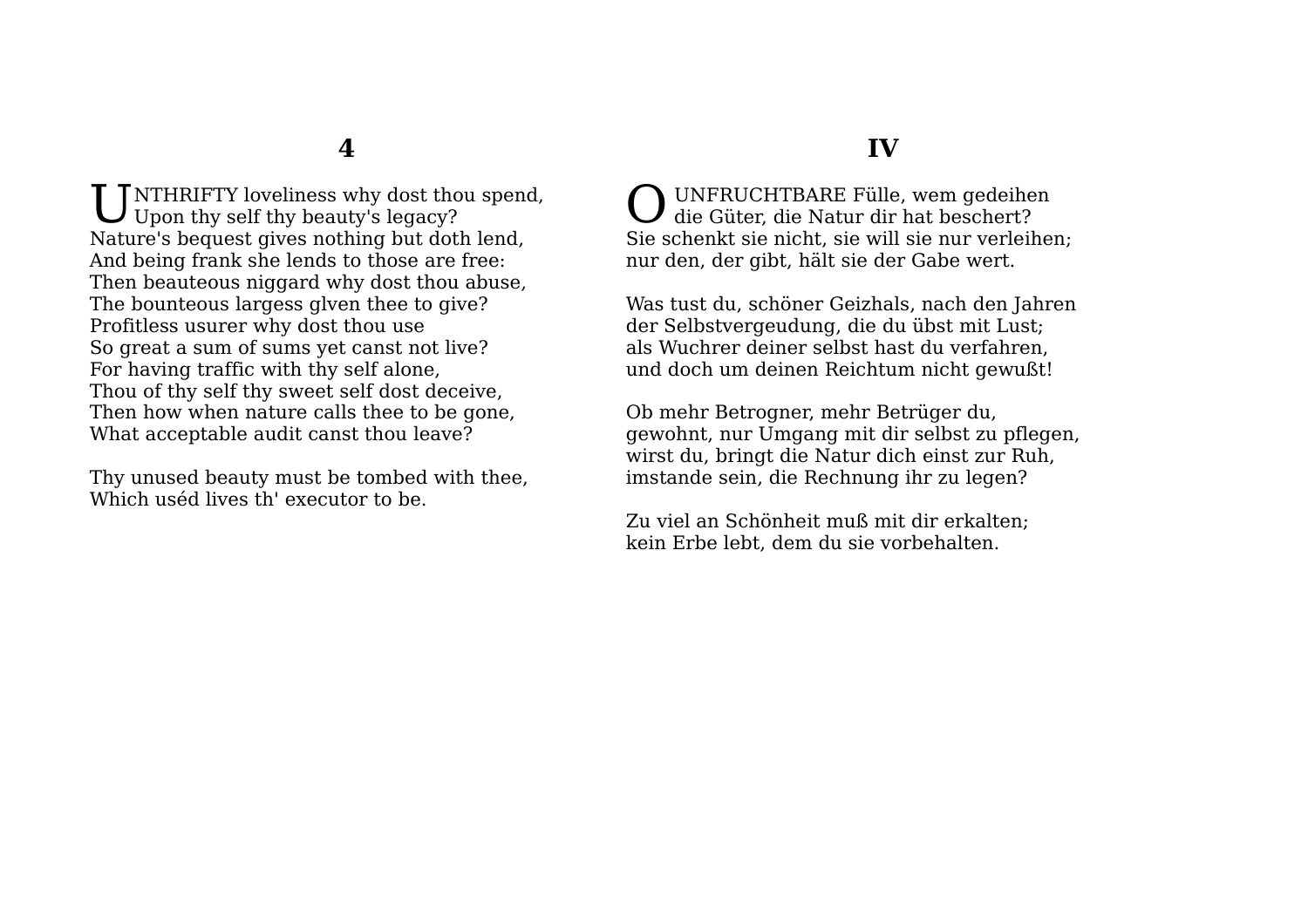$\blacksquare$  HOSE hours that with gentle work did frame THOSE hours that with gentle work did frame<br>The lovely gaze where every eye doth dwell Will play the tyrants to the very same, And that unfair which fairly doth excel: For never-resting time leads summer on To hideous winter and confounds him there, Sap checked with frost and lusty leaves quite gone, Beauty o'er-snowed and bareness every where: Then were not summer's distillation left A liquid prisoner pent in walls of glass, Beauty's effect with beauty were bereft, Nor it nor no remembrance what it was.

But flowers distilled though they with winter meet, Leese but their show, their substance still lives sweet.

#### **V**

AS Werk der Zeit, das unsern Sinn entzückt, DAS Werk der Zeit, das unsern Sinn entzückt,<br>den Augen Wonne, dem Verstand ein Wunder, tyrannisch wird es von ihr selbst entrückt, zerstückt, zerpflückt und abgetan zum Plunder.

Nicht ruht die Zeit und treibt das Sommerglück in Winterelend, um es zu verderben. Natur erstarrt in Frost, und Stück für Stück muß unter Eis und Schnee die Schönheit sterben.

Und bliebe nicht des Sommers süßer Geist im Glase als ein schmerzlich blasses Wähnen, dann lebte nichts, was Schönheit uns beweist, und kein Besinnen bliebe und kein Sehnen.

So aber wirkt, wenn Winter noch so wüte, der Sommer fort in seines Wesens Blüte.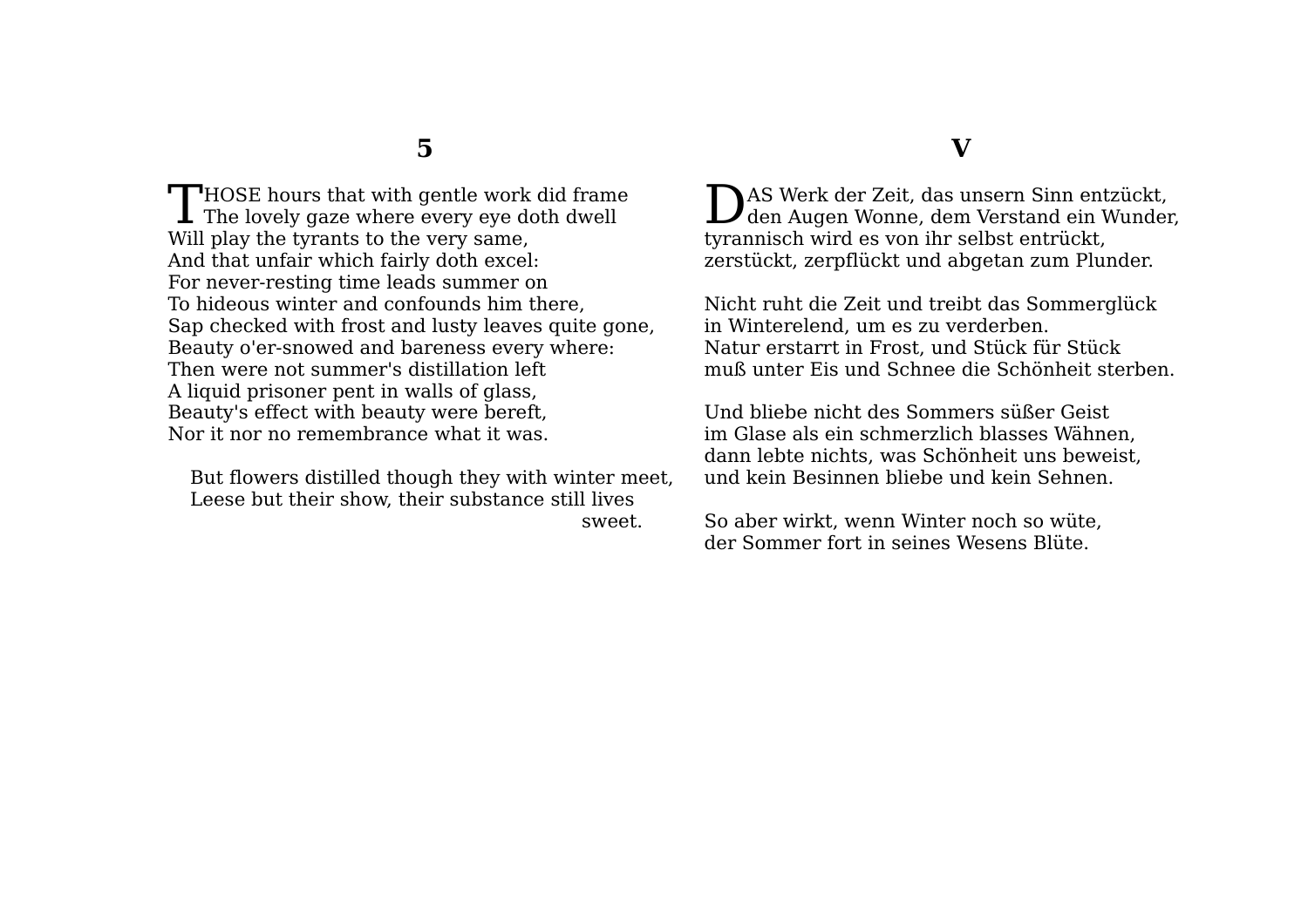**HEN** let not winter's ragged hand deface. THEN let not winter's raggéd hand deface,<br>In thee thy summer ere thou be distilled: Make sweet some vial; treasure thou some place, With beauty's treasure ere it be self-killed: That use is not forbidden usury, Which happies those that pay the willing loan; That's for thy self to breed another thee, Or ten times happier be it ten for one, Ten times thy self were happier than thou art, If ten of thine ten times refigured thee: Then what could death do if thou shouldst depart, Leaving thee living in posterity?

Be not self-willed for thou art much too fair, To be death's conquest and make worms thine heir.

### **VI**

RUM, eh der Winter deinen Sommer kränkt, DRUM, eh der Winter deinen Sommer krän<br>sollst seinen Duft in ein Gefäß du fassen. Von dir ein Abglanz sei von dir geschenkt der Welt, bevor der Glanz ihr muß erblassen.

Vermehrung ist nicht Wucher, wenn gewillt zum Dank man schuldet. Daß dein Gut du mehrst, gewährt von deinem Wesen uns ein Bild. Und zehnmal schöner, wenn du zehn gewährst.

Und zehnmal größer wär' dein eignes Glück, könntst zehnfach sehn du jedes von den zehn. Dann blickst getrost du auf dich selbst zurück, und trotz dem Tod siehst du dich fortbestehn.

Weit besseren Entschluß soll Schönheit fassen, als nur den Würmern sich zu hinterlassen.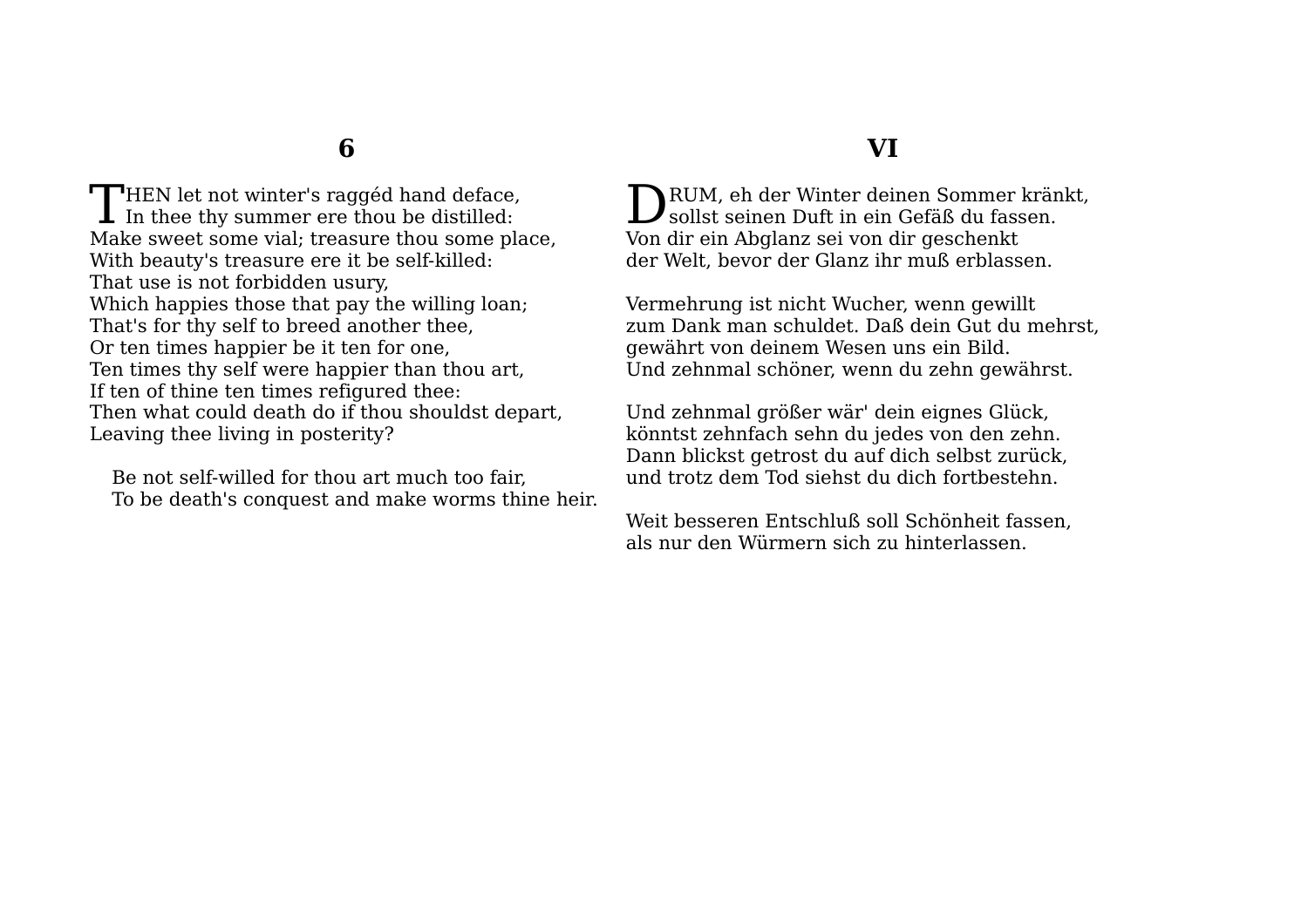O in the orient when the gracious light Let up his burning head, each under eye Doth homage to his new-appearing sight, Serving with looks his sacred majesty, And having climbed the steep-up beavenly hill, Resembling strong youth in his middle age, Yet mortal looks adore his beauty still, Attending on his golden pilgrimage: But when from highmost pitch with weary car, Like feeble age he reeleth from the day, The eyes (fore duteous) now converted are From his low tract and look another way:

So thou, thy self out-going in thy noon: Unlooked on diest unless thou get a son.

### **VII**

SIEH, wenn die Sonne gnädig aufersteht<br>Zum großen Gang auf ihrer Himmelsbah zum großen Gang auf ihrer Himmelsbahn, wie bannt den Blick die goldne Majestät, der alle Menschensinne untertan!

Zum Mittag dringt die kühne Kraft empor, und staunend folgt, bis sie ihn übermannt, der Blick, dem sich die Ehrfurcht nicht verlor, erhabnem Sieg und Aufstieg unverwandt.

Doch weicht der Sieger, müde, immer müder, will's Abend werden und zur Neige gehn, dann schlägt die Menschheit ihre Augen nieder, die sich vor kurzem noch nicht satt gesehn.

So sinkt auch deine Sonne ohne Lohn, wenn dich die Welt nicht wiedersieht im Sohn.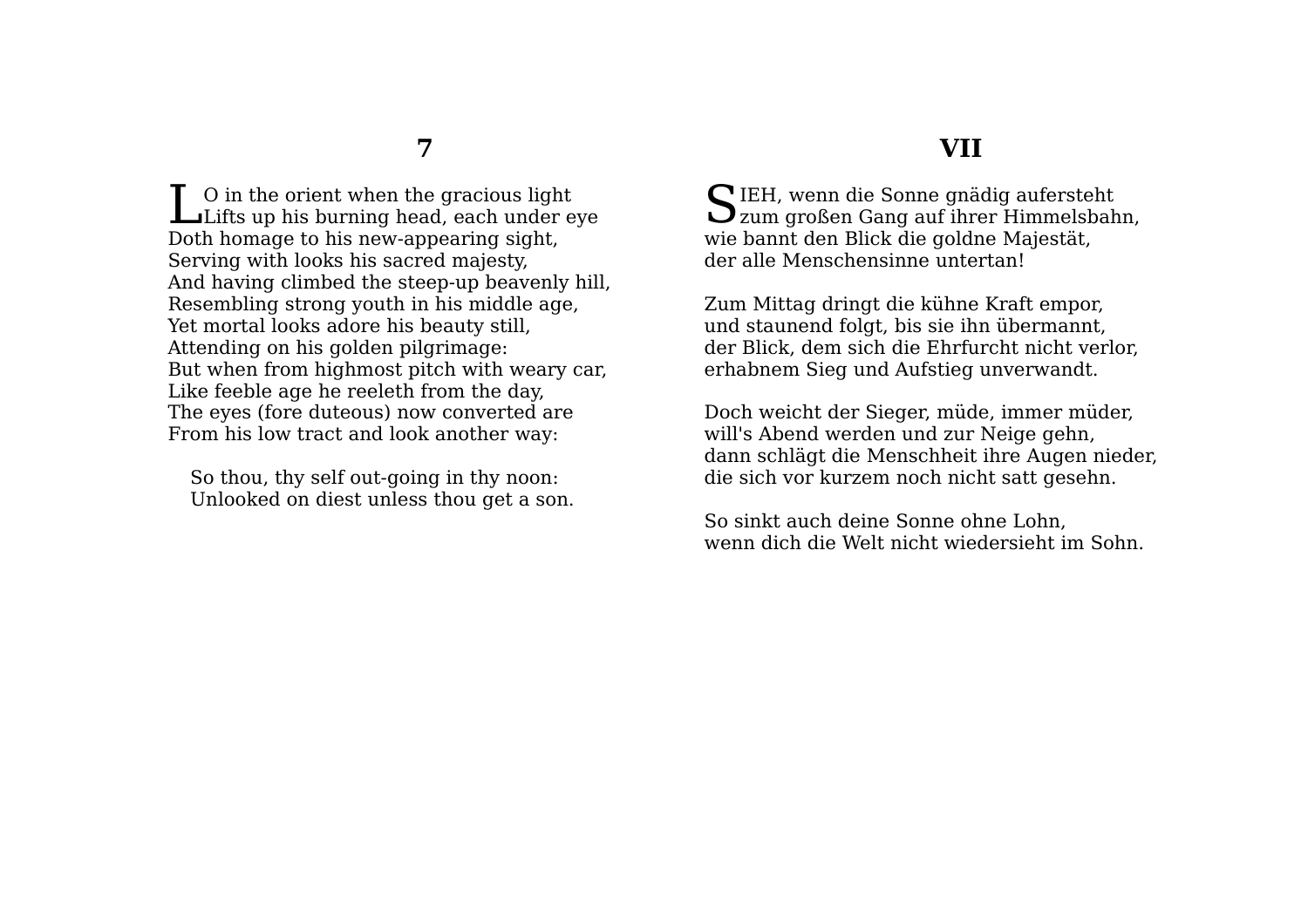usic to hear, why hear'st thou music sadly? Music to hear, why hear'st thou music sadly?<br>Sweets with sweets war not, joy delights in joy: Why lov'st thou that which thou receiv'st not gladly, Or else receiv'st with pleasure thine annoy? If the true concord of well-tunéd sounds, By unions married do offend thine ear, They do but sweetly chide thee, who confounds In singleness the parts that thou shouldst bear: Mark how one string sweet husband to another, Strikes each in each by mutual ordering; Resembling sire, and child, and happy mother, Who all in one, one pleasing note do sing:

Whose speechless song being many, seeming one, Sings this to thee, 'Thou single wilt prove none'.

### **VIII**

**NER selbst Musik hat, dich verstimmt Musik?** DER selbst Musik hat, dich verstimmt Musik?<br>Dein süßes Wesen weigert sich der Süßen? Und bittres Leid genießt dafür das Glück, als wär's Musik, ins Herz dir einzufließen?

Wird dein Gehör gestört von Harmonien, so ist's, weil's diese wie ein Mißton störte, daß du, dich dem Konzerte zu entziehn, der Einklang bliebst, der Einklang nicht begehrte.

Hör ihn im Spiel verliebter Saiten dort, bereit, daß holder Tonbund sie vermähle, wie es sich mehrt und schwellend zum Akkord Entzücken aus der Seele dringt zur Seele.

Mit allen Stimmen schallt es dir im Chor: » Steht einer einsam, stellt er keinen vor! «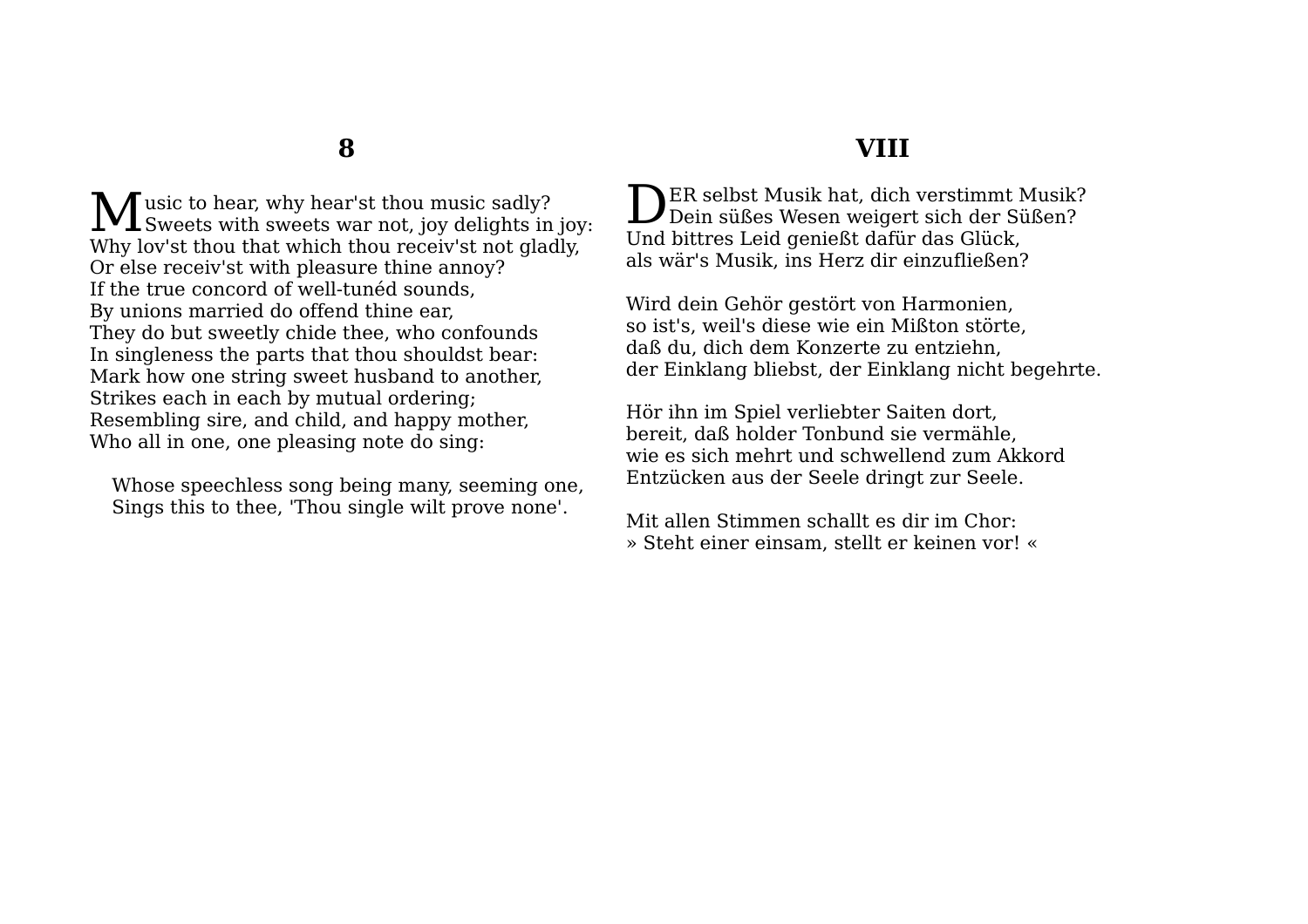$\mathbf{T}$  S it for fear to wet a widow's eve. That thou consum'st thy sell in single life? I Ah, if thou issueless shalt hap to die, The world will wail thee like a makeless wife, The world will be thy widow and still weep, That thou no form of thee hast left behind, When every private widow well may keep, By children's eyes, her husband's shape in mind: Look what an unthrift in the world doth spend Shifts but bis place, for still the world enjoys it; But beauty's waste hath in the world an end, And kept unused the user so destroys it:

No love toward others in that bosom sits That on himself such murd'rous shame commits,

### **IX**

 $\mathbf D$  ANGST du vielleicht vor einer Witwe Tränen, BANGST du vielleicht vor einer Witwe Träner<br>daß du versagst dir der Verbindung Glück? Ach, stirbst du einsam, bleibt, dich zu ersehnen, die ganze Welt als Gattin dir zurück.

Die Welt, verwitwet, wird darüber klagen, daß kein Verwaister dich mit ihr beweint, da jeder Witwe doch in dunklen Tagen verblichnes Bild im Ebenbild erscheint.

Was immer sonst der Leichtsinn auch verschwendet, verläßt den Platz nur und verbleibt der Welt, derweil ihr solch ein Gut, vom Geiz entwendet, der Schatz der Schönheit, endet und zerfällt.

Wer so mit sich es bis zum Selbstmord triebe, des Herz ist frei von jeder Nächstenliebe.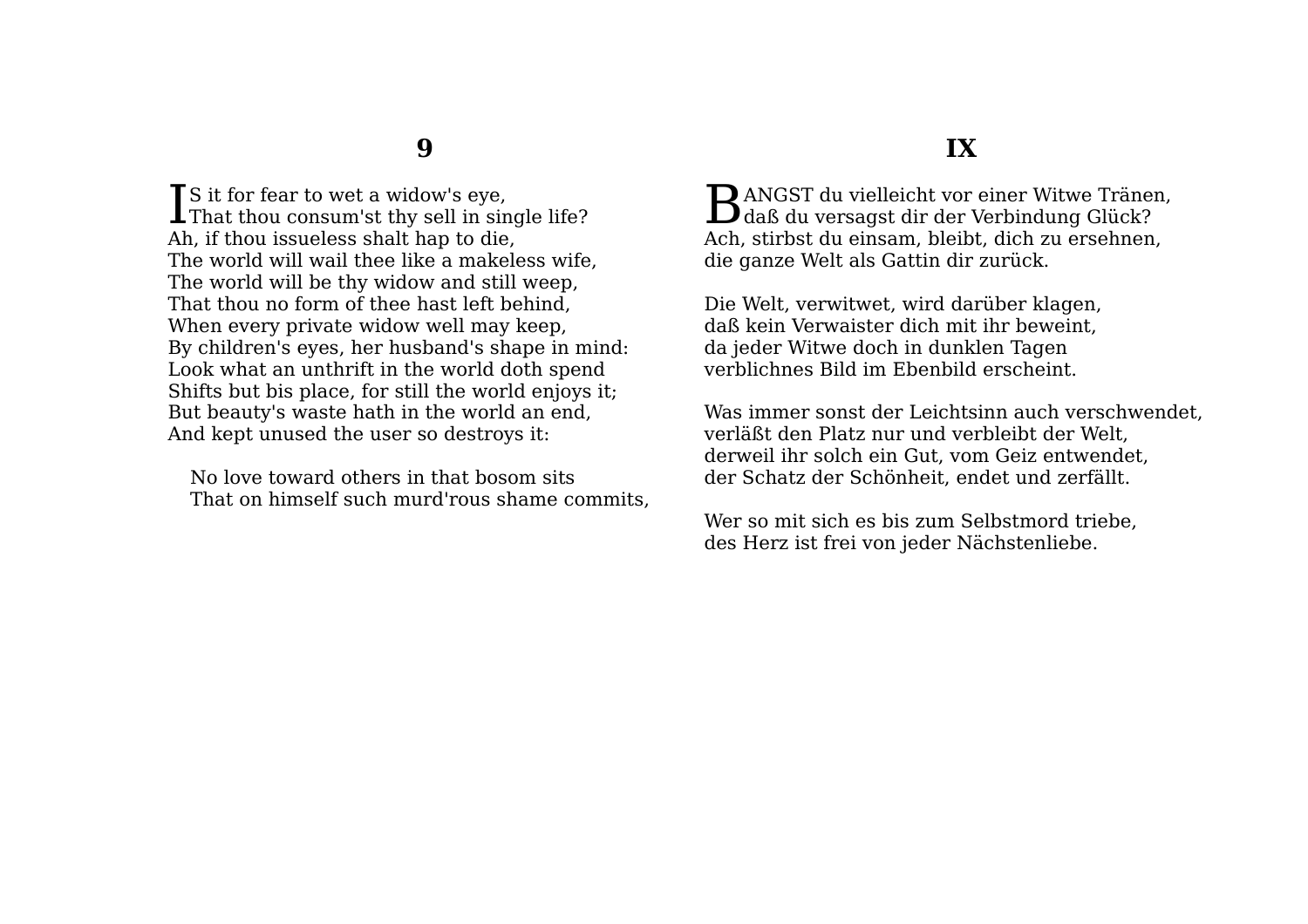$\Box$  OR shame deny that thou bear'st love to any FOR shame deny that thou bear'st low Who for thy self art so unprovident. Grant if thou wilt, thou art beloved of many, But that thou none lov'st is most evident: For thou art so possessed with murd'rous hate, That 'gainst thy self thou stick'st not to conspire, Seeking that beauteous roof to ruinate Which to repair should be thy chief desire: O change thy thought, that I may change my mind, Shall hate be fairer lodged than gentle love? Be as thy presence is gracious and kind, Or to thy self at least kind-hearted prove,

Make thee another self for love of me, That beauty still may live in thine or thee.

# **X**

ESTEH die Schmach: zu lieben nicht imstande GESTEH die Schmach: zu lieben nicht imstander bist du, der lieblos mit sich selbst verfährt. Du schlossest manches Herz in deine Bande, doch dein ist eins, das keinem zugehört.

Mit dir verfeindet, bist von deinem Haß getrieben du, dich selber zu vernichten, den Bau der Schönheit ohne Unterlaß zerstörend, anstatt neu ihn zu errichten.

Tu anders, anders dann will ich es meinen. Soll Haß denn schöner als die Liebe wohnen? Du solltest minder hold nicht sein als scheinen und gütig dir mit deiner Gabe lohnen.

Gib mir zu Liebe dir ein andres Ich, daß Schönheit lebt für dieses und für dich!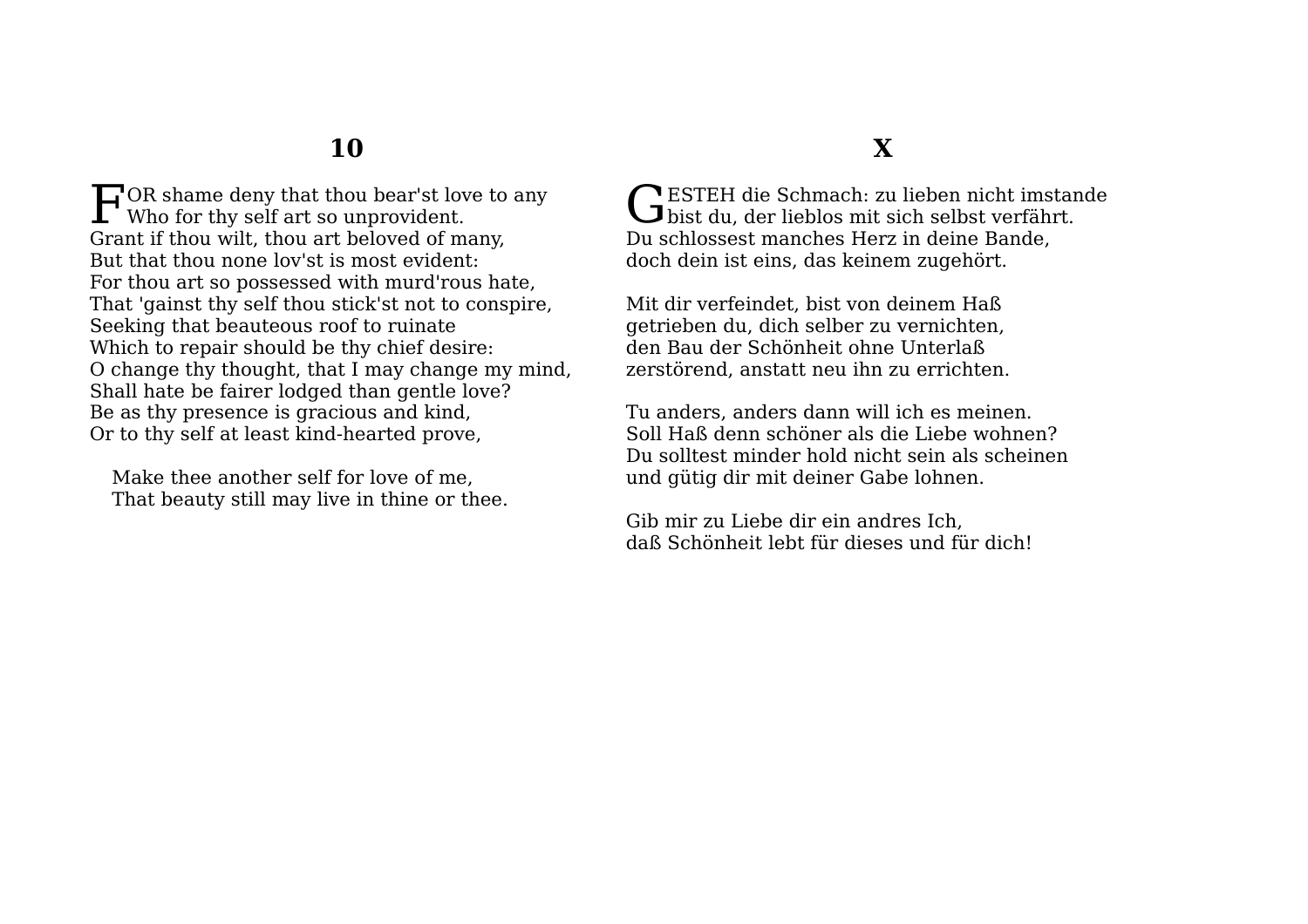$\Lambda$  S last as thou shalt wane so fast thou grow'st,  $\mathbf{A}^{\text{S}}$  last as thou shalt wane so fast thou grow'st,<br>In one of thine, from that which thou departest, And that fresh blood which youngly thou bestow'st, Thou mayst call thine, when thou from youth convertest.

Herein lives wisdom, beauty, and increase, Without this folly, age, and cold decay, If all were minded so, the times should cease, And threescore year would make the world away: Let those whom nature hath not made for store, Harsh, featureless, and rude, barrenly perish: Look whom she best endowed, she gave thee more; Which bounteous gift tbou shouldst in bounty cherish:

She carved thee for her seal, and meant thereby, Thou shouldst print more, not let that copy die.

### **XI**

O schnell du welken wirst, in jungem Sproß  $S^{\text{o}}$  schnell du welken wirst, in jungem Sproß wirst ganz so schnell du dich erblühen sehn, und was an Kraft dir mit der Zeit verfloß, siehst alternd neu du wieder auferstehn.

Das ist's, was Schönheit, Weisheit, Wuchs bedeutet, sonst kann nur Siechtum, Torheit, Trübsal gelten; nach deinem Sinn wär' Schluß der Zeit geläutet und angesagt das Ende diesen Welten.

Mag, was da von Natur der Form entbehrt und was zur Blüte nicht bestimmt war, sterben. Dir ward verliehn zu ungemeßnem Wert die Gabe, ihn verlierend zu erwerben.

Als Siegel der Natur soll dir gebühren, der Schönheit Spur unsterblich fortzuführen.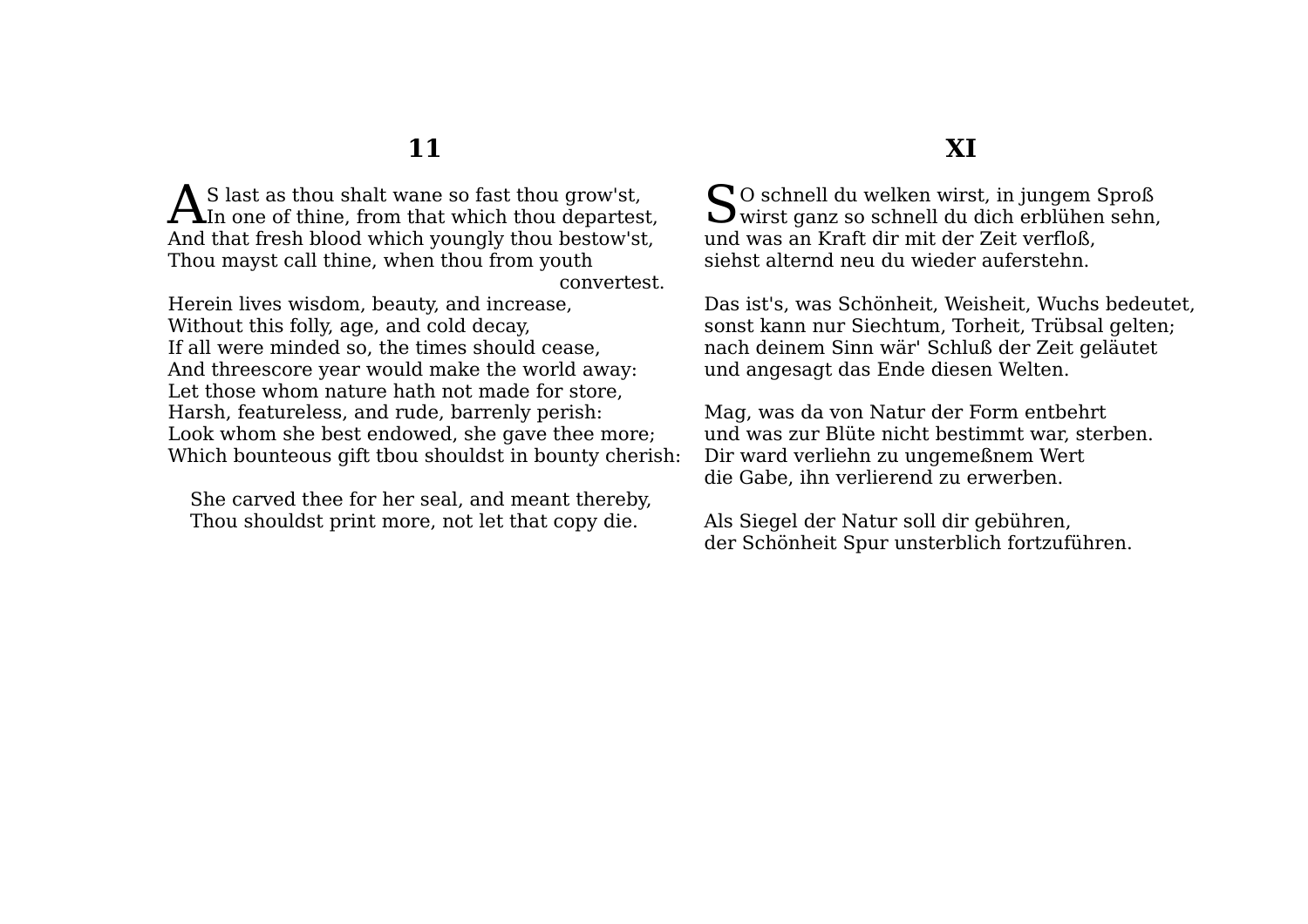**W** HEN I do count the clock that tells the time,<br>And see the brave day sunk in hideous night  $\bf{V}$  And see the brave day sunk in hideous night, When I behold the violet past prime, And sable curls all silvered o'er with white: When lofty trees I see barren of leaves, Which erst from heat did canopy the herd And summer's green all girded up in sheaves Borne on the bier with white and bristly beard: Then of thy beauty do I question make That thou among the wastes of time must go, Since sweets and beauties do themselves forsake, And die as fast as they see others grow,

And nothing 'gainst Time's scythe can make defence Save breed to brave him, when he takes thee hence.

# **XII**

ÄHL ich die Zeit am bangen Schlag der Glocke, ZÄHL ich die Zeit am bangen Schlag der Globald seh ich, wie Sonne sinkt in dunkle Nacht, seh ich, daß weiß sich färbt die dunkle Locke und kurz nur währt des Veilchens Frühlingspracht —

seh ich den Baum, dem jene Blätter starben, die Herden vor dem Sonnenstrahl bewahrt, und was einst grün war, nun in welken Farben dahingeführt auf Sommers letzter Fahrt:

dann frag ich, deiner Schönheit zugewendet, wie sie vor der Verwüstung will bestehn und ob sie nicht, die selber sich verschwendet, so schnell, wie Neues blüht, dahin wird gehn.

Nichts wahrt den Wert vor harter Zeit Verderben, als ihr zum Trotz ihn wahren in dem Erben.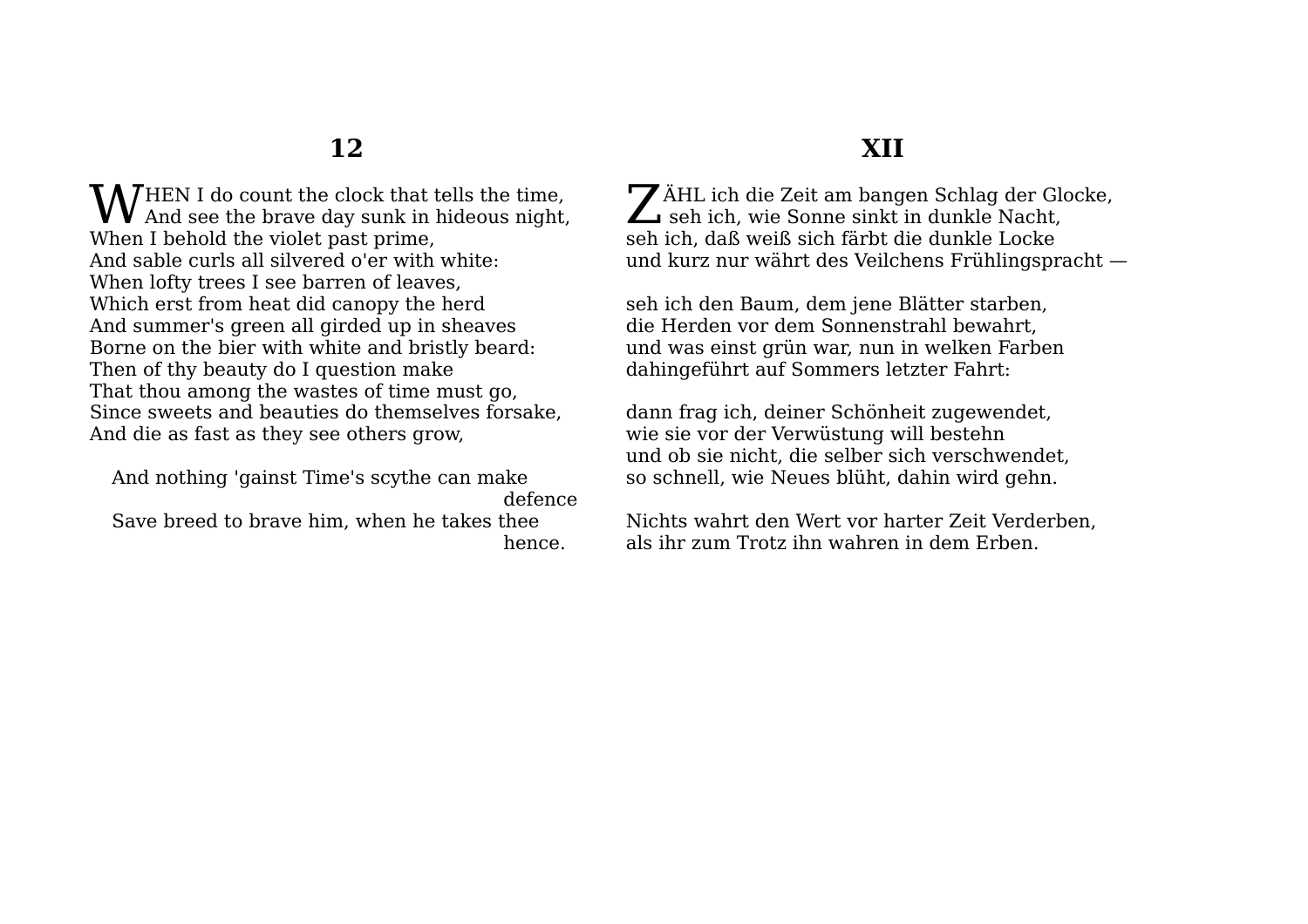THAT you were your self, but love you are No longer yours, than you your sell here live, Against this coming end you should prepare, And your sweet semblance to some other give. So should that beauty which you hold in lease Find no determination, then you were Your self again after your self's decease, When your sweet issue your sweet form should bear. Who lets so fair a house fall to decay, Which husbandry in honour might uphold, Against the stormy gusts of winter's day And barren rage of death's eternal cold? O

O none but unthrifts, dear my love you know, You had a father, let your son say so.

### **XIII**

 DASS du dir gehörtest! Doch gehörst O DASS du dir gehörtest! Doch gehörst<br>du nur so lang' dir, als du hier wirst weilen. Drum nütz die kurzen Tage, die du währst, dein Abbild einem andern mitzuteilen.

Dann würde, was an Schönheit dir zu eigen, niemals verbraucht und fiele nie zur Beute dem Tode, um dich selbst der Welt zu zeigen, die dich im Sproß erkennen wird, wie heute.

Wer ließe zu, daß solch ein Haus verfällt, das unschwer durch Voraussicht wär' zu hüten vor den Gewalten jener Winterwelt, vor Schnee und Sturm und Todes kaltem Wüten?

Du hattest einen Vater. Seiner wert, sei selber du von einem Sohn geehrt!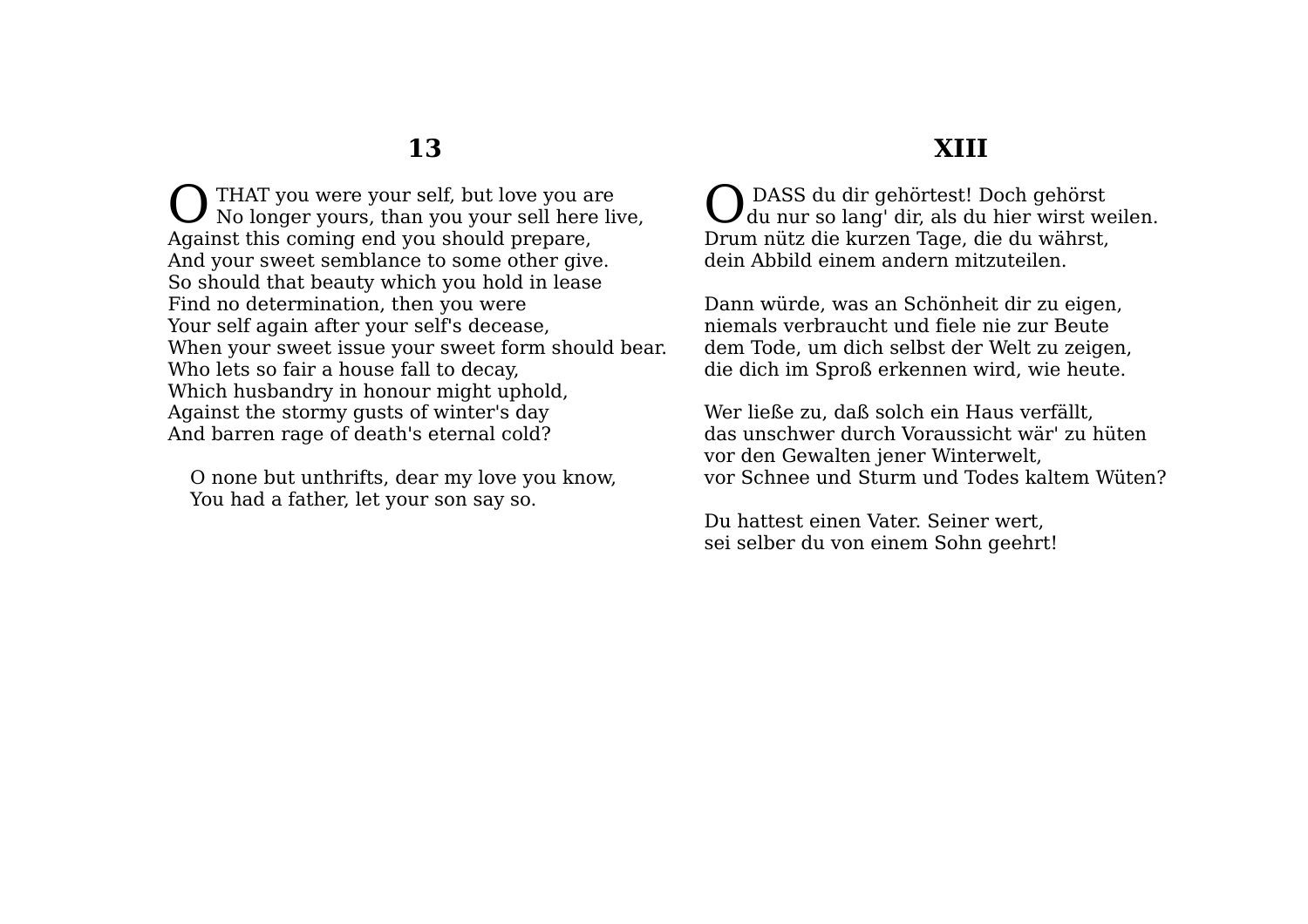$\sum$  TOT from the stars do I my judgement pluck, NOT from the stars do I my judgemen<br>And yet methinks I have astronomy, But not to tell of good, or evil luck, Of plagues, of dearths, or seasons' quality, Nor can I fortune to brief minutes tell; Pointing to each his thunder, rain and wind, Or say with princes if it shall go well By oft predict that I in heaven find. But from thine eyes my knowledge I derive, And constant stars in them I read such art As truth and beauty shall together thrive If f rom thy self , to store thou wouldst convert:

Or else of thee this I prognosticate, Thy end is truth's and beauty's doom and date.

# **XIV**

 $\sum$ ICHT den Gestirnen danke ich mein Wissen,<br>wenngleich imstande, Künftiges zu deuten.  $1$  W wenngleich imstande, Künftiges zu deuten. Doch künd ich nicht von jenen Finsternissen, wie Teurung oder Pest in Kriegeszeiten.

Nicht wahrzusagen fähig, ob ein Tag mit Regen oder Stürmen uns bedroht, nicht aus der Schrift des Himmels ich vermag der Fürsten Los zu schaun in Glück und Not.

Jedoch in deinen Augen kann ich's lesen, und diese Sterne haben mich's gelehrt: daß schön sein wird, was schön an dir gewesen, wenn du dir einen Erben hast gewährt.

So tu es, denn sonst muß ich prophezein: Mit dir wird Schönheit einst gestorben sein!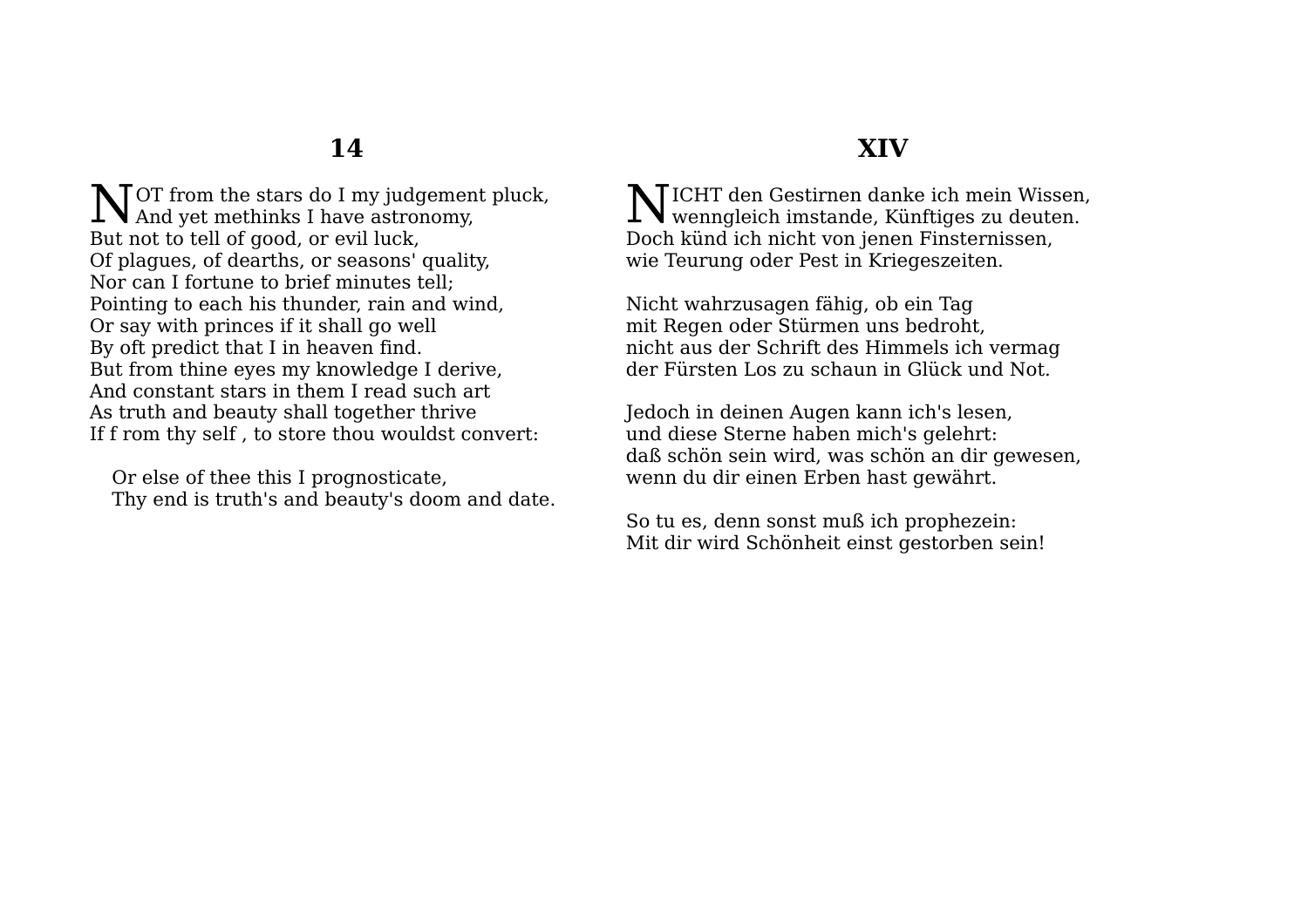HEN I consider every thing that grows WHEN I consider every thing that grows<br>Holds in perfection but a little moment. That this huge stage presenteth nought but shows Whereon the stars in secret influence comment. When I perceive that men as plants increase, Cheered and checked even by the self-same sky: Vaunt in their youthful sap, at beight decrease, And wear their brave state out of memory. Then the conceit of this inconstant stay, Sets you most rich in youth before my sight, Where wasteful time debateth with decay To change your day of youth to sullied night,

And all in war with Time for love of you, As he takes from you, I engraft you new.

### **XV**

 $\mathbf D$  EDENKE ich, daß nur für Augenblicke BEDENKE ich, daß nur für Augenblicke<br>Vollkommnem Wert ein Dasein ist verliehn, der Szenenwechsel irdischer Geschicke sich durch der Sterne Walten muß vollziehn,

daß gleich dem Baum der Mensch gedeiht im All, von gleicher Luft erhoben und gebrochen, und allzubald, von Fülle zu Verfall, dem Todesdrang der Zeit doch wird entsprochen:

dann ist es so, daß in des Wandels Bild ich deine Jugendherrlichkeit nicht misse, dann sehe ich die harte Zeit gewillt, dein Licht zu stoßen in die Finsternisse.

Im Kampfe mit der Zeit, dir hingegeben, geb ich, was sie dir nimmt: das neue Leben.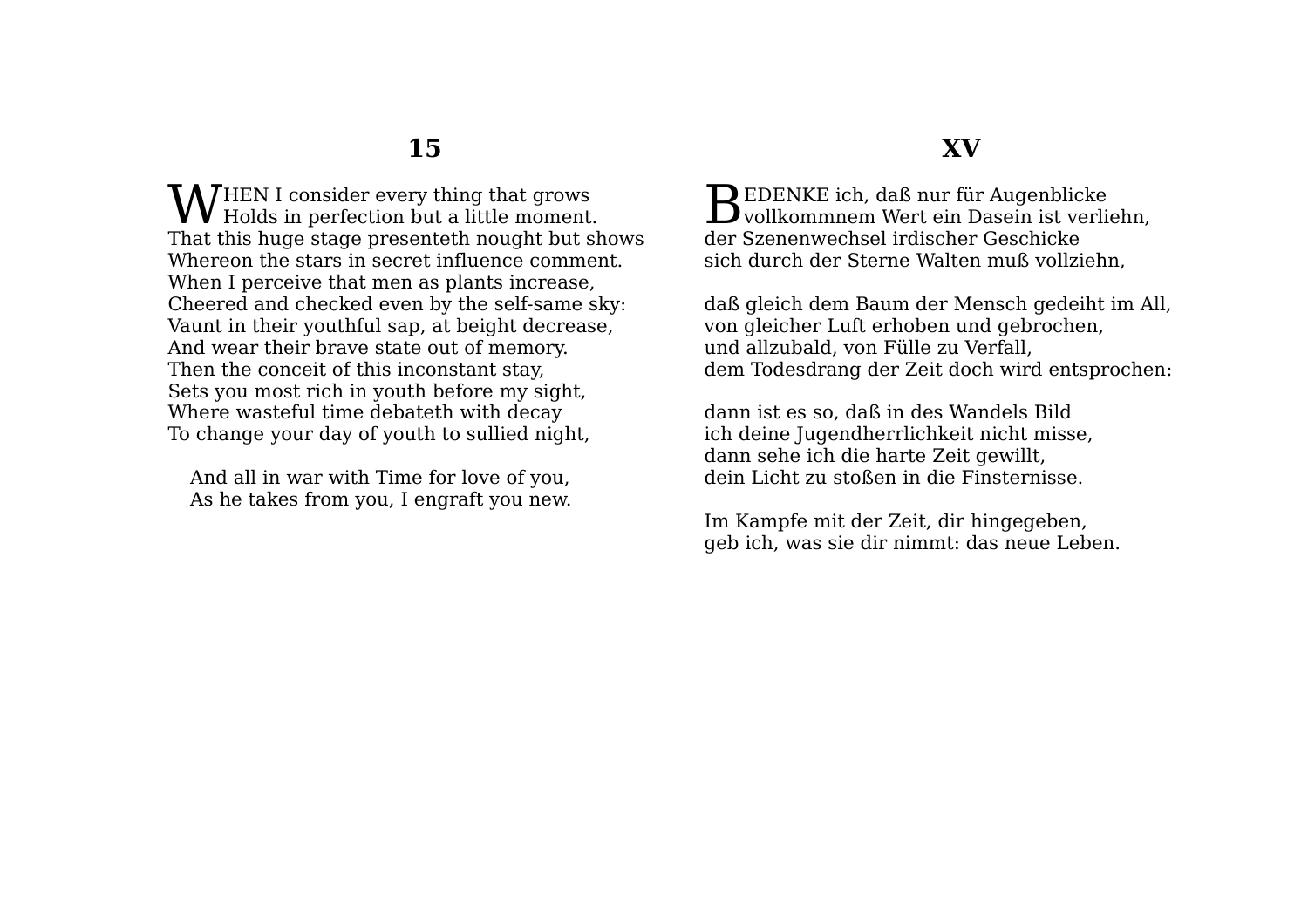**D** UT wherefore do not you a mightier way **B**UT wherefore do not you a mightier way Make war upon this bloody tyrant Time? And fortify your sell in your decay With means more blessed than my barren rhyme? Now stand you on the top of happy hours, And many maiden gardens yet unset, With virtuous wish would bear you living flowers, Much liker than your painted counterfeit: So should the lines of life that life repair Which this (Time's pencil) or my pupil pen Neither in inward worth nor outward fair Can make you live your self in eyes of men.

To give away your self, keeps your self still, And you must live drawn by your own sweet skill.

# **XVI**

 $\mathbf{W}^\mathrm{ARUM\text{}~jedoch\text{}~trittst\text{~du\text{~mit\text{}}\text{~star}krer\text{~Kraft}}$ nicht selbst dem Bluttyrannen Zeit entgeg nicht selbst dem Bluttyrannen Zeit entgegen, durch das, was bess're Sicherheit verschafft als unfruchtbares Lied, und bessern Segen?

Du schwelgst in deines Frühlings Überschwange, und sieh, es blüht manch jungfräulicher Garten, der sich eröffnen wollt' in keuschem Drange, mit junger Blume Huld dir aufzuwarten.

Lebendig bleibt das Leben nur durch Leben; das rechte Bild von ihm gibt nicht die Zeit, noch könnte meine Zeichnung etwas geben vom wahren Innern und vom schönen Kleid.

Gibst du dich weg, so wirst du dich erhalten: das Bild, das bleibt, du mußt es selbst gestalten.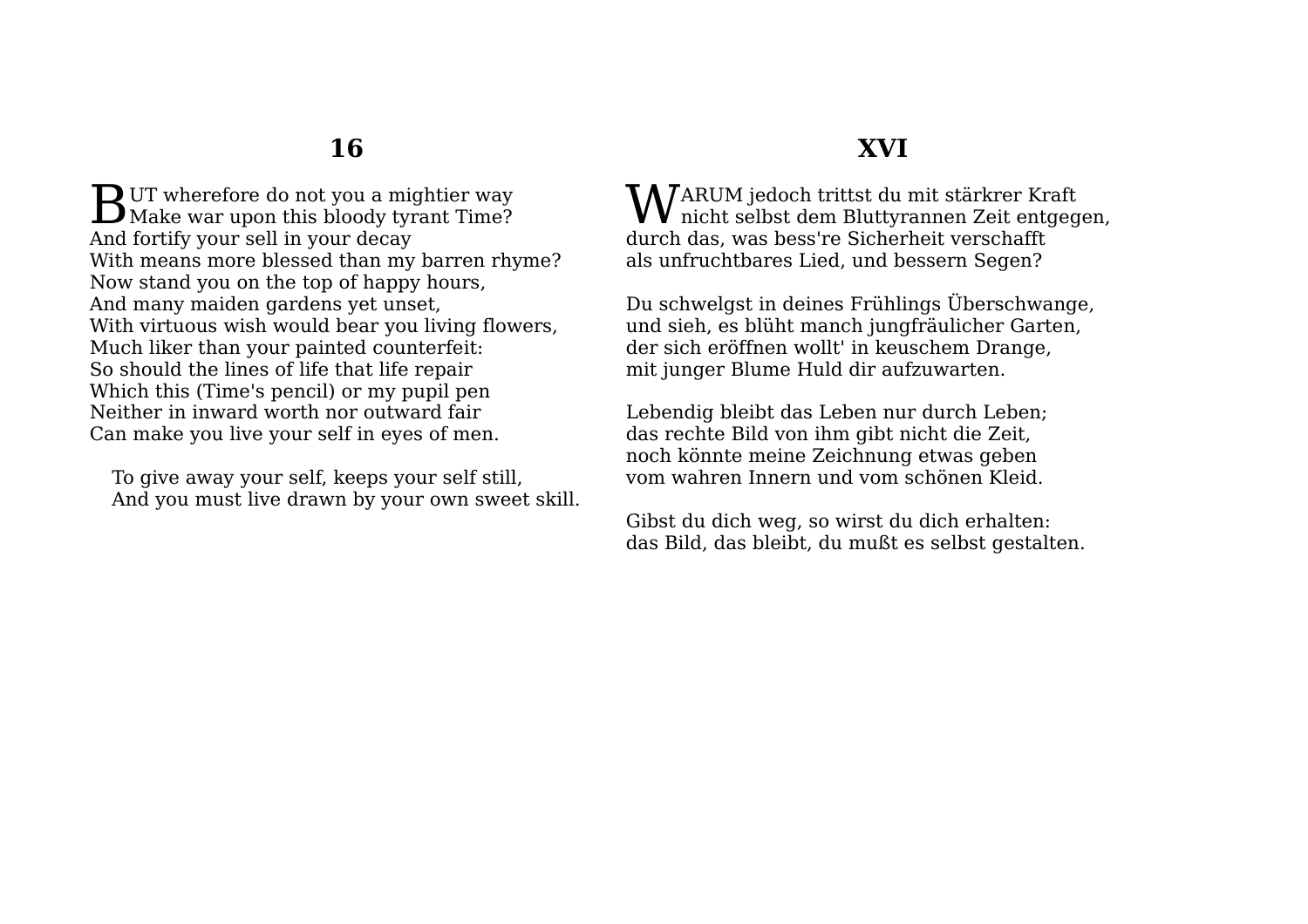HO will believe my verse in time to come **W** If it were filled with your most high deserts? Though yet heaven knows it is but as a tomb Which hides your life, and shows not half your parts: If I could write the beauty of your eyes, And in fresh numbers number all your graces, The age to come would say this poet lies, Such heavenly touches ne'er touched earthly faces. So should my papers (yellowed with their age) Be scorned, like old men of less truth than tongue, And your true rights be termed a poet's rage, And stretchéd metre of an antique song.

But were some child of yours alive that time, You should live twice in it, and in my rhyme.

#### WER glaubt mir einstens, wenn der Welt mein Sang zuteil wird, ganz von deiner Huld erfüllt? Und doch gleicht er der Gruft nur, kaum gelang ihm halb nur die Erinnrung an dein Bild.

Könnt' ich die Schönheit deiner Augen schildern, entspräch' mein Vers der Anmut deiner Züge, die Nachwelt, zweifelnd an den Himmelsbildern von einem Erdensohn, nähm' sie für Lüge.

Dies mein Gesicht, verwittert durch die Zeit, man würd' es höhnen wie Geschwätz von Greisen, und deinen wahren Wert wär' man bereit als Schwall von alten Liedern zu beweisen.

Doch wenn dein Bild im Sohne sich erhält, durch ihn wie durch mein Lied bleibst du der Welt.

# **XVII**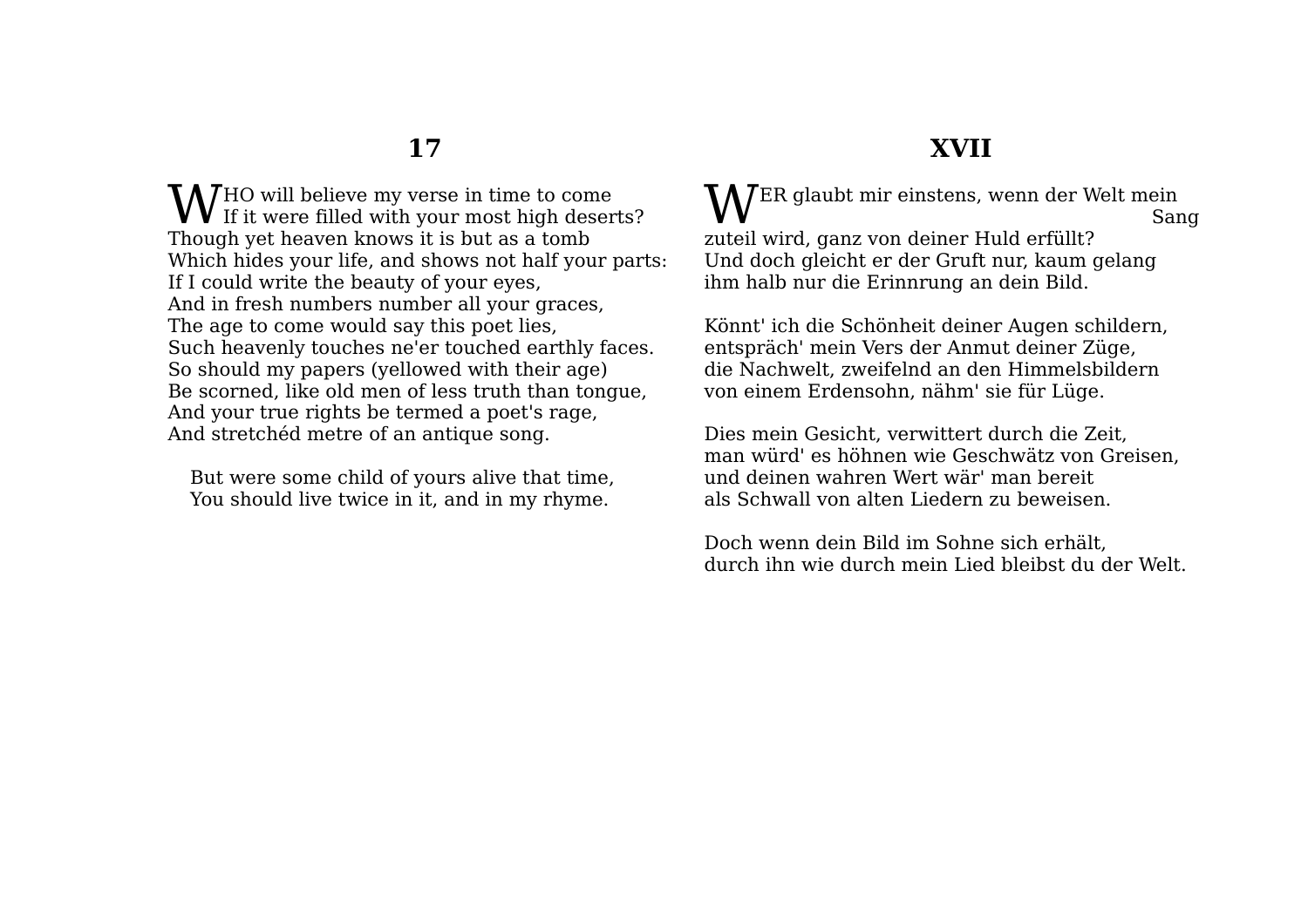HALL I compare thee to a summer's day? SHALL I compare thee to a summer's day?<br>Thou art more lovely and more temperate: Rough winds do shake the darling buds of May, And summer's lease hath all too short a date: Sometime too bot the eye of heaven shines, And often is his gold complexion dimmed, And every fair from fair sometime declines, By chance, or nature's changing course untrimmed: But thy eternal summer shall not fade, Nor lose possession of that fair thou ow'st, Nor shall death brag thou wand'rest in his shade, When in eternal lines to time thou grow'st,

So long as men can breathe or eyes can see, So long lives this, and this gives life to thee.

## **XVIII**

SOLL ich denn einen Sommertag dich nennen,<br>Glich, der an Herrlichkeit ihn überglänzt? dich, der an Herrlichkeit ihn überglänzt? Dem Mai will Sturm die Blütenpracht nicht gönnen, und Sommers Herrschaft ist so eng begrenzt.

Oft leuchten seines Blickes Feuerfarben, doch bald auch hört das goldne Glänzen auf, bis seine allerletzten Spuren starben in Wechsel und natürlichem Verlauf.

Dir aber soll der Sommer niemals scheiden, die Zeit sei fern, daß Schönheit dir verdirbt. Des Todes gler'ger Blick weiß dich zu meiden: mein Wort verhütet, daß dein Wesen stirbt.

Solange Ohren hören, Augen sehn, besteht mein Lied, wirst du im Lied bestehn!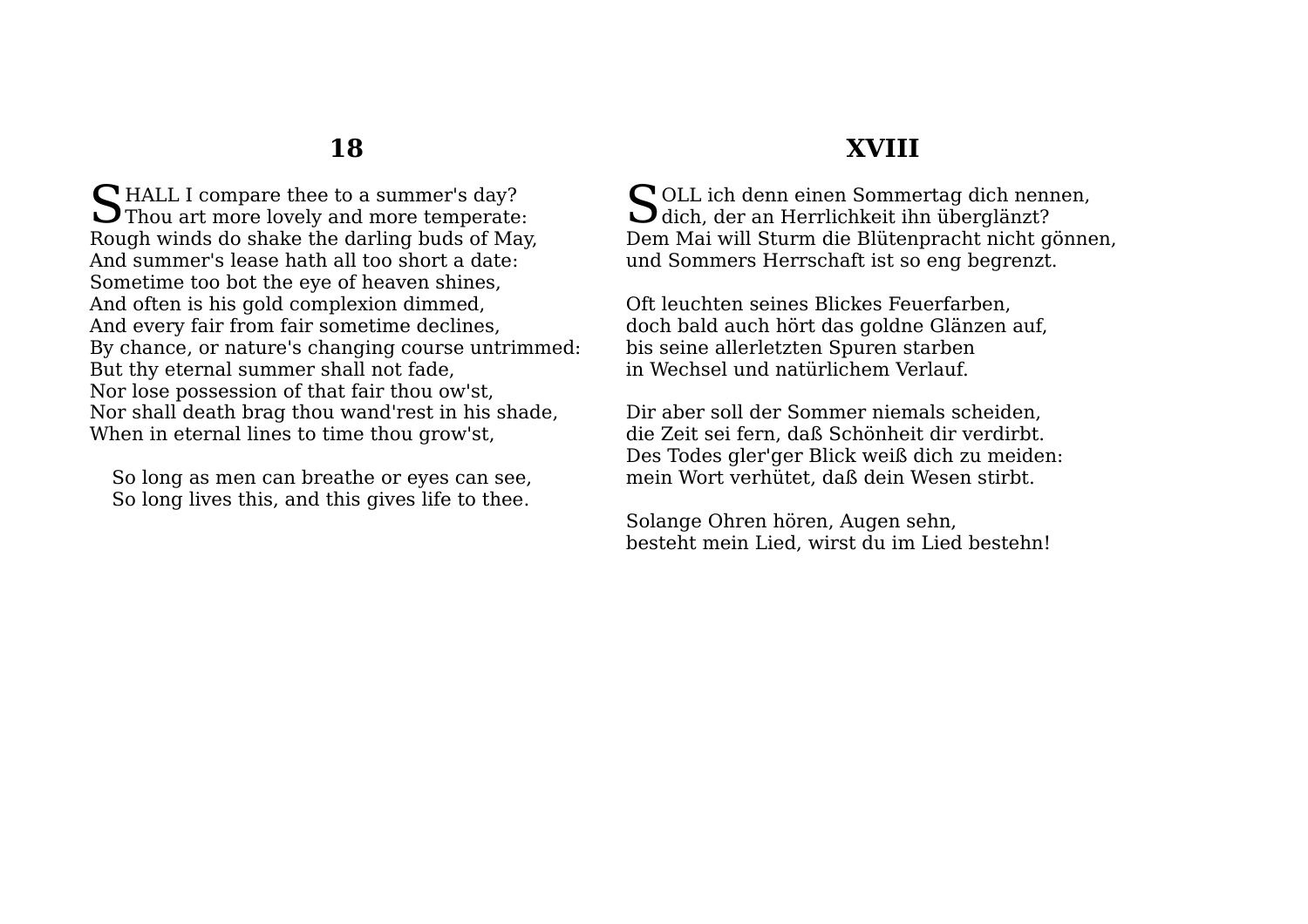EVOURING Time blunt thou the lion's paws, And make the earth devour her own sweed D

brood,

Pluck the keen teeth from the fierce tiger's jaws, And burn the long-lived phœnix in her blood, Make glad and sorry seasons as thou fleet'st, And do whate'er thou wilt swift-footed Time To the wide world and all her fading sweets: But I forbid thee one most heinous crime, O carve not with thy hours my love's fair brow, Nor draw no lines there with thine antique pen, Him in thy course untainted do allow, For beauty's pattern to succeeding men.

Yet do thy worst old Time: despite thy wrong, My love shall in my verse ever live young.

### **XIX**

**MACH** stumpf du, Zeit, des Löwen Klau! Treib an MACH stumpf du, Zeit, des Löwen Klau! T Aus Tigers Rachen brich den wüt'gen Zahn! Zünd an den Phönix, daß im Blut er brennt!

Tu was du willst, du Zeit mit flücht'gem Fuß, Heil oder Unheil, Werden und Vergehn; sei Fluch, was du der Welt gibst, oder Gruß nur dieses Schlimmste lasse ungeschehn:

entstell durch Furchen nicht das Angesicht des Freundes mit dem Griffel deiner Jahre, daß Schönheit als ein göttliches Gedicht unsterblich sich der Nachwelt offenbare.

Doch ob sie durch dein Wüten auch verschied, sie lebte ewig fort in meinem Lied!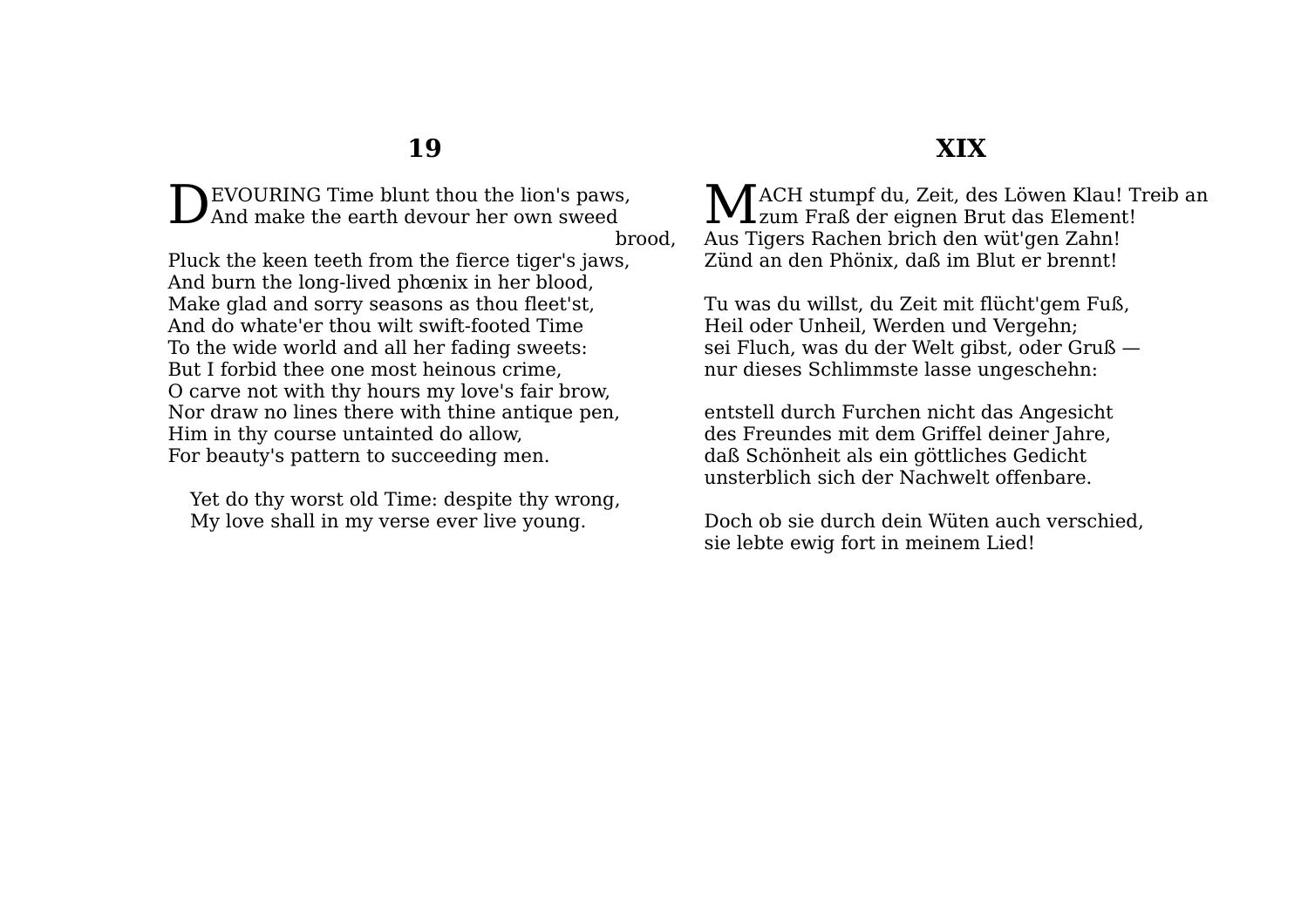WOMAN'S face with nature's own hand painted, A WOMAN'S face with nature's own hand painted Hast thou the master mistress of my passion, A woman's gentle heart but not acquainted With shifting change as is false women's fashion, An eye more bright than theirs, less false in rolling: Gilding the object whereupon it gazeth, A man in hue all hues in bis controlling, Which steals men's eyes and women's souls amazeth. And for a woman wert thou first created, Till nature as she wrought thee fell a-doting, And by addition me of thee defeated, By adding one thing to my purpose nothing.

But since she pricked thee out for women's

pleasure,

Mine be thy love and thy love's use their treasure.

# **XX**

IN Fraungesicht hat dir Natur geschenkt, HIN Fraungesicht hat dir Natur geschenkt,<br>du Herr zugleich und Herrin meiner Seele; ein Frauenherz, das doch nicht treulos denkt, wie es dem Wechsel stets nur sich vermähle;

ein lockend Aug und dennoch nicht belügend, verklärend jedes Ding, das es bestrahlt, und über beiden Wesens Reiz verfügend, ein Doppelbild, von der Natur gemalt.

Als sie zum Weib dich schuf und selbst entbrannte für dich, ergänzte sie dich gleich zum Mann: was meiner Hoffnung den Besitz entwandte durch Überfluß, den ich nicht brauchen kann.

So ausgestattet, Frauen zu erlaben laß mir die Liebe, wenn die Lust sie haben!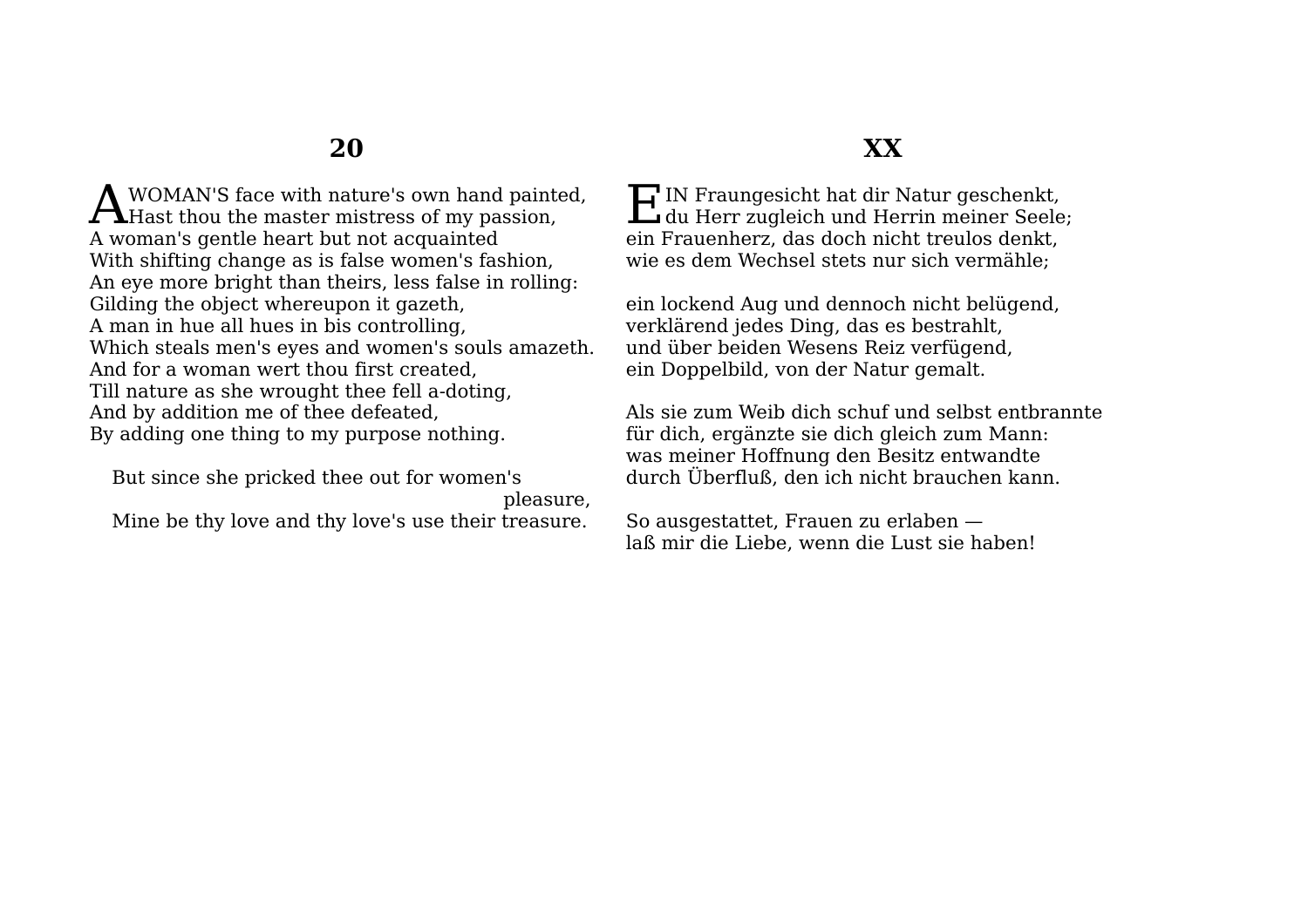$\bigcap$  O is it not with me as with that muse,  $\sum$ O is it not with me as with that muse,<br>Stirred by a painted beauty to his verse, Who heaven it self for ornament doth use And every fair with his fair doth rehearse, Making a couplement of proud compare With sun and moon, with earth and sea's rich gems: With April's first-born flowers and all things rare, That heaven's air in this huge rondure hems. O let me true in love but truly write, And then believe me, my love is as fair, As any mother's child, though not so bright As those gold candles fixed in heaven's air:

Let them say more that like of hearsay well, I will not praise that purpose not to sell.

### **XXI**

MEIN Liebeslied klingt nicht wie jener Schall,<br>der angeschminkter Schönheit mag ertönen; der angeschminkter Schönheit mag ertönen; der aller Bilder Schmuck holt aus dem All und jedes Schöne borgt dem Schein vom Schönen.

Es ist nicht Schwall, nicht Fülle von Vergleichen mit Sonn und Mond und was es immer nur in Flut und Festland gibt, mit Himmelszeichen und allen Wunderwerken der Natur.

Echt ist mein Lieben, wahr sei auch mein Lied: drum glaub, daß keine Erdenflamme brennt mit schönrer Glut, obgleich noch schöner glüht der goldne Strahlenglanz am Firmament.

Mag, wer zu prahlen liebt, mit Liebe prahlen; ich will nicht preisen, was nicht zu bezahlen.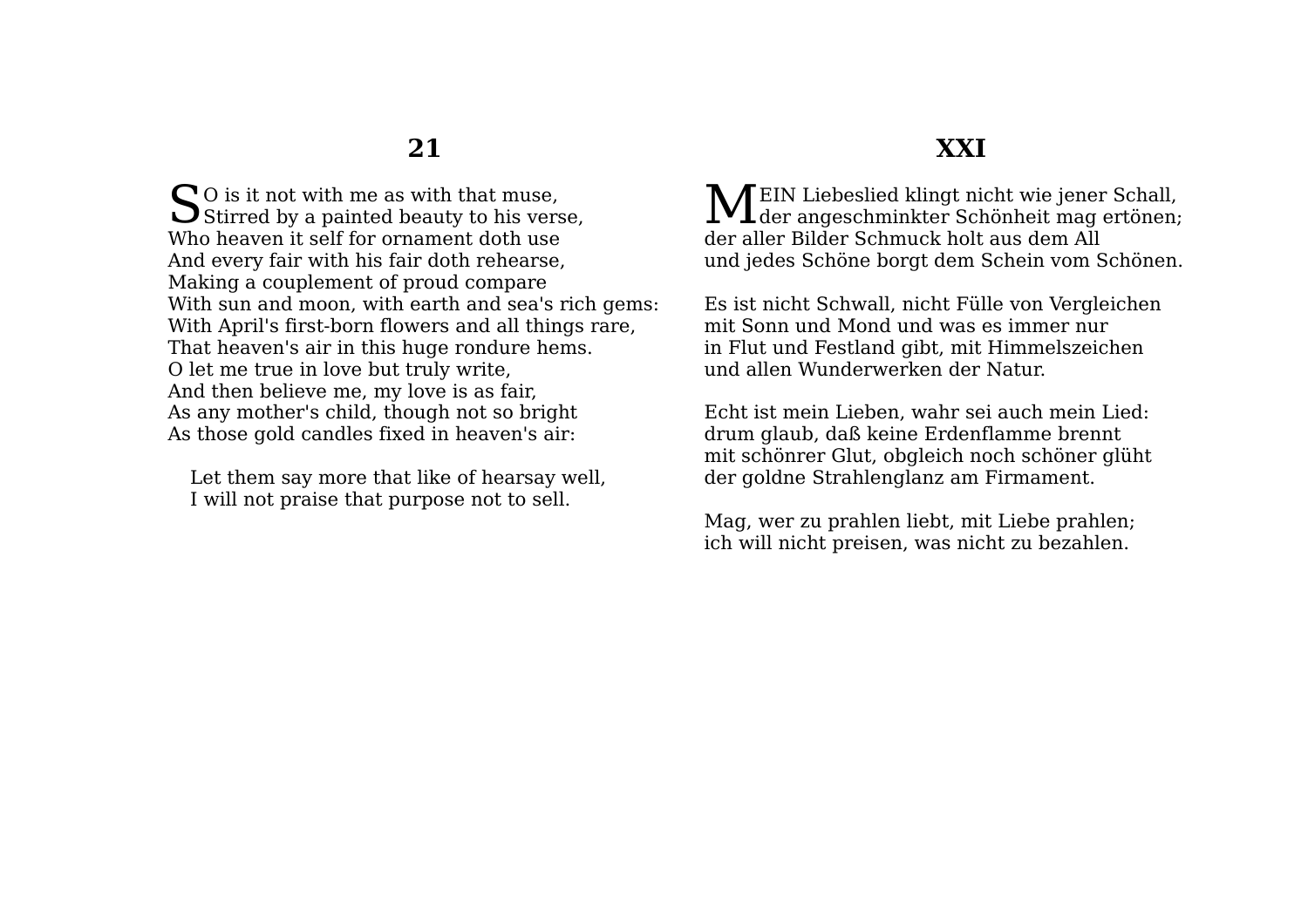Y glass shall not persuade me I am old, M<sub>So long</sub> as youth and thou are of one date, But when in thee time's furrows I behold, Then look I death my days should expiate. For all that beauty that doth cover thee, Is but the seemly raiment of my heart, Which in thy breast doth live, as thine in me, How can I then be elder than thou art? O therefore love be of thyself so wary, As I not for my self, but for thee will, Bearing thy beart which I will keep so chary As tender nurse her babe from faring ill.

Presume not on thy heart when mine is slain, Thou gav'st me thine not to give back again.

# **XXII**

**NER Spiegel, der mein Alter mir beweist,** DER Spiegel, der mein Alter mir beweist,<br>er lügt, solang' er deine Jugend spiegelt. Die Zeit, die Furchen in dein Antlitz reißt, wär' jene, die das Ende mir besiegelt.

Denn alle Schönheit, die dein Herz umwebt, auch meins hat sie zur Hülle sich erkoren, das ganz in dir wie deins in mir doch lebt: ist's möglich dann, daß ich vor dir geboren?

Nimm, Liebster, drum dich für dich selbst in acht, und ich will's nicht für mich, für dich nur tun: dein Herz behütend halt ich treue Wacht, wie eine Mutter macht das Kindlein ruhn.

Dein Herz ist hin, wenn meins nicht mehr am Leben: du gabst mir deines nicht zum Wiedergeben.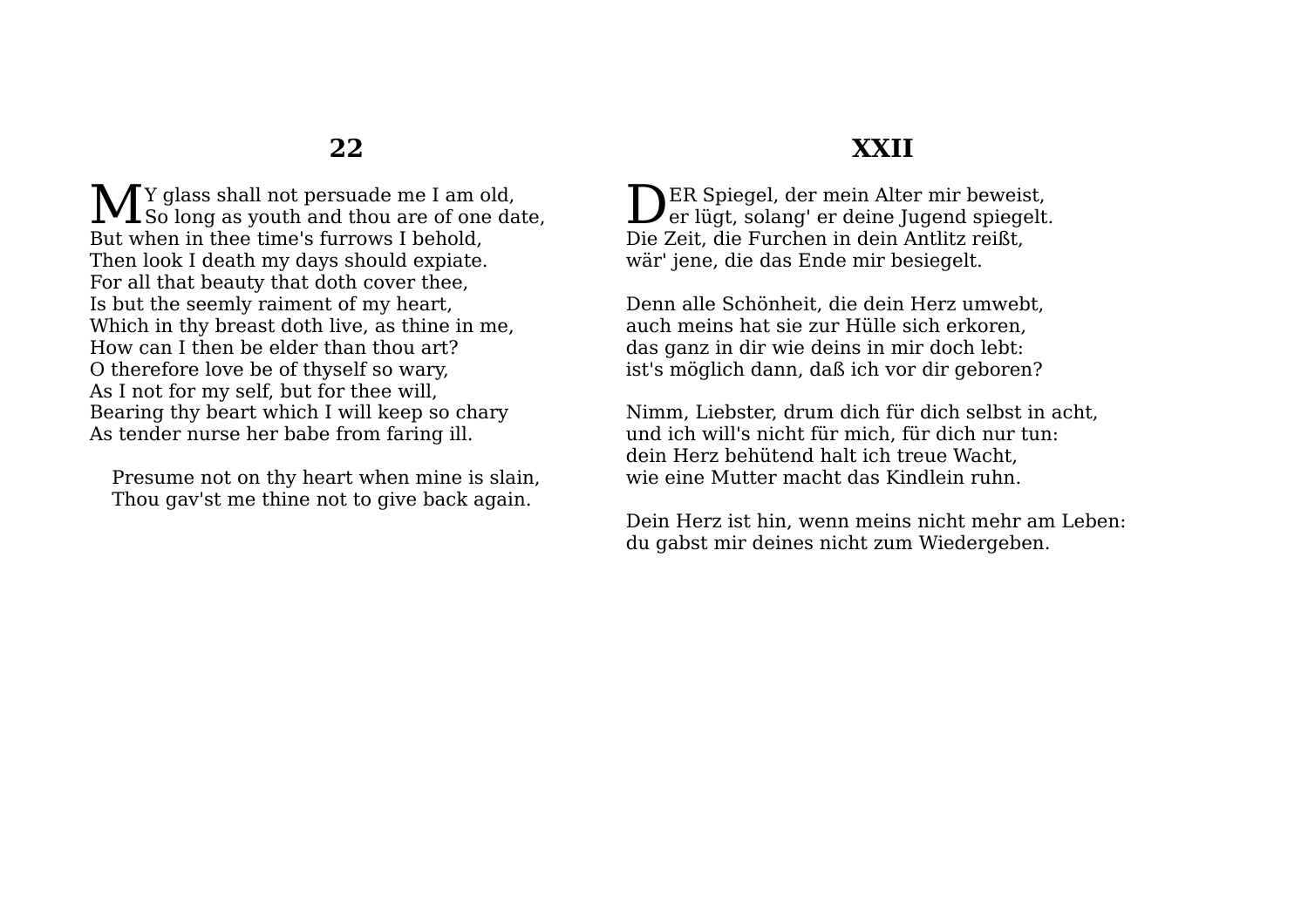S an unperfect actor on the stage,  $\mathbf{A}$ S an unperfect actor on the stage,<br>Who with his fear is put beside his part, Or some fierce thing replete with too much rage, Whose strength's abundance weakens his own heart; So I for fear of trust, forget to say, The perfect ceremony of love's rite, And in mine own love's strength seem to decay, O'ercharged with burthen of mine own love's might: O let my looks be then the eloquence, And dumb presagers of my speaking breast, Who plead for love, and look for recompense, More than that tongue that more hath more expressed.

O learn to read what silent love hath writ, To hear with eyes belongs to love's fine wit.

# **XXIII**

IE auf der Szene oft ein Dilettant, WIE auf der Szene oft ein Dilettant,<br>durch Schüchternheit gehemmt in seinem Spiel; wie der, der rast, vom Wüten übermannt, durch Übermaß geschwächt wird vor dem Ziel:

ganz so verfehle ich, von Angst beklommen, zu tun, was Liebessitte sonst begründet, und alle Leidenschaft erscheint verglommen, weil sie zu heftig in mir angezündet.

Drum soll mein Lied für meine Liebe zeugen und leise künden meinen lauten Drang, den schüchtern meine Lippe muß verschweigen, der mancher kühne Ausdruck doch gelang.

O laß, was stumme Liebe schrieb, gewähren: sie wird dich lehren, mit dem Aug zu hören.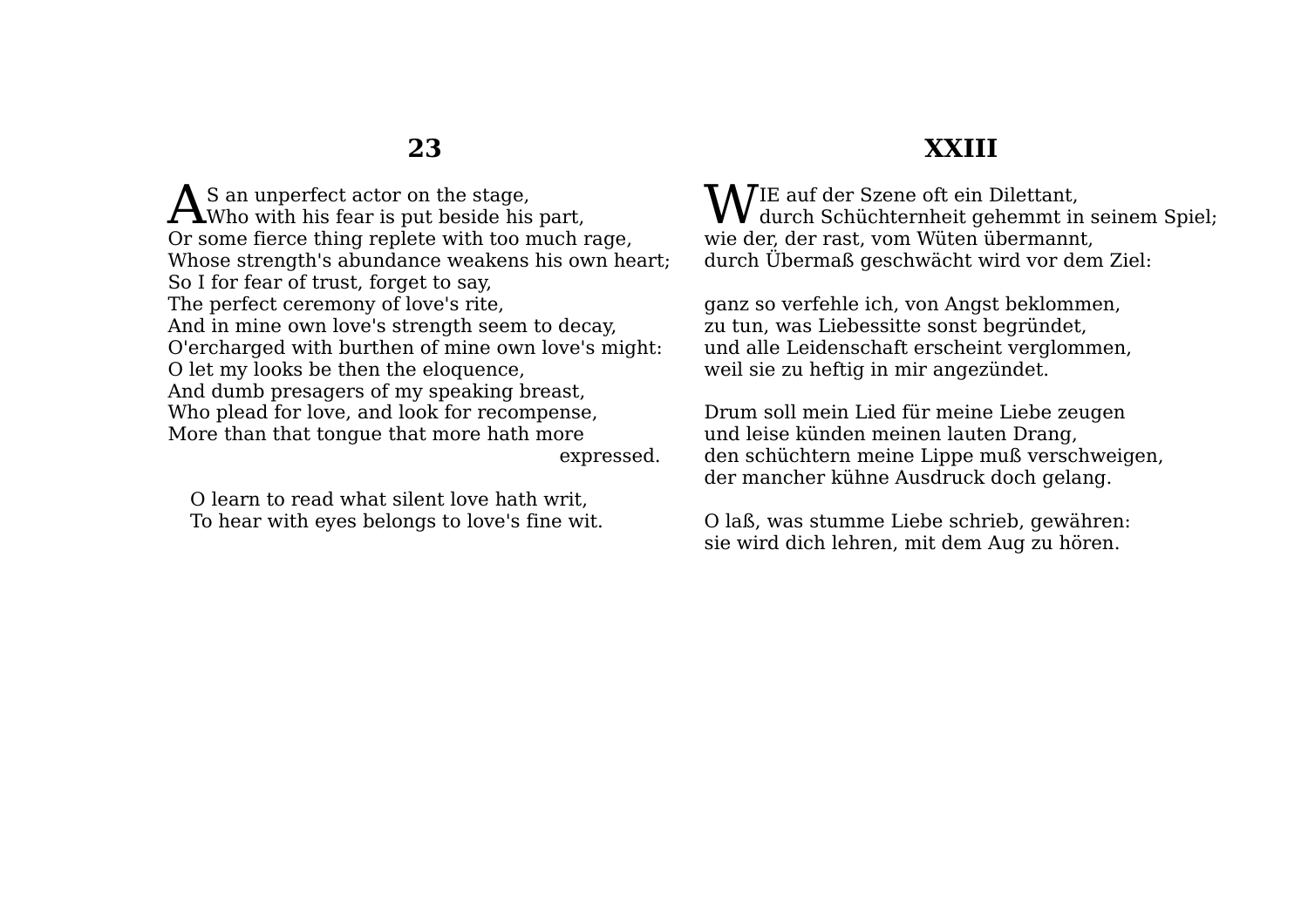INE eye hath played the painter and bath stelled, M<sub>E</sub>

Thy beauty's form in table of my heart, My body is the frame wherein 'tis beld, And perspective it is best painter's art. For through the painter must you see his skill, To find where your true image pictured lies, Which in my bosom's shop is hanging still, That hath his windows glazéd with thine eyes: Now see what good turns eyes for eyes have done, Mine eyes have drawn thy shape, and thine for me Are windows to my breast, where-through the sun Delights to peep, to gaze therein on thee;

Yet eyes this cunning want to grace their art, They draw but what they see, know not the heart.

# **XXIV**

 $\mathbf{M}^{\text{EIN Aug ist Maler, der mir an die Wand}}_{\text{von menem Herzen dein Gemälde schaf}}$  $\mathbf 1$ von meinem Herzen dein Gemälde schafft. In meines Körpers Rahmen eingespannt, bewährt es sich mit aller Täuschungskraft.

Die Stelle, wo dein wahres Bild zu finden, wird durch die Kunst des Malers dir erhellt; du schaust es in des Herzens Hintergründen, auf die das Licht aus deinem Auge fällt.

Sieh, wie das Aug dem Auge Wonne bringt: das meine hat gemalt, es ward das deine ein Fenster meiner Brust, durch welches dringt die Sonne, daß sie froh dein Bild bescheine.

Nur eines kann die Kunst nicht: für das Bild hat sie bloß Form — das Herz bleibt ihr verhüllt.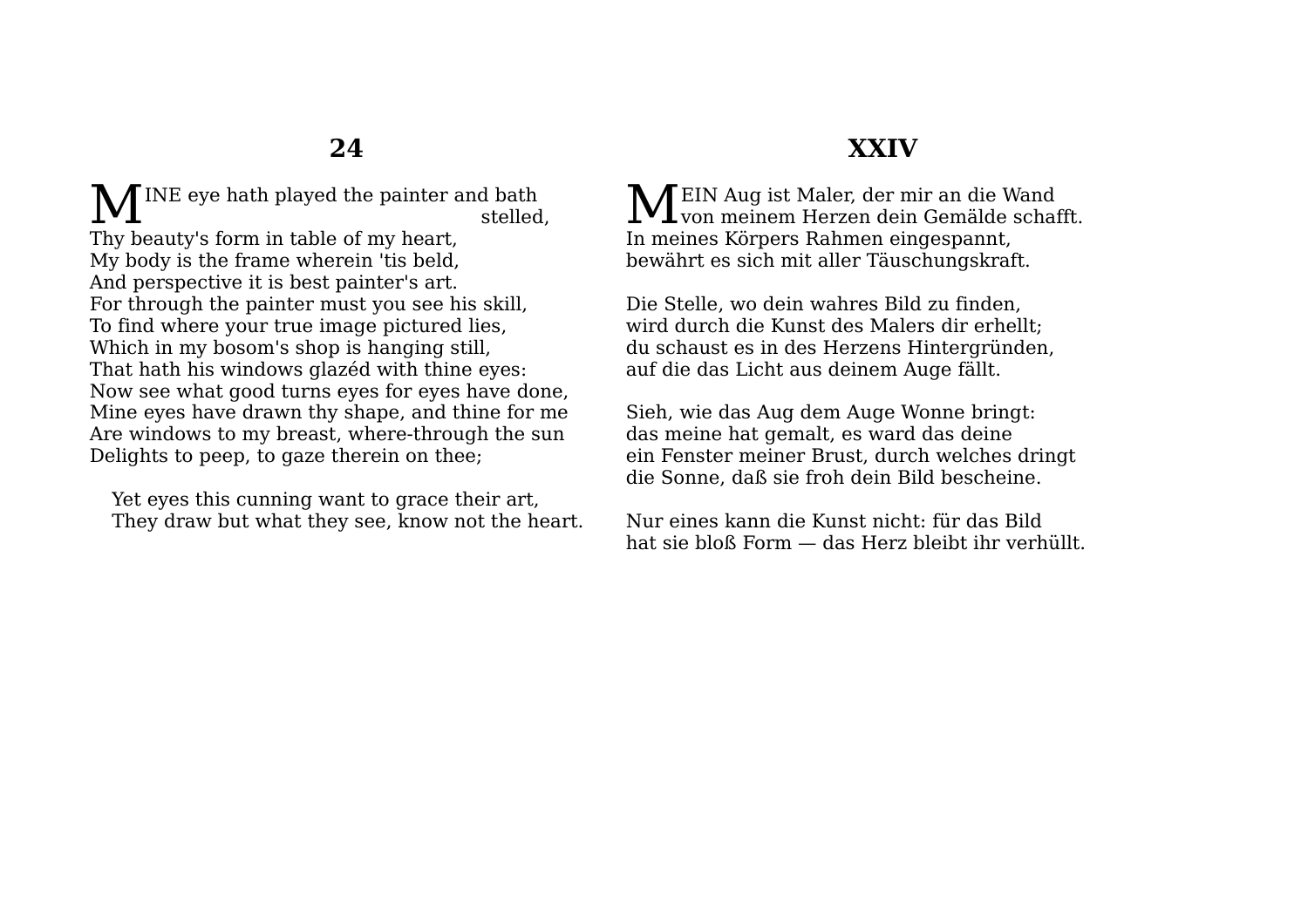ET those who are in favour with their stars, Let those who are in favour with their stated Of public honour and proud titles boast, Whilst I whom fortune of such triumph bars Unlooked for joy in that I honour most; Great princes' favourites their fair leaves spread, But as the marigold at the sun's eye, And in themselves their pride lies buriéd, For at a frown they in their glory die. The painful warrior famouséd for fight, After a thousand victories once foiled, Is from the book of honour razéd quite, And all the rest forgot for which he toiled:

Then happy I that love and am beloved Where I may not remove nor be removed.

### **XXV**

AG, wen ein günstiges Geschick erschuf, MAG, wen ein günstiges Geschick ersch $M_{\rm an\;Titeln\;sich\;und\;äußrer\;Ehre\;laben.}$ Mir, der sich fern fühlt solcherlei Beruf, ward der Gewinn, ein andres Glück zu haben.

Von Gunst besonnt, der Höfling fett gedeiht und tut sich auf wie eine Dotterblume; ein laun'scher Zufall endet seine Zeit, ein zorn'ger Blick begegnet seinem Ruhme.

Der nie besiegte Sieger, der zuletzt doch einmal seinen Sieger hat gefunden, wird aus der Ruhmestafel ausgeätzt, und tausend Siege sind dahingeschwunden.

Welch andres Glück: ich lieb und bin geliebt, ein Glück, an dem es keinen Wandel gibt!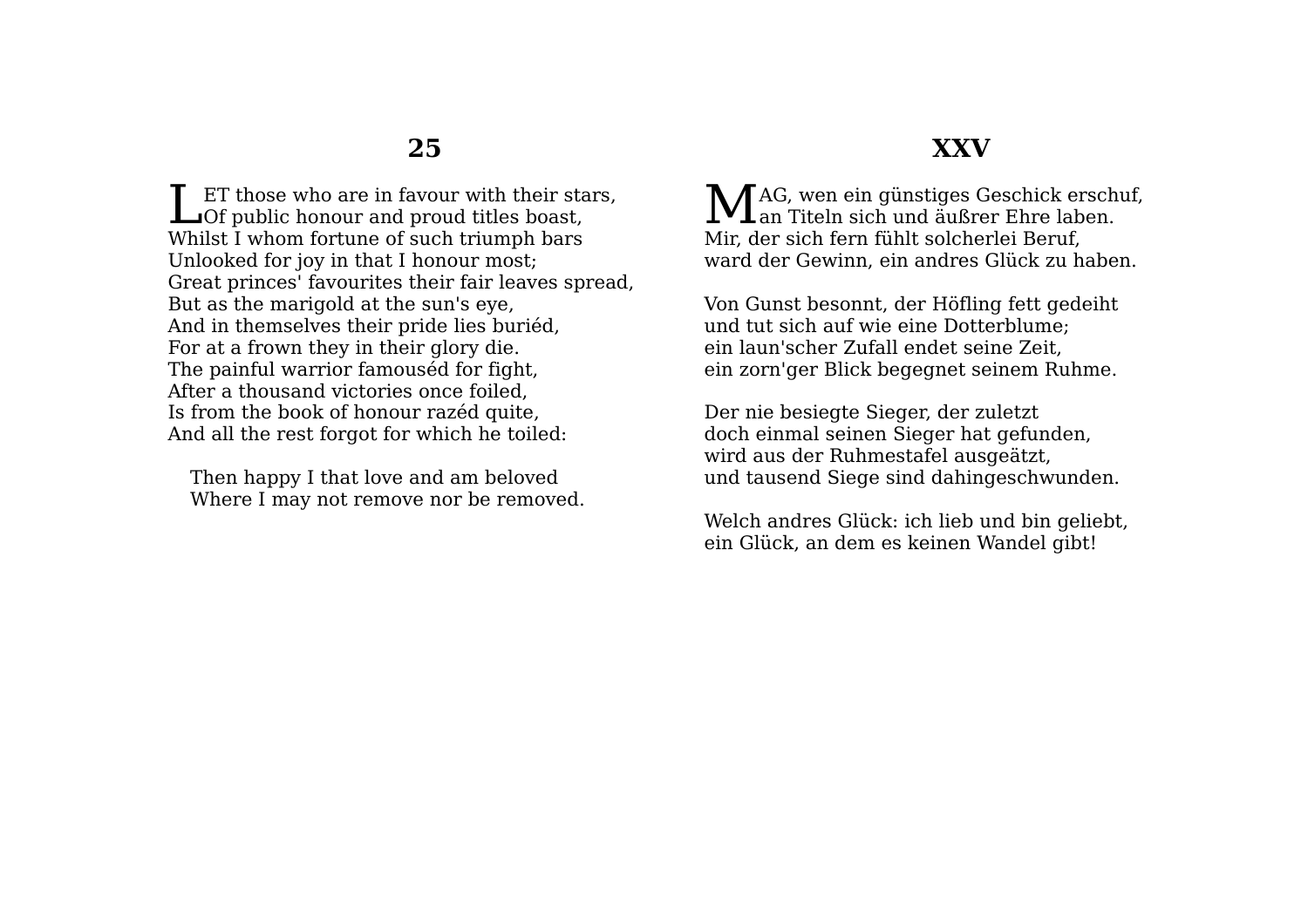ORD of my love, to whom in vassalage **THE ORD of my love, to whom in vassalage**<br>Thy merit hath my duty strongly knit; To thee I send this written embassage To witness duty, not to show my wit. Duty so great, which wit so poor as mine May make seem bare, in wanting words to show it; But that I hope some good conceit of thine In thy soul's thought (all naked) will bestow it: Till whatsoever star that guides my moving, Points on me graciously with fair aspect, And puts apparel on my tattered loving, To show me worthy of thy sweet respect,

Then may I dare to boast how I do love thee, Till then, not show my head where thou maystproveme. **XXVI**

U, meines Herzens Herr, dem ich zu Schuld DU, meines Herzens Herr, dem ich zu Schuld<br>durch seine Gnade ganz verpflichtet bleibe, nicht Geist soll mir erringen deine Huld, wenn ich dir nun mein Schuldbekenntnis schreibe.

So große Schuld doch, daß mein Geist zu klein, vor dir sie in die rechte Form zu fassen. Du läßt ihm, hoff ich, Nachsicht angedeihn, um nicht zu nackt erscheinen sie zu lassen:

bis jener Stern, der mich durchs Leben lenkt, sich will zu meiner Armut niederneigen und meiner Blöße die Gewandung schenkt, die würdig deiner Achtung mich wird zeigen.

Erst dann darf laut die Liebe ich verkünden; bis dahin soll dein Licht mich nirgend finden.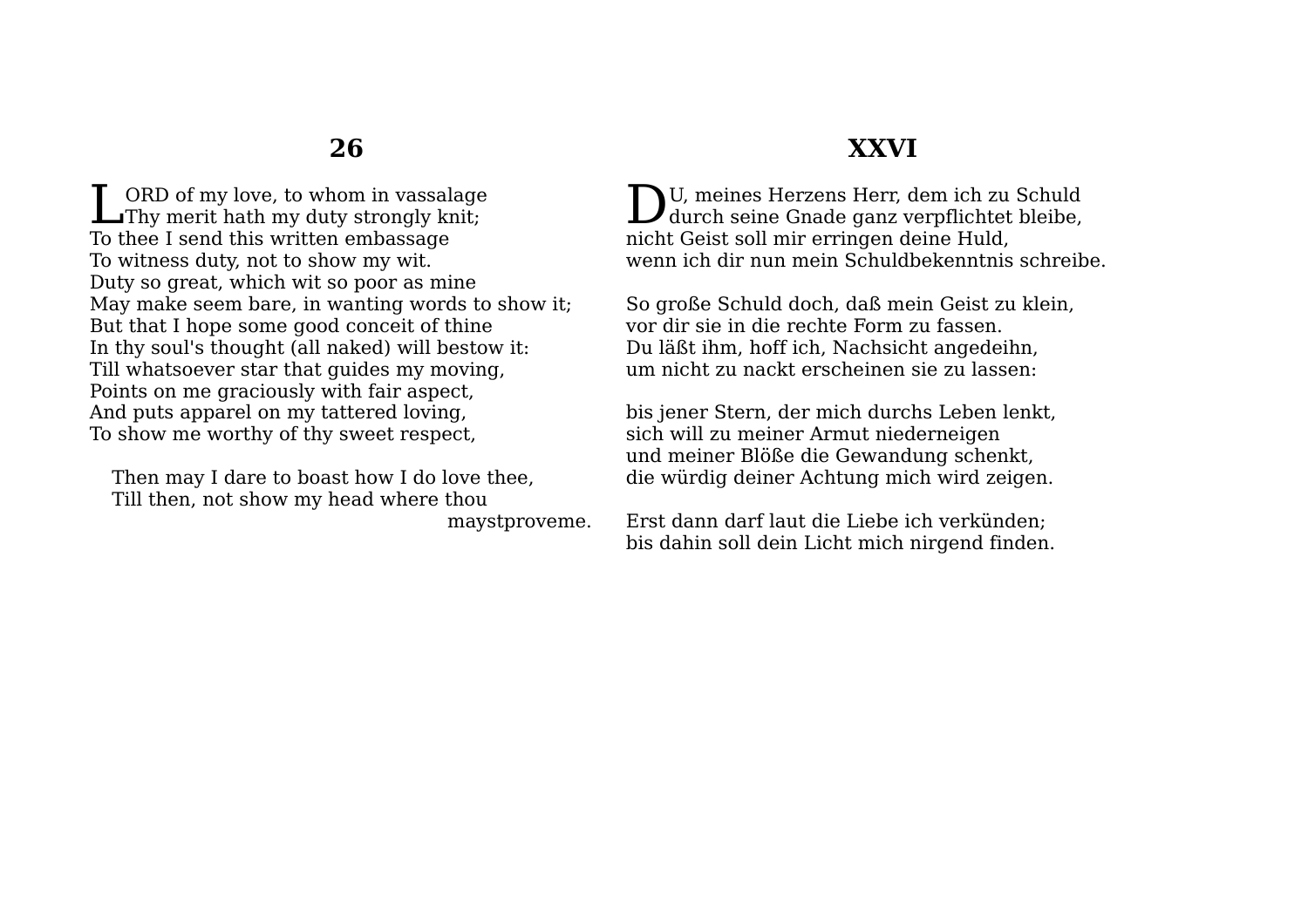EARY with toil, I haste me to my bed,  $\mathbf{W}^{\text{EARY with tail, I} \text{haste me to my bed,}}$  The dear respose for limbs with travel tired, But then begins a journey in my head To work my mind, when body's work's expired. For then my thoughts (from far wbere I abide) Intend a zealous pilgrimage to thee, And keep my drooping eyelids open wide, Looking on darkness which the blind do see. Save that my soul's imaginary sight Presents thy shadow to my sightless view, Which like a jewel (hung in ghastly night) Makes black night beauteous, and her old face new.

Lo thus by day my limbs, by night my mind, For thee, and for my self, no quiet find.

#### ENN ich, erschöpft von Mühsal, ruhen will,  $\bigvee$ ENN ich, erschöpft von Mühsal, ruhen<br>die müden Augen fallen mir nicht zu; ach, dann ist's erst in meinem Kopf nicht still: der Leib will Ruh, der Geist gibt keine Ruh.

**XXVII**

Denn dich sucht bald er in der weiten Ferne, in die es ihn mit frommem Sehnen zieht. Vergebens aber leuchten Augensterne durch jenes Dunkel, das der Blinde sieht.

Doch vorzustellen, was uns abgewandt, dem innern Blick die Phantasie vermag; und also strahlst du als ein Diamant, und diese Nacht ist schöner als ein Tag.

Bei Tag und Nacht sich deine Macht mir weist: dort hat mein Leib nicht Ruh, hier nicht mein Geist.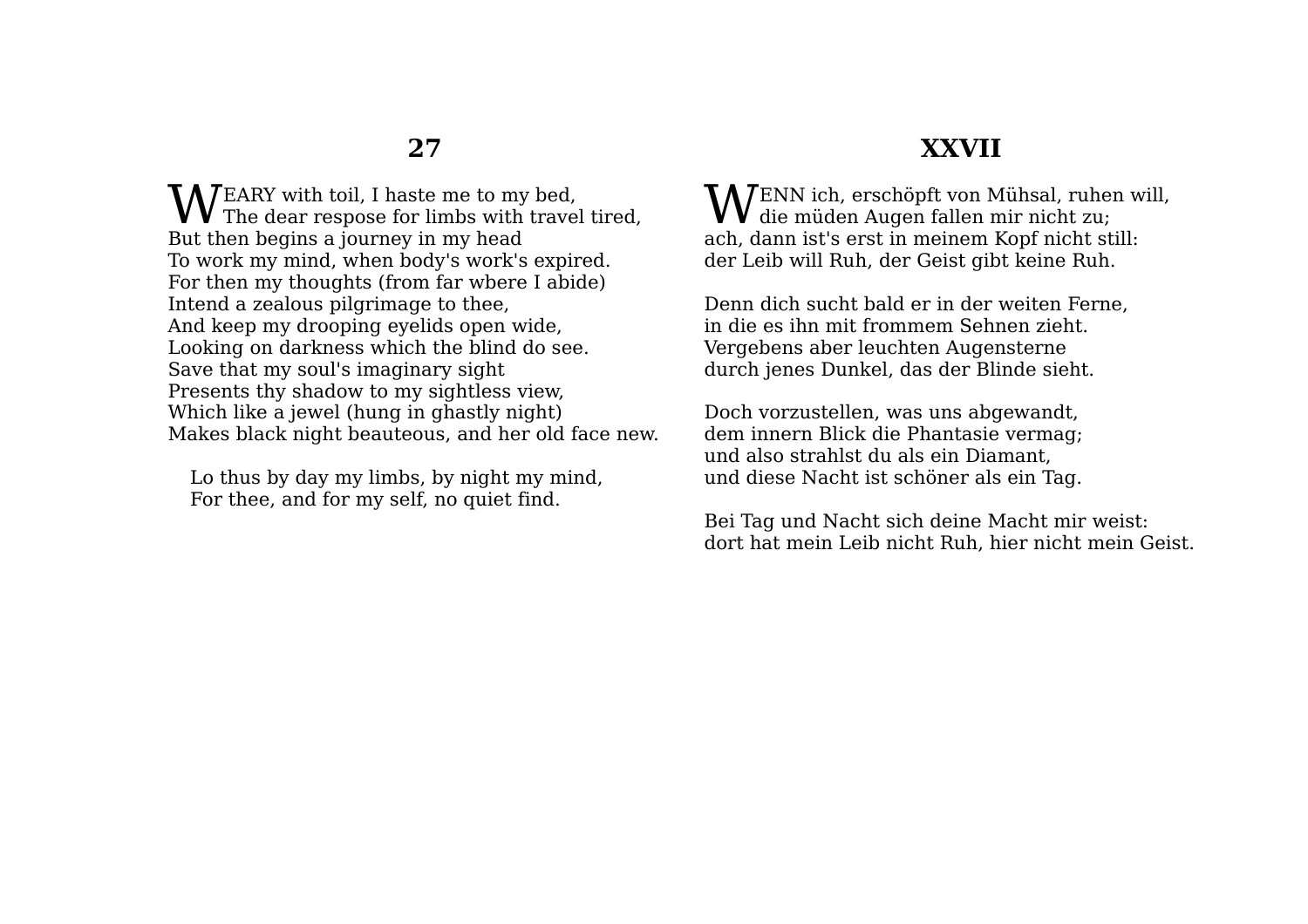OW can I then return in happy plight **That am debarred the benefit of rest?**<br>
Here it of rest? When day's oppression is not eased by night. But day by night and night by day oppressed. And each (though enemies to either's reign) Do in consent shake hands to torture me, The one by toil, the other to complain How far I toil, still farther off from thee. I tell the day to please him thou art bright, And dost him grace when clouds do blot the heaven: So flatter I the swart-complexioned night, When sparkling stars twire not thou gild'st the even.

But day doth daily draw my sorrows longer, And night doth nightly make grief's length seem stronger.

# **XXVIII**

IE fänd' ich jemals noch in frohe Tage, WIE fänd' ich jemals noch in frohe Tage,<br>wenn dauernd mich der Ruhe Wohltat flieht, seit vor der Nacht nicht wich des Tages Plage und Tag und Nacht kein Dunkel unterschied?

Sie, die einander niemals sonst vertragen, sie reichen, mich zu plagen, sich die Hand: der Tag durch Plage und die Nacht durch Klagen, daß meine Plage dich mir abgewandt.

Zum Tage sag ich, dir dankt er die Pracht, du glänzest ihm, wenn Wolken ihn verdunkeln; und also schmeichle ich der schwarzen Nacht: daß du ihr strahlst, wenn keine Sterne funkeln.

Doch mehrt der Tag mir täglich meine Leiden, an welchen nachts ich seh die Nacht sich weiden.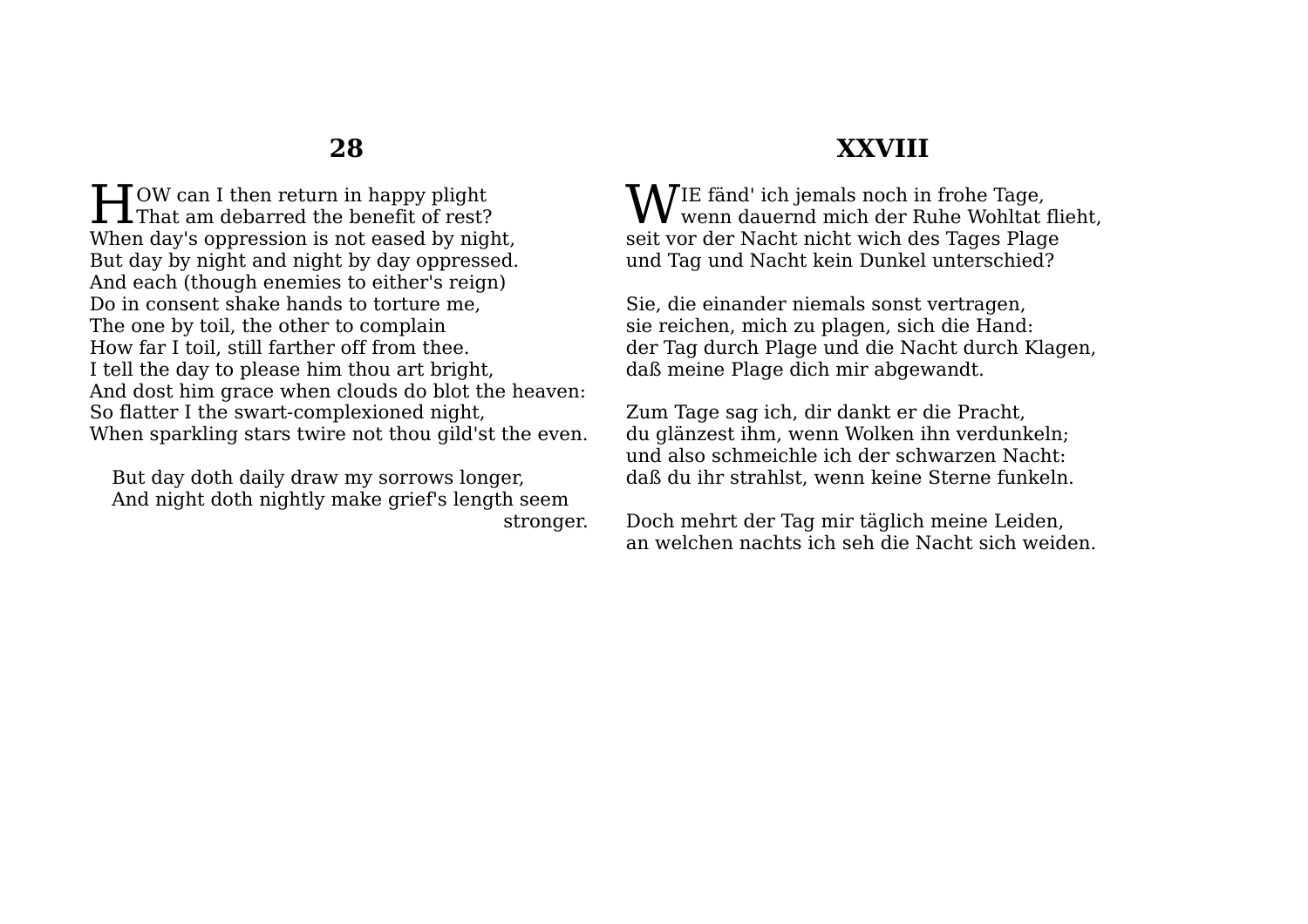HEN in disgrace with Fortune and men's eyes, **W** I all alone beweep my outcast state, And trouble deaf heaven with my bootless cries, And look upon my self and curse my fate, Wishing me like to one more rich in hope, Featured like him, like him with friends possessed, Desiring this man's art, and that man's scope, With what I most enjoy contented least, Yet in these thoughts my self almost despising, Haply I think on thee, and then my state, (Like to the lark at break of day arising From sullen earth) sings hymns at heaven's gate,

For thy sweet love remembered such wealth brings, That then I scorn to change my state with kings.

# **XXIX**

ENN ich des Erdenglücks entbehrend frage, WENN ich des Erdenglücks entbehrend frag<br>warum ich durch so hartes Los verbannt, und in Verzweiflung fluche, weil die Klage beim tauben Himmel nicht Erhörung fand,

wünsch ich zu sein wie solche, die da leben in Hoffnung, vieler Freundschaft, hochgeboren, um mich der Kunst des einen hinzugeben, des andern Ziel — dem meinen doch verloren.

Zur Selbstverachtung führt mich fast solch Sinnen; doch denk ich deiner, aller Schatten flieht, da will ein neuer Morgen mir beginnen, zu deiner Sonne steigt mein Lerchenlied.

An dich zu denken, welch ein Herzenslohn: dies Glück ist mir nicht feil für einen Thron!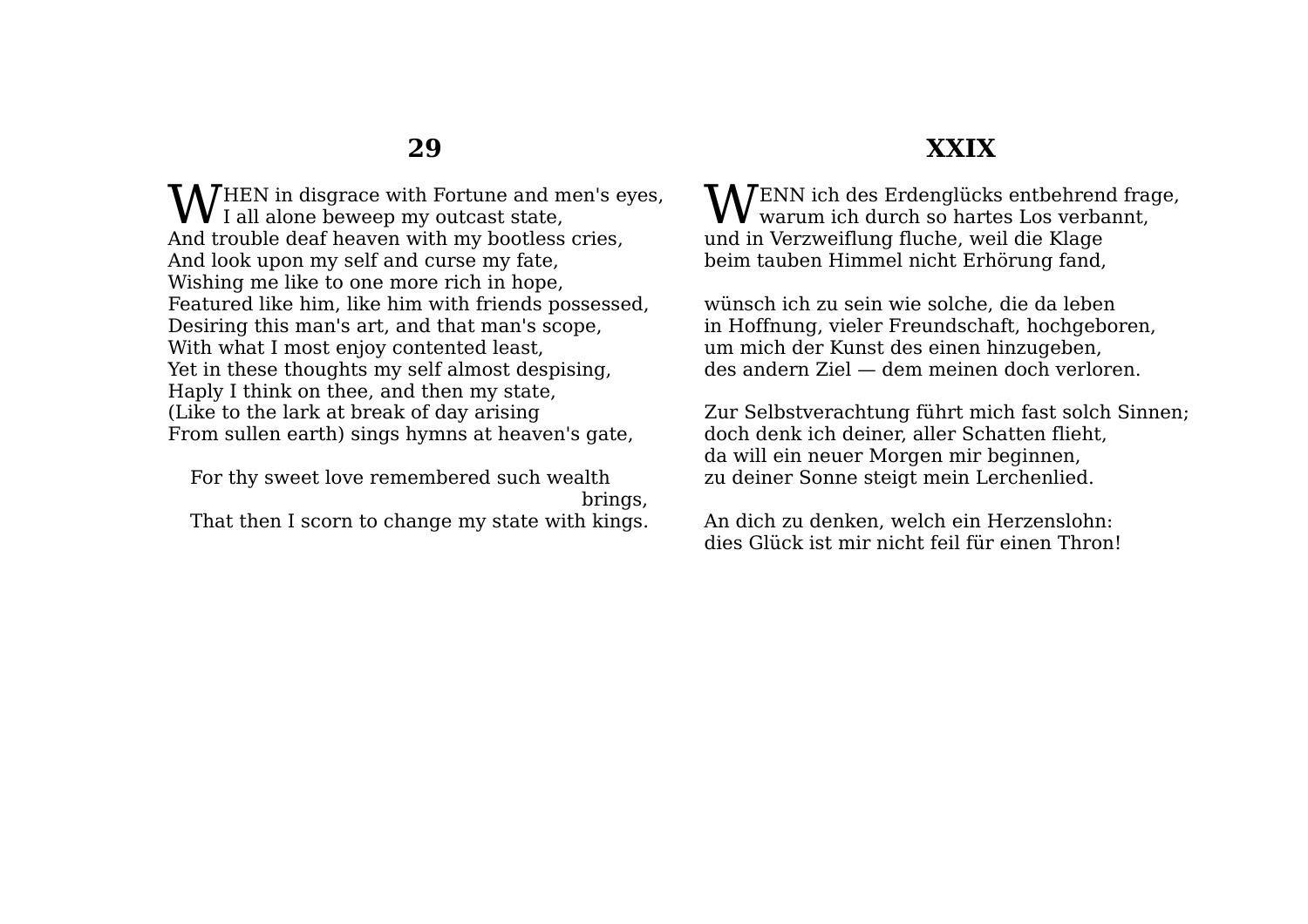**W** HEN to the sessions of sweet silent thought,<br>I summon up remembrance of things past,  $V_1$  summon up remembrance of things past, I sigh the lack of many a thing I sought, And with old woes new wail my dear time's waste: Then can I drown an eye (unused to flow) For precious friends hid in death's dateless night, And weep afresh love's long since cancelled woe, And moan th' expense of many a vanisbed sight. Then can I grieve at grievances foregone, And heavily from woe to woe tell o'er The sad account of fore-bemoanéd moan, Which I new pay as if not paid before.

But if the while I think on thee (dear friend) All losses are restored, and sorrows end.

# **XXX**

WENN mich verführt ein schmerzlich süßes<br>Denker Denken und macht mir die Vergangenheit bewußt, dann will Verlorenes sich wieder schenken und läßt mich neu erleben den Verlust.

Dann will ein Aug, das lange nicht geweint, gewahren Freunde, die dahin gegangen, und manch Gesicht, das längst verblich, erscheint, und manch verklungner Ton weckt ein Verlangen.

Dann leid ich Leiden, die ich längst gelitten, dann duld ich mit bewiesener Geduld. Die Schmerzenssumme, die ich längst bestritten, bezahl ich neu, als wär' sie neue Schuld.

Doch bin von allem ich, was ich erlitt, wenn ich an dich, Geliebter, denke, quitt.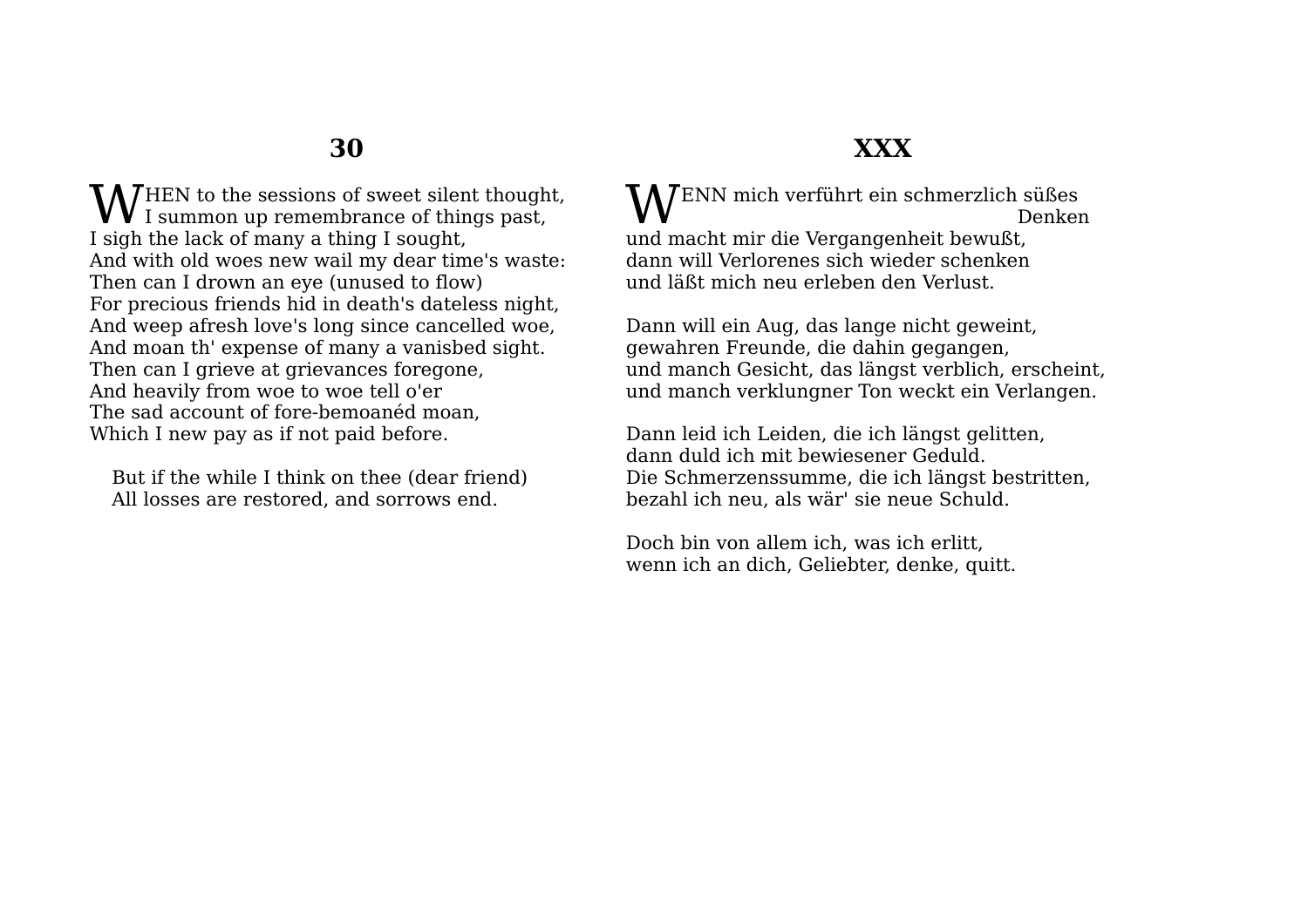$\Box$ HY bosom is endearéd with all hearts, THY bosom is endearéd with all hearts,<br>Which I by lacking have supposéd dead, And there reigns love and all love's loving parts, And all those friends which I thought buriéd. How many a holy and obsequious tear Hath dear religious love stol'n from mine eye, As interest of the dead, which now appear, But things removed that hidden in thee lie. Thou art the grave where buried love doth live, Hung with the trophies of my lovers gone, Who all their parts of me to thee did give, That due of many, now is thine alone.

Their images I loved, I view in thee, And thou (all they) hast all the all of me.

### **XXXI**

EIN Herz faßt alle Herzen, die ich wähnte DEIN Herz faßt alle Herzen, die ich wähnt<br>gestorben mir, sie ruhen in dem deinen: die Liebe selbst und was ich je ersehnte und Freundschaft, die ich wollt' als tot beweinen.

Wie hab in frommer Trauer manche Träne um all die toten Freunde ich geweint. Nun aber scheinen auferstanden jene durch dich, in dir vorhanden und vereint.

Du bist das Grab, wo alle Liebe lebt, und alle Lieben sind ihm eingeschrieben, und all ihr Teil an mir mit dir verwebt, und alles ihre ist nur dir verblieben.

Die Bilder alle, die ich einst geliebt, enthält dein Bild mir, das mich ganz umgibt.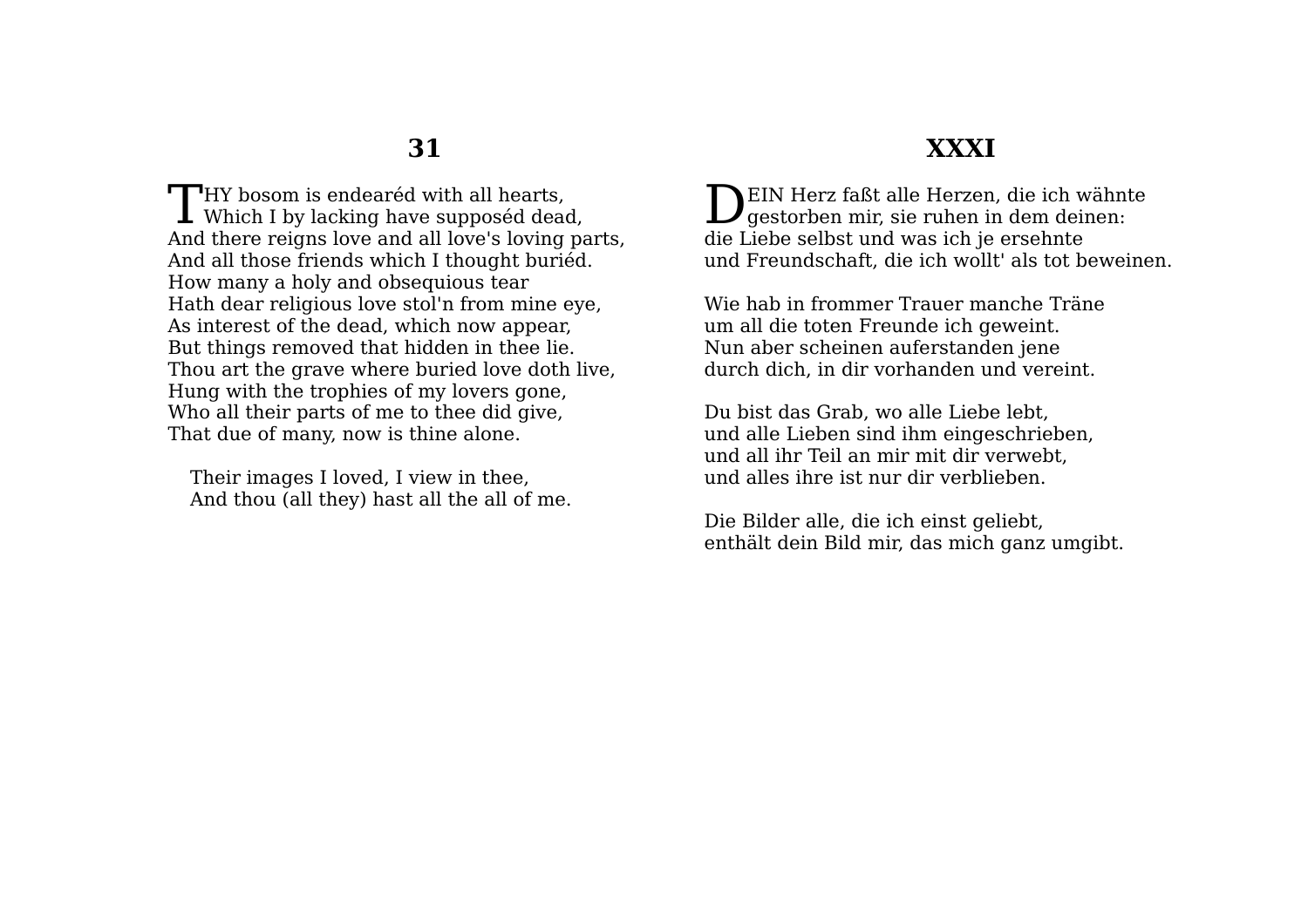**T**F thou survive my well-contented day,  $\prod$  thou survive my well-contented day, when that churl death my bones with dust shall

cover

And shalt by fortune once more re-survey These poor rude lines of thy deceaséd lover: Compare them with the bett'ring of the time, And though they be outstripped by every pen, Reserve them for my love, not for their rhyme, Exceeded by the height of happier men. O then vouchsafe me but this loving thought, 'Had my friend's Muse grown with this growing age, A dearer birth than this his love had brought To march in ranks of better equipage:

But since he died and poets better prove, Theirs for their style I'll read, bis for his love'.

# **XXXII**

WENN einstens, da ich längst zu Staub vergangen und keine andre Spur von mir geblieben, die Blätter hier vor deinen Blick gelangen, vergilbtes Zeugnis für lebend'ges Lieben:

laß für der Zeiten Fortschritt sie nicht büßen, bewahre sie um meiner Liebe willen, nicht ihrer Kunst: zu besserem Genießen mag spätern Künstlern sich die Form erfüllen.

Sprich freundlich: »Wär' der Freund nicht schon gestorben

vor dieser hochgestimmten Zeiten Gunst, er hätte leicht den höchsten Preis erworben, groß wie die Liebe wäre seine Kunst.

Doch da vor Größern in das Grab er sank, sei ihrer Kunst, sei seiner Liebe Dank.«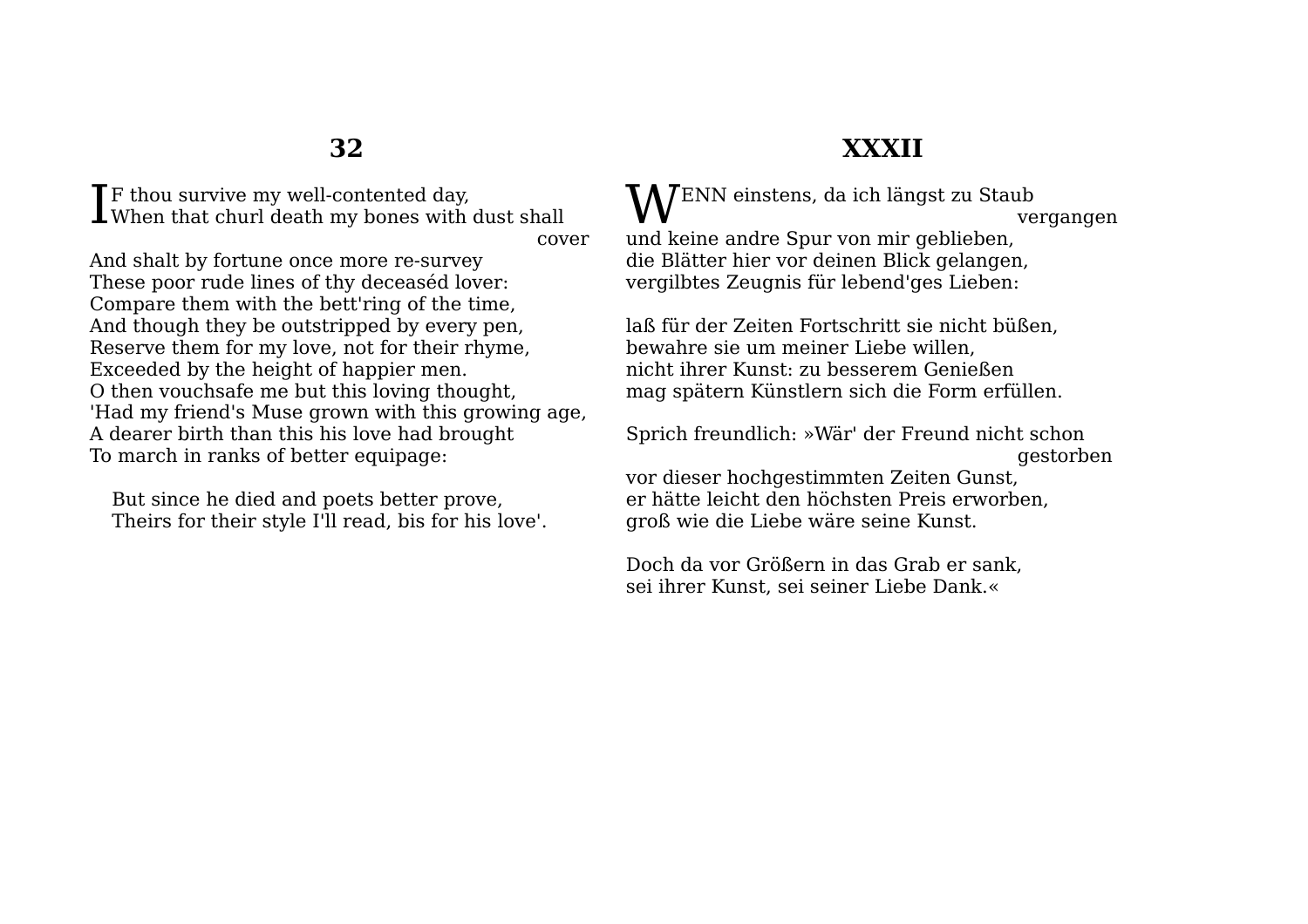$\Box$  ULL many a glorious morning have I seen, FULL many a glorious morning have I seen,<br>Flatter the mountain tops with sovereign eye, Kissing with golden face the meadows green; Gilding pale streams with heavenly alchemy: Anon permit the basest clouds to ride, With ugly rack on his celestial face, And from the forlorn world bis visage hide Stealing unseen to west with this disgrace: Even so my sun one early morn did shine, With all triumphant splendour on my brow, But out alack, he was but one hour mine, The region cloud hath masked him from me now.

Yet him for this, my love no whit disdaineth, Suns of the world may stain, when heaven's sun staineth.

# **XXXIII**

**N**FT sah den Morgen ich aus Finsternissen OFT sah den Morgen ich aus Finsterniss<br>sich glänzend über Berge überheben, das Grün der Welt mit goldnem Antlitz küssen und seinen Strahl den bleichen Strom beleben.

Doch dann, in niedrer Wolken Schmach verloren, ließ er verdunkeln himmlische Gelände, die Welt verleugnend, die zum Glanz geboren; unselig hinzusinken in das Ende.

So sah ich einstmals meiner Sonne Blick beglückten Morgens meine Stirn bestrahlen. Doch ach! nur eine Stunde schien das Glück, mit grauen Wolken mußt' ich es bezahlen.

Wenn Himmels Sonne sinkt, soll die der Welten drum nimmer ihren Hingang mir entgelten!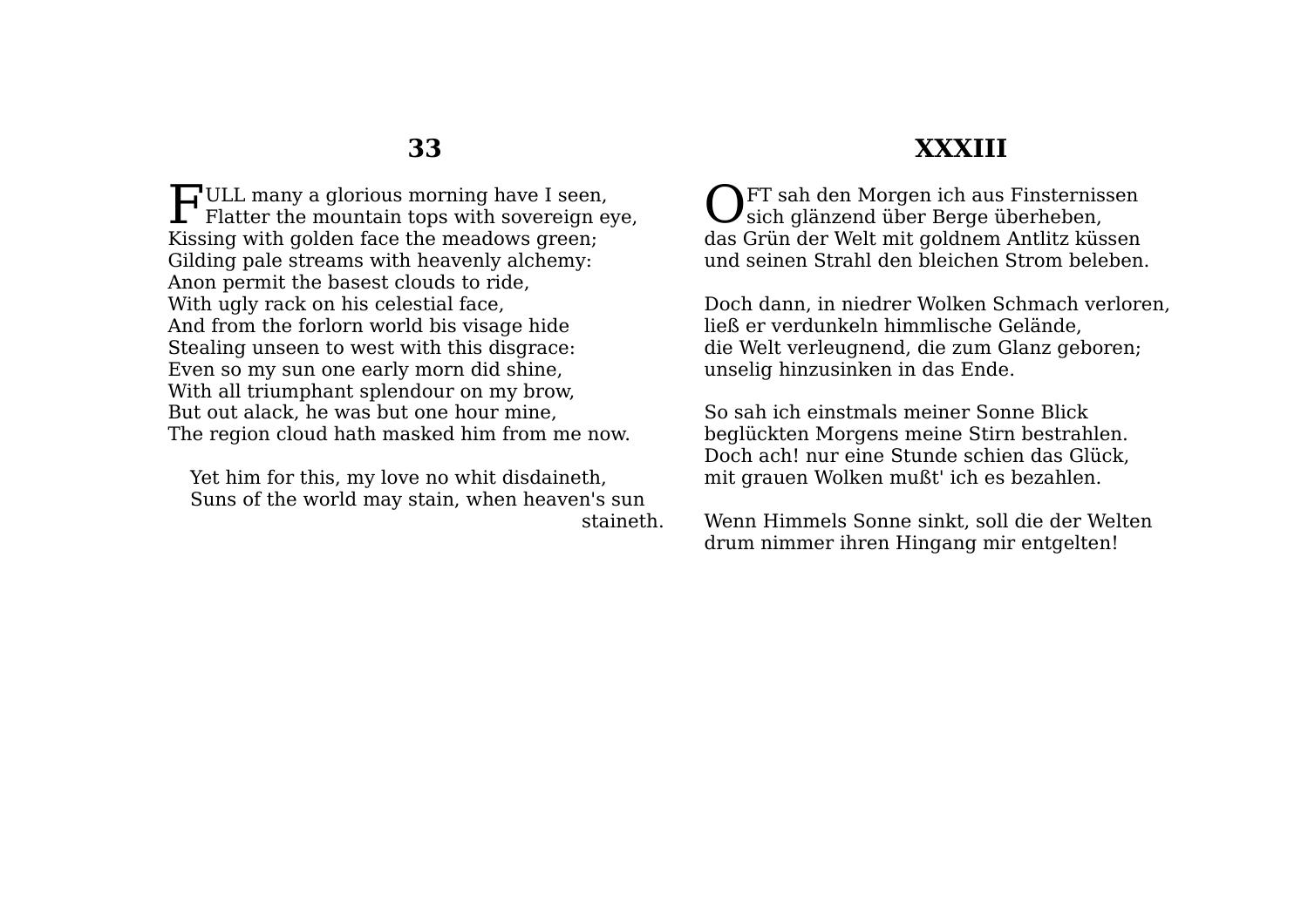**W**HY didst thou promise such a beauteous day,<br>And make me travel forth without my cloak, **V** And make me travel forth without my cloak, To let base clouds o'ertake me in my way, Hiding thy brav'ry in their rotten smoke? 'Tis not enough that through the cloud thou break, To dry the rain on my storm-beaten face, For no man well of such a salve can speak, That heals the wound, and cures not the disgrace: Nor can thy shame give physic to my grief, Though thou repent, yet I have still the loss, Th' offender's sorrow lends but weak relief To him that bears the strong offence's cross.

Ah but those tears are pearl which thy love sheds, And they are rich, and ransom all ill deeds.

# **XXXIV**

ESHALB verhießest du so schönen Tag **WESHALB** verhießest du so schönen Tag<br>und ließest ohne Mantel mich ergehen, da ich nicht dachte, daß heraufziehn mag Gewölk, wo deine Sonne nicht zu sehen?

Und hast du nun die Wolken auch verscheucht und trocknest mir barmherzig das Gesicht, das noch, vom nassen Sturm geschlagen, feucht: das Mittel schließt die Wunde, heilt sie nicht.

Mein Schmerz empfängt nicht Trost von deiner Scham,

und Mitleid wird das Leid nicht überleben; daß du dich selbst nun grämst, kann meinem Gram, der allzu schwer, nur schwache Lindrung geben.

Doch ach, die Perlen, die mir weint dein Auge welch schöner Schmuck, der mir zum Troste tauge!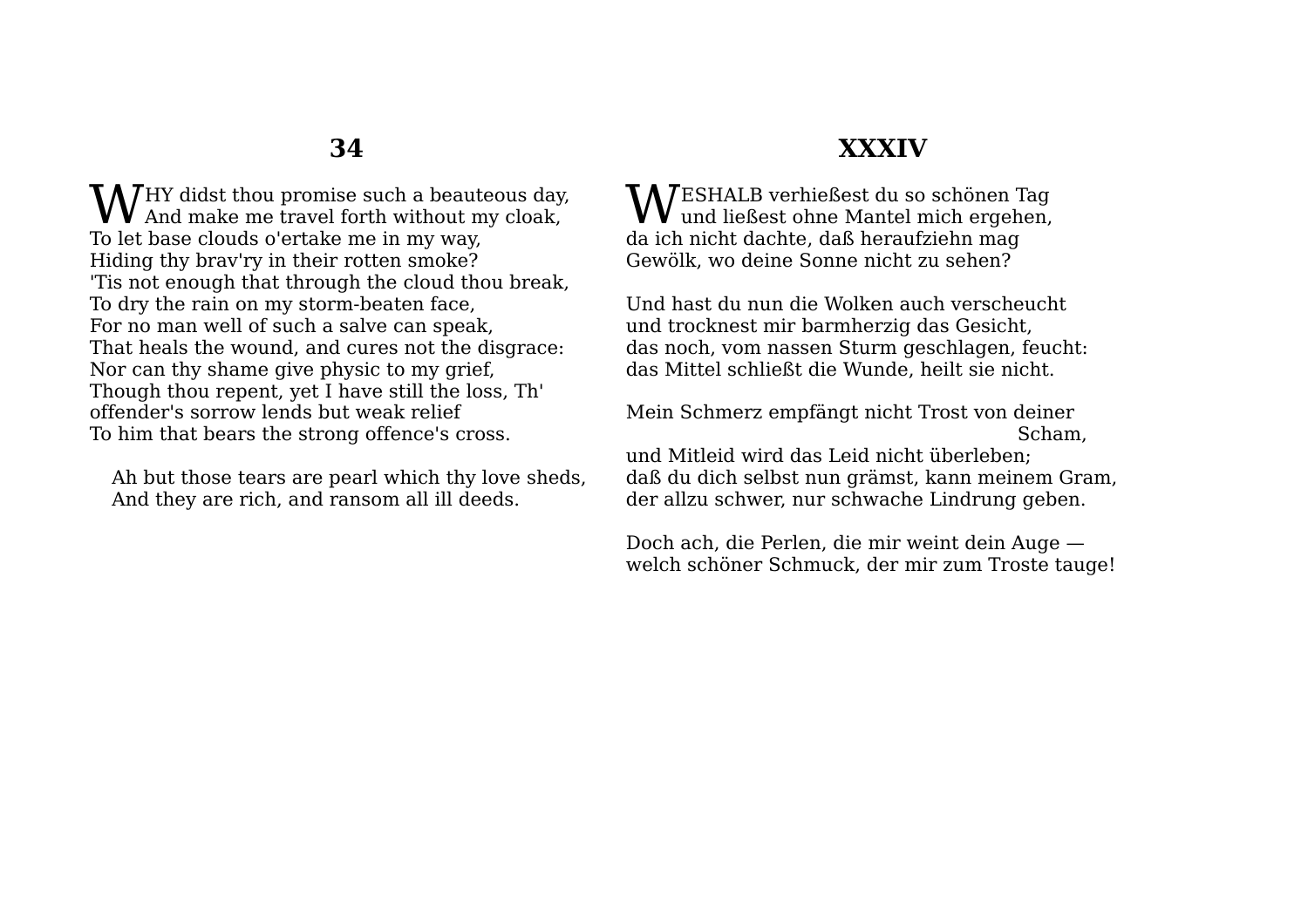### **XXXV**

O more be grieved at that which thou hast done No more be grieved at that which thou hast do Roses have thorns, and silver fountains mud, Clouds and eclipses stain both moon and sun, And loathsome canker lives in sweetest bud. All men make faults, and even I in this, Authorizing thy trespass with compare, My self corrupting salving thy amiss, Excusing thy sins more than thy sins are: For to thy sensual fault I bring in sense, Thy adverse party is thy advocate, And 'gainst my self a lawful plea commence: Such civil war is in my love and hate,

That I an accessary needs must be, To that sweet thief which sourly robs from me.

ICHT länger wirf dir vor, was du getan:  $\sum$ ICHT länger wirf dir vor, was du getan:<br>es hat die Rose Dornen, Schlamm der Quell, der ekle Wurm fällt süße Blüte an, und manchmal scheinen Sonn und Mond nicht hell.

Wir fehlen all', mir ist der Fehl zu eigen, mit Bildern deinen Fehler zu verschönen, bestochen bin ich, deinen Wert zu zeigen, mehr, als du Schuld hast, mich dir auszusöhnen.

Für deiner Sinne Fehler hab ich Sinn, als treuer Anwalt spricht für dich dein Feind; ich klag mich an, und dein ist der Gewinn. Und so sind Lieb und Haß in mir geeint,

daß ihrem Ausgleich nur der Fehler blieb: ich bleibe Hehler meinem lieben Dieb.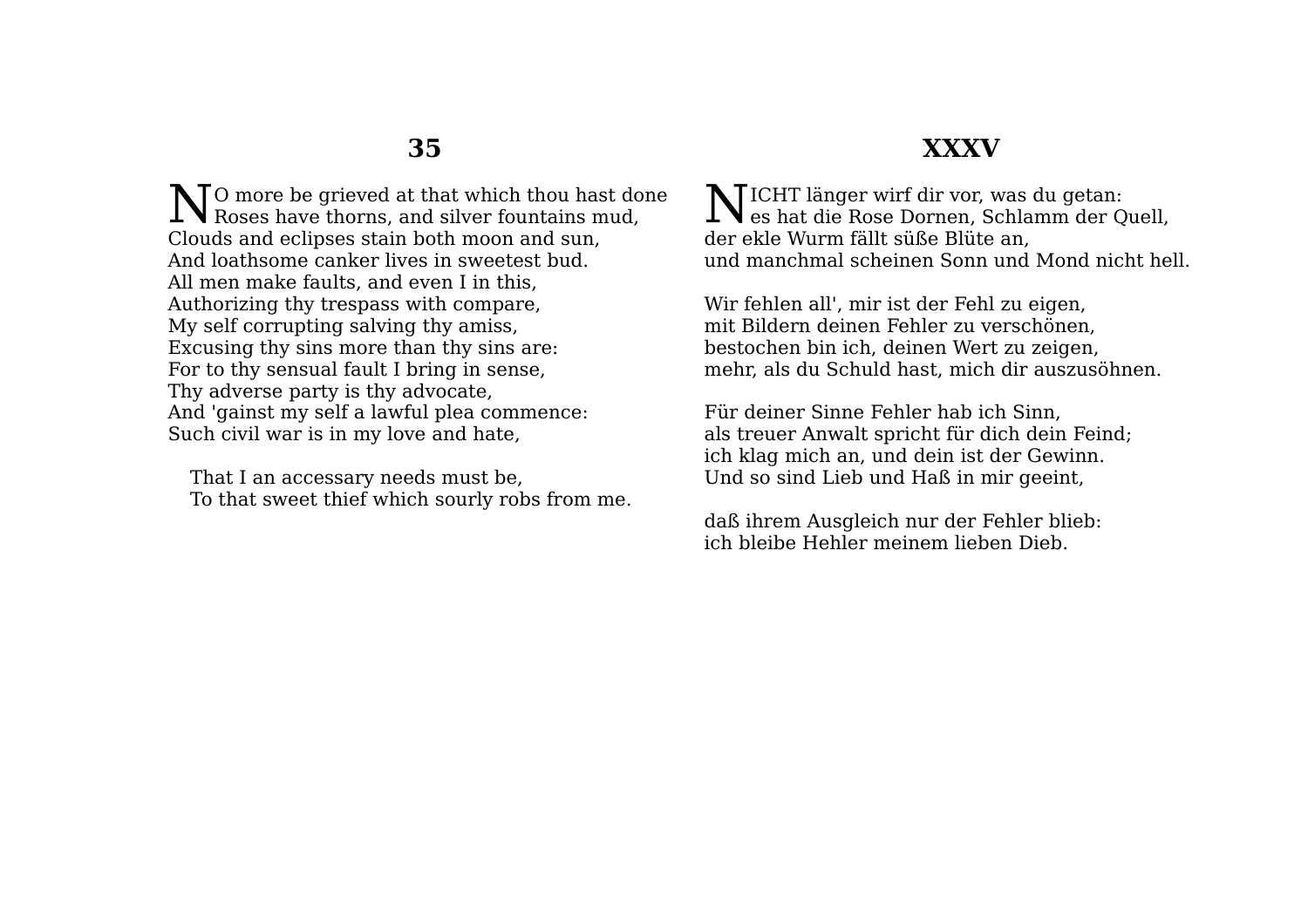ET me confess that we two must be twain **LET** me confess that we two must be two Halthough our undivided loves are one: So shall those blots that do with me remain, Without thy help, by me be borne alone. In our two loves there is but one respect, Though in our lives a separable spite, Which though it alter not love's sole effect, Yet doth it steal sweet hours from love's delight. I may not evermore acknowledge thee, Lest my bewailéd guilt should do thee shame, Nor thou with public kindness honour me, Unless thou take that honour from thy name:

But do not so, I love thee in such sort, As thou being mine, mine is thy good report.

### **XXXVI**

DAS Schicksal scheidet uns, laß mich's bekennen,<br>Dob auch untrennbar unser Bündnis wäre. ob auch untrennbar unser Bündnis wäre. Du mußt dich nun von meinem Makel trennen, damit nicht, was ich trage, dich entehre.

So hat das neid'sche Schicksal es beschlossen, zu scheiden, was im Innersten verbunden. Zwar trennt es nicht des Seelenglücks Genossen, doch stiehlt es dem Genusse seine Stunden.

Ich darf mich nicht an deiner Seite zeigen, daß Schmach du nicht empfängst von meiner Schmach;

noch darfst du vor der Welt zu mir dich neigen, vor der es dir an Ehre sonst gebrach.

So tu's nicht! Mein, wie alles was enthält dein Dasein, ist dein Ansehn in der Welt.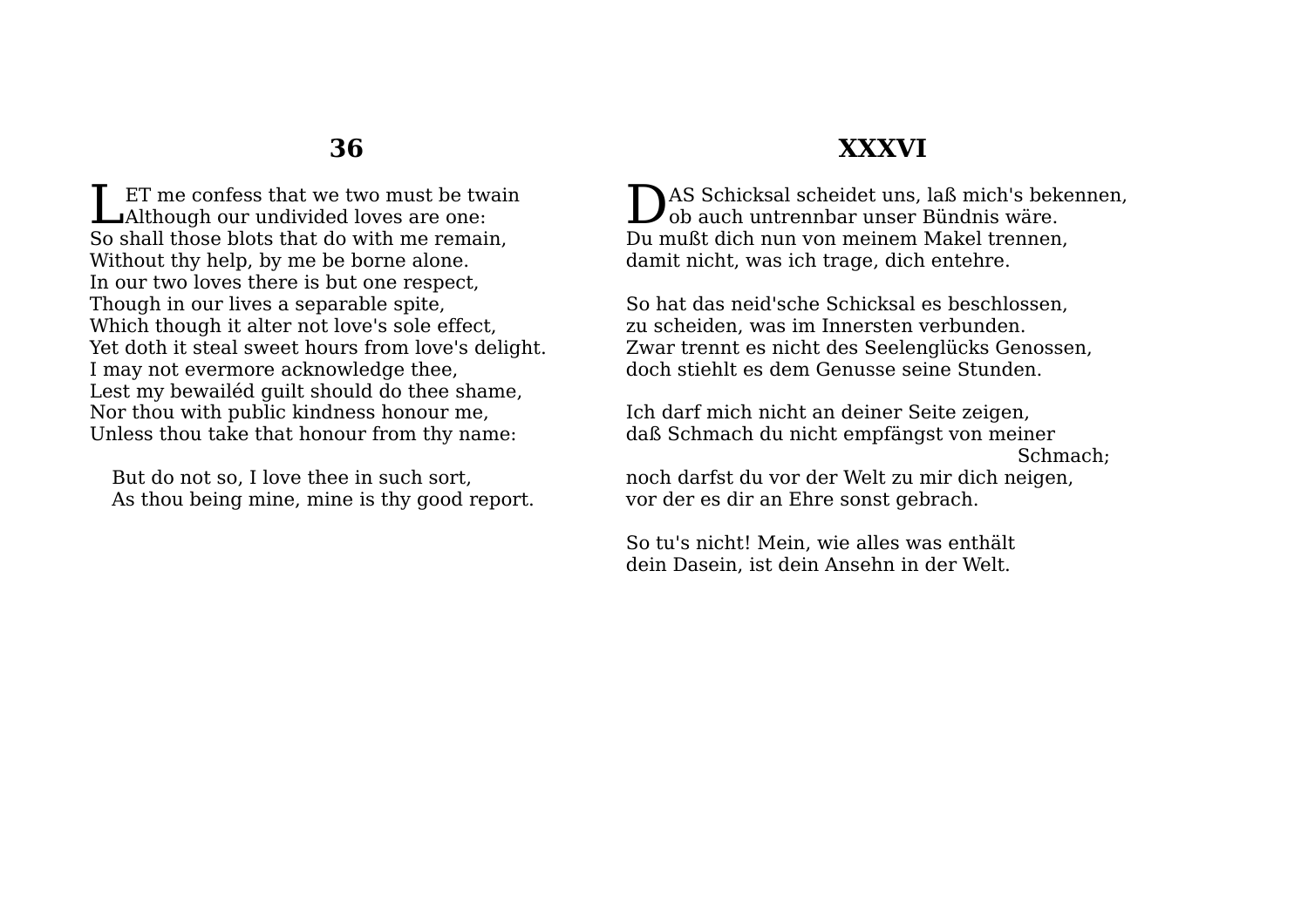S a decrepit father takes delight,  $\mathbf{A}^{\text{S a decrement}}$  and the takes delight,<br>To see his active child do deeds of youth, So I, made lame by Fortune's dearest spite Take all my comfort of thy worth and truth. For whether beauty, birth, or wealth, or wit, Or any of these all, or all, or more Entitled in thy parts, do crownéd sit, I make my love engrafted to this store: So then I am not lame, poor, nor despised, Whilst that this shadow doth such substance give, That I in thy abundance am sufficed, And by a part of all thy glory live:

Look what is best, that best I wish in thee, This wish I have, then ten times happy me.

#### **XXXVII**

Sol wie ein greiser Vater ganz beglückt auf seines Sohnes Jugendschaffen sieh Dauf seines Sohnes Jugendschaffen sieht, so blüht mir, den das Leben tief gebückt, durch dich von neuem, was mir schon verblüht.

Denn ob Geburt, ob Schönheit, Wert und Witz gemeinsam oder einzeln auserwählt dich zu der höchsten Gaben Ehrensitz: ich habe meine Liebe zugezählt.

So bin ich nicht mehr arm, ich schwelge mit, und deine Jugendkraft heilt mein Ermatten. Zur Fülle wird der Mangel, den ich litt, und neuen Glanz schöpf ich aus deinem Schatten.

Vermehr' sich Fülle dir und Glück und Glanz! Erfüllte sich der Wunsch, mein Glück wär' ganz.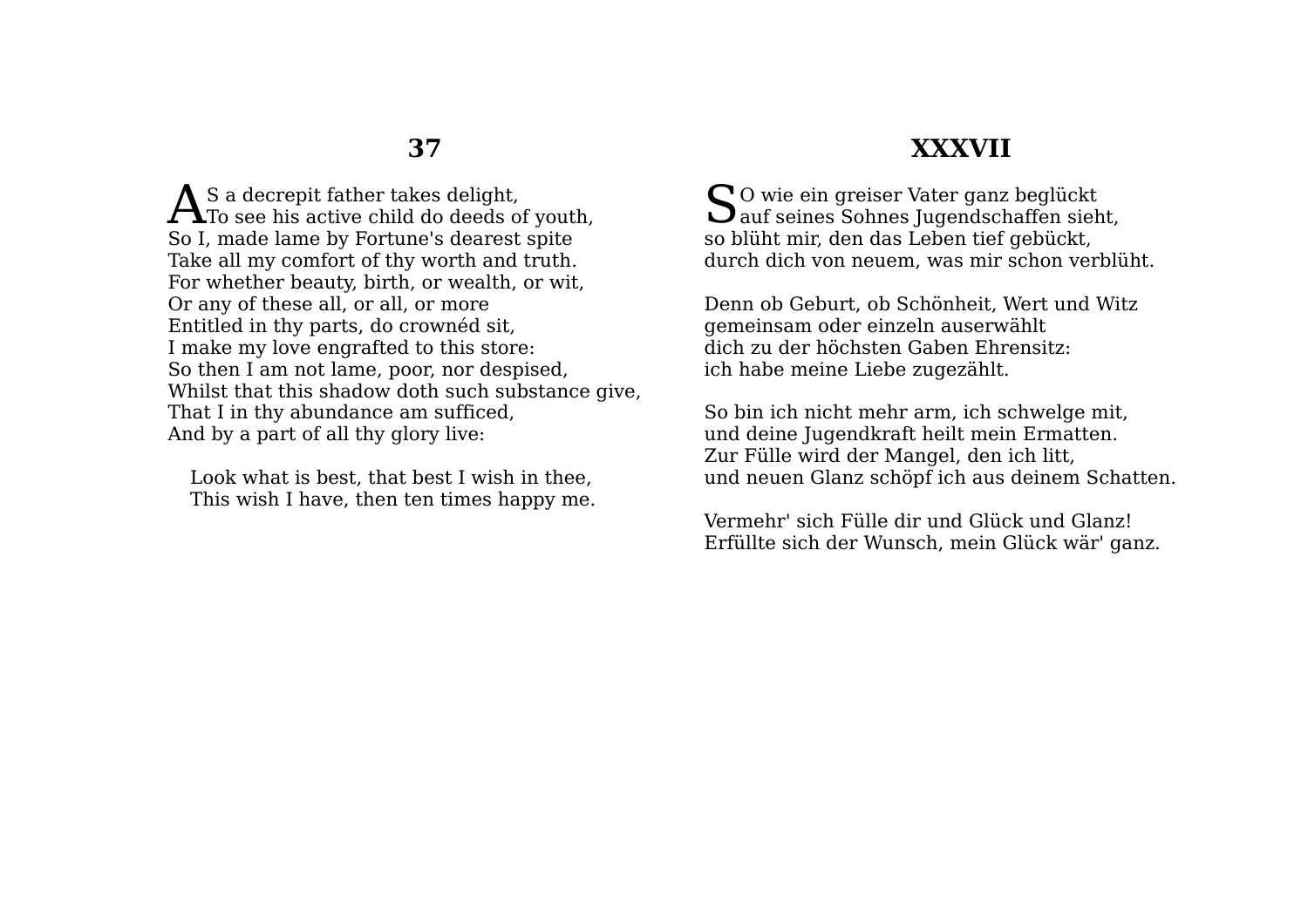OW can my muse want subject to invent **HERE** OW can my muse want subject to invent While thou dost breathe that pour'st into my

verse,

Thine own sweet argument, too excellent, For every vulgar paper to rehearse? O give thy self the thanks if aught in me, Worthy perusal stand against thy sight, For who's so dumb that cannot write to thee, When thou thy self dost give invention light? Be thou the tenth Muse, ten times more in worth Than those old nine which rhymers invocate, And he that calls on thee, let him bring forth Eternal numbers to outlive Iong date.

If my slight muse do please these curious days, The pain be mine, but thine shall be the praise.

## **XXXVIII**

IE könnte meiner Muse es mißlingen,  $\mathbf{W}$ IE könnte meiner Muse es mißlingen,<br>solang' du atmest und dein süßes Leben in meine Lieder strömst, damit sie klingen, die doch nicht fähig, deinen Klang zu geben!

Dir selber danke, wenn du's gern gelesen und würdig etwas dir von mir erschien; wer spräche nicht, der vorher stumm gewesen, wem wär' dein Stoff nicht zum Gedicht gediehn?

Die zehnte Muse bist du, zehnmal mehr an Wert als neun, bekannt der Dichtermenge; und wessen Herz dich anruft, dem bescher' von deinem Ruhm erfüllte Hochgesänge!

Gefällt mein schlichtes Lied der strengen Zeit, sei mein die Müh, sei dir der Preis geweiht!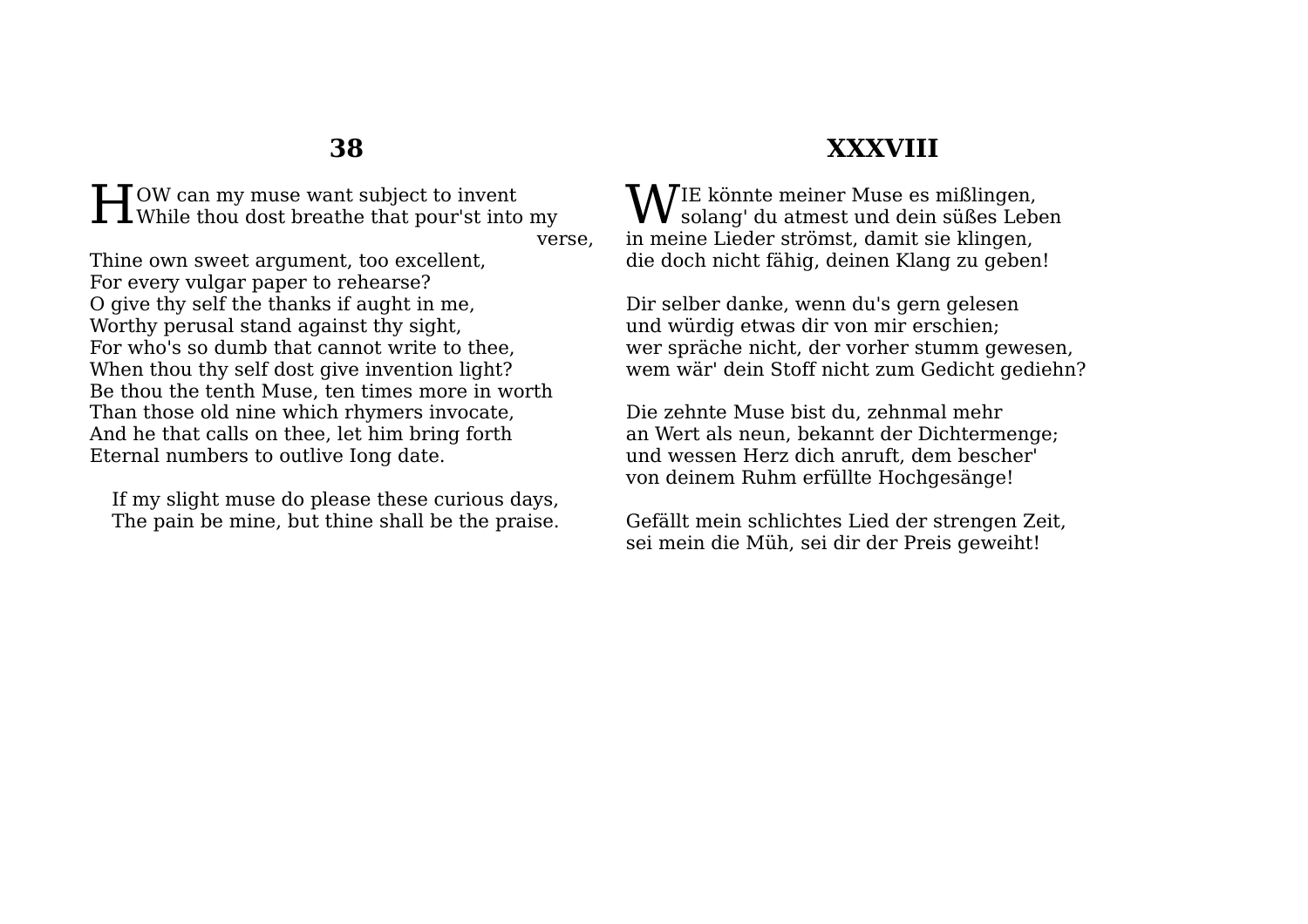HOW thy worth with manners may I sing, O HOW thy worth with manners may I sing<br>When thou art all the better part of me? What can mine own praise to mine own self bring; And what is't but mine own when I praise thee? Even for this, let us divided live, And our dear love lose name of single one, That by this separation I may give: That due to thee which thou deserv'st alone: O absence what a torment wouldst thou prove, Were it not thy sour leisure gave sweet leave, To entertain the time with thoughts of love, Which time and thoughts so sweetly doth deceive.

And that thou teachest how to make one twain, By praising him here who doth hence remain.

#### **XXXIX**

IE könnt's gelingen mir, dein Lob zu singen, da  $\mathbf{W}$ IE könnt's gelingen mir, dein Lob zu ich dann nur den bessern Teil erhob von mir? Kann Eigenlob denn Lob mir bringen? Und lob ich dich, ist's nicht mein eignes Lob?

Laß uns deshalb getrennte Wege gehen der Liebe, die das Einssein uns verwehrt, daß so ich dir vermöchte zu ersehen den höchsten Preis, der dir allein gehört.

Getrenntsein — unerträglich nur zu denken, wär' nicht Gedanke Trost und Lustgewinn und wollte Trennung nicht die Wonne schenken, die Gram betrügt mit traumversenktem Sinn.

Aus einem zwei zu machen muß gelingen: der eine bleibt, dem andern lobzusingen.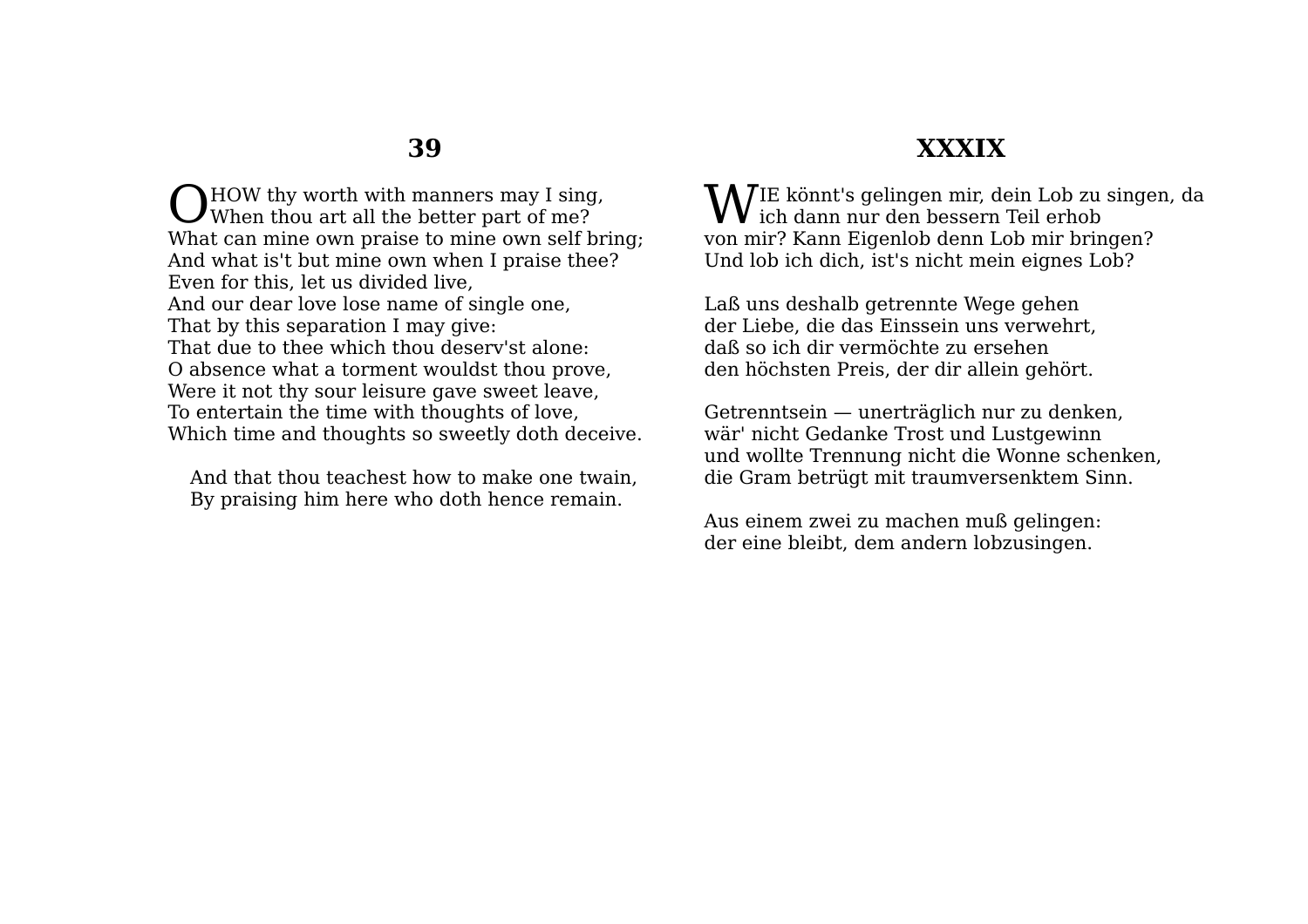TAKE all my loves, my love, yea take them all,<br>What hast thou then more than thou hadst What hast thou then more than thou hadst before?

No love, my love, that thou mayst true love call, All mine was thine, before thou hadst this more: Then if for my love, thou my love receivest, I cannot blame thee, for my love thou usest, But yet be blamed, ii thou thy self deceivest By wilful taste of what thy self refusest. I do forgive thy robbery gentle thief Although thou steal thee all my poverty: And yet love knows it is a greater grief To bear love's wrong, than hate's known injury.

Lascivious grace, in whom all ill well shows, Kill me with spites yet we must not be foes.

## **XL**

ÄHMST du, Geliebter, alle Lieben mir,  $N_{\text{du}$  kannst nicht mehr von mir als bisher haben. Die wahre Liebe nicht verbliebe dir: dies Mehr vermehrt nicht meine Liebesgaben.

Nahmst du nunmehr vorlieb mit meinem Lieb, du machtest nur Gebrauch von meinem Lieben; wogegen mir ein Grund zum Groll verblieb', wenn dich die eitle Lust zur Tat getrieben.

Aus Liebe, schöner Dieb, will ich verzeihn, ob auch dein Raub der Armut nichts mehr lasse; und doch ist Leid aus Liebe größre Pein, als Leid zu leiden von bewußtem Hasse.

Du süßer Liebling, töte mich durch Schmerz doch triff mich nicht durch Feindschaft in mein Herz!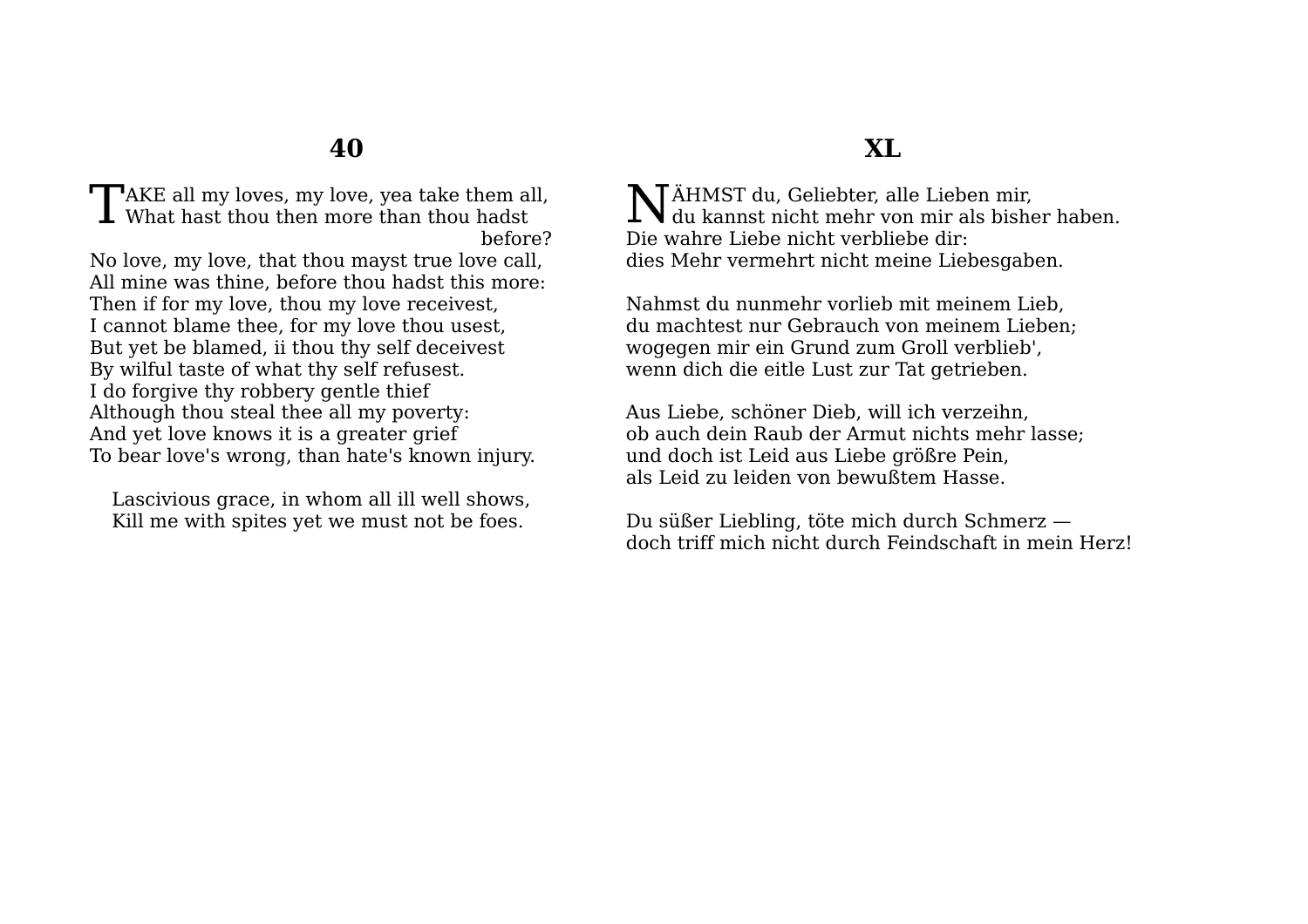$\Box$  HOSE pretty wrongs that liberty commits, THOSE pretty wrongs that liberty commits,<br>When I am sometime absent from thy heart, Thy beauty, and thy years full well befits, For still temptation follows where thou art. Gentle thou art, and therefore to be won, Beauteous thou art, therefore to be assailed. And when a woman woos, what woman's son, Will sourly leave her till he have prevailed? Ay me, but yet thou mightst my seat forbear, And chide thy beauty, and thy straying youth, Who lead thee in their riot even there Where thou art forced to break a twofold truth:

Hers by thy beauty tempting her to thee, Thine by thy beauty being false to me.

#### **XLI**

IE Lust an leichter Sünde, wenn ich weit DIE Lust an leichter Sünde, wenn ich weit<br>bisweilen deinem Herzen, wohl entsprach sie deiner Jugend, deiner Herrlichkeit; denn wo du weilst, folgt dir Verführung nach.

Du bist so willig, leicht drum zu gewinnen, du bist so schön, als Beute drum begehrt; und wann versagte sich mit spröden Sinnen ein Weibgeborner, wenn ein Weib gewährt?

Und dennoch will ich dir zur Warnung sagen: Laß deine süßen Lüste nicht zu frei, die dich in diesen tollen Taumel jagen, worin du zweifach brechen mußt die Treu —

die ihre, da dein Reiz sie hat geblendet, die deine, da er sich mir abgewendet.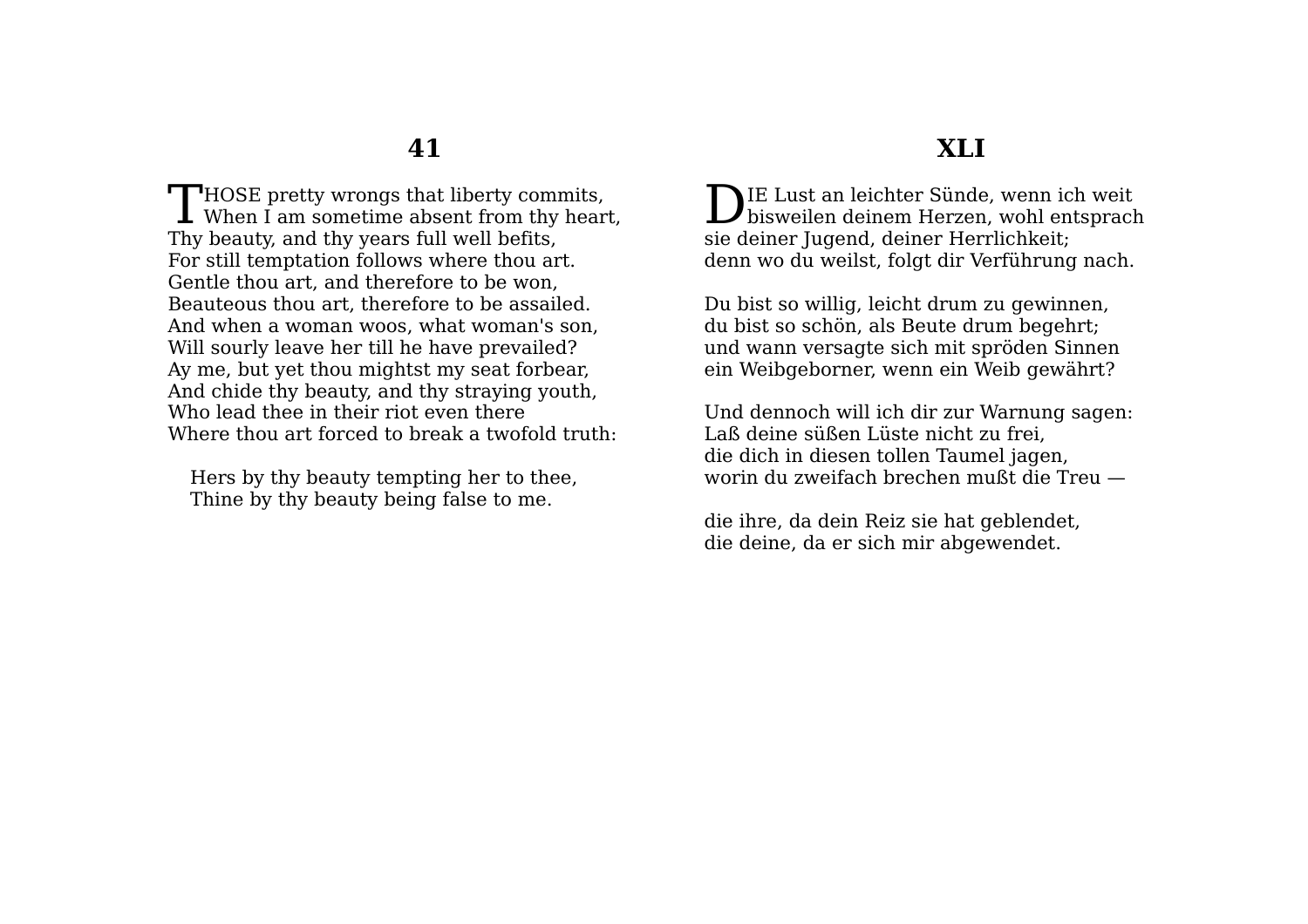**HAT** thou hast her it is not all my grief. THAT thou hast her it is not all my grief,<br>And yet it may be said I loved her dearly, That she hath thee is of my wailing chief, A loss in love that touches me more nearly. Loving offenders thus I will excuse ye, Thou dost love her, because thou know'st I love her, And for my sake even so doth she abuse me, Suff'ring my friend for my sake to approve her. If I lose thee, my loss is my love's gain, And losing her, my friend hath found that loss, Both find each other, and I lose both twain, And both for my sake lay on me this cross,

But bere's the joy, my friend and I are one, Sweet flattery, then she loves but me alone.

## **XLII**

ASS sie nun dein, ist nicht mein ganzer Gram, DASS sie nun dein, ist nicht mein ganzer ( Doch daß sie, dir sich gebend, dich mir nahm — Verlust ist's wahrlich, den ich nicht verwand.

Drum so, ihr Sünder, lös ich euch der Schuld: du liebst sie, weil du weißt, daß ich sie liebe; und sie gewährt dir meinethalben Huld, wie wenn es dich für mich nur zu ihr triebe.

Verlier ich dich, hat so Gewinn mein Lieb, verlier ich sie, so wird's dem Freunde frommen; wofür zum Schluß mir selbst die Tröstung blieb, nur meinethalb sei'n beide mir genommen.

Doch sprich, sind wir nicht eines: du und ich? So träume ich: sie liebt ja doch nur mich!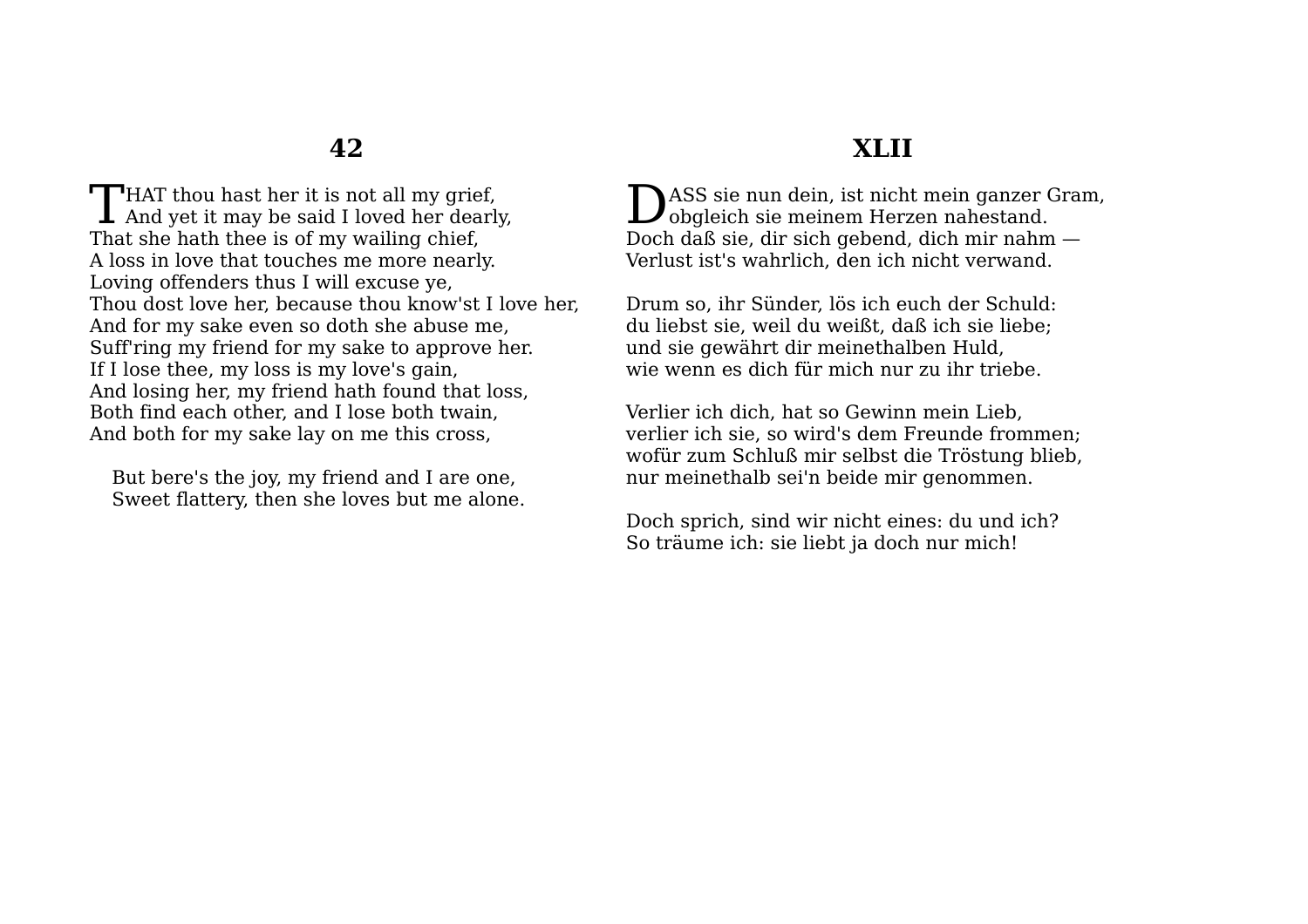HEN most I wink then do mine eyes best see, **W** HEN most I wink then do mine eyes best see,<br>For all the day they view things unrespected, But when I sleep, in dreams they look on thee, And darkly bright, are bright in dark directed. Then thou whose shadow shadows doth make bright, How would thy shadow's form, form happy show, To the clear day with thy much clearer light, When to unseeing eyes thy shade shines so! How would (I say) mine eyes be blesséd made, By looking on thee in the living day, When in dead night thy fair imperfect shade, Through heavy sleep on sightless eyes doth stay!

All days are nights to see till I see thee, And nights bright days when dreams do show thee

me.

## **XLIII**

M besten sieht mein Aug, wenn es sich schließt, AM besten sieht mein Aug, wenn es sich se<br>denn ohne Glanz ist ihm des Tages Welt. Doch wenn mein Blick im Traum dein Bild genießt, dann ist die Nacht ihm wie zum Tag erhellt.

Du, dessen Schatten Glanz verleiht der Nacht: wie würdest du dem hellen Tage taugen mit deinem Übermaß an Licht und Pracht, da du schon leuchten kannst geschloßnen Augen!

Wie selig würde, ohne zu ersatten, der Blick gewahr am klaren Tag dein Strahlen, da doch in dunkler Nacht dein bloßer Schatten imstande ist, so hohe Pracht zu malen!

Der Tag ist Nacht, wenn ich dein Licht nicht sehe, die Nacht ist Tag im Traum von deiner Nähe.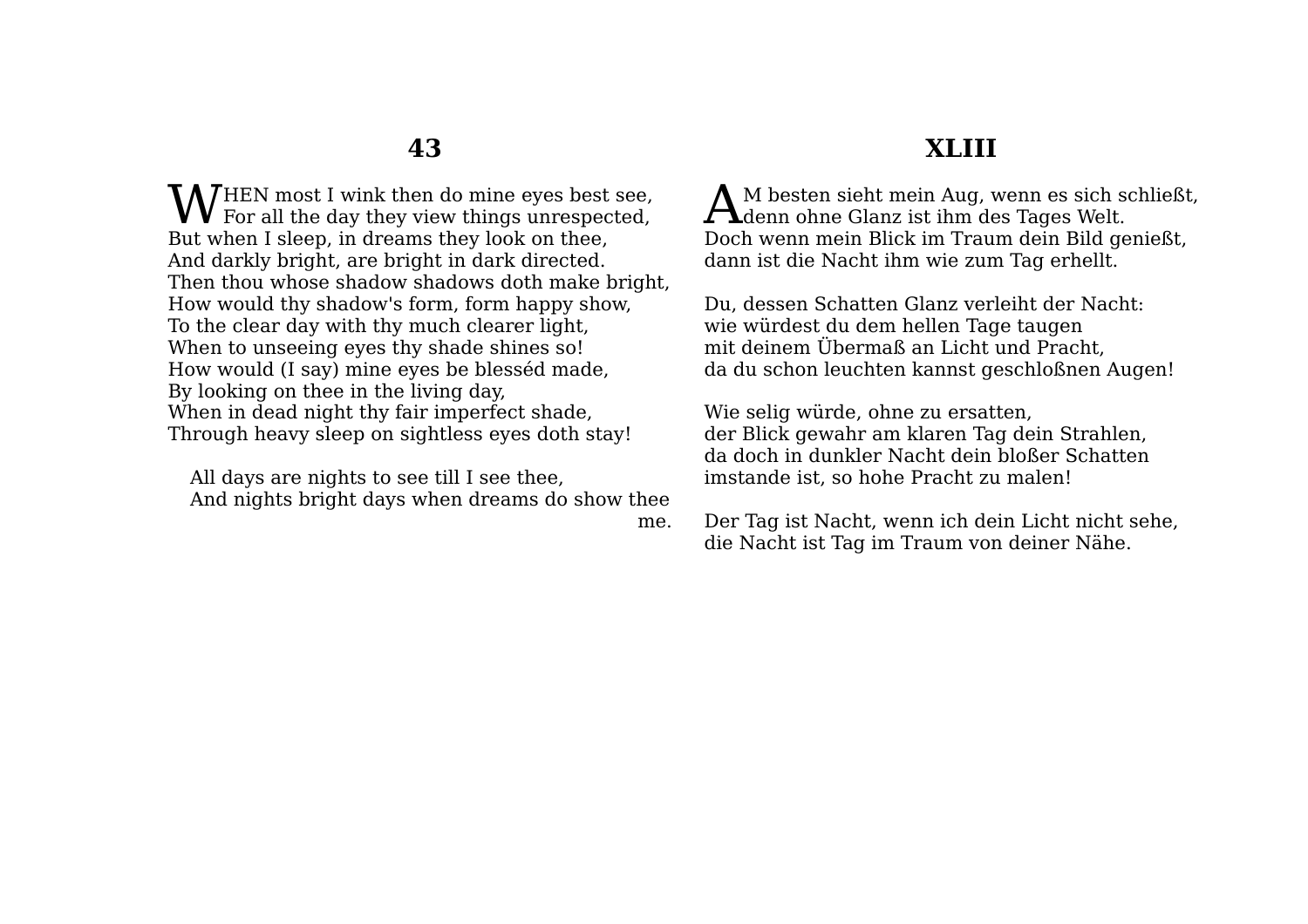**T**F the dull substance of my flesh were thought, If the dull substance of my flesh were though Injurious distance should not stop my way, For then despite of space I would be brought, From limits far remote, where thou dost stay, No matter then although my foot did stand Upon the farthest earth removed from thee, For nimble thought can jump both sea and land, As soon as think the place where he would be. But ah, thought kills me that I am not thought To leap large lengths of miles when thou art gone, But that so much of earth and water wrought, I must attend, time's leisure with my moan.

Receiving nought by elements so slow, But heavy tears, badges of eitber's woe.

#### **XLIV**

WÄR' dieses Leibes träger Stoff der Geist,<br>
vermöchte keine Ferne uns zu trennen, vermöchte keine Ferne uns zu trennen, durch Räume wär' ich rasch dir nachgereist und wollte keine Grenze anerkennen.

Und ständ' mein Fuß gebannt am fernsten Ort, dem Geiste wahrlich wär' zum Spott die Schranke, ich dächte über Land und Meer mich fort und schon am Ziele wäre der Gedanke.

Mich tötet der Gedanke, daß ich nicht Gedanke bin, um stets dich aufzufinden: mein Element erzwingt mir den Verzicht, das Hindernis des Raums zu überwinden.

Von Erd und Wasser, die in mir vereint, sind schwer die Tränen, die ich dir geweint.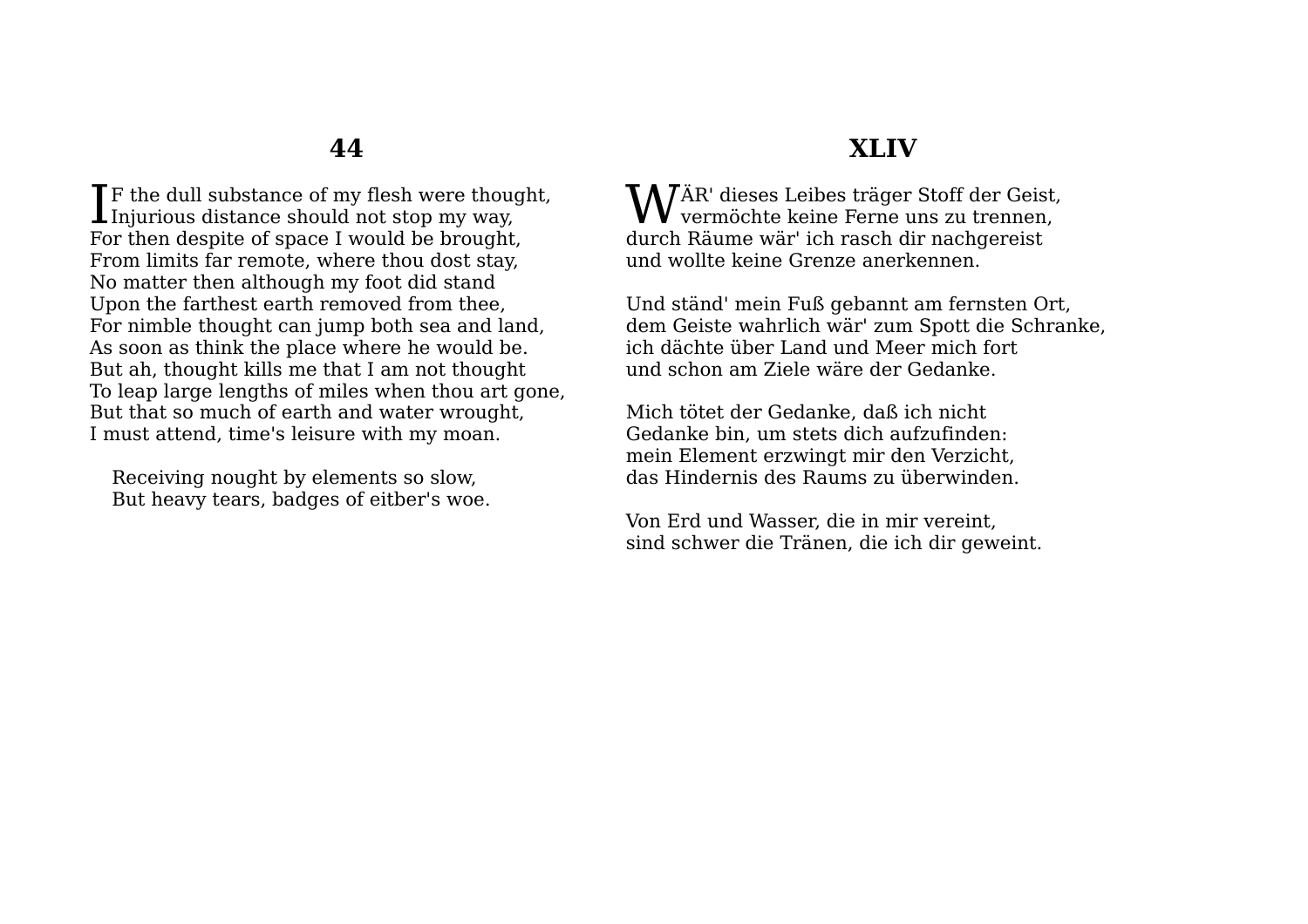**T**HE other two, slight air, and purging fire, THE other two, slight air, and purging<br>Are both with thee, wherever I abide The first my thought, the other my desire, These present-absent with swift motion slide. For when these quicker elements are gone In tender embassy of love to thee, My life being made of four, with two alone, Sinks down to death, oppressed with melancholy. Until life's composition be recured, By those swift messengers returned from thee, Who even but now come back again assured, Of thy fair health, recounting it to me.

This told, I joy, but then no longer glad, I send them back again and straight grow sad.

#### **XLV**

**NOCH Luft und Feuer, iene andern Stoffe,** DOCH Luft und Feuer, jene andern Stoffe,<br>wo ich auch sei, ich seh bei dir sie weilen, enthaltend, was ich denke, was ich hoffe, bereit, in Eile es dir mitzuteilen.

Und wenn sich diese losen Stoffe trennten, mit Liebesbotschaft nach dir ausgesandt, dann bleib ich mit den trägern Elementen zurück und bin vom Grame übermannt:

so lang', bis wieder sich die vier verbinden, wenn jene Boten von dir heimgekehrt; sie trafen dich in wohligstem Befinden und brachten Kunde, wie ich sie begehrt.

Doch kurz das Glück: sie dürfen nicht verweilen, besorgt laß ich zu dir sie wieder eilen.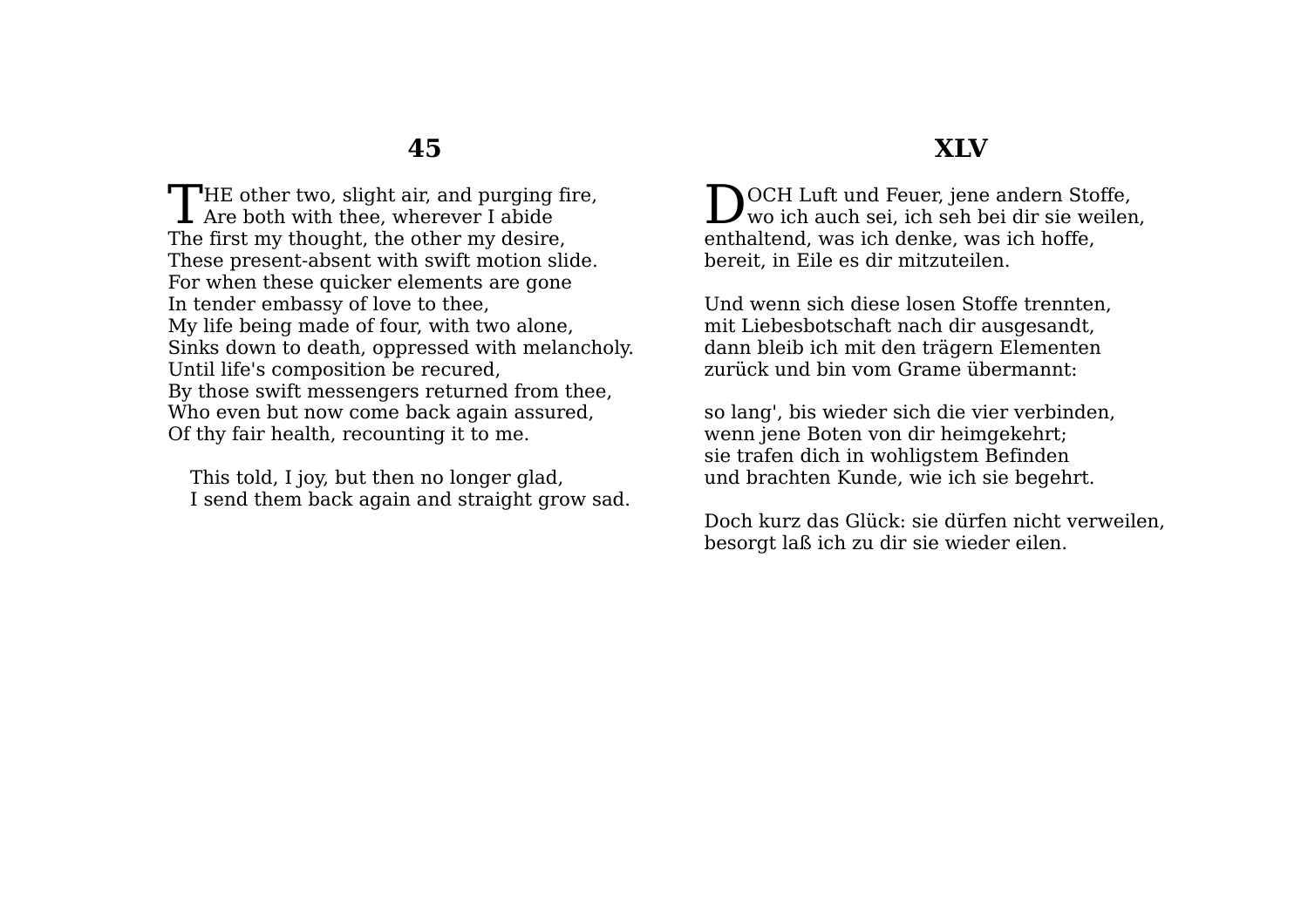INE eye and heart are at a mortal war, MINE eye and heart are at a mortal war,<br>How to divide the conquest of thy sight, Mine eye, my heart thy picture's sight would bar, My heart, mine eye the freedom of that right, My heart doth plead that thou in him dost lie, (A closet never pierced with crystal eyes) But the defendant doth that plea deny, And says in him thy fair appearance lies. To side this title is impanelléd A quest of thoughts, all tenants to the heart, And by their verdict is determined The clear eye's moiety, and the dear heart's part.

As thus, mine eye's due is thy outward part, And my beart's right, thy inward love of heart.

## **XLVI**

EIN Herz und Auge sind in wildem Streit **MEIN** Herz und Auge sind in wildem Streit um dich, als ginge es auf Tod und Leben: das Aug besteht auf deiner Lieblichkeit, das Herz ist nicht entschlossen nachzugeben.

Das Herz führt an, du seist in seiner Hut, in die des Augs Kristall nicht eingedrungen, des starrer Anspruch auf dem Recht beruht, das es an deinem Bilde sich errungen.

Gerichtshof sind Gedanken, die Vasallen des Herzens zwar, doch auch des Rechtes Freund. Es fällt der Wahrspruch beiden zu Gefallen, und beider Rechte scheinen so vereint:

Dem Auge sei dein Außenbild geblieben, die Liebe, die bekommt das Herz verschrieben.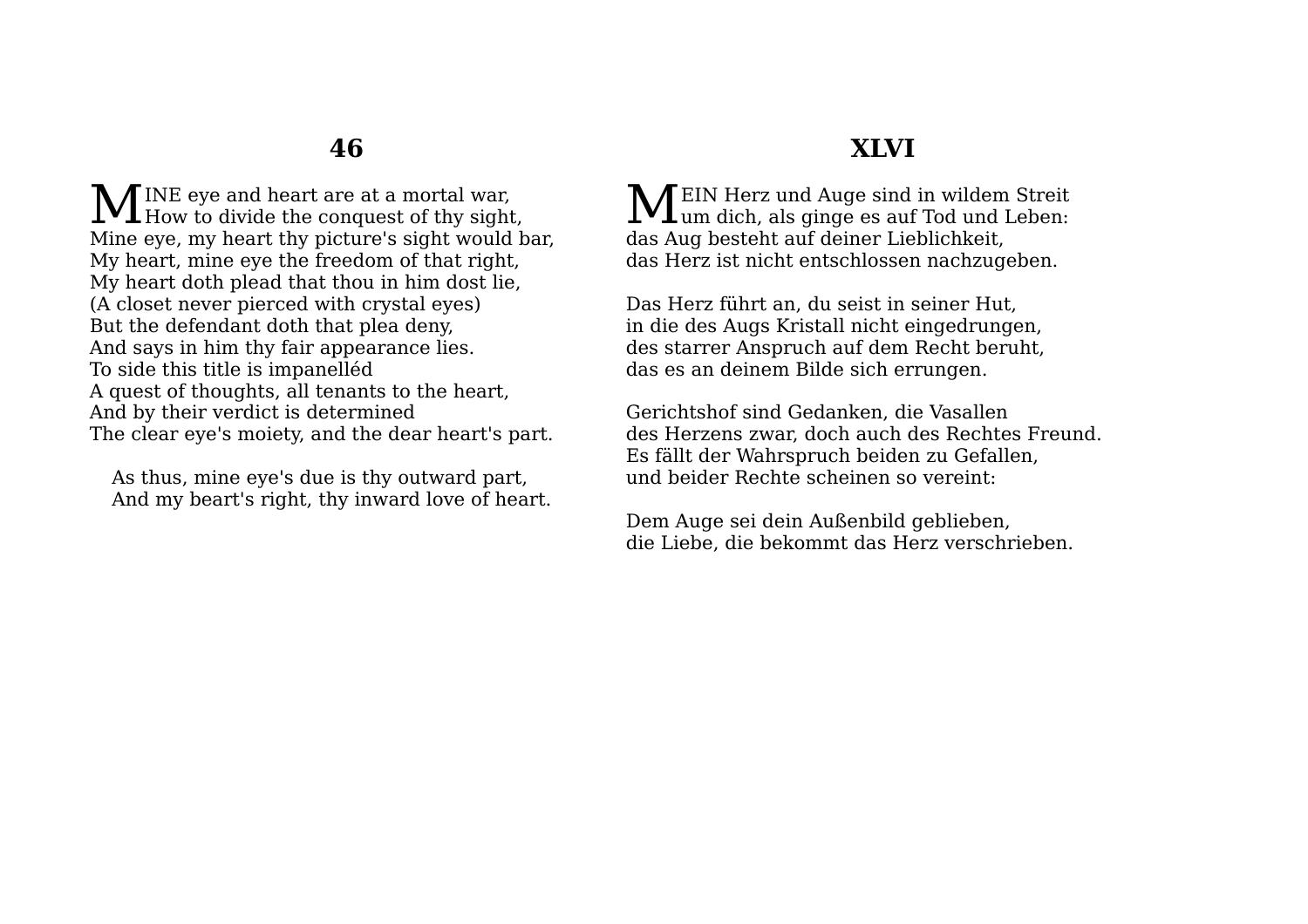$\mathbf D$  ETWIXT mine eve and heart a league is took. BETWIXT mine eye and heart a league is took,<br>And each doth good turns now unto the other, When that mine eye is famisbed for a look, Or heart in love with sighs himself doth smother; With my love's picture then my eye doth feast, And to the painted banquet bids my heart: Another time mine eye is my heart's guest, And in bis thoughts of love doth share a part, So either by thy picture or my love, Thy self away, art present still with me, For thou not farther than my thoughts canst move, And I am still with them, and they with thee.

Or if they sleep, thy picture in my sight Awakes my heart, to beart's and eye's delight.

### **XLVII**

A nunmehr Herz und Auge sich vertragen,  $\sum$ A nunmehr Herz und Auge sich vertrage tut jedes gerne, was dem andern tauge: wenn sich das Herz verzehrt in Liebesklagen, wenn schmachtend deinen Blick ersehnt das Auge,

dann schwelgt das Aug in deinem holden Bild, und lädt dann gern das Herz zu sich als Gast; und wenn das Herz den Liebeshunger stillt, dann wird vom Auge gastlich mitgepraßt.

So bist bald durch das Bild, bald durch die Liebe du, wo du immer wärst, mir gegenwärtig; da ist kein Wunsch, der unerfüllt mir bliebe, denn flugs wird er mit der Entfernung fertig.

Und wenn er schliefe, weckte ihn dein Bild, das Herz und Aug mit gleicher Lust erfüllt.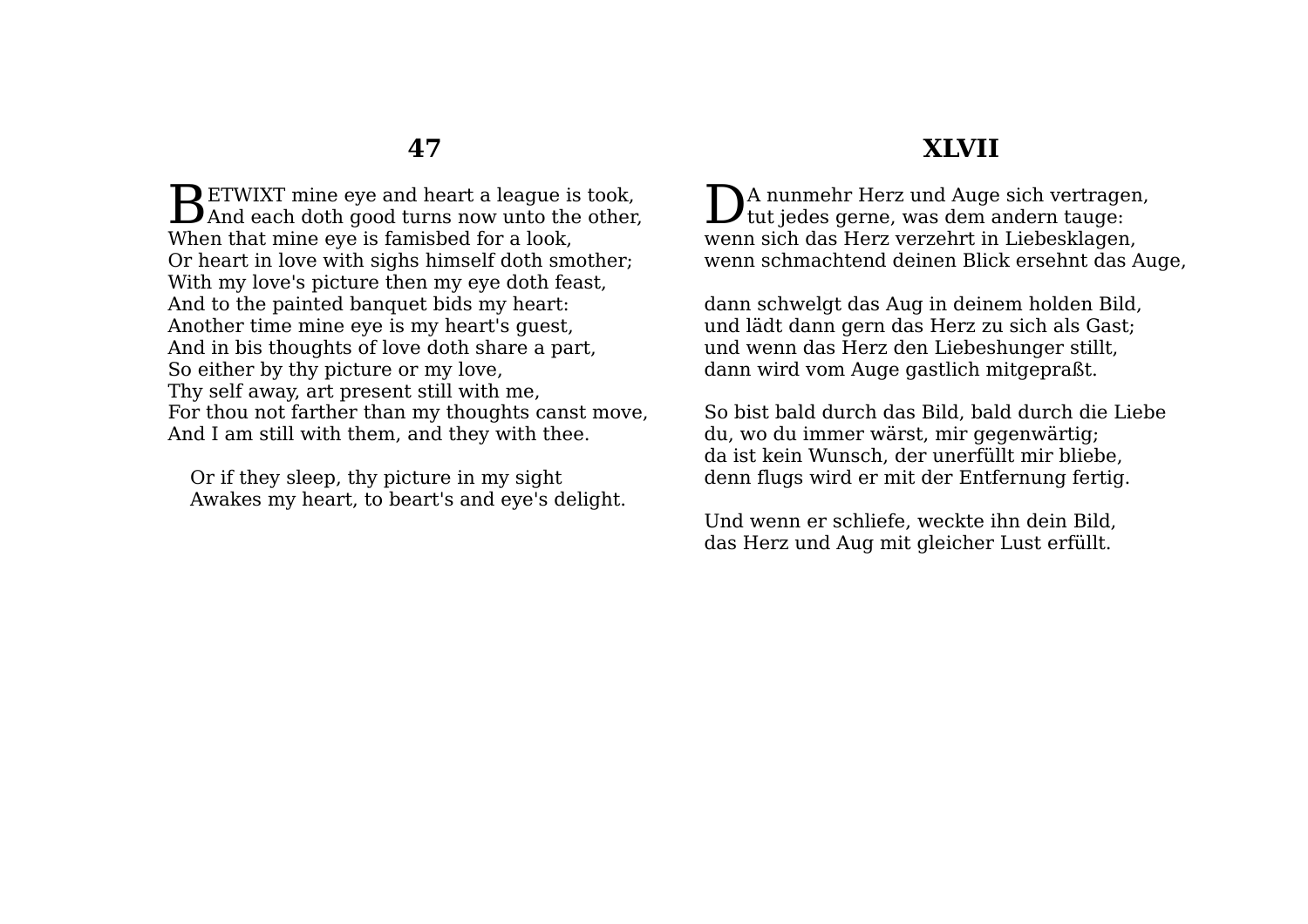**HEARLANDIARY CONTROV** careful was I when I took my way,  $\perp$   $\perp$  Each trifle under truest bars to thrust. That to my use it might unused stay From hands of falsehood, in sure wards of trust! But thou, to whom my jewels trifles are, Most worthy comfort, now my greatest grief, Thou best of dearest, and mine only care, Art lef t the prey of every vulgar thief. Thee have I not locked up in any chest, Save where thou art not, though I feel thou art, Within the gentle closure of my breast, From whence at pleasure thou mayst come and part,

And even thence thou wilt be stol'n I fear, For truth proves thievish for a prize so dear.

## **XLVIII**

ING ich auf Reisen, pflegt' ich jeden Kram GING ich auf Reisen, pflegt' ich jeden Krauger Hand zu hegen, um zu besitzen, wenn ich wiederkam, und neu zu nützen, was mir brach gelegen.

Und dich, vor dem mein Schatz in Nichts zerstiebt, einst Trost mir, heut imstand mich so zu quälen, dich, den weit mehr als Schätze ich geliebt, dich konnte jeder schnöde Dieb mir stehlen!

Nur wo du nicht bist, hielt ich dich verschlossen: im Herzensschrein; und doch, ich fühl's, vor allen bist du ja drinnen, wo du unverdrossen magst ein- und ausgehn, je nach Wohlgefallen.

Daß man noch hier dich raubt, zu fürchten blieb': um solchen Preis wird Ehrlichkeit zum Dieb!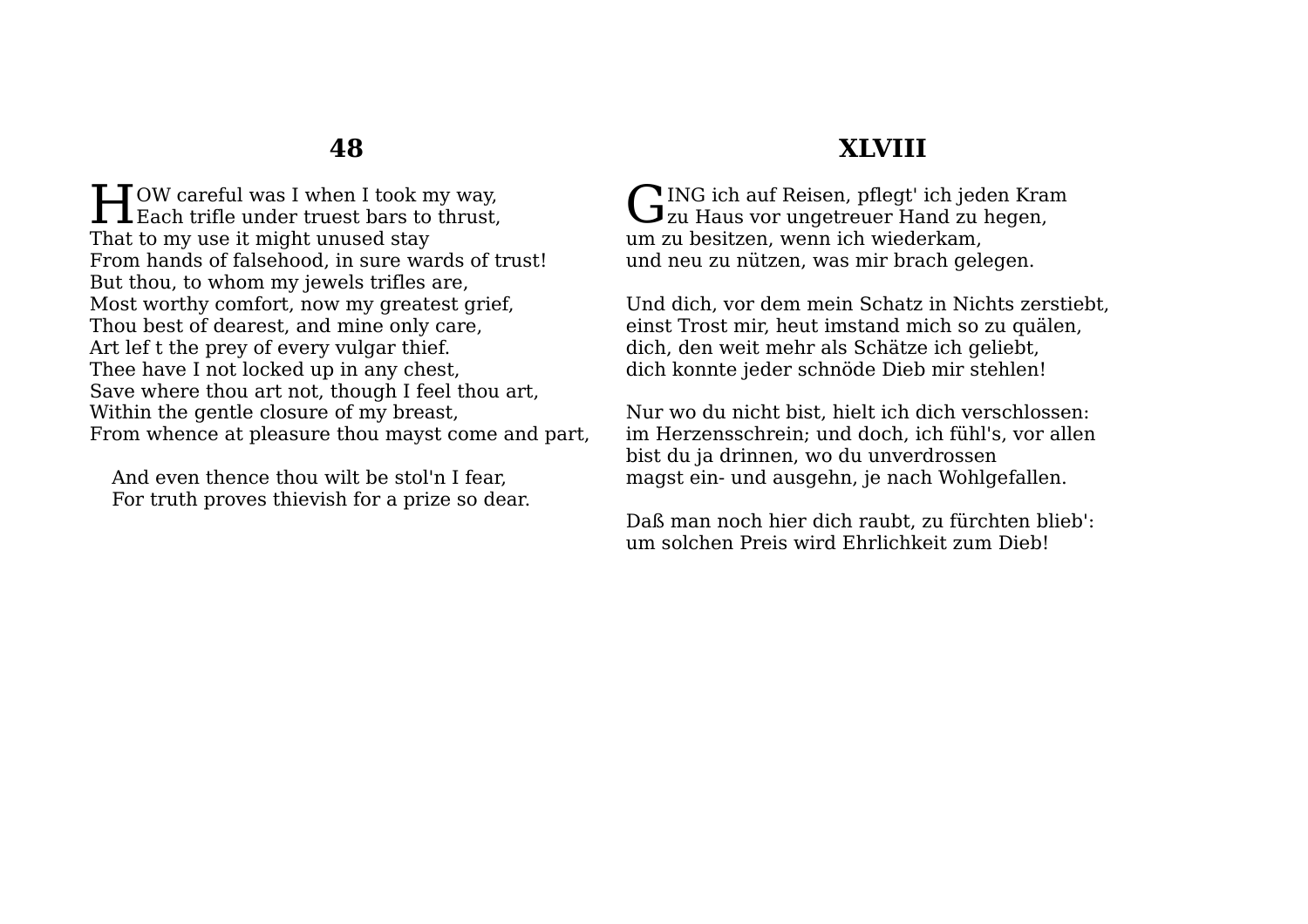GAINST that time (if ever that time come) A GAINST that time (if ever that time come)<br>When I shall see thee frown on my defects, When as thy love hath cast his utmost sum, Called to that audit by advised respects, Against that time when thou shalt strangely pass, And scarcely greet me with that sun thine eye, When love converted from the thing it was Shall reasons find of settled gravity; Against that time do I ensconce me here Within the knowledge of mine own desert, And this my hand, against my self uprear, To guard the lawful reasons on thy part,

To leave poor me, thou hast the strength of laws, Since why to love, I can allege no cause.

#### **XLIX**

ÜR jene Zeit — o wär' sie abzuwenden! —  $\prod_{\mathbf{w}\text{o alle meine Fehler dich verdrießen},$ und wo du ließest deine Liebe enden und Klugheit deines Herzens Rechnung schließen,

für jene Zeit, wo du mir gehst vorbei, die Sonne deiner Augen kaum mich grüßt, daß kalte Würde an der Stelle sei, wo letzte Glut des Herzens eingebüßt —

für jene Zeit erhalt ich mir Bestand, bereit, was mir gebühre, zu erkennen, und, wider mich erhebend meine Hand, die Sache, die du führst, gerecht zu nennen.

Brichst du den Bund, so ist's nicht anzufechten; das Recht der Liebe ruht ja nicht auf Rechten.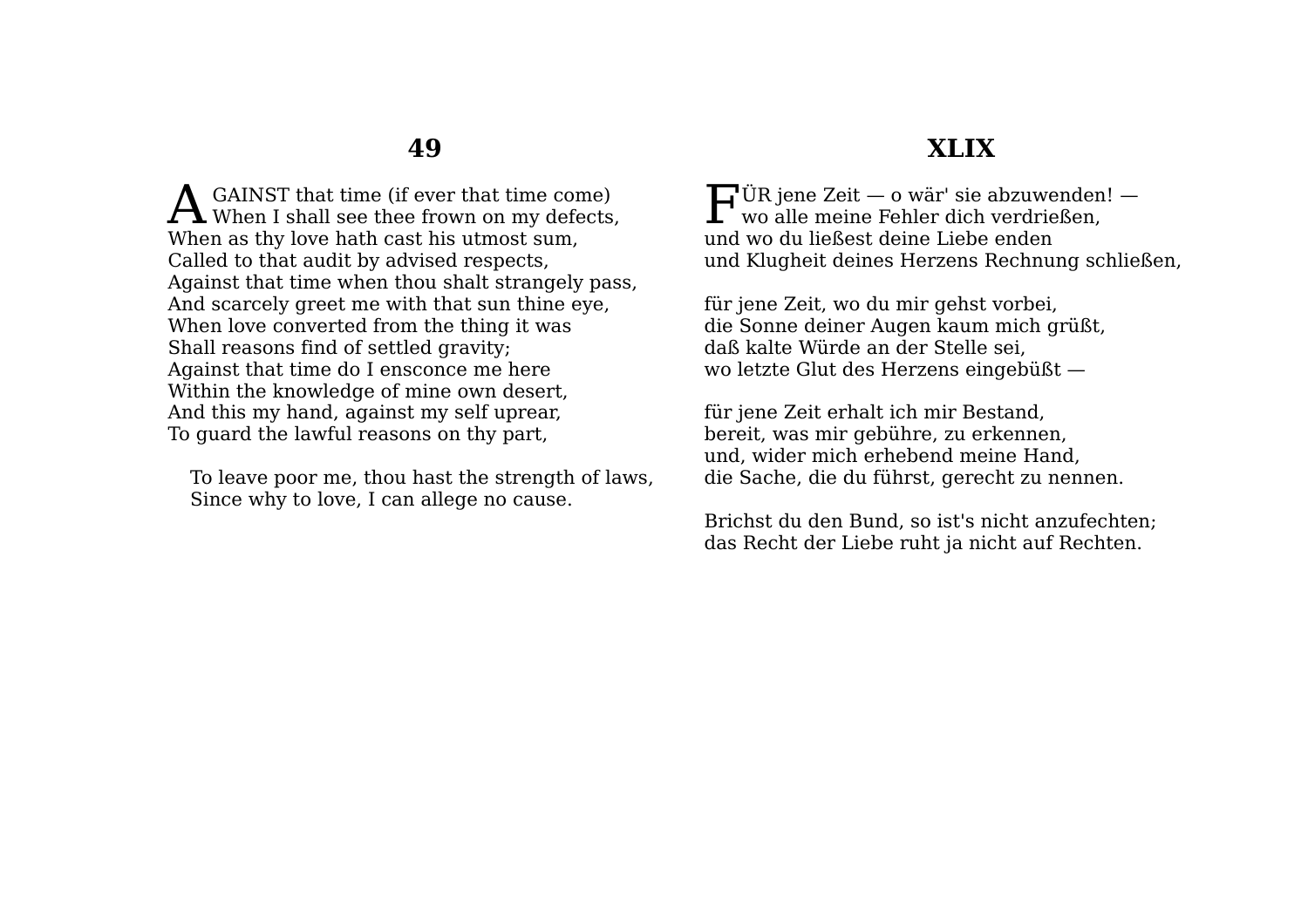OW heavy do I journey on the way, **H**OW heavy do I journey on the way,<br>When what I seek (my weary travel's end) Doth teach that ease and that repose to say 'Thus far the miles are measured from thy friend.' The beast that bears me, tired with my woe, Plods dully on, to bear that weight in me, As if by some instinct the wretch did know His rider loved not speed being made from thee: The bloody spur cannot provoke him on, That sometimes anger thrusts into his hide, Which beavily he answers with a groan, More sharp to me than spurring to his side,

For that same groan doth put this in my mind, My grief lies onward and my loy behind.

## **L**

IE langsam schlepp ich mich von Platz zu Platz, WIE langsam schlepp ich mich von Platz zu Plangsam schlepp ich mich von Platz zu Plangsam zu Plangsam zu Plangsam zu Plangsam zu Plangsam zu Plangsam zu Plangsam zu Plangsam zu Plangsam zu Plangsam zu Plangsam zu Plangsam auf Rast und Reise als nur diesen Satz: »Wie weit bist du von deinem Freund entfernt!«

Mein Tier trabt träge seines Weges hin, als trüg' es die Beschwer von meinem Gram und spürte meinen Schmerz, von dir zu ziehn, und meinen Wunsch, daß ich nicht weiter kam.

Vergebens, wenn ich manchmal doch es sporne, der blut'ge Sporn befeuert nicht den Schritt; wie's stöhnend leidet unter meinem Zorne, weit schwerer leid ich seine Schmerzen mit.

Für sie bekam die Mahnung ich zurück: der Gram liegt vor mir, hinter mir das Glück.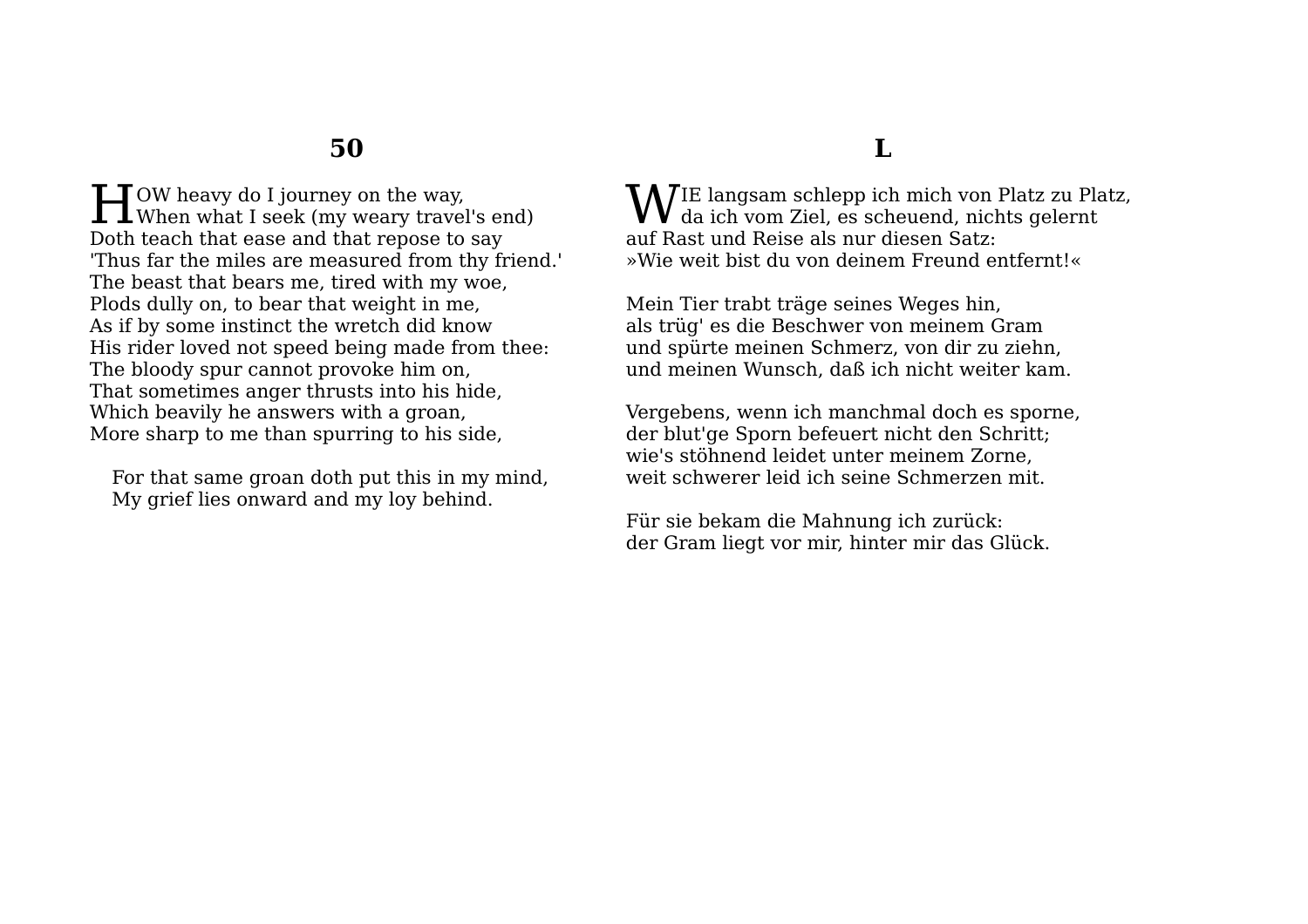$\blacksquare$ HUS can my love excuse the slow offence. THUS can my love excuse the slow offence,<br>Of my dull bearer, when from thee I speed, From where thou art, why should I haste me thence? Till I return of posting is no need. O what excuse will my poor beast then find, When swift extremity can seem but slow? Then should I spur though mounted on the wind, In wingéd speed no motion shall I know, Then can no horse with my desire keep pace, Therefore desire (of perfect'st love being made) Shall neigh (no dull flesh) in his fiery race, But love, for love, thus shall excuse my jade,

Since from thee going, he went wilful-slow, Towards thee I'll run, and give him leave to go.

#### **LI**

**NIE Liebe soll dem faulen Gaul gewähren** DIE Liebe soll dem faulen Gaul gewähren<br>die lahme Gangart, wenn ich von dir gehe. Bedarf's der Eile, sich von dir zu kehren? Sie frommt mir nur, daß ich dich wiedersehe.

Doch ob der Gaul mit Ausflucht auch bestünde, wenn schnellste Schnelle dann nicht schnell genug? Ich spornte scharf, und ritt ich auf dem Winde, und Stillstand schiene mir der schnellste Flug.

Dann kann kein Roß mit meiner Sehnsucht mit, und wiehern wird sie — echter Liebe Sproß ist sie, nicht dumpfes Fleisch — im Sturmesschritt. Und Liebe so entschuld'gen mag mein Roß:

Es bleibe faul, ob von dir gehend, ob zu dir — ich komme zu dir im Galopp!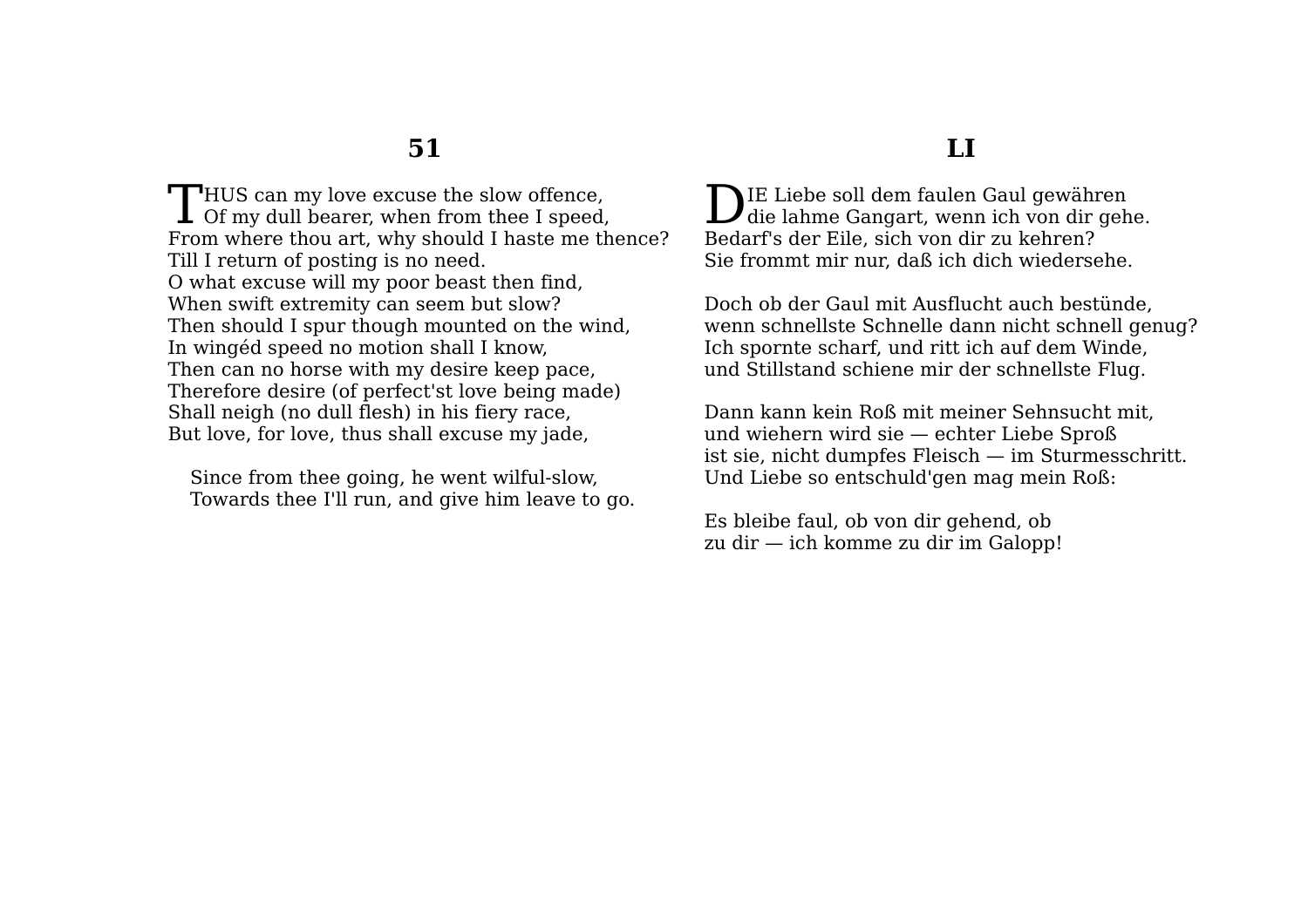$\int \mathbf{S} \mathbf{O}$  am I as the rich whose blesséd key,<br>Can bring him to his sweet up-locked Can bring him to his sweet up-locked treasure, The which he will not every hour survey, For blunting the fine point of seldom pleasure. Therefore are feasts so solemn and so rare, Since seldom coming in the long year set, Like stones of worth they thinly placed are, Or captain jewels in the carcanet. So is the time that keeps you as my chest, Or as the wardrobe which the robe doth hide, To make some special instant special-blest, By new unfolding his imprisoned pride.

Blessed are you whose worthiness gives scope, Being had to triumph, being lacked to hope.

## **LII**

EM reichen Manne gleich' ich, der im stillen DEM reichen Manne gleich' ich, der im stillen<br>den Schlüssel führt zu den geheimen Schätzen, die er dem eignen Blick nicht will enthüllen, daß nicht Gewöhnung stumpfe das Ergötzen.

Darum sind seltne Feste so begehrt, die glänzend doch das ganze Jahr bescheinen, wie durch Juwelen von besondrem Wert gemehrt der Glanz wird an den andren Steinen.

So wahre ich dich in dem Schrein der Zeit, wie Festgewand dich sorgsam zu verschließen, um, wenn es Zeit ist, deine Herrlichkeit in der Enthüllung gänzlich zu genießen.

Gesegnet bist du, der die Lust mir weckt, wenn offen du — mein Hoffen, wenn verdeckt.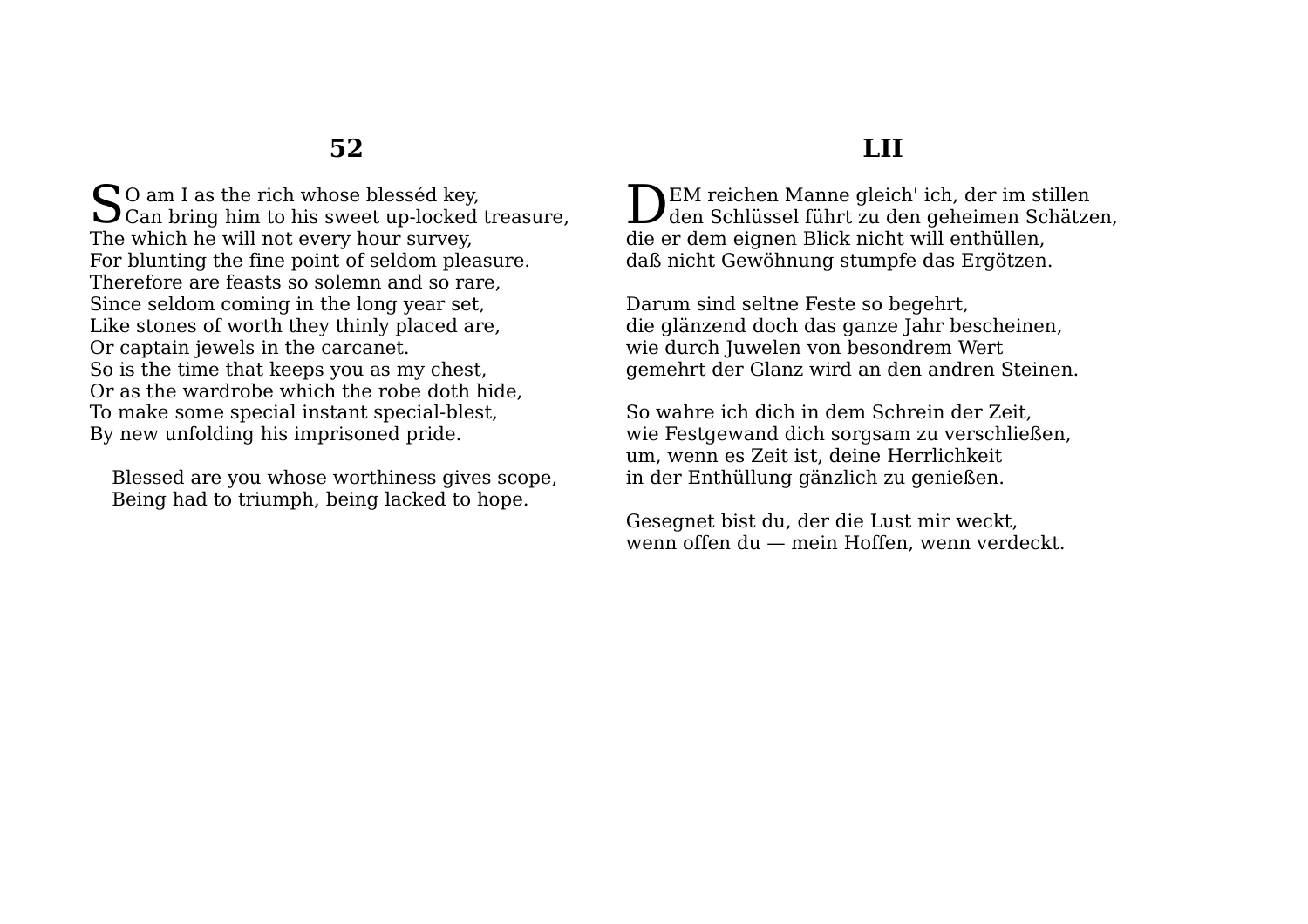## **LIII**

HAT ist your substance, whereof are you made,  $\mathbf{W}^\text{HAT}$  ist your substance, whereof are you made That millions of strange shadows on you tend? Since every one, hath every one, one shade, And you but one, can every shadow lend: Describe Adonis and the counterfeit, Is poorly imitated after you, On Helen's cheek all art of beauty set, And you in Grecian tires are painted new: Speak of the spring, and foison of the year, The one doth shadow of your beauty show, The other as your bounty doth appear, And you in every blesseéd shape we know.

In all external grace you have some part, But you like none, none you for constant heart.

US welchem Stoff hat dich Natur gemacht, AUS welchem Stoff hat dich Natur gemacht,<br>daß dich umschweben ungezählte Schatten? Ist jedem sonst nur einer zugedacht, vermagst du allen alle zu erstatten.

Wenn man Adonis bildet, ist das Bild nur schwaches Abbild deiner Lieblichkeit; und Helena, von Strahlenglanz umhüllt, du bist es, neu gemalt im Griechenkleid.

Der Frühling und des reifen Sommers Segen: der bietet deiner Schönheit Schatten nur und der nur Mangel deiner Fülle wegen; in jeder Form besiegst du die Natur.

Der ihr in allem äußern Glanze gleicht, an Treue bleibst du gleichwohl unerreicht.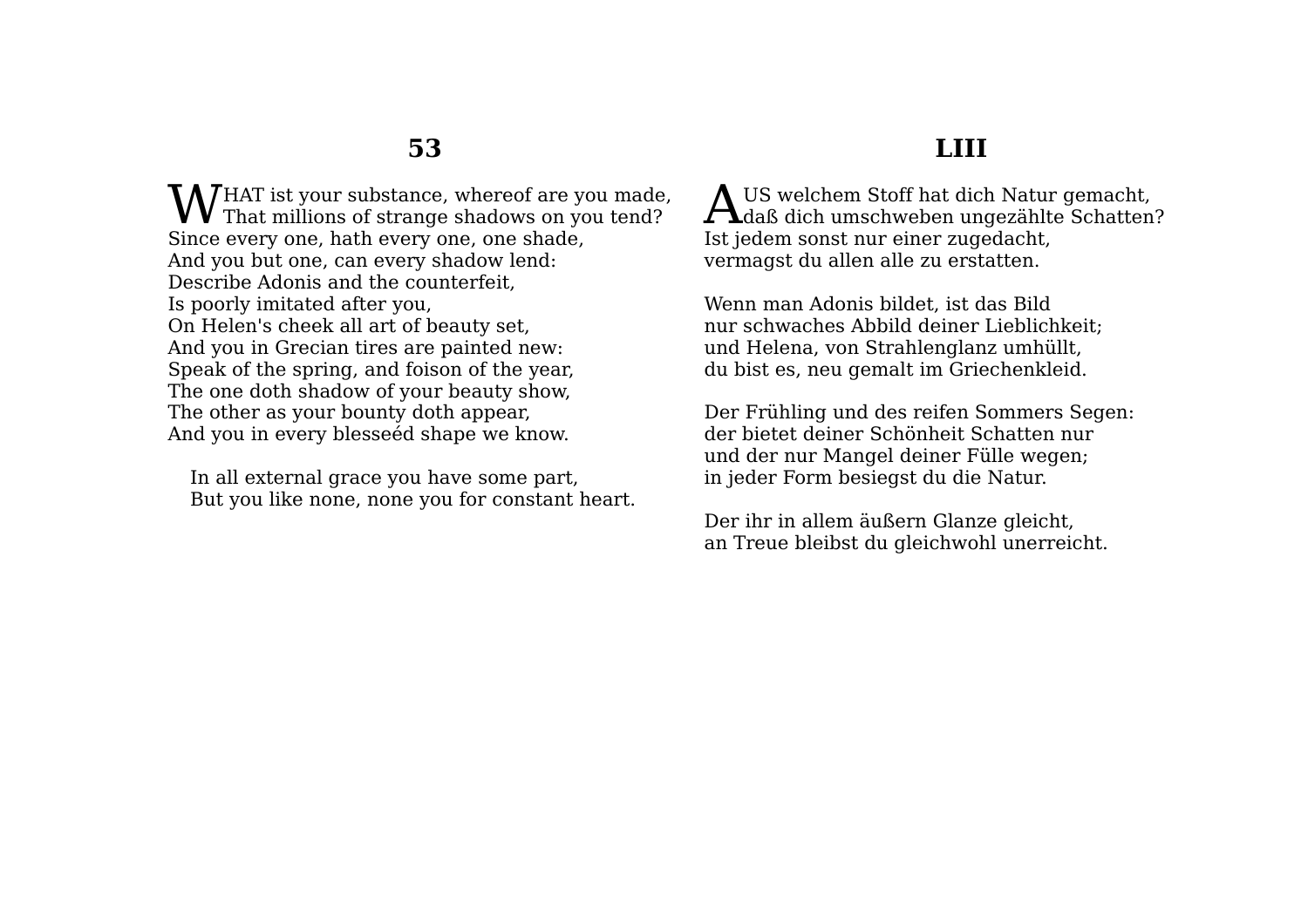O HOW much more doth beauty beauteous seem,<br>By that sweet ornament which truth doth give! By that sweet ornament which truth doth give! The rose looks fair, but fairer we it deem For that sweet odour, which doth in it live: The canker blooms have full as deep a dye, As the perfuméd tincture of the roses, Hang on such thorns, and play as wantonly, When summer's breath their maskéd buds discloses: But for their virtue only is their show, They live unwooed, and unrespected fade, Die to themselves. Sweet roses do not so, Of their sweet deaths, are sweetest odours made:

And so of you, beauteous and lovely youth, When that shall vade, by verse distills your truth.

## **LIV**

WIEVIEL schöner Schönheit uns ersteht,  $\mathbf{V}\mathbf{V}$  O wenn innrer Wert dem Schmucke zugesellt! Schön ist die Rose; ihren Glanz erhöht jedoch der holde Duft, den sie enthält.

Die Heckenrose hat die gleiche Glut, dieselben Dornen wie die echten Rosen, und ihre Lust, die in der Knospe ruht, erwecken Winde mit dem gleichen Kosen.

Doch all ihr Wert erschließt sich bloß im Schein, bestimmt nur, unbegehrt am Strauch zu sterben. Die echte wird uns sterbend noch erfreun und duftend süßen Nachruhm sich erwerben.

Dir, schöner Freund, wenn Schönheit einst verdorrt, lebt doch dein Wert in meinem Liede fort!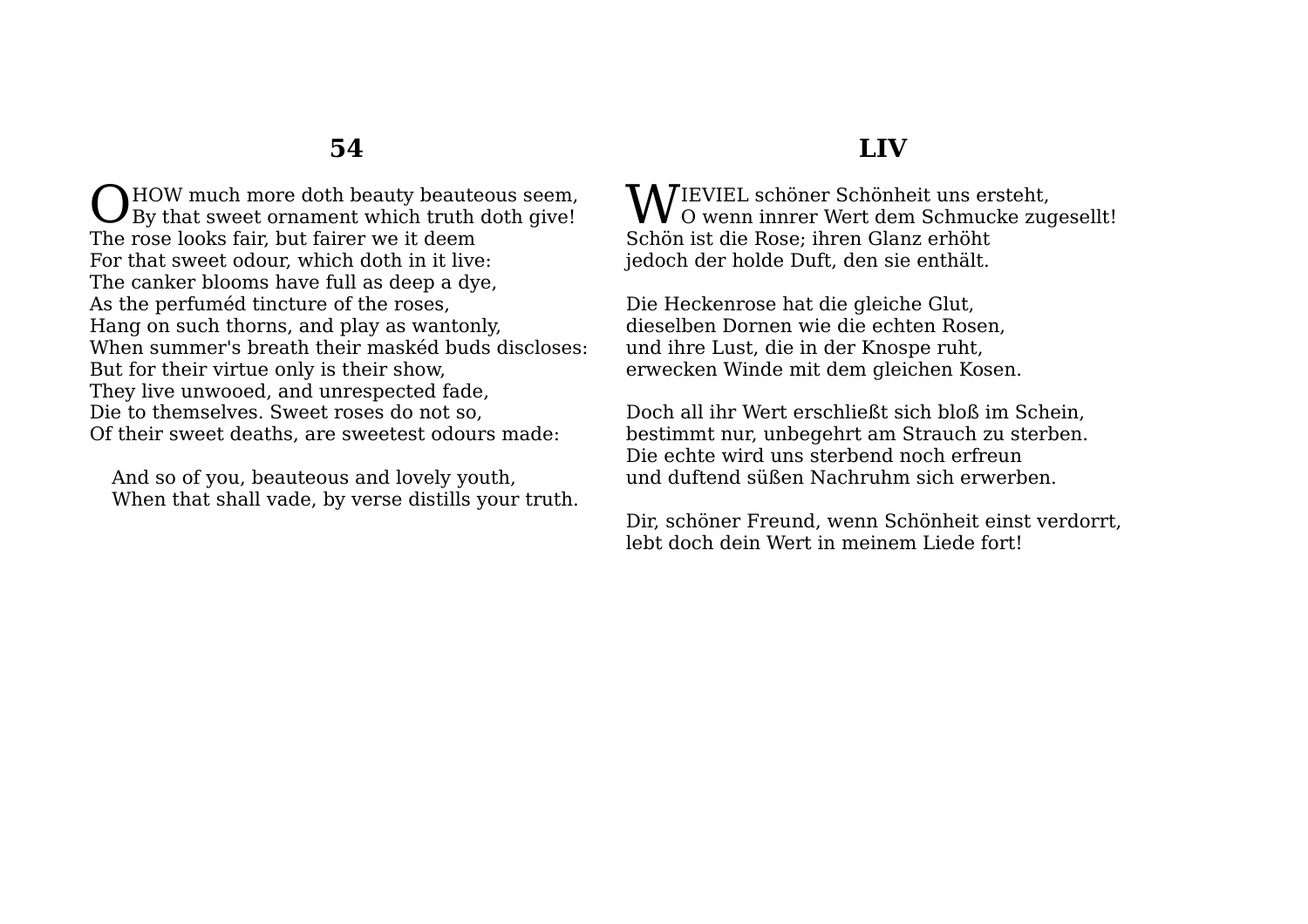OT marble, nor the gilded monuments NOT marble, nor the gilded monuments<br>Of princes shall outlive this powerful rhyme, But you shall shine more bright in these contents Than unswept stone, besmeared with sluttish time. When wasteful war shall statues overturn. And broils root out the work of masonry, Nor Mars his sword, nor war's quick fire shall burn: The living record of your memory. 'Gainst death, and all-oblivious enmity Shall you pace forth, your praise shall still find room, Even in the eyes of all posterity That wear this world out to the ending doom.

So till the judgment that your self arise, You live in this, and dwell in lovers' eyes.

#### **LV**

 $\mathcal{I}\mathcal{I}$ EIN Marmorstein, kein Fürstenmonument KEIN Marmorstein, kein Fürstenmonumer das deiner Hoheit höhern Ruhm bekennt als Ehre, die im Erdenschmutz verdorrt.

Wenn Raserei zu Staub zersprengt den Stein, wenn Krieg die Mauern der Paläste bricht, nicht Schwert, nicht Feuer soll imstande sein, zu löschen dieses lodernde Gedicht!

Du gehst durch Tod, verzehrendes Vergessen, vor allem leuchtend, was da sinkt ins Nichts, und deiner Herrlichkeit sind zugemessen die Tage bis zum Tage des Gerichts.

Bis es zu andrem Leben dich beschied, lebst du im Aug der Liebe durch mein Lied!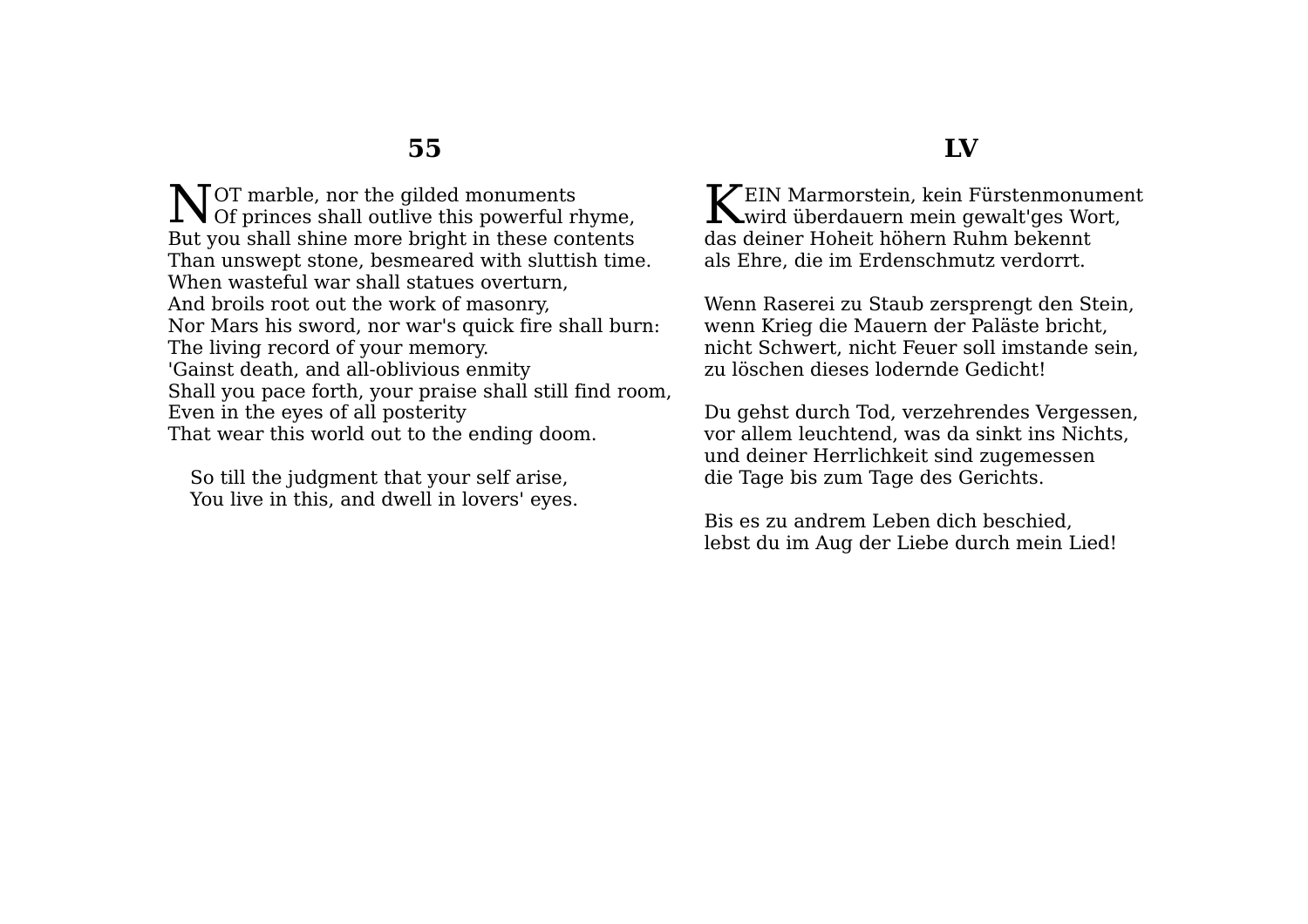WEET love renew thy force, be it not said SWEET love renew thy force, be it not said<br>Thy edge should blunter be than appetite, Which but to-day by feeding is allayed, To-morrow sharpened in his former might. So love be thou, althougb to-day thou fill Thy hungry eyes, even till they wink with fulness, To-morrow see again, and do not kill The spirit of love, with a perpetual dulness: Let this sad interim like the ocean be Which parts the shore, where two contracted new, Come daily to the banks, that when they see: Return of love, more blest may be the view.

Or call it winter, which being full of care, Makes summer's welcome, thrice more wished, more rare,

## **LVI**

 SÜSSE Liebe, deine Macht verstärke, daß nicht die schale Welt sie wollte messen am Hunger, der schon morgen greift zum Werke, nachdem er heute erst sich satt gegessen. O

So tu desgleichen: daß dein gierig Auge sich heut am Hochgenuß der Schönheit freue, doch mach, daß morgen wieder sie ihm tauge, gewähre niemals, daß dein Geist bereue.

Wie Meeresflut ist triste Zwischenzeit: zwei Küsten und zwei Liebende getrennt; die täglich Wartenden verbindet Leid, worin die Glut des Wiederfindens brennt.

Dazwischen ist auch Winter, der nur währt, daß man den Sommer sehnlicher begehrt.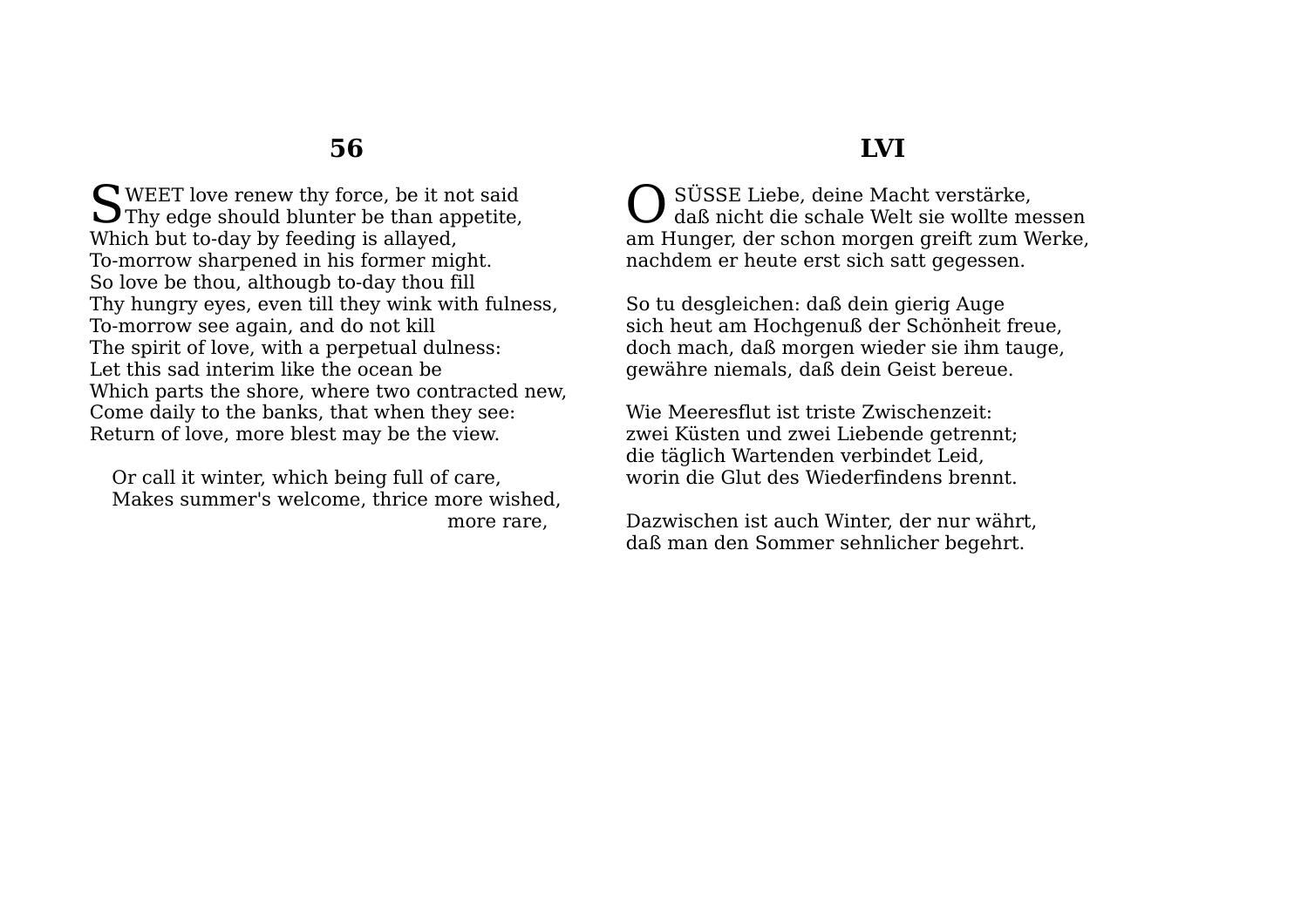$\mathbf{D}$  EING your slave what should I do but tend. **B** EING your slave what should I do but tend Upon the hours, and times of your desire? I have no precious time at all to spend; Nor services to do till you require. Nor dare I chide the world-without-end hour, Whilst I (my sovereign) watch the clock for you, Nor think the bitterness of absence sour, When you have bid your servant once adieu. Nor dare I question with my jealous thought, Where you may be, or your affairs suppose, But like a sad slave stay and think of nought Save where you are, how happy you make those.

So true a fool is love, that in your will, (Though you do any thing) he thinks no ill.

#### **LVII**

**NEIN Sklave bin ich, harrend der Befehle, DEIN Sklave bin ich, harrend der Befehl und deinem Winke folg ich unbedingt,** und keinen andern Dienst ich mir erwähle als dir zu dienen, wenn du nur gewinkt.

Verspätet sich der Wink, will ich nicht schelten, ob mir die Uhr auch allzu langsam ging, und Trennungsweh laß ich dich nicht entgelten, wenn ich verschwinden muß auf deinen Wink.

Ich suche nicht mit eifersücht'gem Sinn mich in dein Tun und Wollen zu vergraben doch denk ich an die andern, die Gewinn von deiner holden Gegenwart nun haben.

Ein solcher Sklav ist Liebe: ihr ist's Pflicht, was du auch tust, zu sehn im hellsten Licht.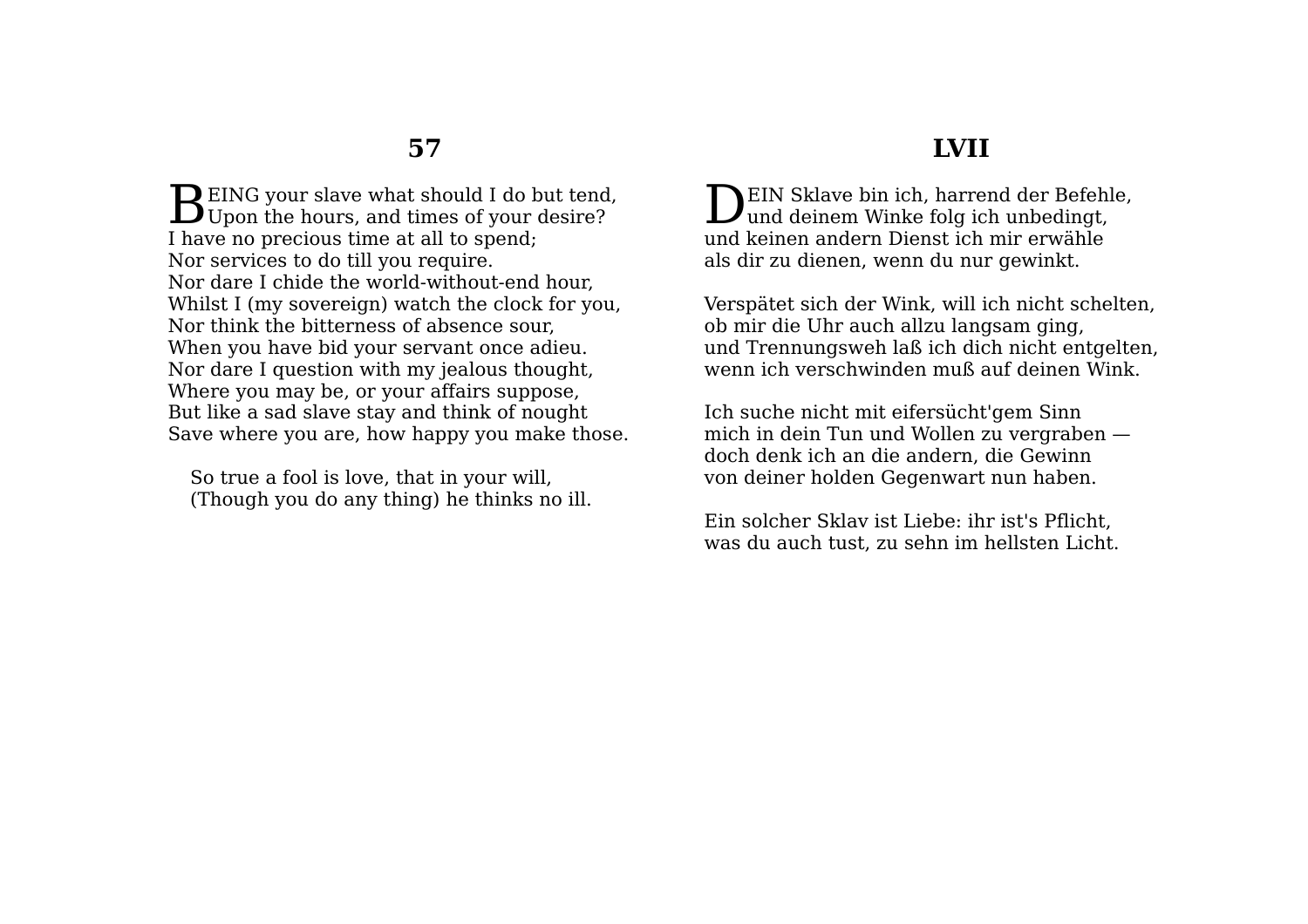**T**HAT god forbid, that made me first your slave, THAT god forbid, that made me first your slave,<br>I should in thought control your times of pleasure, Or at your hand th' account of hours to crave, Being your vassal bound to stay your leisure. O let me suffer (being at your beck) Th' imprisoned absence of your liberty, And patience tame to sufferance bide each check, Without accusing you of injury. Be where you list, your charter is so strong, That you your self may privilege your time To what you will, to you it doth belong, Your self to pardon of self-doing crime.

I am to wait, though waiting so be hell, Not blame your pleasure be it ill or well.

## **LVIII**

**VERHÜTE Gott, der dir zum Knecht mich machte,<br>daß ich, wohin dich auch dein Weg mag führen,** daß ich, wohin dich auch dein Weg mag führen, die Stunden deiner Muße überwachte, und nähme mir das Recht, dir nachzuspüren.

In deiner Freiheit Kerker will ich schmachten, verhaftet dir, auf deinen Wink bereit, will, was du immer tust, für gut erachten und mich dir beugen ohne Bitterkeit.

Sei, wo du willst: dein Freibrief stellt dir frei, die glücklichen Minuten durchzuleben; tu, was du willst: und was es immer sei, du selbst nur hast das Recht, dir zu vergeben.

Ich harre in der Hölle; nicht mein Recht ist Tadel deines Tuns, ob gut ob schlecht.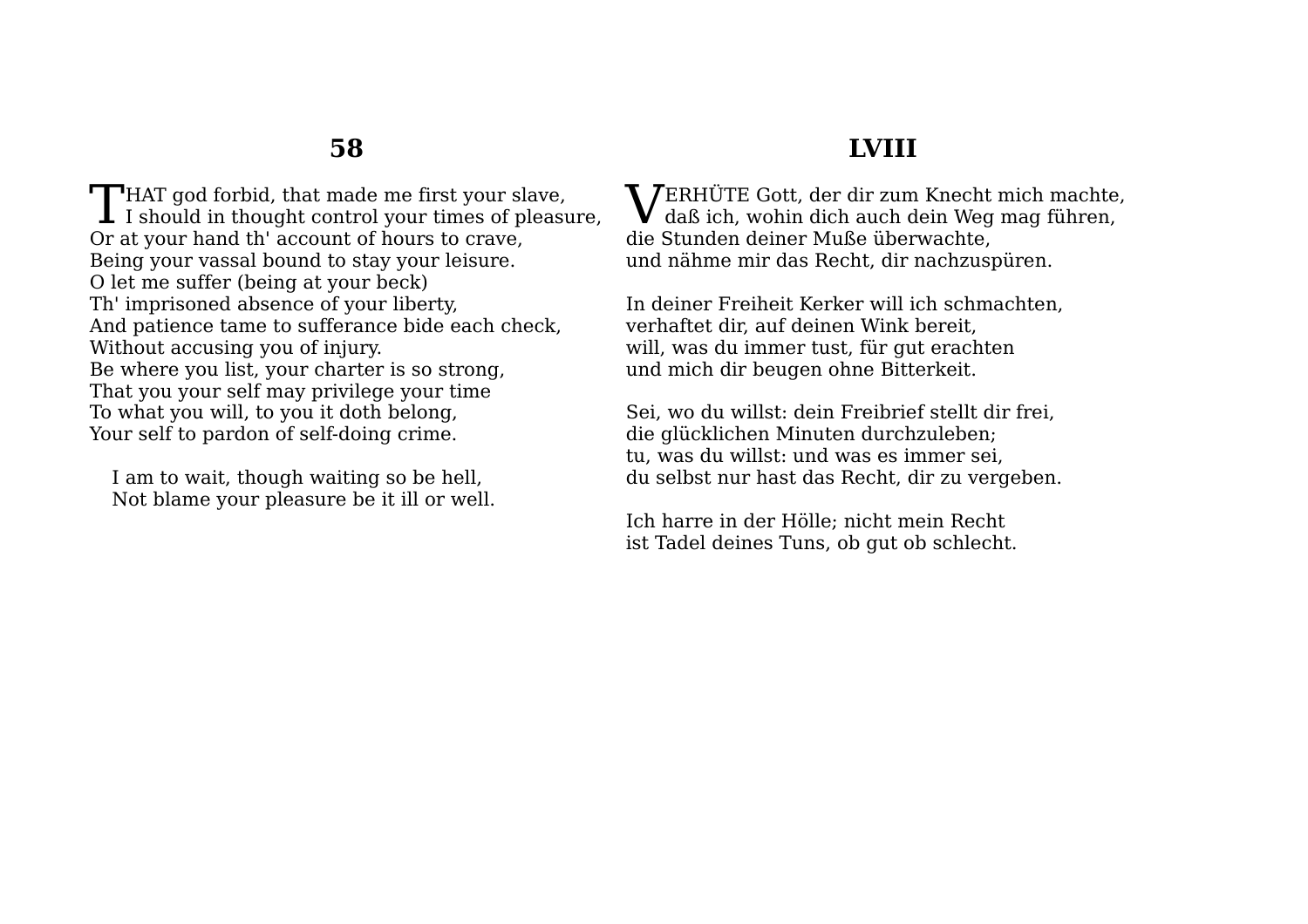$\mathsf{T}$  F there be nothing new, but that which is,  $\prod$ F there be nothing new, but that which is,<br>Hath been before, how are our brains beguiled, Which Iabouring for invention bear amiss The second burthen of a former child! O that record could with a backward look, Even of five hundred courses of the sun, Show me your image in some antique book, Since mind at first in character was done. That I might see what the old world could say, To this composéd wonder of your frame, Whether we are mended, or whether better they, Or whether revolution be the same.

O sure I am the wits of former days, To subjects worse have given admiring praise.

#### **LIX**

ENN nichts mehr neu, schon alles dagewesen,  $\mathbf{W}^\text{ENN}$  nichts mehr neu, schon alles dagewes dann ist's ein Trug, daß unser Hirn erfinde. Vergebne Müh: es wollte neu genesen, und nieder kommt's mit schon gebornem Kinde.

O daß ich doch fünfhundert Sonnenjahre zurück könnt' schreiten auf der Zeiten Pfad, bis ich dein Bild in einem Buch gewahre, worin zuerst der Geist aus Zeichen trat!

Dann wüßt' ich, ob die Alten Ruhm gebreitet um deiner Schönheit Wunder, deinen Wert; ob vorwärts unsre Welt, ob rückwärts schreitet, ob wandelnd nur das Gleiche wiederkehrt.

Doch weiß ich: man vermocht' in frühern Tagen von schlechterm Wert zu singen und zu sagen.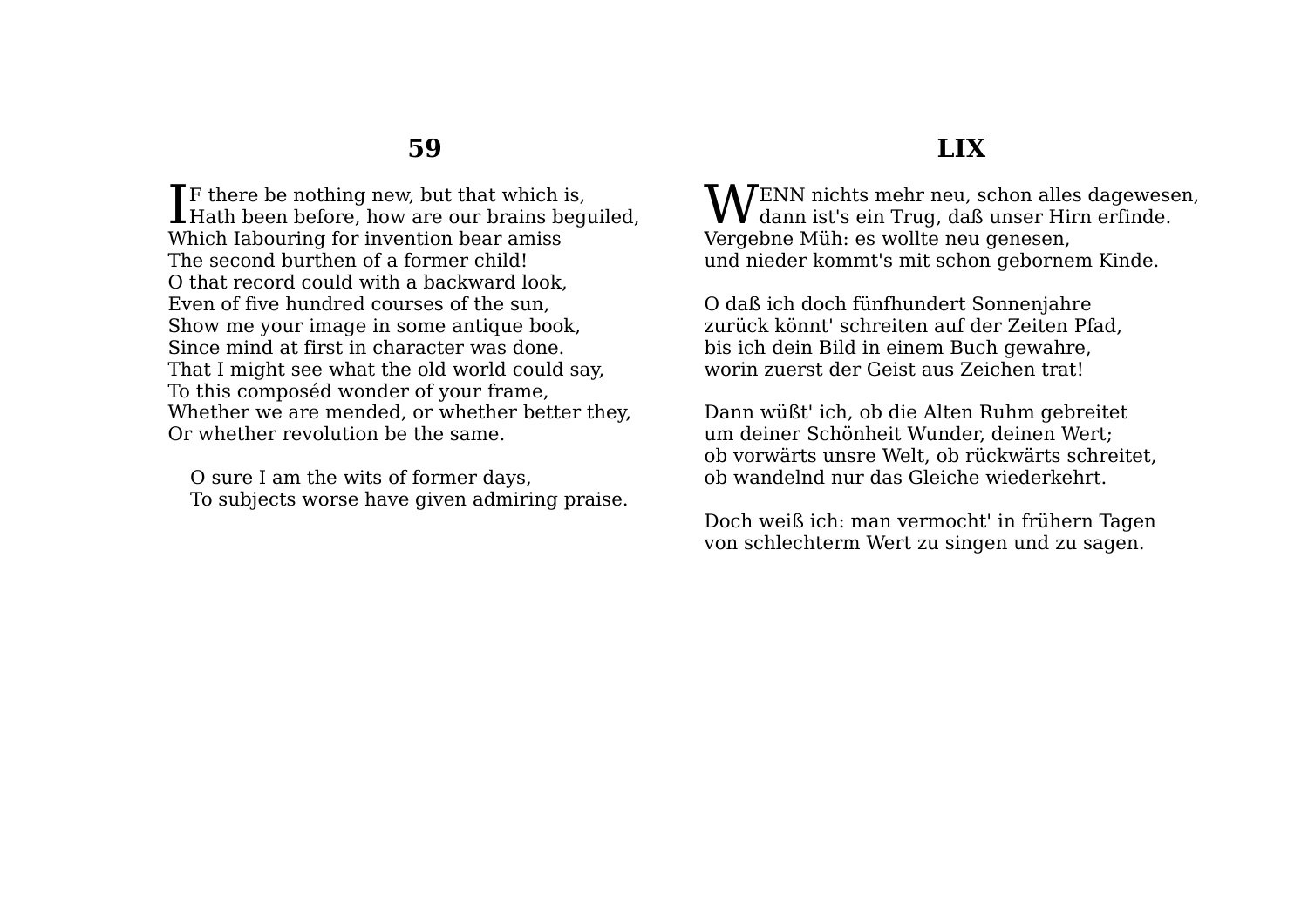IKE as the waves make towards the pebbled shore, So do our minutes hasten to their end, Each changing place with that which goes before, In sequent toil all forwards do contend. Nativity once in the main of light, Crawls to maturity, wherewith being crowned, Crookéd eclipses 'gainst bis glory fight, And Time that gave, doth now his gift confound. Time doth transfix the flourish set on youth, And delves the parallels in beauty's brow, Feeds on the rarities of nature's truth, And nothing stands but for bis scythe to mow. L

And yet to times in hope, my verse shall stand Praising thy worth, despite bis cruel hand.

## **LX**

**W**IE Wellen an dem Kieselstrand verrauschen,<br>so fluten die Minuten hin zum End,  ${\bm V}$  so fluten die Minuten hin zum End, und immer naht die nächste, um zu tauschen mit der, die eben schwand im Element.

Gebornes, ganz vom Meer des Lichts umflutet, erwächst zur Höhe; wenn sie kaum erklommen, droht Dunkel, und bald sieht man, wie sich sputet die Zeit, die, was sie gab, schon hat genommen.

Man sieht, wie sie verheert das junge Grün und wie sie Furchen gräbt in schöne Flächen; nichts ist in der Natur zum Glanz gediehn, das man nicht sieht an ihrer Sichel brechen.

Und doch, wie immer sie der Schöpfung droht, mein Lied, es trotzt der grimmen Zeit Gebot.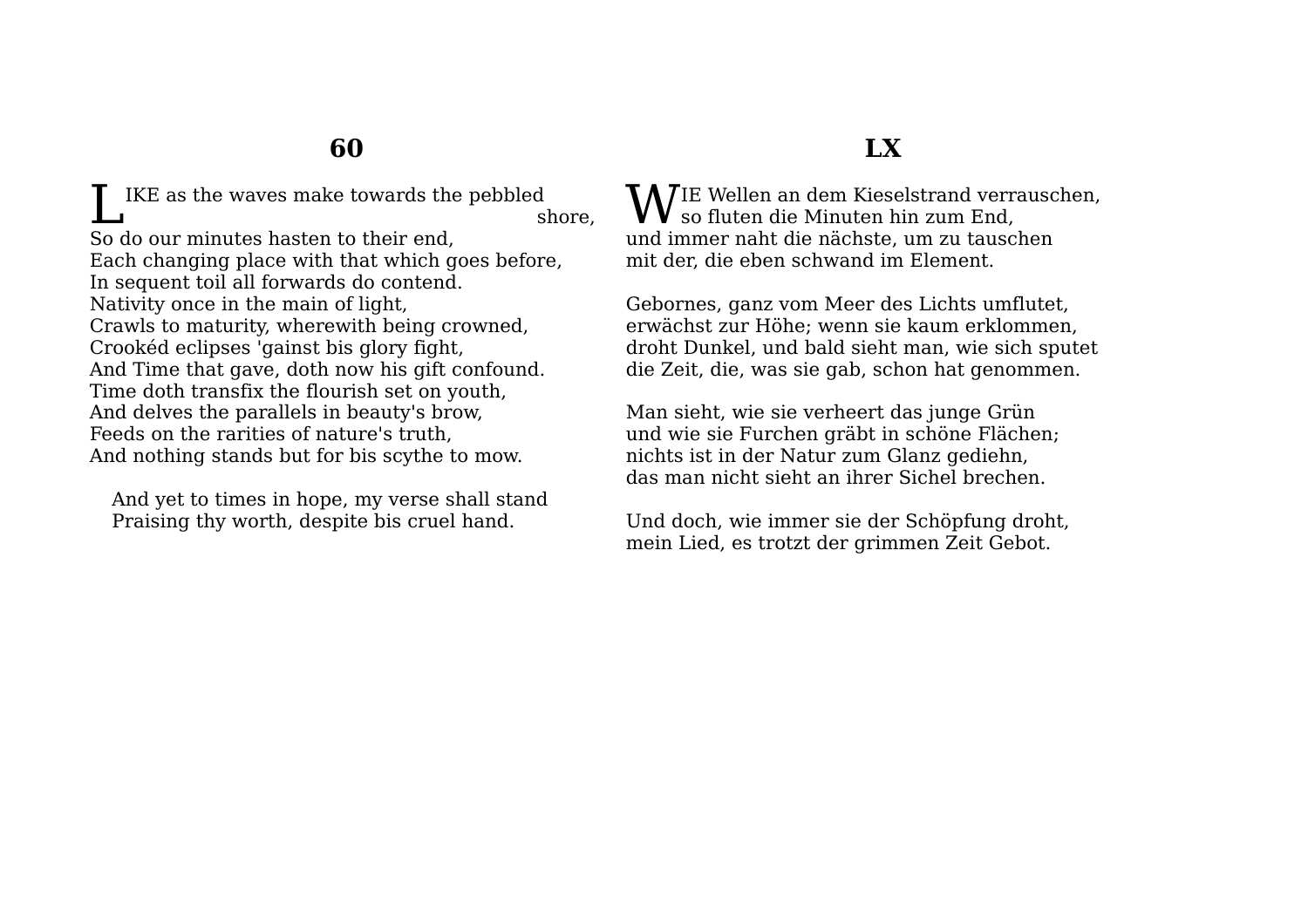**T**S it thy will, thy image should keep open Is it thy will, thy image should keep op My heavy eyelids to the weary night? Dost thou desire my slumbers should be broken, While shadows like to thee do mock my sight? Is it thy spirit that thou send'st f rom thee So far from home into my deeds to pry, To find out shames and idle hours in me, The scope and tenure of thy jealousy? O no, thy love though much, is not so great, It is my love that keeps mine eye awake, Mine own true love that doth my rest defeat, To play the watchman ever for thy sake.

For thee watch I, whilst thou dost wake else where From me far off, with others all too near.

#### **LXI**

EFIEHLST du, daß dein Bild in banger Nacht BEFIEHLST du, daß dein Bild in banger N<br>mein schlafbefangnes Auge offen halte? Und daß ein Schatten, der dir nachgemacht, verlachend mich, mit meinem Schlummer schalte?

Hast du aus weiter Ferne deinen Geist zu mir gesandt, damit er forschend findet die Untreu meines Tuns und dir beweist, worin sich deine Eifersucht begründet?

O nein, so groß ist deine Liebe nicht! Mich halten wach die eigenen Gefühle; sie leisten ruhlos auf den Schlaf Verzicht, damit ich deinethalb den Wächter spiele.

Weit fort von dir, ist auch der Schlaf vertrieben: ich wach' für dich, und du mit andern Lieben.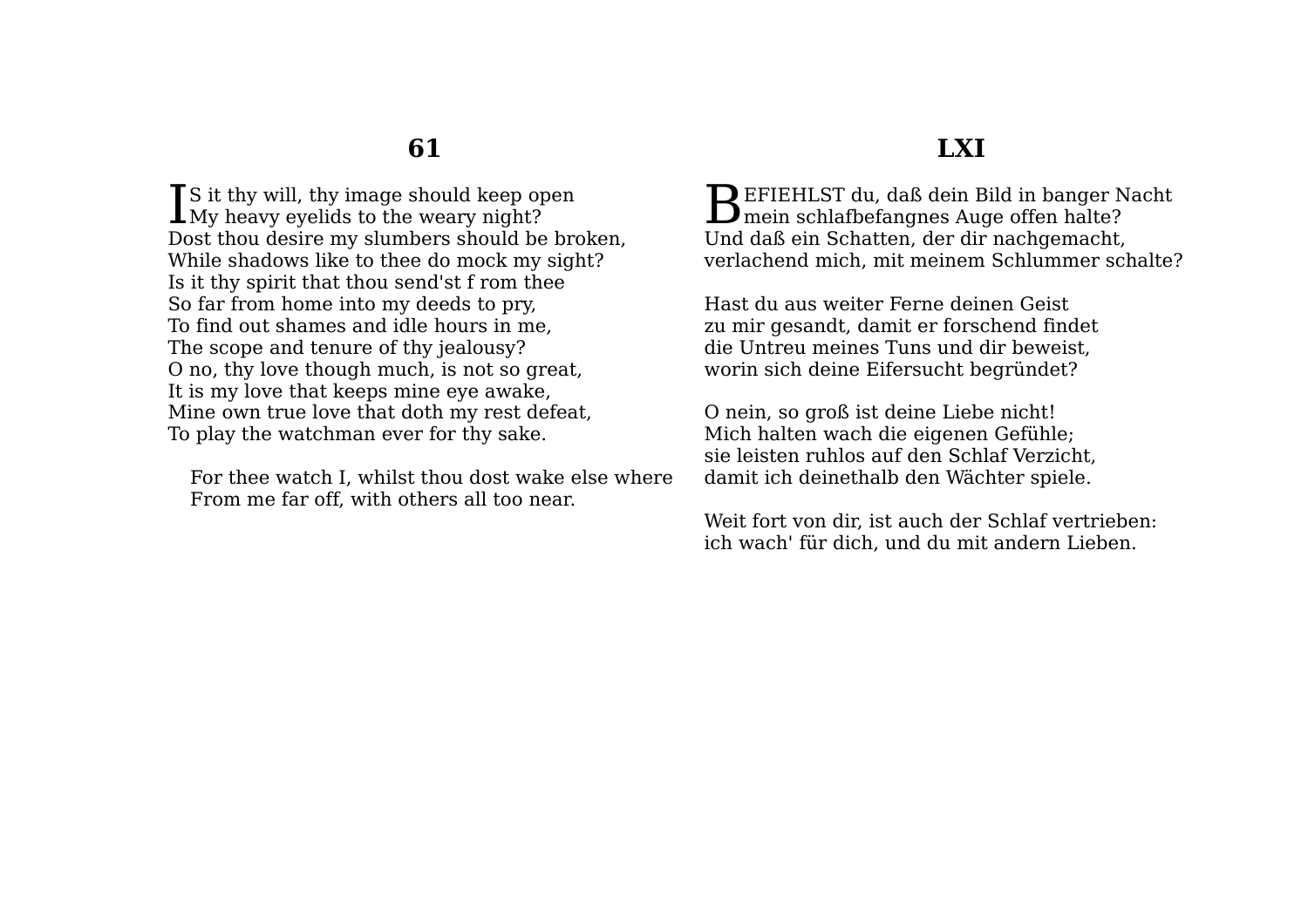SIN of self-love possesseth all mine eye, And all my soul, and all my every part; And all my soul, and all my every part; And for this sin there is no remedy, It is so grounded inward in my heart. Methinks no face so gracious is as mine. No shape so true, no truth of such account, And for my self mine own worth do define, As I all other in all worths surmount. But when my glass shows me my self indeed Beated and chopt with tanned antiquity, Mine own self-love quite contrary I read: Self, so self-loving were iniquity.

'Tis thee (my self) that for my self I praise, Painting my age with beauty of thy days.

## **LXII**

**NIE Eigenliebe, eingeseßne Sünde,** DIE Eigenliebe, eingeseßne Sünde,<br>den Sinn hält sie, das Innre mir gebunden, und übel ist's, daß ich kein Mittel finde, um von dem übel endlich zu gesunden.

Kein Antlitz scheint mir schön wie mein Gesicht, ich bin an Form und Inhalt ohnegleichen; und wenn ich selbst bestimme mein Gewicht, vermag wohl nichts an mich heranzureichen.

Nur wenn ich manchmal mich im Spiegel schau, so matt und mürbe, müd und abgetrieben, dann wird auch meine Eigenliebe lau, da wär' es Laster, so sich selbst zu lieben!

Mein Selbst bist du: dir bleibe meine Liebe, daß meinem Alter deine Jugend bliebe.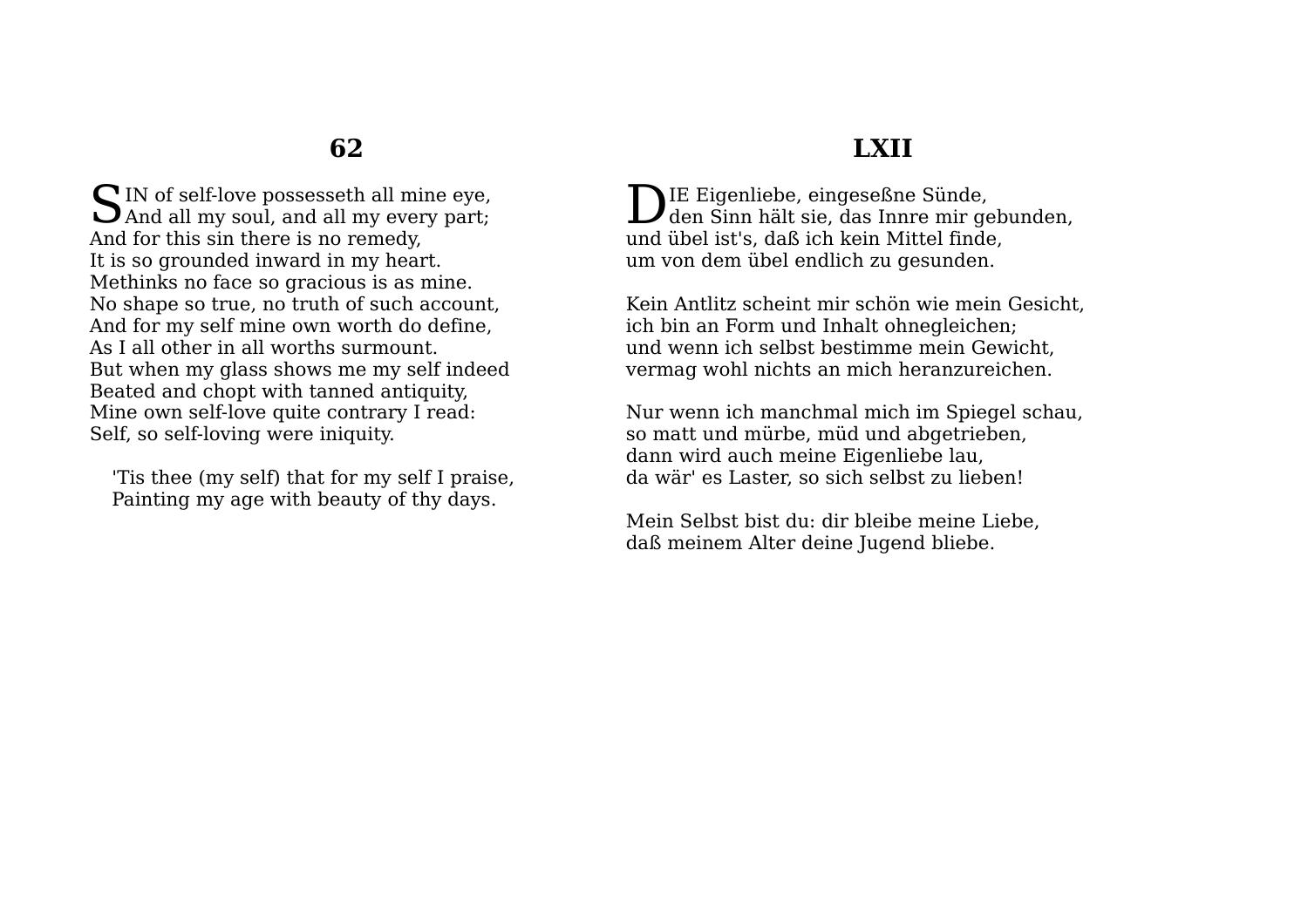GAINST my love shall be as I am now **A** GAINST my love shall be as I am now<br>WithTime's injurious hand crushed and o'erworn, When hours have drained bis blood and filled his

brow

With lines and wrinkles, when his youthful morn Hath travelled on to age's steepy night, And all those beauties whereof now he's king Are vanishing, or vanished out of sight, Stealing away the treasure of bis spring: For such a time do I now fortify Against confounding age's cruel knife, That he shall never cut from memory My sweet love's beauty, though my lover's life.

His beauty shall in these black lines be seen, And they shall live, and he in them still green.

#### **LXIII**

INST trifft wie mich, Geliebter, dich die Zeit **F** INST trifft wie mich, Geliebter, dich die Zeit mit ihrer wilden Wut und macht dich mürbe. Wenn sie dein Blut gedörrt, dir Runzeln streut auf deine Stirn, an denen Schönheit stürbe;

wenn in die Nacht sie lockt den jungen Tag, und Herrlichkeit, der du als Herr noch heute befiehlst, sie abzuwenden dir vermag, und wenn dein Frühling fiel der Zeit zur Beute:

für solche Zeit, dich ihres Schwerts zu wehren, bewähr ich Kraft, als deines Werts Erhalter; nicht soll die Zeit ihn mit dir selbst verheeren, er sei bewahrt durch alle Menschenalter.

Sein Zeugnis ist mein Lied in schwarzen Lettern auf meiner Liebe immergrünen Blättern!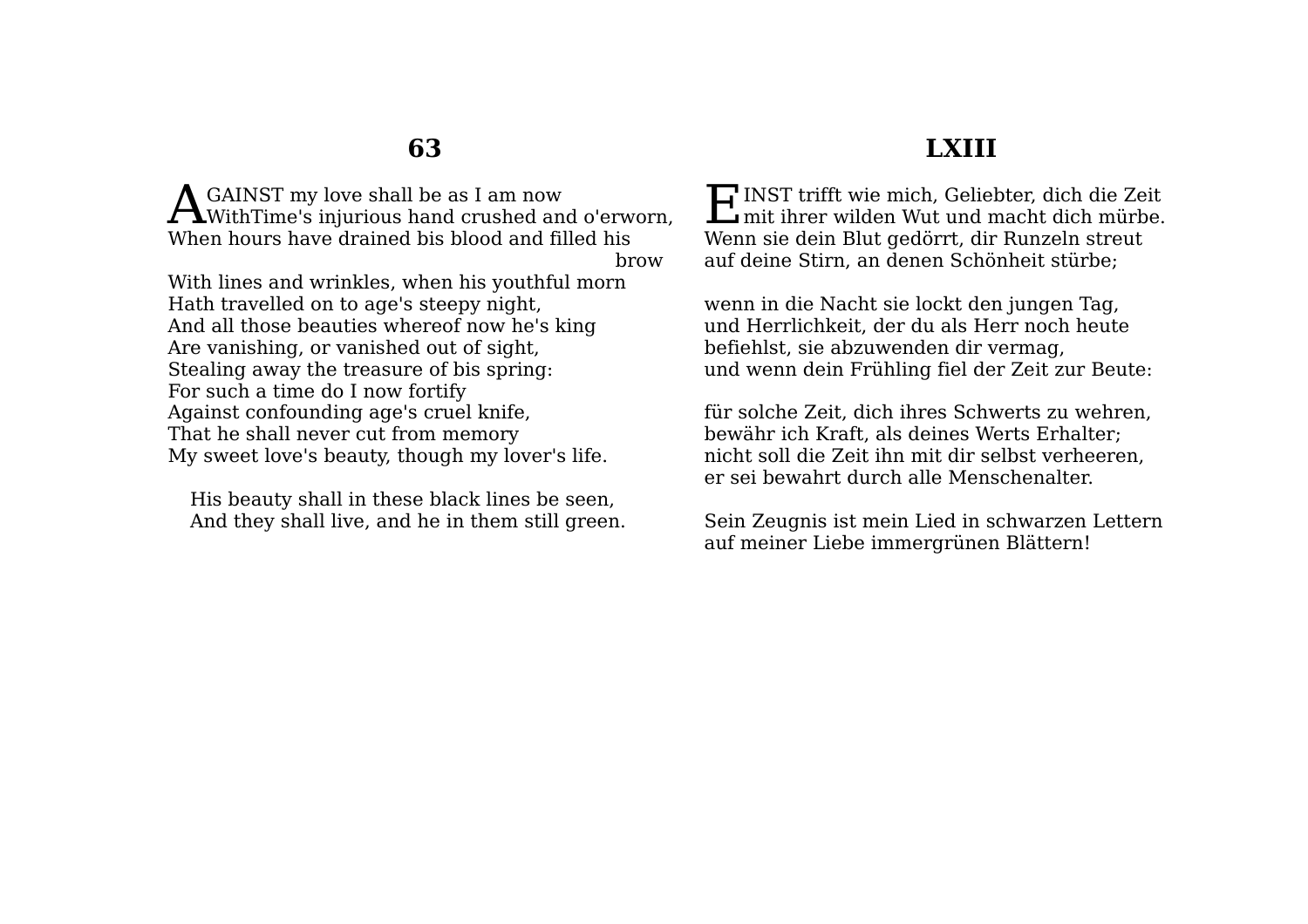HEN I have seen by Time's fell hand defaced  $\mathbf{W}^\textrm{HEN I}$  have seen by Time's fell hand deface The rich-proud cost of outworn buried age, When sometime lofty towers I see down-rased, And brass eternal slave to mortal rage. When I have seen the hungry ocean gain Advantage on the kingdom of the shore, And the firm soil win of the watery main, Increasing store with loss, and loss with store. When I have seen such interchange of state, Or state it self confounded, to decay, Ruin hath taught me thus to ruminate That Time will come and take my love away.

This thought is as death which cannot cboose But weep to bave, that which it fears to lose.

## **LXIV**

SEH ich mit grausem Griff die Zeit zerwühlen Serhabnen Prunk der hingesunknen Welten; erhabnen Prunk der hingesunknen Welten; stell ich mir vor, wie stolze Türme fielen, und Trümmer nur für erzne Male gelten;

seh ich des Meers begehrendes Gebiß an königlichem Strande wölfisch nagen, und wie das Festland wieder sich entriß, Gewinn Verlust, Verlust Gewinn muß tragen;

und seh ich diesen Wandel, dies Verkümmern, und alles, was da war, zum Schluß ein Schemen da steigt mir der Gedanke aus den Trümmern: die Zeit wird mir auch meine Liebe nehmen.

Gedanke, der in Todestrauer führt: zu denken, daß man hat, was man verliert!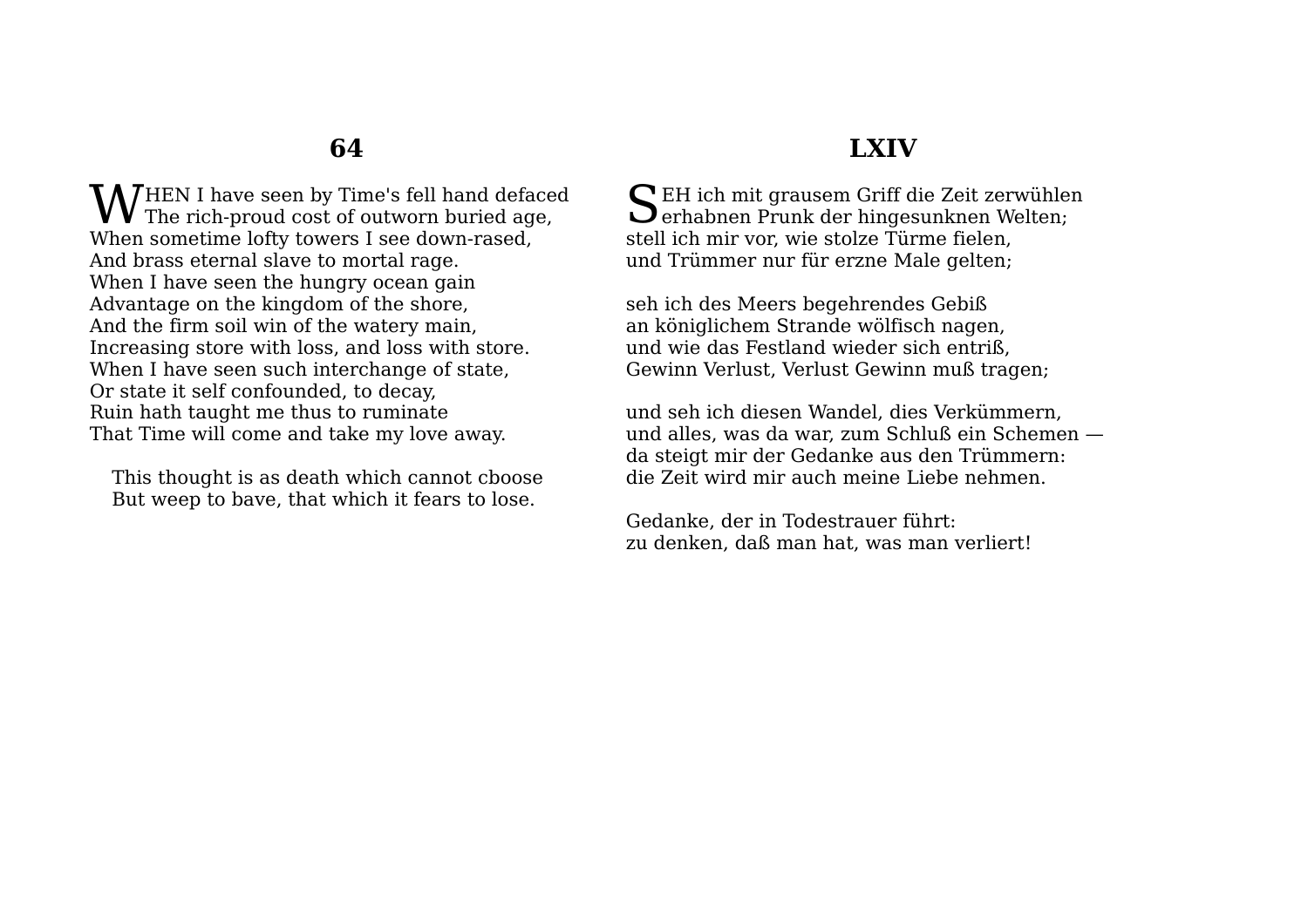SINCE brass, nor stone, nor earth, nor boundless sea, sea, But sad mortality o'ersways their power, How with this rage shall beauty hold a plea, Whose action is no stronger than a flower? O how shall summer's honey breath hold out, Against the wrackful siege of batt'ring days, When rocks impregnable are not so stout, Nor gates of steel so strong but time decays? O fearful meditation, where alack, Shall Time's best jewel from Time's chest lie hid? Or what strong hand can hold his swift foot back, Or who his spoil of beauty can forbid?

O none, unless this miracle have might, That in black ink my love may still shine bright.

#### WENN Erz und Stein, wenn Erd und Meeresschwall versehrt, verheert wird, von der Zeit verzehrt, wie rettet sich die Schönheit vor Verfall, nicht stärker als die Blume nur bewehrt?

Wie soll sich Sommers holder Atem halten, von der Gewalt des Sturmgewölks bedrängt, die doch vermag den starren Fels zu spalten und noch das stärkste Eisentor zersprengt?

O Graungedanke! Wer denn kann der Zeit ihr herrlichstes Juwel beizeiten wehren? Wer stellt sich ihrer gieren Eil zum Streit, wenn sie bereit ist, Schönheit zu zerstören?

Nein, keiner kann's, wenn nicht mein Wort es trifft: ihr Wert erstrahlt aus einer schwarzen Schrift.

# **LXV**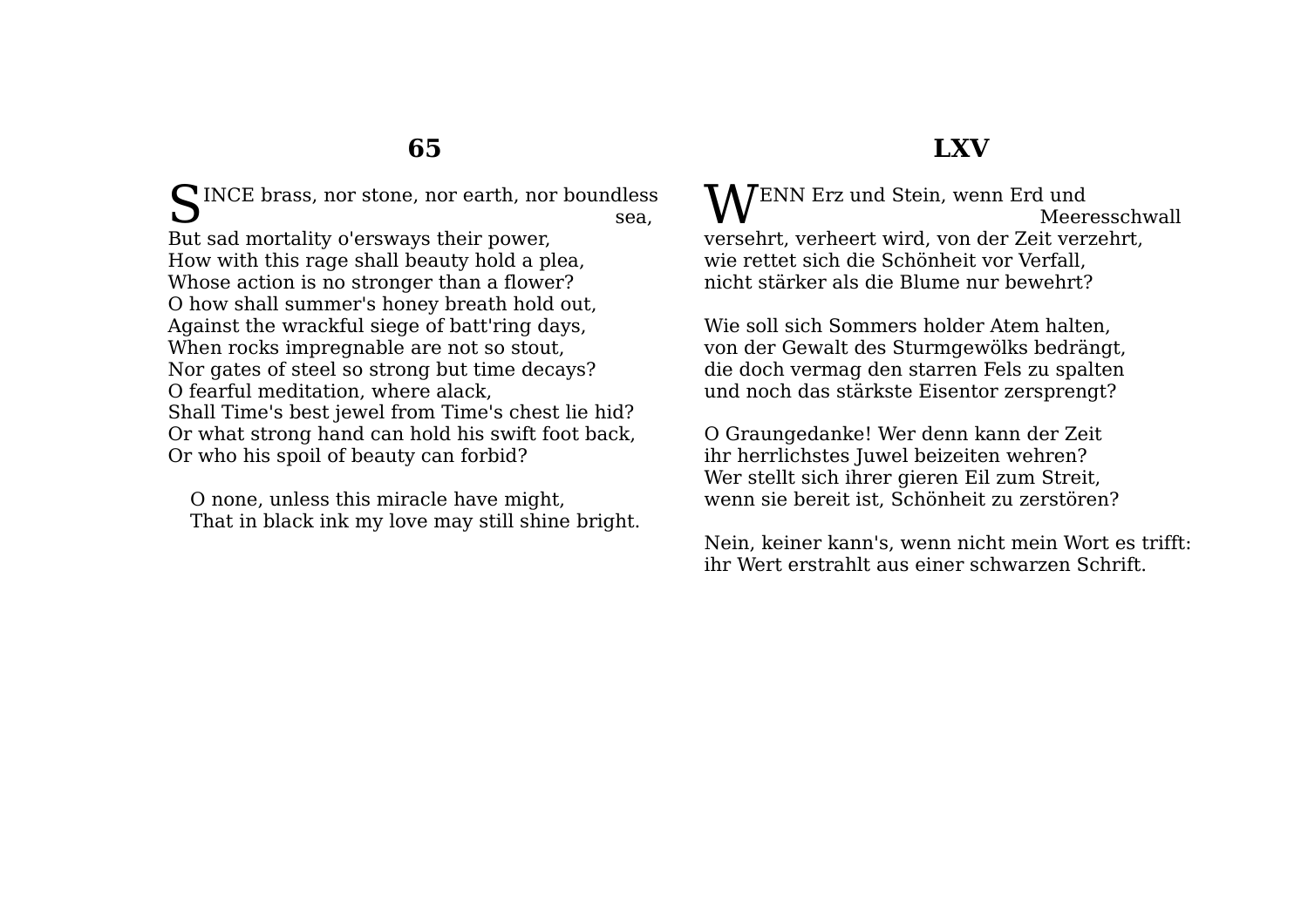**T**IRED with all these for restful death I cry. TIRED with all these for restful deatl<br>As to behold desert a beggar born, And needy nothing trimmed in jollity, And purest faith unhappily forsworn, And gilded honour shamefully misplaced, And maiden virtue rudely strumpeted, And right perfection wrongfully disgraced, And strength by limping sway disabléd, And art made tongue-tied by authority, And folly (doctor-like) controlling skill, And simple truth miscalled simplicity, And captive good attending captain ill.

Tired with all these, from these would I be gone, Save that to die, I leave my love alone.

### **LXVI**

DEN Tod ersehn' ich, müd, es anzusehn:<br>wie sich Verdienst verhüllt im Bettlerkle wie sich Verdienst verhüllt im Bettlerkleide und hohles Nichts sich darf im Prunke blähn und Treue wird verkauft durch falsche Eide,

wie Würde trägt der ausgepichte Wicht und keusche Sittlichkeit verfällt in Schande und echte Ehre lebt im Gunstverzicht und Majestät im schlotternden Gewande,

wie Kunst verstummen muß vor Büttels Macht und Geist entsagt für die gelehrten Narren und Wahrheit wird als Torheit ausgelacht und Güte muß des Winks der Bosheit harren.

Als dessen müd, hielt' ich den Tod für Glück, blieb' meine Liebe einsam nicht zurück.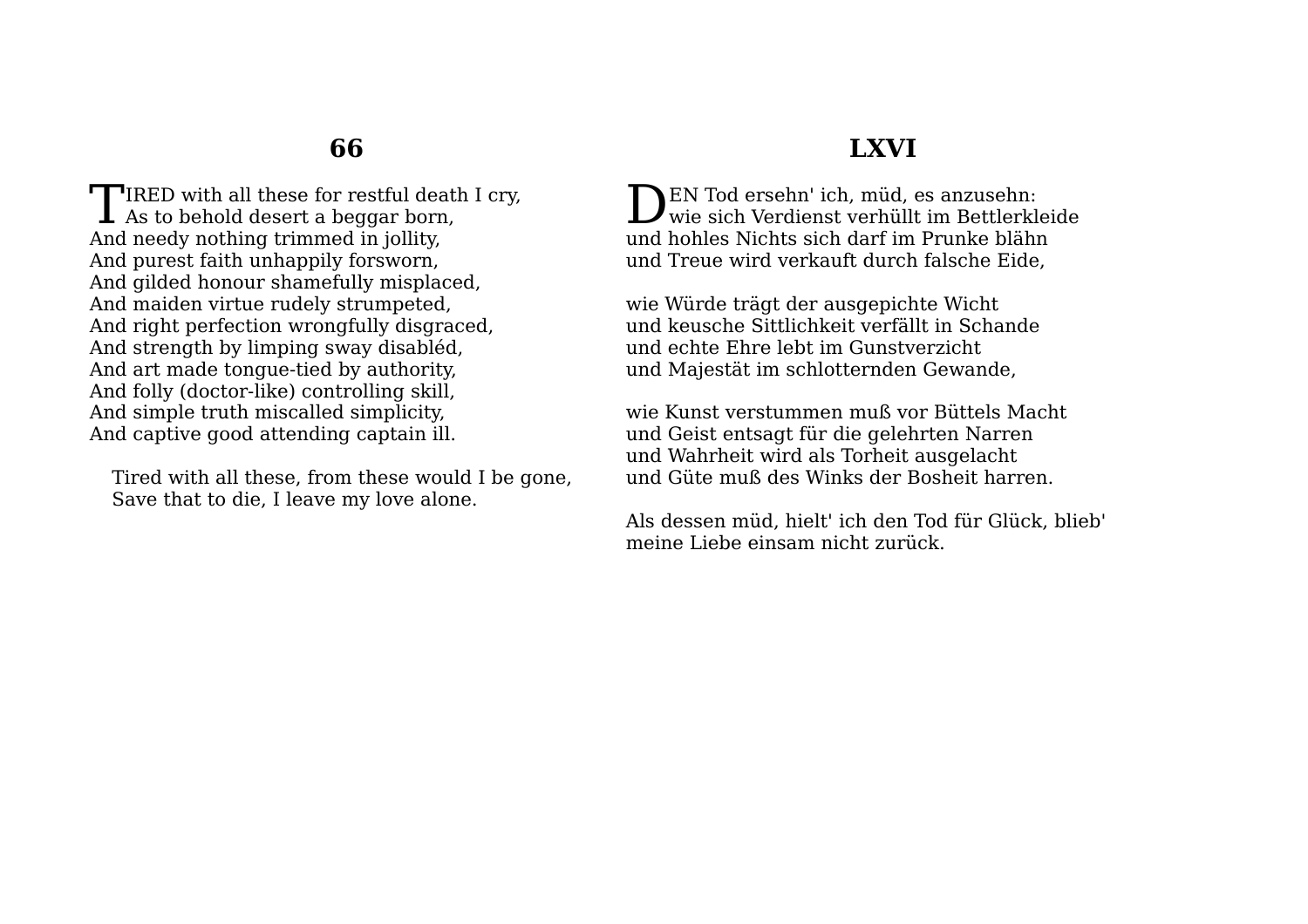H wberefore with infection should he live. AH wherefore with infection should he<br>And with his presence grace impiety, That sin by him advantage should achieve, And lace it self with his society? Why should false painting imitate his cheek, And steal dead seeming of his living hue? Why should poor beauty indirectly seek, Roses of shadow, since his rose is true? Why should he live, now nature bankrupt is, Beggared of blood to blush through lively veins, For she hath no exchequer now but his, And proud of many, lives upon his gains?

O him she stores, to show what wealth she had, In days long since, before these last so bad.

#### **LXVII**

 CH, warum lebt vom Aussatz er umgeben,  ${\mathbf A}$  CH, warum lebt vom Aussatz er umgeben<br>warum darf Unwert mit dem Werte gehn und freches Laster mit der Tugend leben und sich durch ihre Herrlichkeit erhöhn?

Wie darf der tote Schein dem Antlitz gleichen, von dem er den lebend'gen Glanz bezieht? Wie darf die Schattenrose sich erschleichen die Pracht, die einer echten Rose blüht?

Was lebt er, wo Natur zusammenbrach und ihre Adern schon kein Blut mehr haben? Die stolz auf viele einst und nun in Schmach, sie zehrt nur noch von seinen Liebesgaben.

In schlechter Zeit bewahrt sie ihn als Bild von jenem Reichtum, der sie einst erfüllt.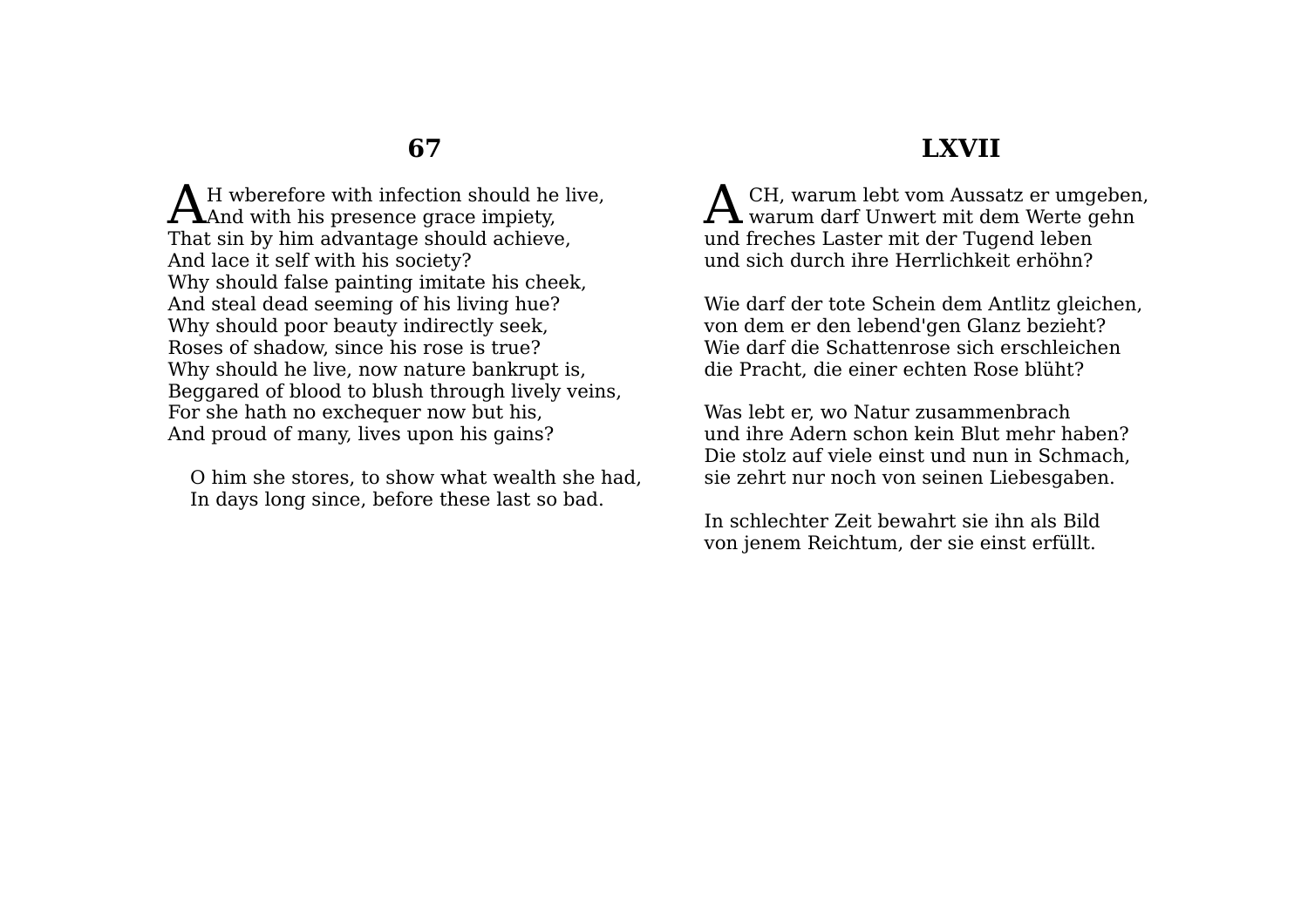$\blacksquare$ HUS is bis cheek the map of days outworn, THUS is bis cheek the map of days outworn,<br>When beauty lived and died as flowers do now, Before these bastard signs ol fair were born, Or durst inhabit on a living brow: Before the golden tresses of the dead, The right of sepulchres, were shorn away, To live a second life on second head, Ere beauty's dead fleece made another gay: In him those holy antique hours are seen, Without all ornament, it self and true, Making no summer of another's green, Robbing no old to dress his beauty new,

And him as for a map doth Nature store, To show false Art what beauty was of yore.

#### **LXVIII**

So scheint er ganz dem Bild der Zeit zu gleichen, wo Schönheit lebte, wie die Blume blüht; wo Schönheit lebte, wie die Blume blüht; eh man für sie erfand das Bastardzeichen, das diese heut'gen Stirnen überzieht.

Eh dem geweihten Staub man seine Rechte, den Toten ihre Lockenpracht geraubt, und eh mit solcher Beute sich erfrechte zu prunken das lebendig kahle Haupt.

In seinem Bild erblühn die heil'gen Stunden der Schönheit, die sich selbst zum Schmuck erseh'n, die fremdem Grün nicht ihren Lenz entbunden, nicht prahlte mit gestohlenen Trophä'n.

Ihn schuf Natur, daß falsche Kunst kann lesen das Wesen echter Schönheit, die gewesen.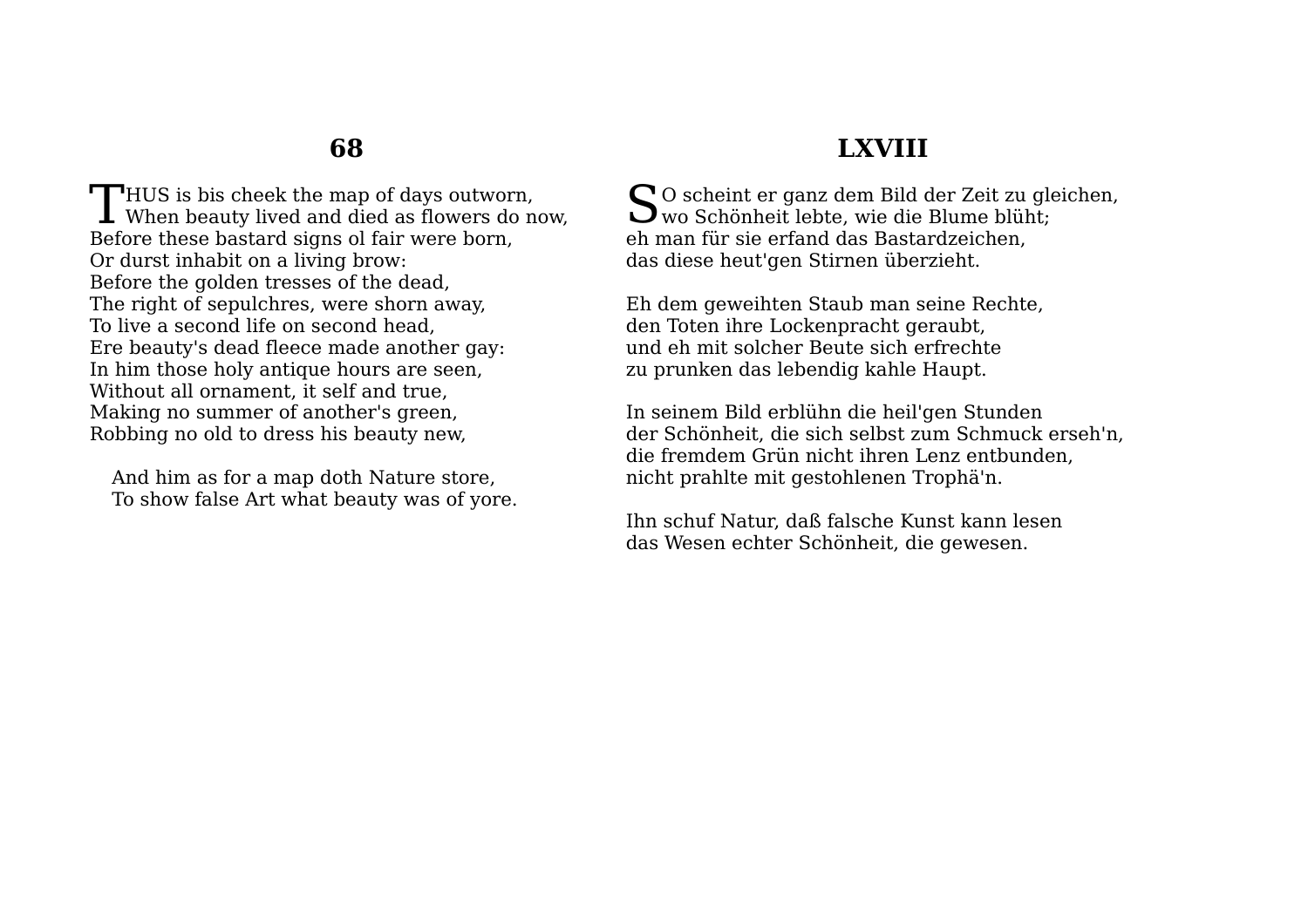$\Box$  HOSE parts of the that world's eve doth view THOSE parts of the that world's eye doth view<br>Want nothing that thought of hearts can mend: All tongues (the voice of souls) give thee that due, Uttering bare truth, even so as foes commend. Thy outward thus with outward praise is crowned, But those same tongues that give thee so thine own, In other accents do this praise confound By seeing farther than the eye hath shown. They look into the beauty of thy mind, And that in guess they measure by thy deeds, Then churls their thougths (although their eyes were kind)

To thy fair flower add the rank smell of weeds:

But why thy odour matcheth not thy show, The soil is this, that thou dost common grow.

#### EIN Außenbild, vom Aug der Welt geschaut, DEIN Außenbild, vom Aug der Welt gesch<br>hat jeden Vorzug, der nur auszusinnen. In jedem Herzen wird dies Lob dir laut, und selbst dem Feinde wirst du's abgewinnen.

Dein Äußres wird mit äußrem Preis geehrt; doch alle, die dir solche Ehre gönnen, sie haben leider oft das Lob zerstört, noch weiter sehend, als die Augen können.

Bestrebt, zu deiner Seele vorzudringen, nach deinen Taten deinen Wert zu schätzen, wird's ihnen trotz dem günst'gen Blick gelingen, mit Gifthauch deine Blume zu verletzen.

Der Grund, daß du nicht duftest wie du scheinst, ist: weil du mit Gemeinem dich vereinst.

# **LXIX**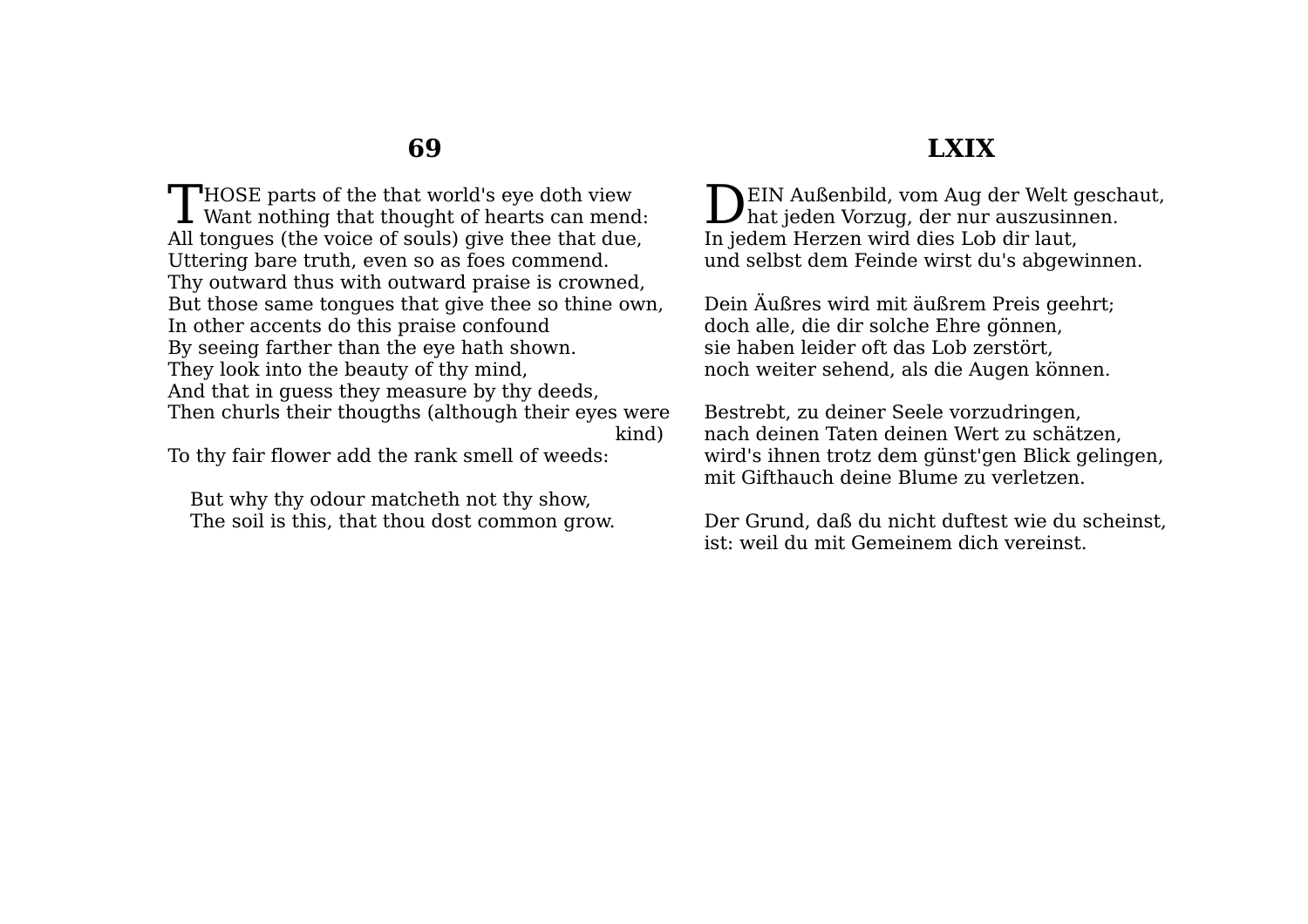$\Box$  HAT thou art blamed shall not be thy defect. THAT thou art blamed shall not be thy designed For slander's mark was ever yet the fair, The ornament of beauty is suspect, A crow that flies in heaven's sweetest air. So thou be good, slander doth but approve, Thy worth the greater being wooed of time, For canker vice the sweetest buds doth love, And thou present'st a pure unstainéd prime. Thou hast passed by the ambush of young days, Either not assailed, or victor being charged, Yet this thy praise cannot be so thy praise, To tie up envy, evermore enlarged,

If some suspect of ill masked not thy show, Then thou alone kingdoms of hearts shouldst owe.

## **LXX**

DASS man dich tadeln will, sei dir kein Tadel:<br>am Glanze tut Verleumdung sich genug, If am Glanze tut Verleumdung sich genug, Verdacht verleiht der Schönheit erst den Adel, zum Äther nimmt die Krähe ihren Flug.

Bist gut du, wird Verleumdung dich erhöhen, und vor der Welt wirbt sie für deinen Wert; in reinster Blüte ist der Wurm zu sehen, und er begehrt dich, weil du unversehrt.

Du gehst hervor aus junger Tage Kämpfen, teils Überwinder und teils unberührt; doch kann dein Ruhm den argen Neid nicht dämpfen, den täglich er nur umso stärker schürt.

Wär' nicht der Neid dem Ruhm an Größe gleich, der Menschheit Herz hätt'st du als Königreich.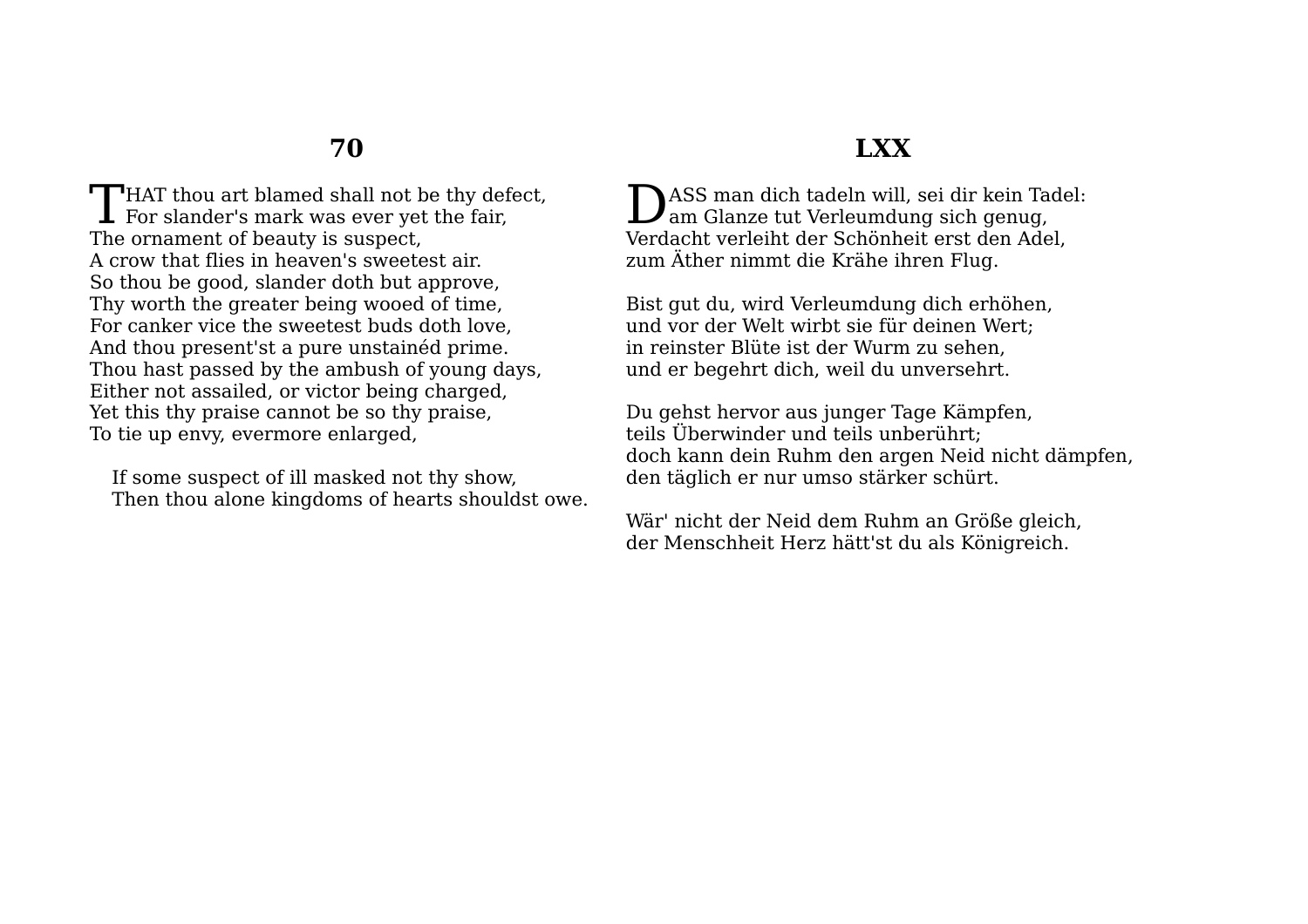O longer mourn for me when I am dead, No longer mourn for me when I am dead,<br>Than you shall hear the surly sullen bell Give warning to the world that I am fled From this vile world with vilest worms to dwell: Nay if you read this line, remember not, The hand that writ it, for I love you so, That I in your sweet thoughts would be forgot, If thinking on me then should make you woe. O if (I say) you look upon this verse, When I (perhaps) compounded am with clay, Do not so much as my poor name rehearse; But let your love even with my life decay.

Lest the wise world should look into your moan, And mock you with me after I am gone.

## **LXXI**

ICHT länger klage, wenn dahin ivh ginge,  $\sum$ ICHT länger klage, wenn dahin ivh ginge,<br>als bange nachklingt dumpfer Glocke Ton, der grauser Welt die Botschaft überbringe, daß ich nunmehr bei grausen Würmern wohn.

Ja liest du dieses, denke nicht an den, der es dir schrieb; so lieb ich deinen Wert, und lieber: mich von dir vergessen sehn, als daß der Schmerz des Denkens dich verzehrt.

Und siehst du später noch auf dies Gedicht, wenn einst nur Staub von mir zurückgeblieben, dann nenn auch meinen armen Namen nicht, mit meinem Leben sei dahin dein Lieben.

Sonst hört die kluge Weit den Klageton und hat für dich um meinen Hingang Hohn.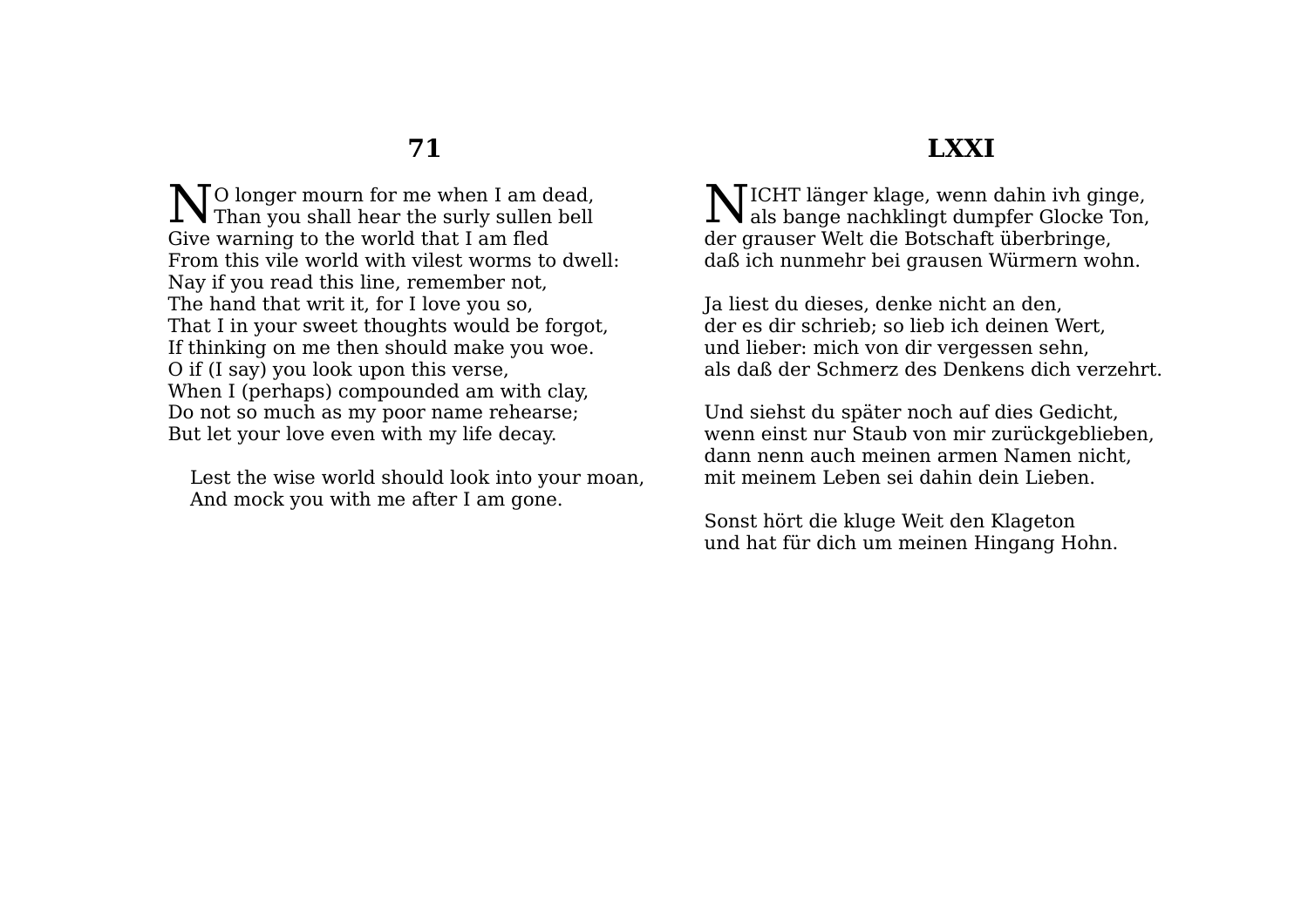OLEST the world should task you to recite,<br>What merit lived in me that you should lov What merit lived in me that you should love After my death (dear love) forget me quite, For you in me can nothing worthy prove. Unless you would devise some virtuous lie, To do more for me than mine own desert, And hang more praise upon deceaséd I, Than niggard truth would willingly impart: O lest your true love may seem false in this, That you for love speak well of me untrue, My name be buried where my body is, And live no more to shame nor me, nor you.

For I am shamed by that which I bring forth, And so should you, to love things nothing worth.

## **LXXII**

ASS man nicht einst in dich mit Fragen dringe, D was denn an mir dies Liebesmaß verdiene, vergiß mich, Freund, wenn ich von hinnen ginge, du wiesest wenig vor, was würdig schiene.

Nur Pietät vermöchte fromm zu lügen Verdienste des Verstorbnen anzupreisen, mehr, als die Wahrheit, der sie nicht genügen, imstande wäre diesem nachzuweisen.

Daß nicht als falsch erscheine wahre Liebe, weil ich aus Liebe falsches Lob bekam, so wünsch ich, daß, bin ich im Grab, nicht bliebe mein Nam zu deiner und zu meiner Scham.

Beschämt wär' ich, weil sich mein Nichts erwies. Beschämt wärst du, der solchen Unwert pries.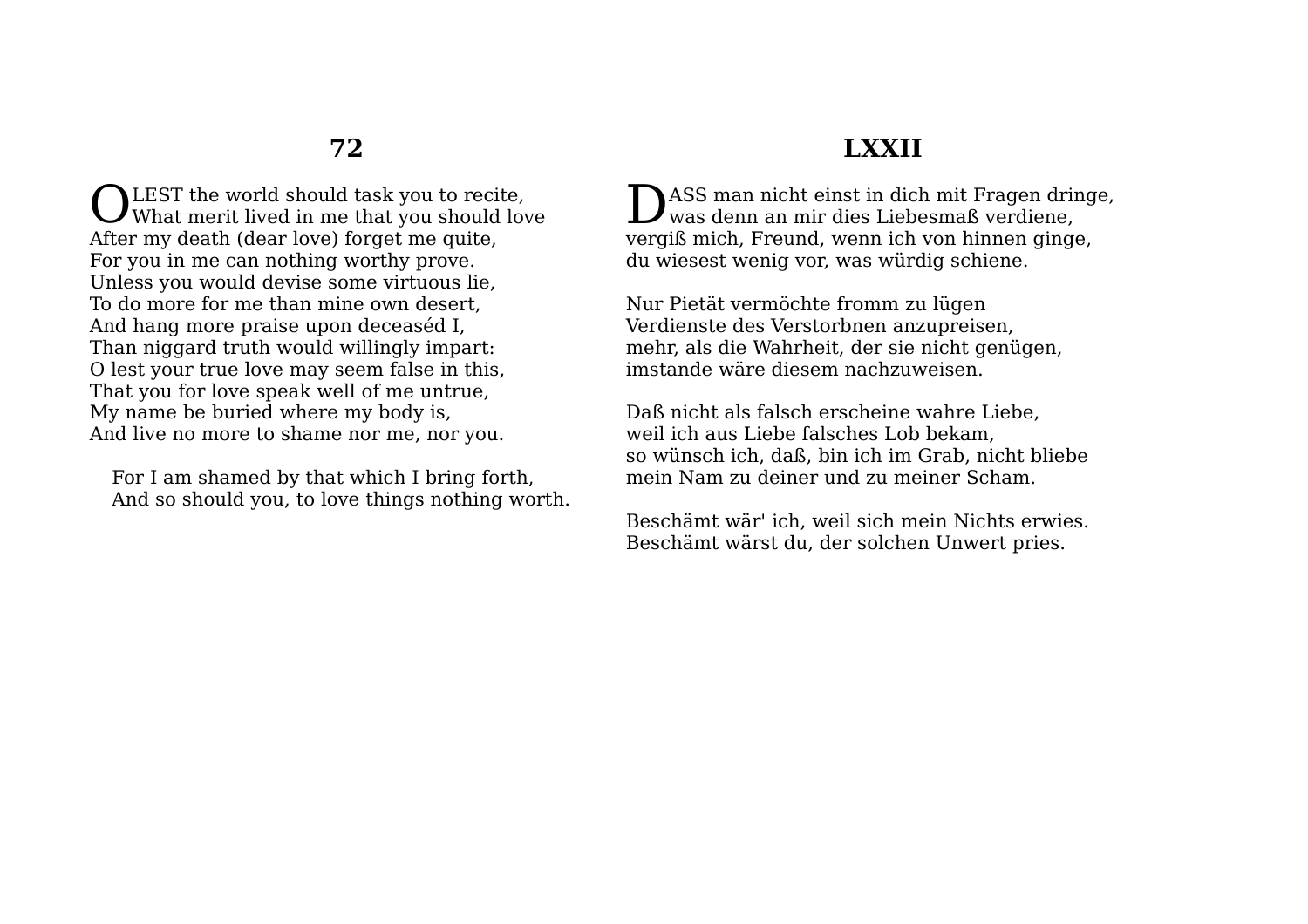#### **LXXIII**

**T**HAT time of year thou mayst in me behold. THAT time of year thou mayst in me behold,<br>When yellow leaves, or none, or few do hang Upon those boughs which shake against the cold, Bare ruined choirs, where late the sweet birds sang. In me thou seest the twilight of such day, As after sunset fadeth in the west, Which by and by black night doth take away, Death's second self that seals up all in rest. In me thou seest the glowing of such fire, That on the ashes of his youth doth lie, As the death-bed, whereon it must expire, Consumed with that which it was nourished by.

This thou perceiv'st, which makes thy love more strong, To love that well, which thou must leave ere long.

N mir magst du erschaun die späte Frist, IN mir magst du erschaun die späte Frist,<br>wo immer mehr der welken Blätter fallen, im Frost erzittert dürres Astgerüst, ein kahler Chor, wo einst war Vogelschallen.

Du siehst in mir das fahle Dämmerlicht, wenn sich die Sonne will zum Hingang wenden, das bald in schwarze Nacht entweicht der Sicht, in totengleiches finsteres Verenden.

Du siehst in mir, wie letzte Glut noch glimmt, auf ihrer Jugend Asche hingebreitet, die ihr bereits zur letzten Ruh bestimmt, wo einst'ge Nahrung ihr den Tod bereitet.

Und siehst du's, wirst du größre Liebe fassen zu dem, der allzu bald dich muß verlassen.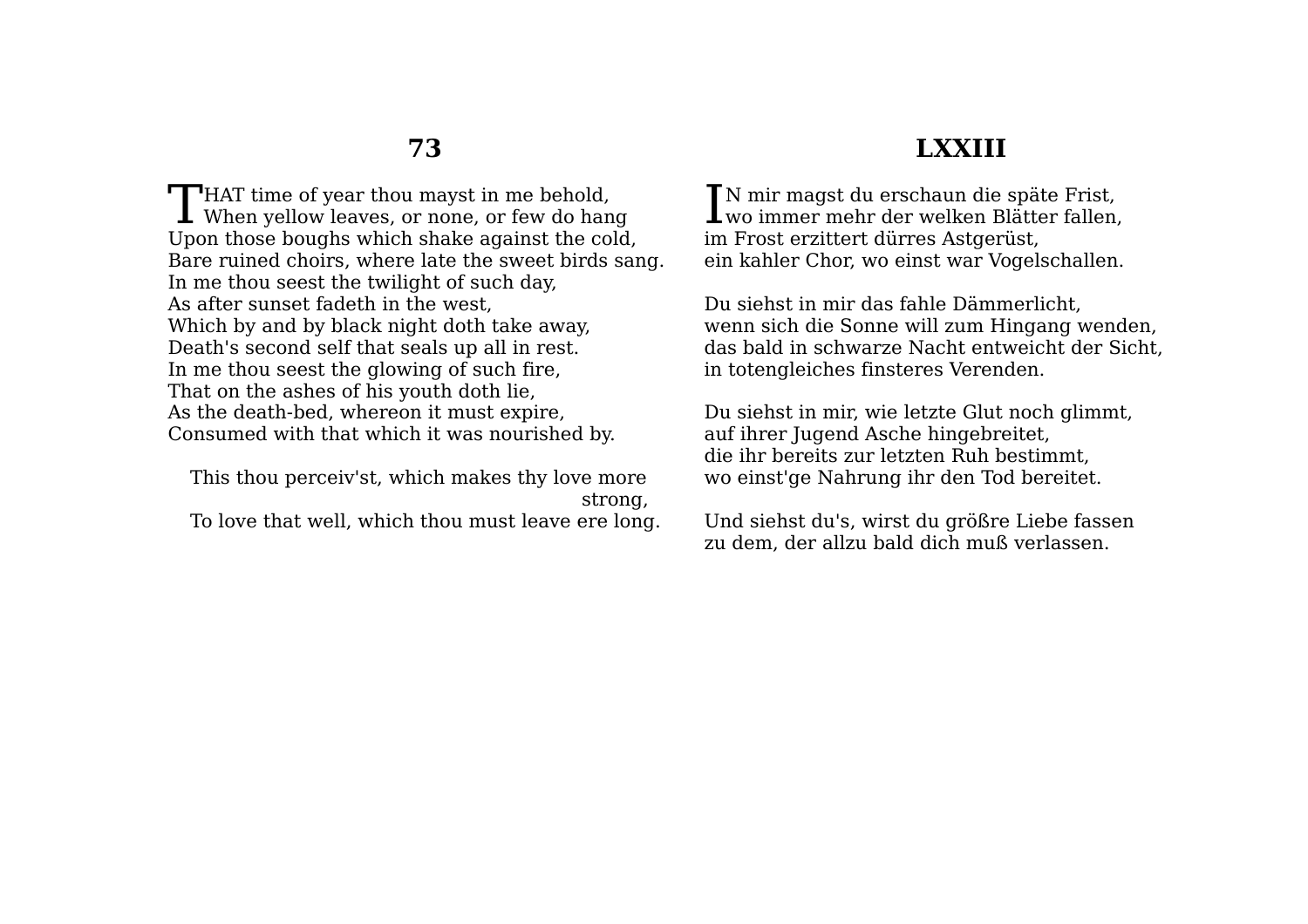$\mathbf D$  UT be contented when that fell arrest. **BUT** be contented when that fell arrest Without all bail shall carry me away, My life hath in this line some interest, Which for memorial still with thee shall stay. When thou reviewest this, thou dost review, The very part was consecrate to thee, The earth can have but earth, which is his due, My spirit is thine the better part of me, So then thou hast but lost the dregs of life, The prey of worms, my body being dead, The coward conquest of a wretch's knife, Too base of thee to be remembereéd,

The worth of that, is that which it contains, And that is this, and this with thee remains.

## **LXXIV**

**NOCH** bange nicht! Wenn mich das Hochgericht, DOCH bange nicht! Wenn mich das Hochgericht,<br>das keine Bürgschaft kennt, zu sich beschied was dann von mir noch bleibt, hat doch Gewicht und bleibt ein Denkmal dir in meinem Lied.

Wenn du es liest, so übersiehst du nicht, dir ist mein Selbst, mein beßres Teil vermacht; die Erde hat den Staub als Teil der Pflicht, der Geist sei dir allein nur zugedacht.

Mein irdisch Teil verlorst du, das nur heute noch Geltung hat und morgen Würmer nährt: was jedem Mördermesser wird zur Beute, nicht wert, daß es Erinnrung dir gewährt.

Der Wert des Leibs ist Geist, den er enthält, und der bleibt dein, wenn jener auch zerfällt.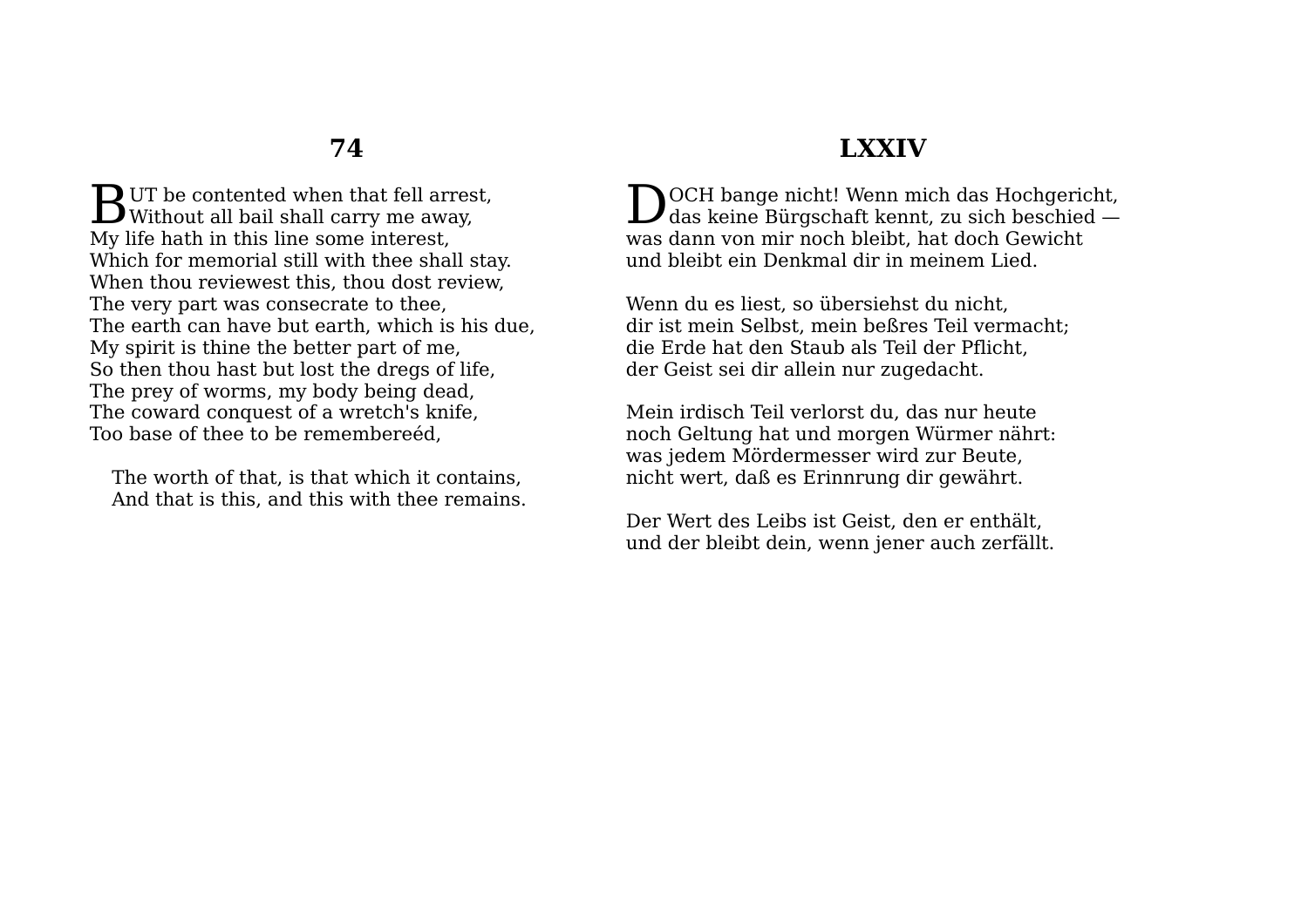### **LXXV**

 $\mathbb{S}^{\scriptscriptstyle 0}$  are you to my thoughts as food to life,  $\mathbb{S}^{\scriptscriptstyle 0}$  or as sweet-seasoned showers are to the  $\overline{\bigcup}$  Or as sweet-seasoned showers are to the ground; And for the peace of you I hold such strife As 'twixt a miser and his wealth is found. Now proud as an enjoyer, and anon Doubting the filching age will steal his treasure, Now counting best to be with you alone, Then bettered that the world may see my pleasure, Sometime all full with feasting on your sight, And by and by clean starvéd for a look, Possessing or pursuing no delight Save what is had, or must from you be took.

Thus do I pine and surfeit day by day, Or gluttoning on all, or all away.

AS Brot dem Leibe, bist du meiner Seele, WAS Brot dem Leibe, bist du meiner Seele<br>Wwas dürrer Saat der Regen, bist du mir, der ich um deine Ruh mich rastlos quäle, wie es dem Geizhals geht mit seiner Gier.

Bald möcht' ich prahlend meinen Schatz genießen, bald zittr' ich, daß die Zeit ihn bald mir stiehlt; bald wünsch ich, ganz mit dir mich einzuschließen, bald, daß mein Glück sich aller Welt empfiehlt.

Bald schwelgt mein Blick in deiner Schönheitsfülle, um bald nach deinem Blicke zu verschmachten, und keine andre Lust bleibt Wunsch und Wille, als deiner Lust beseligt nachzutrachten.

So fühl ich täglich, wechselnd auf der Stelle, mich bald im Himmel, bald mich in der Hölle.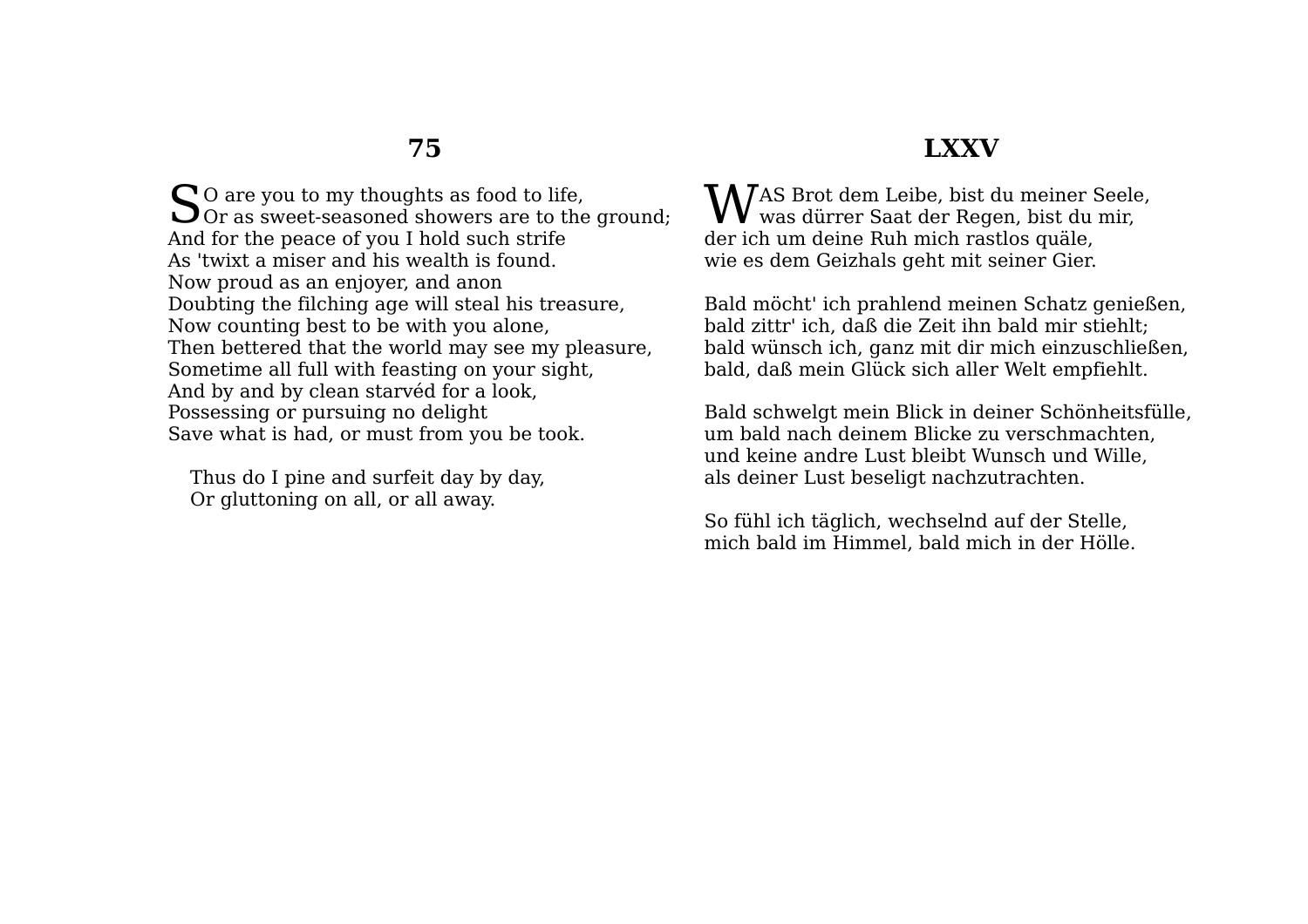HY is my verse so barren of new pride?  $\mathbf{W}^\mathrm{HY}$  is my verse so barren of new pride? Why with the time do I not glance aside To new-found methods, and to compounds strange? Why write I still all one, ever the same, And keep invention in a noted weed, That every word doth almost tell my name, Showing their birth, and where they did proceed? O know sweet love I always write of you, And you and love are still my argument: So all my best is dressing old words new, Spending again what is already spent:

For as the sun is daily new and old, So is my love still telling what is told.

## **LXXVI**

ARUM entbehrt mein Vers der neuen Pracht  $\mathbf W$ ARUM entbehrt mein Vers der neuen Pracht und dient nicht dem Geschmack der letzten

Mode?

Warum ist meine Form nicht nachgemacht der ausgesucht modernen Wortmethode?

Wie kommt's, daß so mein unbeirrter Geist Gedanken hüllt in altbekannte Hülle, wo jedes Wort schon auf den Autor weist, an jedem gleich erkennbar wird sein Wille?

Das kommt wohl daher, daß ich Ausdruck geben von dir allein nur kann und meinem Lieben; und leih ich alten Worten neues Leben, so ist mein Lied das alte doch geblieben.

Der Sonne gleich mit täglich gleichem Schein, fällt mir für dich nur stets dasselbe ein.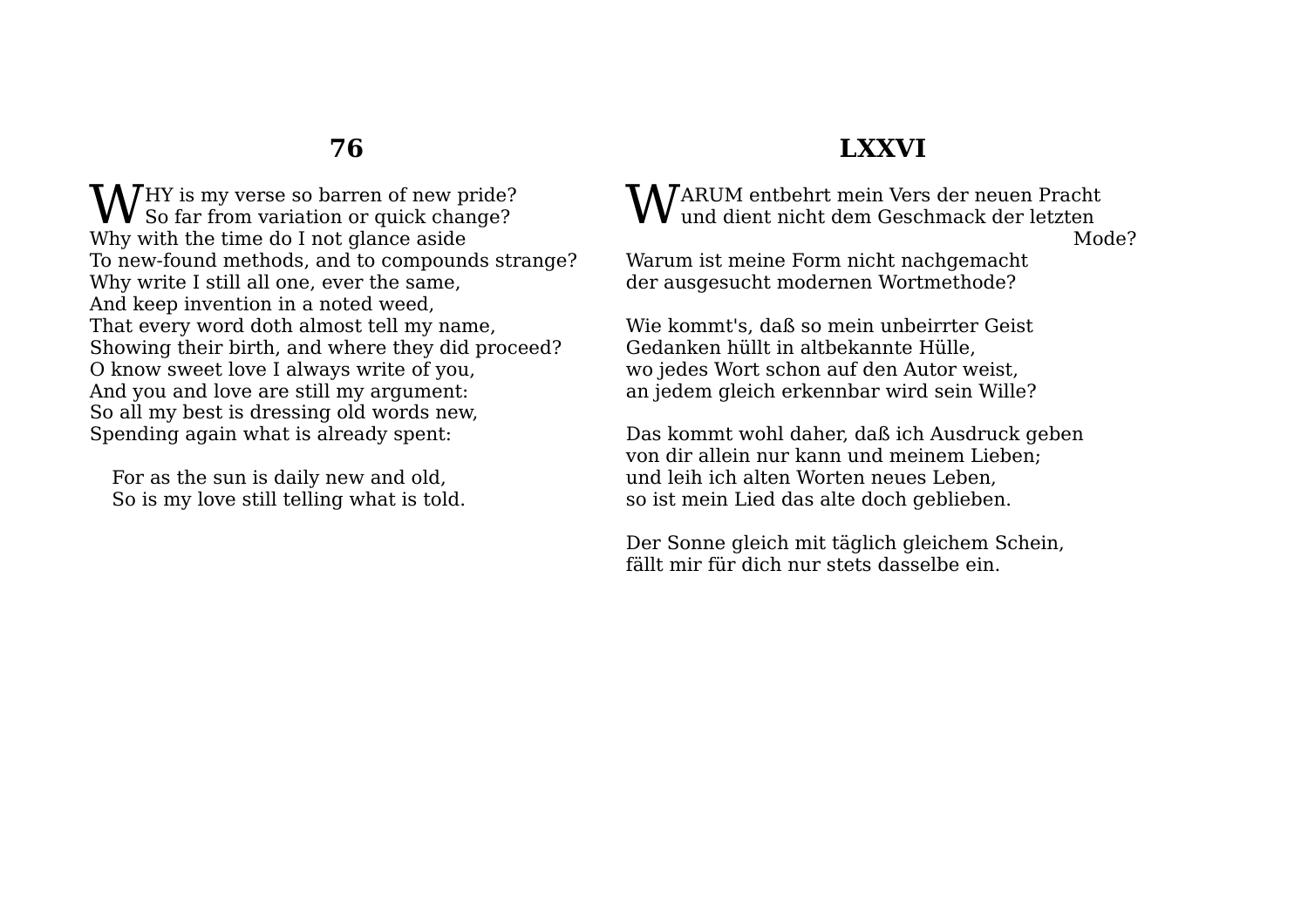$\Box$  HY glass will show thee how thy beauties wear: Thy glass will show thee how thy beauties<br>Thy dial how thy precious minutes waste, These vacant leaves thy mind's imprint will bear, And of this book, this learning mayst thou taste. The wrinkles which thy glass will truly show, Of mouthéd graves will give thee memory, Thou by thy dial's shady stealth mayst know, Time's thievish progress to eternity. Look what thy memory cannot contain, Commit to these waste blanks, and thou shalt find Those children nursed, delivered from thy brain, To take a new acquaintance of thy mind.

These offices, so oft as thou wilt look, Shall profit thee, and much enrich thy book.

#### **LXXVII**

**T**M Spiegel siehst du deine Schönheit fliehn. IM Spiegel siehst du deine Schönheit fliehn,<br>die Uhr gibt kund die Flucht dir deiner Stunden. Ist diesen Blättern erst dein Geist verliehn, hast bald du selbst die Frucht davon gefunden.

Die Risse, die das Bild dir hält bereit, sie mahnen dich: schon stehen Gräber offen; der Zeiger: wie mit Diebesschritt die Zeit bald in der Ewigkeit ist eingetroffen.

Was dein Gedächtnis dir nicht kann bewahren, in diese Blätter sollst du es verschließen, daß fremdgewordne Worte du nach Jahren als deine Geisteskinder kannst begrüßen.

Begib dich oft ans Werk, es wird dir nützen, vermehrend deine Früchte zu besitzen.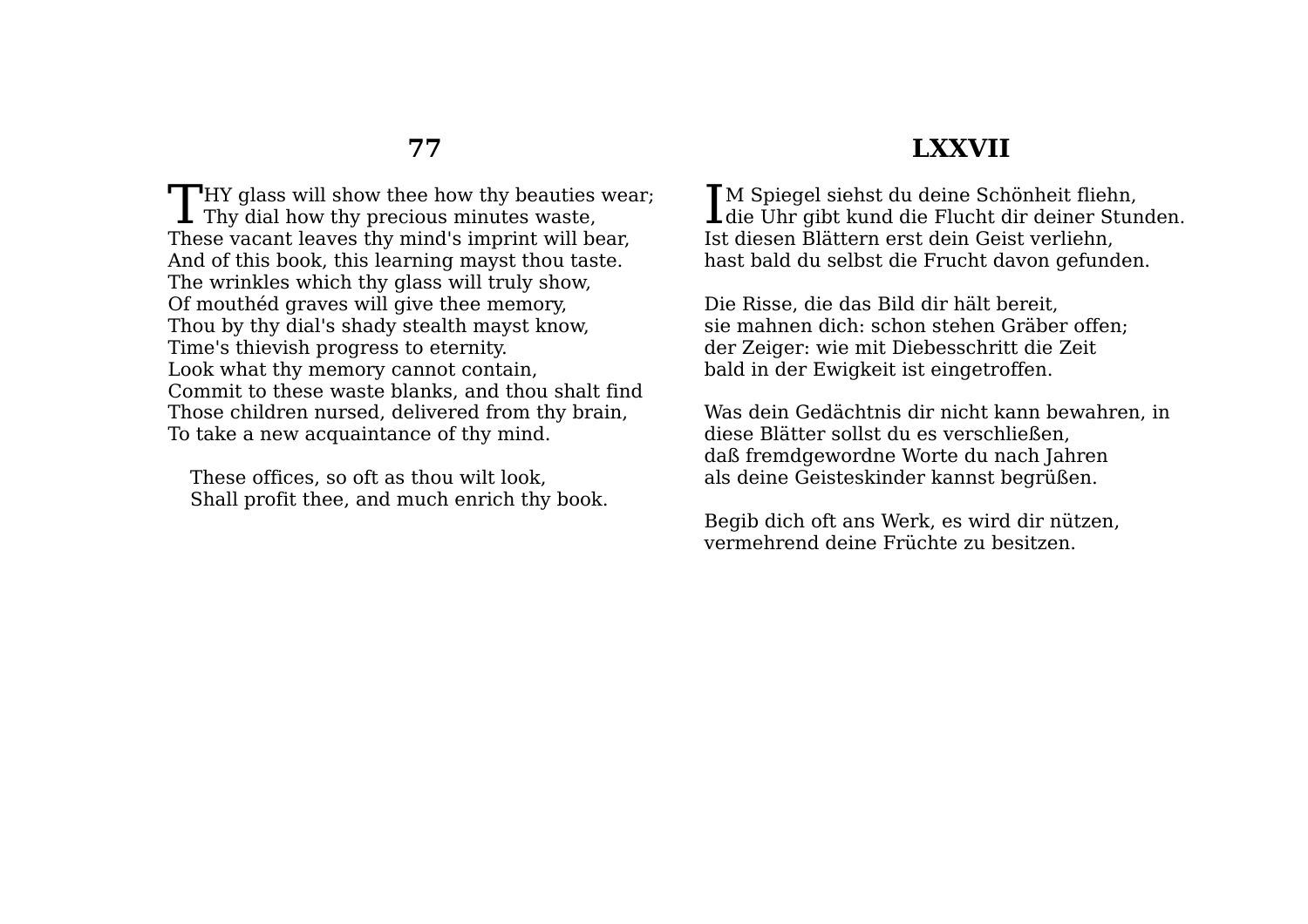So oft have I invoked thee for my muse, And found<br>Such fair assistance in my verse,  $\mathbf{\mathcal{S}}$  such fair assistance in my verse, As every alien pen hath got my use, And under thee their poesy disperse. Thine eyes, that taught the dumb on high to sing, And heavy ignorance aloft to fly, Have added feathers to the learnéd's wing, And given grace a double majesty. Yet be most proud of that which I compile, Whose influence is thine, and born of thee, In others' works thou dost but mend the style, And arts with thy sweet graces gracéd be.

But thou art all my art, and dost advance As high as learning, my rude ignorance.

# **LXXVIII**

A LS meine Muse rief ich dich so oft ALS meine Muse rief ich dich so oft<br>
und so viel Stärke gabst du meinem Lied, daß jeder Kiel sich nun Erfolg erhofft, wenn er zu deinem Preise sich bemüht.

Dein Anblick gibt dem Stummen Melodien und läßt des Lahmen Höhenflug gelingen, hat der Gelehrtheit neuen Schwung verliehn und noch gemehrt die Kraft von Engelsschwingen.

Doch mehr hast wahrlich Grund du stolz zu sein auf mein Gedicht, das ganz aus dir entsprungen. An andern magst verschönern du den Schein, den Reiz erhöhn, der deinem Reiz gelungen.

Du selbst bist meine Kunst: durch deine Gunst verwandelt sich mein roher Stoff in Kunst.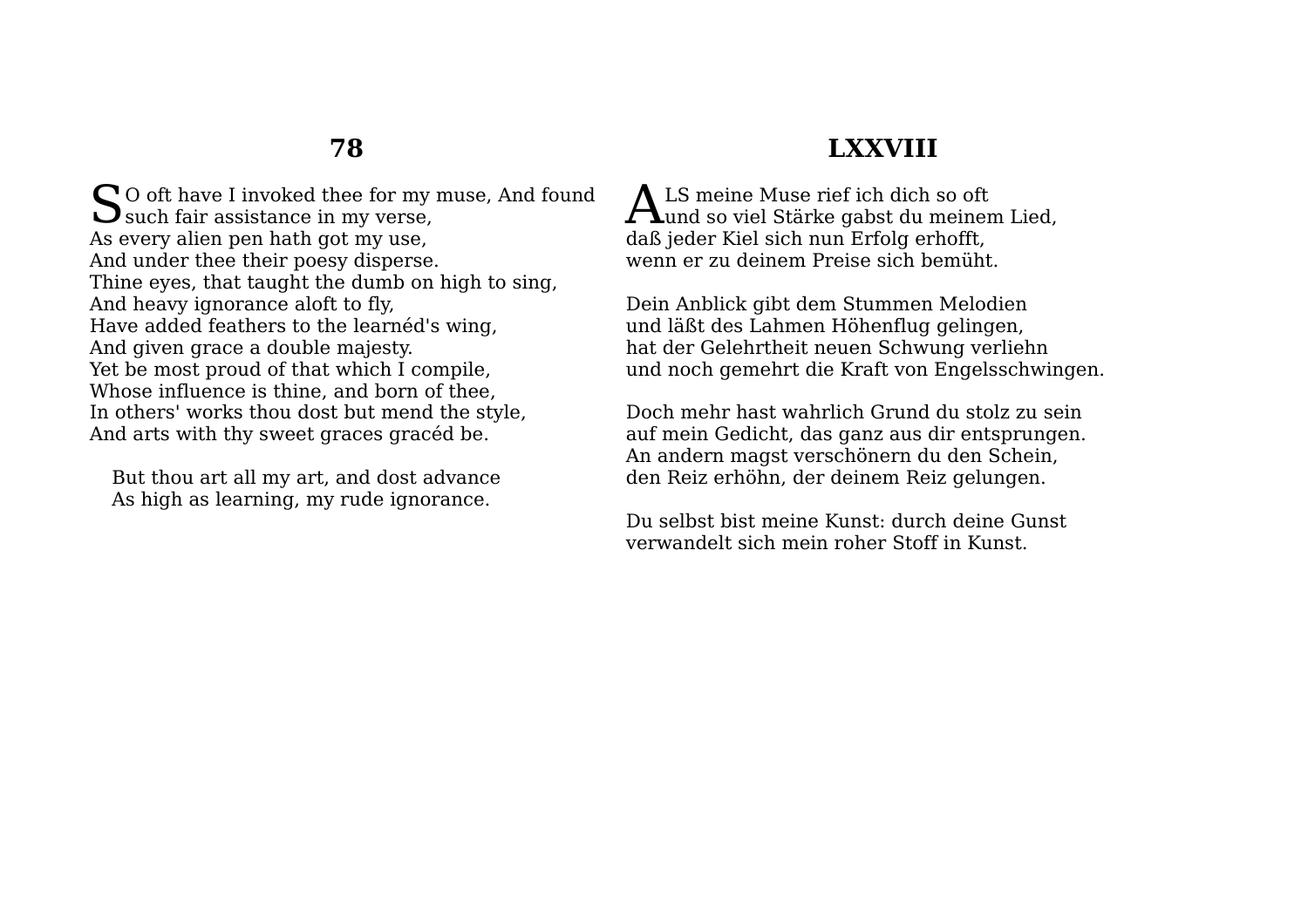HILST I alone did call upon thy aid, **W** HILST I alone did call upon thy aid,<br>My verse alone had all thy gentle grace, But now my gracious numbers are decayed, And my sick muse doth give an other place. I grant (sweet love) the lovely argument Deserves the travail of a worthier pen, Yet what of thee thy poet doth invent, He robs thee of, and pays it thee again, He lends thee virtue, and he stole that word, From thy behaviour, beauty doth he give And found it in thy cheek: he can afford No praise to thee, but what in thee doth live.

Then thank him not for that which he doth say, Since what he owes thee, thou thy self dost pay.

#### **LXXIX**

DA ich allein dich rief als Muse an,<br>zehrt' ich allein von deiner Anmut zehrt' ich allein von deiner Anmut Gnade. Doch ist nun bald mein Liederschatz vertan, und andre schreiten schon auf meinem Pfade.

Ich weiß, Geliebter, wohl: dein holdes Bild ist wert, daß beßre Dichter von ihm singen; doch was den Sänger je vor dir erfüllt, er stahl es dir, um dir's zurückzubringen.

Pries deine Tugend er, nahm er den Preis von deiner Art; der deine Schönheit sang, fand sie auf deinem Antlitz, und er weiß, daß jedes Wort aus deinem Wert entsprang.

Drum dank ihm nicht, bezahl nicht Huld mit Huld; du hast geschenkt — er bleibt in deiner Schuld.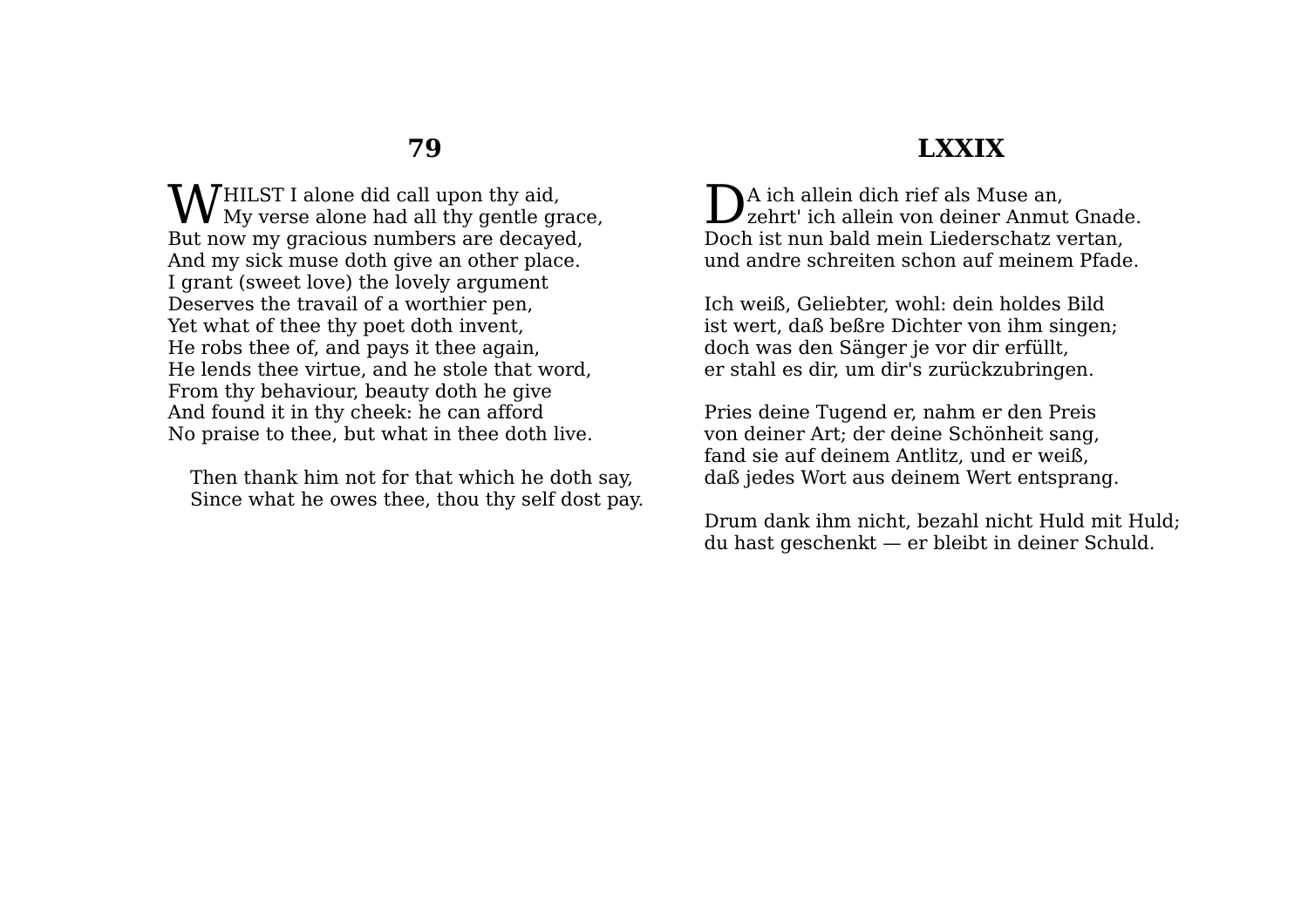**NHOW I faint when I of you do write.** Knowing a better spirit doth use your name, O And in the praise thereof spends all his might, To make me tongue-tied speaking of your fame. But since your worth (wide as the ocean is) The humble as the proudest sail doth bear, My saucy bark (inferior far to his) On your broad main doth wilfully appear. Your shallowest help will hold me up afloat, Whilst he upon your soundless deep doth ride. Or (being wrecked) I am a worthless boat, He of tall building, and of goodly pride.

Then if he thrive and I be cast away, The worst was this, my love was my decay.

## **LXXX**

IE fehlt die Kraft mir, deinen Wert zu preisen, WIE fehlt die Kraft mir, deinen Wert zu preise<br>seitdem zu dir ein stärkrer Geist gefunden, vor dessen hochberühmten Kraftbeweisen sich meines Liedes Zunge fühlt gebunden!

Doch da dein Reichtum gleicht dem Ozean, der schlichte Schiffe wie die stolzen trägt, so magst du dulden, daß mein armer Kahn auf deiner schönen Welle sich bewegt.

Ich brauche Beistand, der mich oben hält, wenn jener flott sich auf die Fahrt gemacht; und bin als leerer Nachen ich zerschellt, zieht er dahin mit Pracht und stolzer Fracht.

Wenn glücklich er in deinen Hafen triebe, was liegt an mir: gestrandet an der Liebe!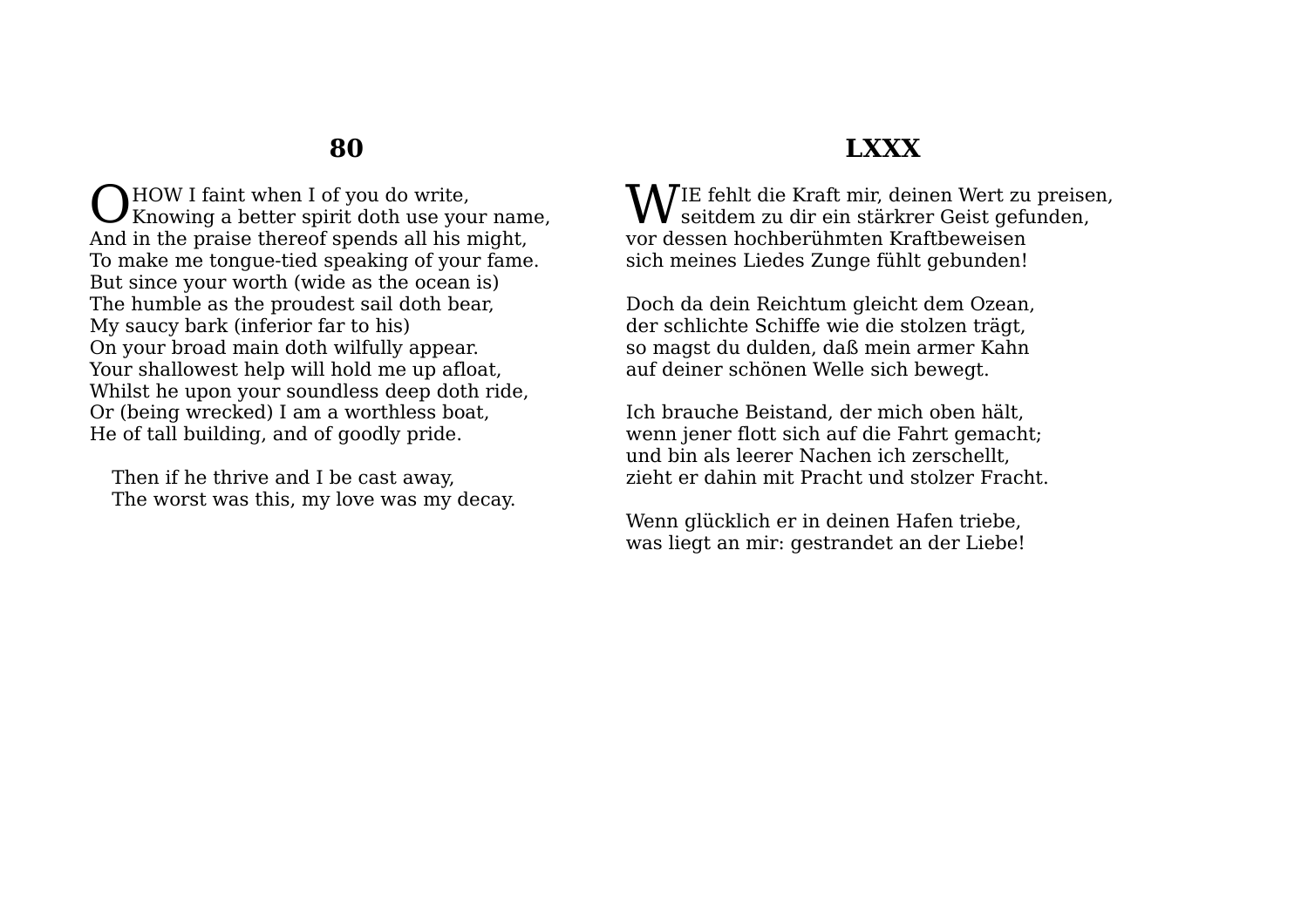R I shall live your epitaph to make.  $\bigodot^R$  I shall live your epitaph to make,<br>Or you survive when I in earth am rotten, From hence your memory death cannot take, Although in me each part will be forgotten. Your name from hence immortal life shall have, Though I (once gone) to all the world must die, The earth can yield me but a common grave, When you entombéd in men's eyes shall lie, Your monument shall be my gentle verse, Which eyes not yet created shall o'er-read, And tongues to be, your being shall rehearse, When all the breathers of this world are dead,

You still shall live (such virtue hath my pen) Where breath most breathes, even in the mouths of men.

#### **LXXXI**

EB ich noch an dem Tag, der dich begräbt, Le Bich noch an dem Tag, der dich begräbt,<br>bist du noch da, wenn ich zu Staub zerfallen: kein Tod hat Macht, und dein Gedächtnis lebt der Erdenwelt, die lang' vergaß mein Wallen.

Unsterblich bleibst du, wenn ich dich verlasse, und an mein Ende schließt sich dein Beginn, weil ich mein Lied von dir zu Herzen fasse und deine Schönheit in der Nachwelt Sinn.

Mein Vers sei Denkschrift dir, in der zu lesen noch Ungebornen einstens wird vergönnt; und wer dann sein wird, weiß, daß du gewesen. Ich setze dir mein Wort als Monument.

Der Geist, der es erschuf, kann Macht verleihn: Solange Menschen leben, wirst du sein!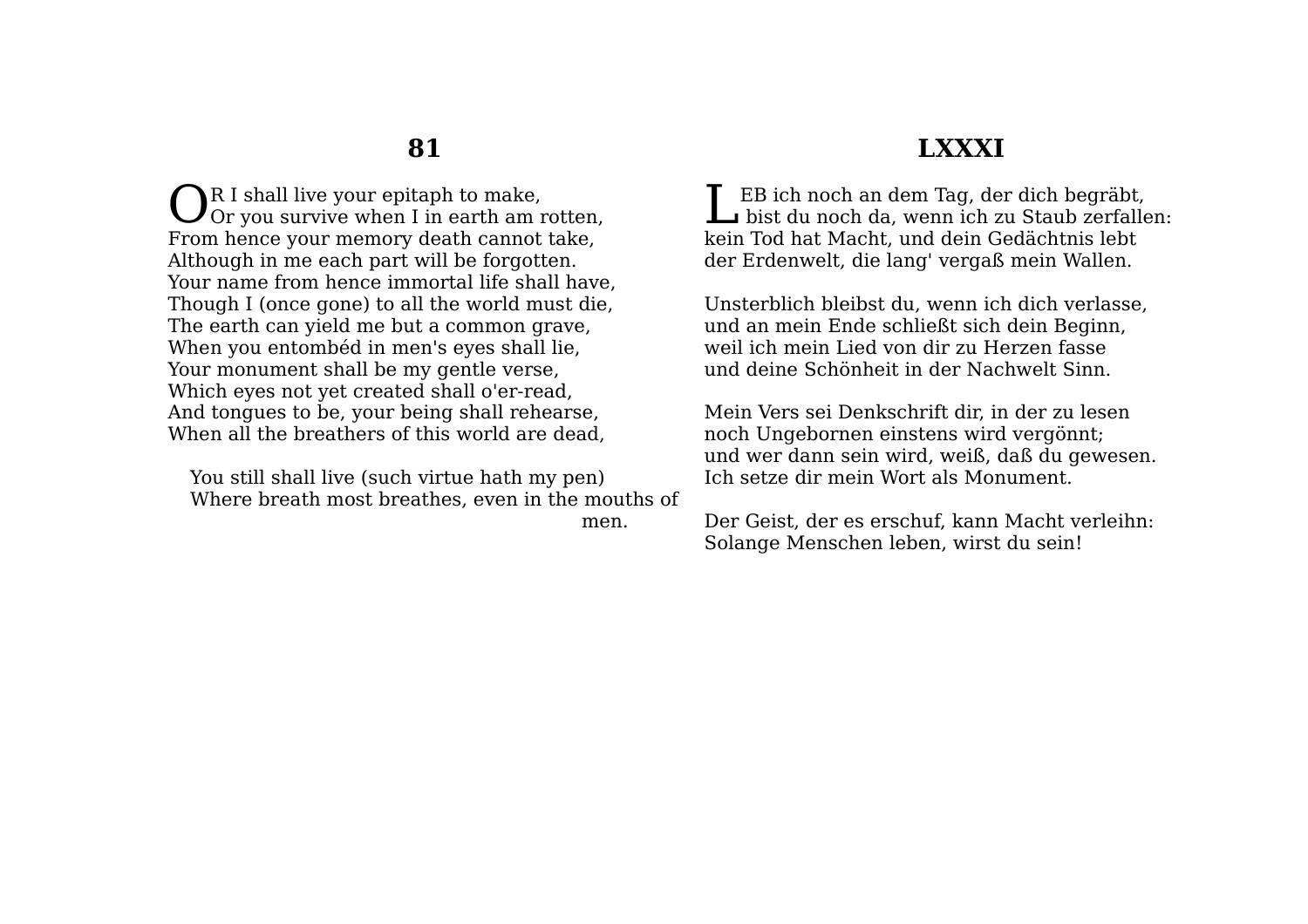RANT thou wert not married to my muse. GRANT thou wert not married to my muse,<br>And therefore mayst without attaint o'erlook The dedicated words which writers use Of their fair subject, blessing every book. Thou art as fair in knowledge as in hue, Finding thy worth a limit past my praise, And therefore art enforced to seek anew, Some fresher stamp of the time - bettering days. And do so love, yet when they have devised, What strainéd touches rhetoric can lend, Thou truly fair, wert truly sympathized, In true plain words, by thy true-telling friend.

And their gross painting might be better used, Where cheeks need blood, in thee it is abused.

## **LXXXII**

Da du ja meiner Muse nicht vermählt,<br>so hast du keiner Untreu dich zu schä so hast du keiner Untreu dich zu schämen, wenn du die Worte, die sie dir erwählt, geneigt bist von den Dichtern anzunehmen.

Du bist an Form und Inhalt so voran, daß schwer mein Wort es hat, dir nachzukommen; und darum brauchst du den, der besser kann und zeitgemäßer deiner Schönheit frommen.

Es sei; doch würden sie dir alle bringen, was man mit Redekunst zustandebringt von deiner wahren Schönheit wahr zu singen, doch einzig deinem wahren Freund gelingt.

Für alterswelke Wangen Schminke muß das ihre tun — an dir wär's Überfluß.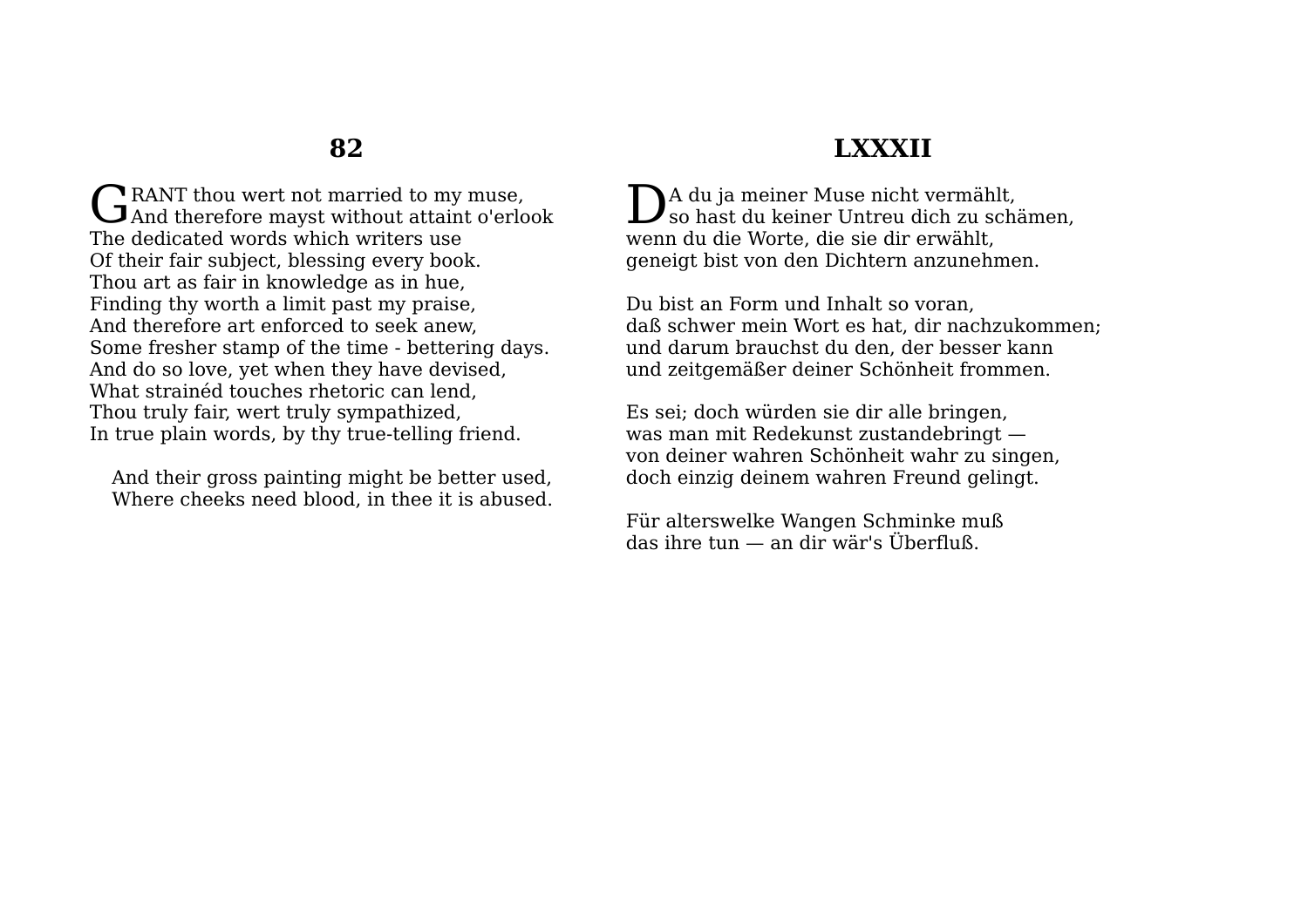EVER saw that you did painting need, NEVER saw that you did painting need,<br>And therefore to your fair no painting set, I found (or thought I found) you did exceed, The barren tender of a poet's debt: And therefore have I slept in your report, That you your sell being extant well might show, How far a modern quill doth come too short, Speaking of worth, what worth in you doth grow. This silence for my sin you did impute, Which shall be most my glory being dumb, For I impair not beauty being mute, When others would give life, and bring a tomb.

There lives more life in one of your fair eyes, Than both your poets can in praise devise.

## **LXXXIII**

IE fand ich, daß es dir an Farbe fehle;  $\sum$ IE fand ich, daß es dir an Farbe fehle;<br>so schien mir's leicht, auf Schminke zu

verzichten.

Zu schön erschienst du mir, als daß man wähle die Worte, dein Gedicht zu überdichten.

Drum war ich säumig, deinen Wert zu preisen, daß überzeugend für sich selbst er spreche, imstande, durch sein Dasein zu erweisen poetischen Erdreistens ganze Schwäche.

Und dieses Stummsein, dir erschien's als Schuld ich dachte, daß es mir zum Ruhm gereiche: aus Schweigen wird nicht Kränkung deiner Huld, durch falsches Wort wird Leben eine Leiche.

In einem deiner Augen ist mehr Leben, als beiden deine beiden Dichter geben.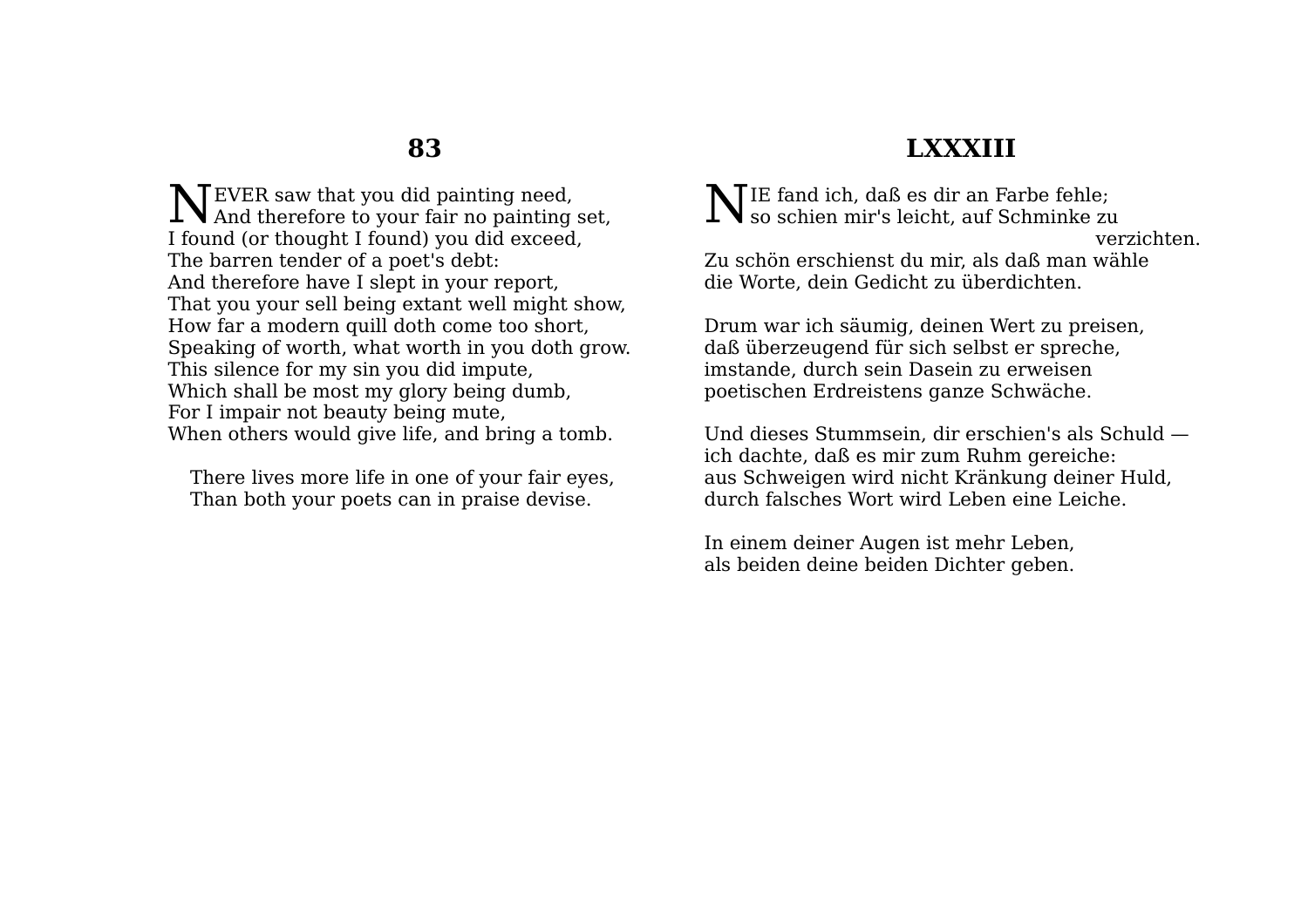HO is it that says most, which can say more, **W** HO is it that says most, which can say more,<br>Than this rich praise, that you alone, are you? In whose confine immuréd is the store, Which should example where your equal grew. Lean penury within that pen doth dwell, That to his subject lends not some small glory, But he that writes of you, if he can tell, That you are you, so dignifies his story. Let him but copy what in you is writ, Not making worse what nature made so clear, And such a counterpart shall fame his wit, Making his style admiréd every where.

You to your beauteous blessings add a curse. Being fond on praise, which makes your praises worse.

# **LXXXIV**

ER singt am besten? Was könnt' besser singen  $\mathbf{W}^{\text{ER singt am besten?}}_{\text{dein Lob als dieses Wort: *Nur du bist du*?}}$ vermögend, ganz und gar dich zu umschlingen und andre auszuschließen immerzu!

Die Feder, der es möcht' an Schmuck gebrechen für ihren Stoff, verdiente ihren Tadel; jedoch die Fähigkeit, von dir zu sprechen: »Nur du bist du«, verleiht dem Lied den Adel.

Der Dichter sei imstand, dich abzuschreiben, er mindre nicht naturgeschaffnen Wert, und solch ein Abbild wird von dir verbleiben, daß alle Welt als Künstler ihn verehrt.

Dein Fluch: statt stolz zu sein auf solchen Segen, bist eitel du dem leeren Lob erlegen.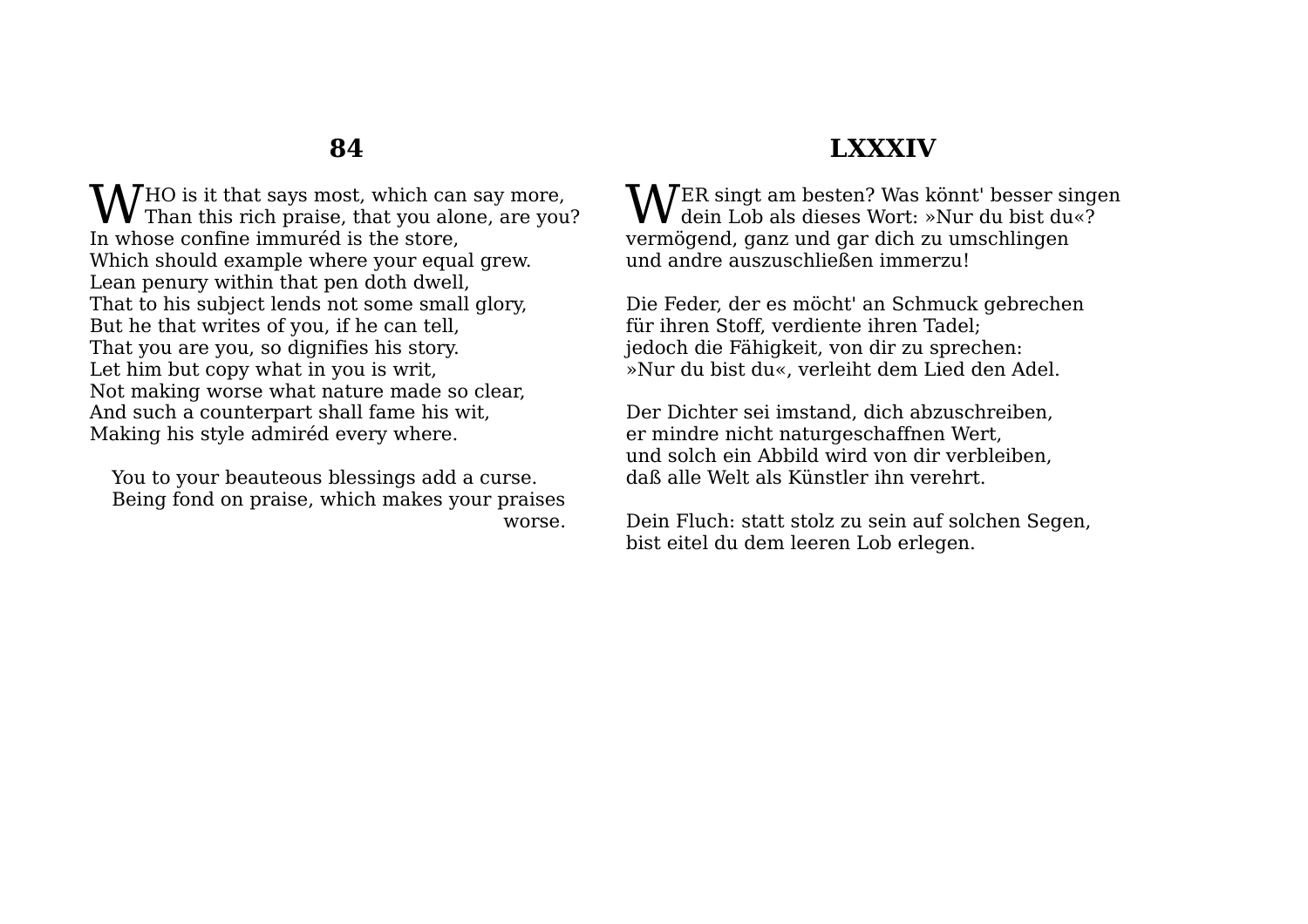### **LXXXV**

Y tongue-tied muse in manners holds her still, **M** Y tongue-tied muse in manners holds her still,<br>While comments of your praise richly compiled, Reserve their character with golden quill, And precious phrase by all the Muses filed. I think good thoughts, whilst other write good words, And like unlettered clerk still cry Amen, To every hymn that able spirit affords, In polished form of well refinéd pen. Hearing you praised, I say 'tis so, 'tis true, And to the most of praise add something more, But that is in my thought, whose love to you (Though words come hindmost) holds his rank before,

Then others, for the breath of words respect, Me for my dumb thoughts, speaking in effect.

ES schweigt die Muse mir, bewahrt die Haltung,<br>sie scheut der goldnen Federn Lobgedränge, sie scheut der goldnen Federn Lobgedränge, die allen Schmuck zu deines Ruhms Entfaltung geborgt gleich von der ganzen Musenmenge.

Nicht schlechter denk ich, als ein andrer dichtet, und wie der Küster will ich Amen sagen zu jedem Preislied, das, an dich gerichtet, zu deinem Ruhme kunstvoll beigetragen.

Dein Lob erfüllt gefällig ganz mein Ohr, noch größres Lob oft hätt' ich unterschrieben doch nur im Geist, der liebend kommt zuvor dem Wort von mir, das weit zurückgeblieben.

Gib Lob dem Wort der andern, mir zu zeigen die wahre Gunst für mein beredtes Schweigen.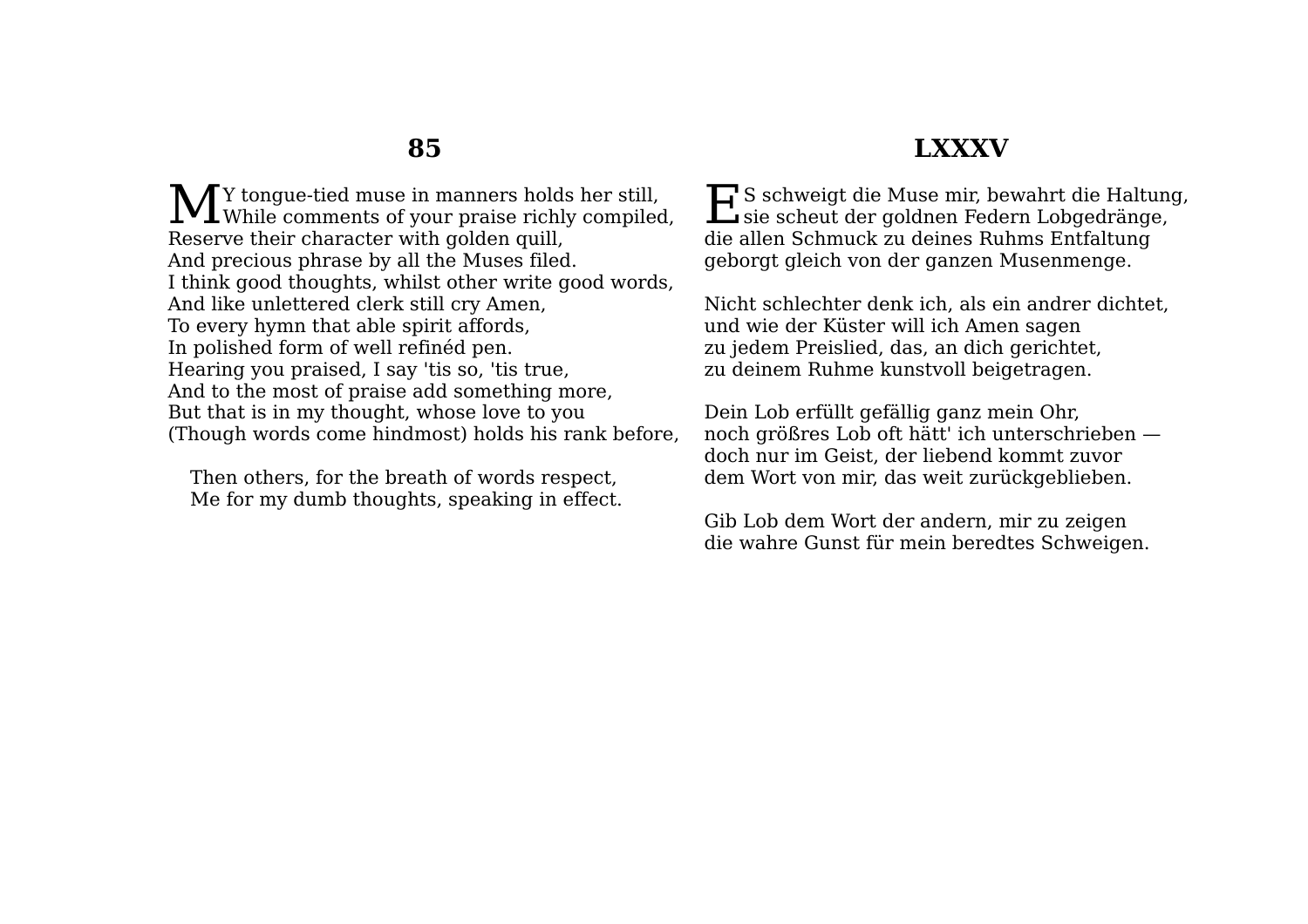**W**AS it the proud full sail of his great verse,<br>Bound for the prize of (all too precious) you Bound for the prize of (all too precious) you, That did my ripe thoughts in my brain inhearse, Making their tomb the womb wherein they grew? Was it his spirit, by spirits taught to write, Above a mortal pitch, that struck me dead? No, neither he, nor his compeers by night Giving him aid, my verse astonishéd. He nor that affable familiar ghost Which nightly gulls him with intelligence, As victors of my silence cannot boast, I was not sick of any fear from thence.

But when your countenance filled up his line, Then lacked I matter, that enfeebled mine.

# **LXXXVI**

AR's seiner Dichtung Prunkschiff, ohne Wanken  $\mathbf{W}$ AR's seiner Dichtung Prunkschiff, ohne<br>in siegessicherm Kurs auf deinen Wert, was mir zerstört hat reifende Gedanken, zur Gruft verkehrt den Schoß, der sie gebärt?

War es sein Geist, der, mehr als Menschen ahnen, von Geistern mitbekam, was mich verdorrt? Nein, nicht vor ihm, noch seinen Nachtkumpanen, die ihm zur Hand gewesen, wich mein Wort.

Nicht er, auch nicht der Hausgeist, der bei Nacht ihn treu mit falscher Weisheit macht zum Narren, hat sieghaft zum Verstummen mich gebracht; nicht derlei Furcht ließ mir das Blut erstarren.

Jedoch dein Lob, das ihm den Atem nährt zu seinem Lied, hat mir ihn ganz verzehrt.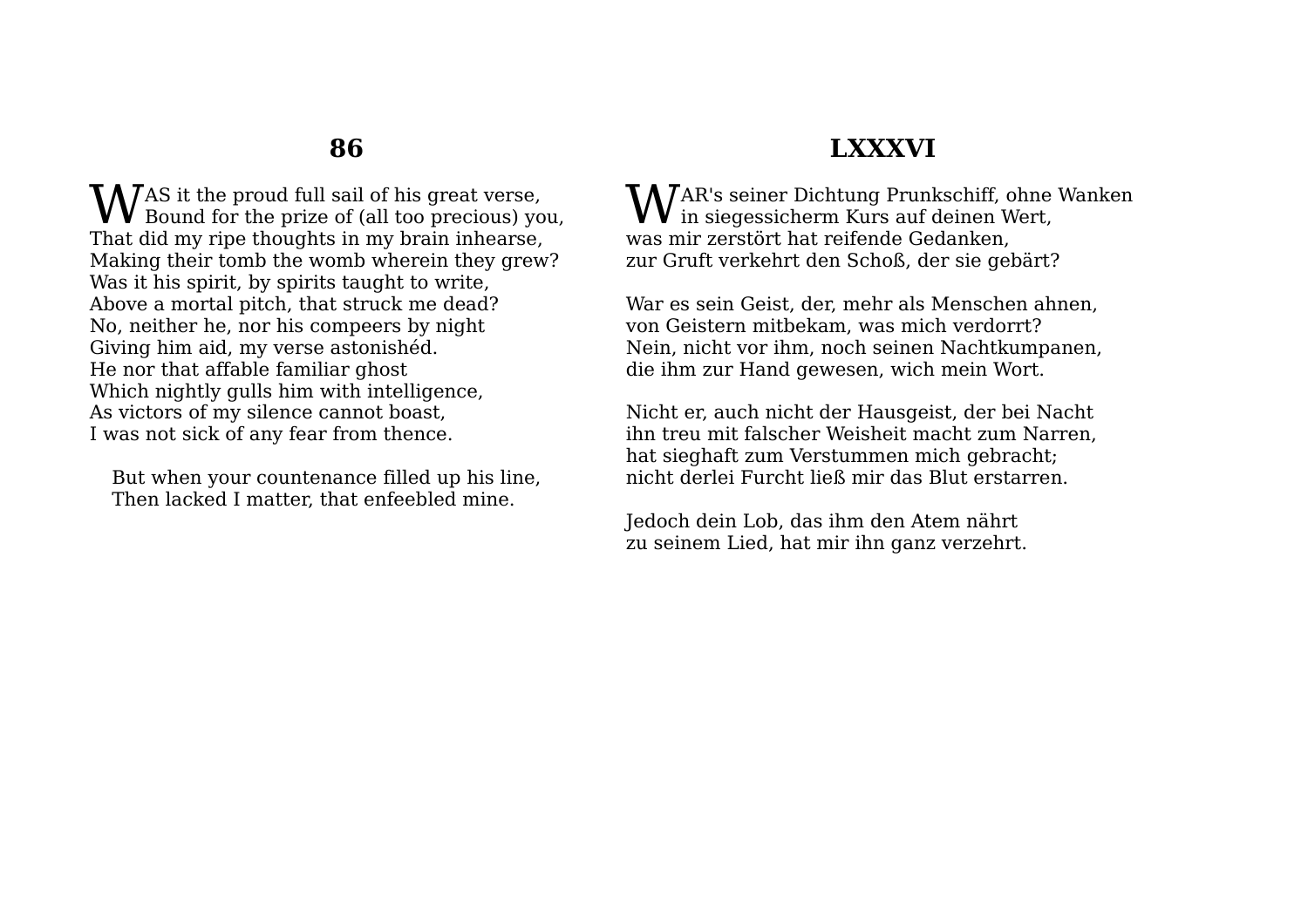FAREWELL! thou art too dear for my possessing,<br>And like enough thou know'st thy estimate,  $\Gamma$  And like enough thou know'st thy estimate, The charter of thy worth gives thee releasing: My bonds in thee are all determinate. For how do I hold thee but by thy granting, And for that riches where is my deserving? The cause of this fair gift in me is wanting, And so my patent back again is swerving. Thy self thou gav'st, thy own worth then not knowing, Or me to whom thou gav'st it, else mistaking, So thy great gift upon misprision growing, Comes home again, on better judgment making.

Thus have I had thee as a dream doth flatter, In sleep a king, but waking no such matter.

### **LXXXVII**

EB wohl! Zu hoch stehst du im Preis für mich, LEB wohl! Zu hoch stehst du im Preis für r $\texttt{u}$ und weißt, daß du vor allen auserkoren. Nach deines Wertes Rechte frei, zerbrich den Bund; mein Recht auf dich hab ich verloren.

Wenn nicht geschenkt, wie wärst du meine Habe? War durch Verdienst solch Reichtum mir beschert? Da ich in nichts bin würdig deiner Gabe, gehört sich's, daß sie wieder dir gehört.

Du gabst dich, weil du deinen Wert nicht kanntest, vielleicht auch weil den meinen du verkannt; drum wieder wird, da deinen Sinn du wandtest, was mein durch Irrtum war, dir zugewandt.

So warst du mein durch eines Traumes Macht: ich schlief als Fürst, zum Nichts bin ich erwacht.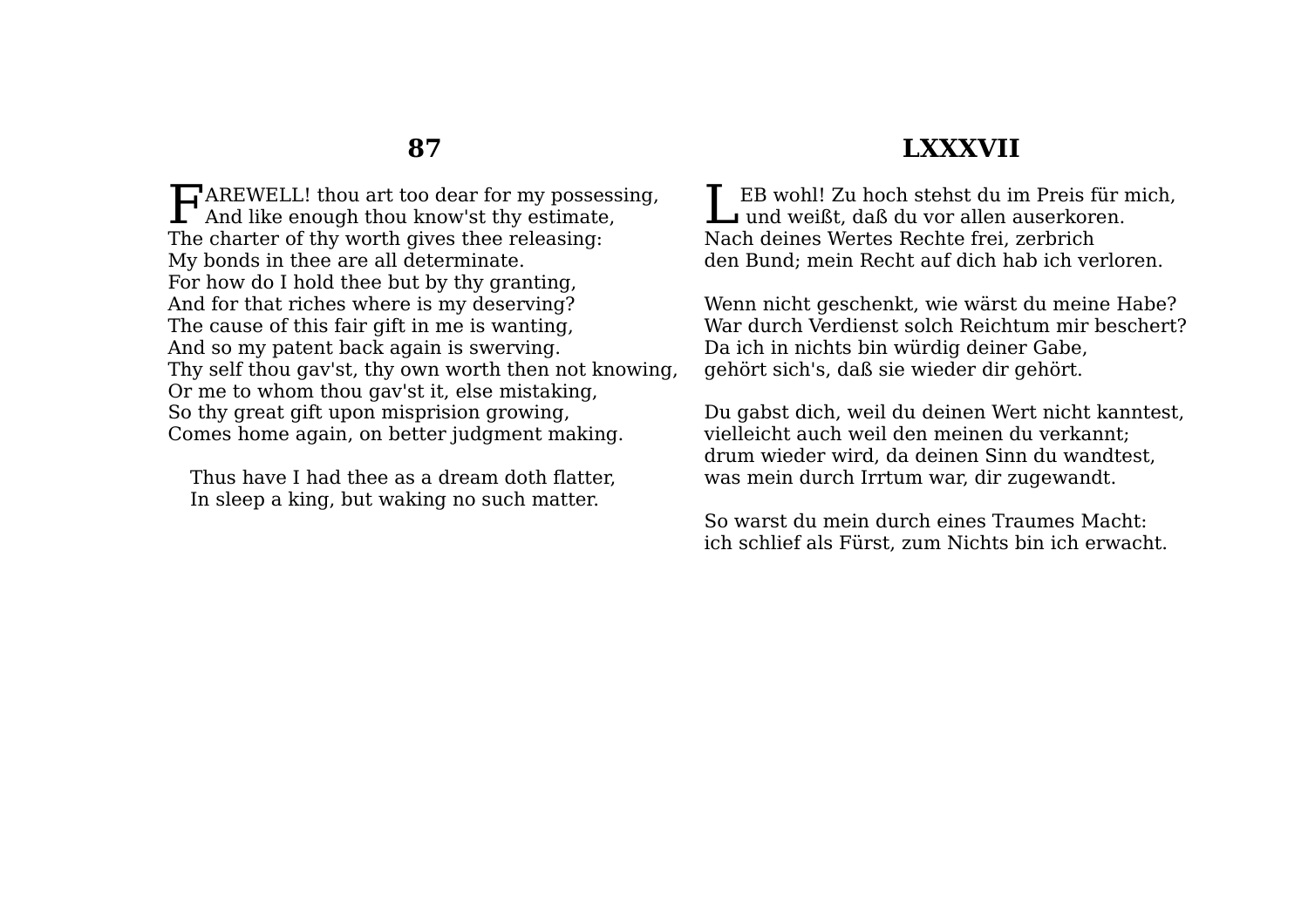HEN thou shalt be disposed to set me light, **W** HEN thou shalt be disposed to set me light And place my merit in the eye of scorn, Upon thy side, against my self I'll fight, And prove thee virtuous, though thou art forsworn: With mine own weakness being best acquainted, Upon thy part I can set down a story Of faults concealed, wherein I am attainted: That thou in losing me, shalt win much glory: And I by this will be a gainer too, For bending all my loving thoughts on thee, The injuries that to my self I do, Doing thee vantage, double-vantage me.

Such is my love, to thee I so belong, That for thy right, my self will bear all wrong.

## **LXXXVIII**

ENN Leid mir zuzufügen dich erfreute  $\mathbf{W}^{\text{ENN}}$  Leid mir zuzufügen dich erfreute und mein Verdienst mit deinem Spott zu schmähn, so kämpf ich gegen mich auf deiner Seite,

bereit, trotz falschem Eid dich treu zu sehn.

Die eignen Schwächen kann ich mir nicht hehlen und will sie zeigen dir mit offnem Sinn, und kennst du all mein Fehlen und Verfehlen, so wird dir mein Verlust gar zum Gewinn.

Und schließlich mach ich's mir auch zum Geschenke: da ich an dich zu denken nur vermag, so bringt die Schmach, mit der ich selbst mich kränke,

als dein Ertrag mir doppelten Ertrag.

So lieb ich dich, und darf mich nicht beklagen: was Liebe einträgt, hat sie zu ertragen.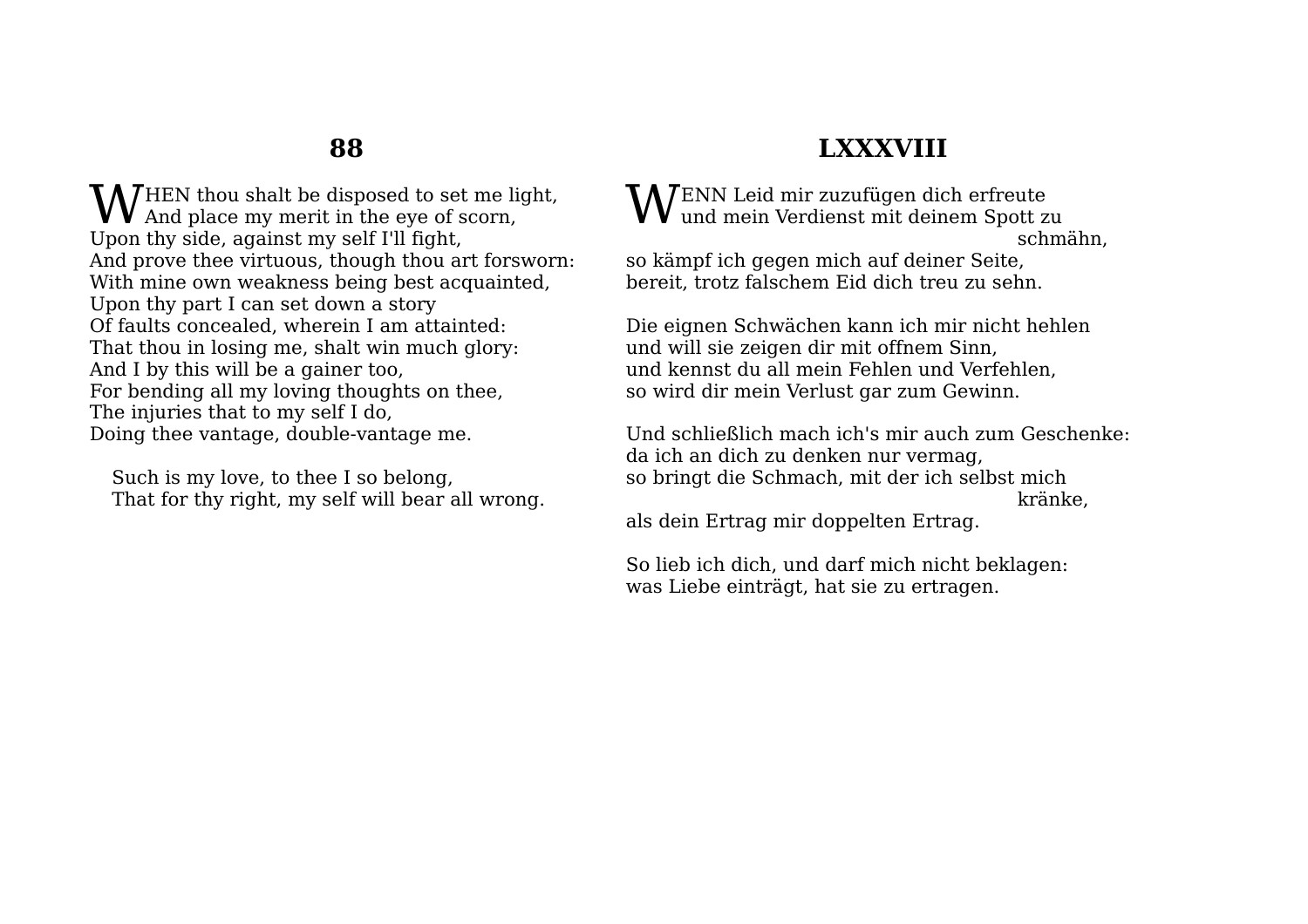SAY that thou didst forsake me for some fault,<br>And I will comment upon that offence,  $\sum$  And I will comment upon that offence, Speak of my lameness, and I straight will halt: Against thy reasons making no defence. Thou canst not (love) disgrace me half so ill, To set a form upon desiréd change, As I'll my self disgrace, knowing thy will, I will acquaintance strangle and look strange: Be absent from thy walks and in my tongue, Thy sweet belovéd name no more shall dwell, Lest I (too much profane) should do it wrong: And haply of our old acquaintance tell.

For thee, against my self I'll vow debate, For I must ne'er love him whom thou dost hate.

### **LXXXIX**

IB meinem Fehler Schuld, und ich will schnell GIB meinem Fehler Schuld, und ich will schnell<br>Gentschuld'gen mich, weil du mir brachst die Treu; sag, ich sei lahm: ich hinke auf der Stell, damit mein Gang dich nicht der Lüge zeih'.

Du kannst, mein Lieb, nicht halb so tief mich beugen, den Wandel deiner Neigung zu verhüllen, als ich mich selbst: ich will mich kalt dir zeigen und durch Entfremdung achten deinen Willen.

Ich geh dir aus dem Weg; ich bin entschlossen, selbst deinen holden Namen nicht zu nennen, daß nicht entehrt den einstigen Genossen des Glücks ein Wort durch törichtes Bekennen.

Nur Selbsthaß läßt die Liebe mir am Schluß, weil den, den du nicht liebst, ich hassen muß.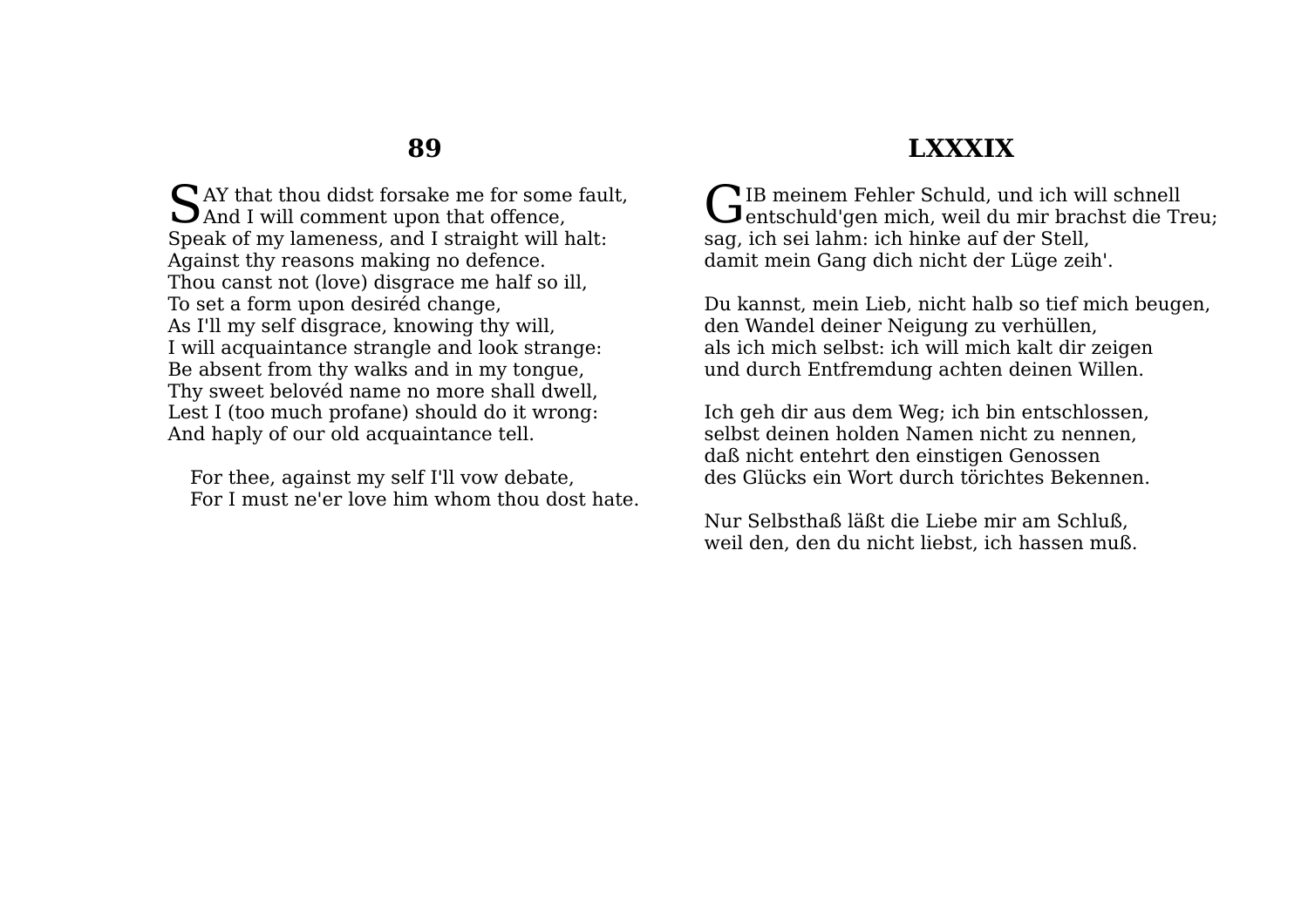**HEN** hate me when thou wilt, if ever, now, THEN hate me when thou wilt, if ever, now,<br>Now while the world is bent my deeds to cross, Join with the spite of fortune, make me bow, And do not drop in for an after-loss: Ah do not, when my heart hath 'scaped this sorrow, Come in the rearward of a conquered woe, Give not a windy night a rainy morrow, To linger out a purposed overthrow. If thou wilt leave me, do not leave me last, When other petty griefs have done their spite, But in the onset come, so shall I taste At first the very worst of fortune's might.

And other strains of woe, which now seem woe, Compared with loss of thee, will not seem so.

### **XC**

 $\bigcap$  O hasse mich, doch tu's im Augenblick,  $S^{O}$  hasse mich, doch tu's im Augenblick,<br>Jjetzt wo die Welt mein Werk durchkreuzen mag; dem Schicksal hilf mich treffen ins Genick, doch triff mich nicht als allerletzter Schlag!

O, wenn mein Herz besiegt hätt' diese Sorgen, komm nicht als Nachtrab überstandner Qual; gib nicht zur Wetternacht noch Regenmorgen, verzögre nicht, was kommen muß einmal!

Willst du mich lassen, tu's mit schnellem Streich und nicht, wenn kleines Leid schon hingeschwunden; triff lieber gleich mich, denn so fühl ich gleich: nun hat das Schicksal ganz mich überwunden.

Und alles Leid, das schmerzlich mir bewußt, verliert sich, wenn sich vorstellt dein Verlust.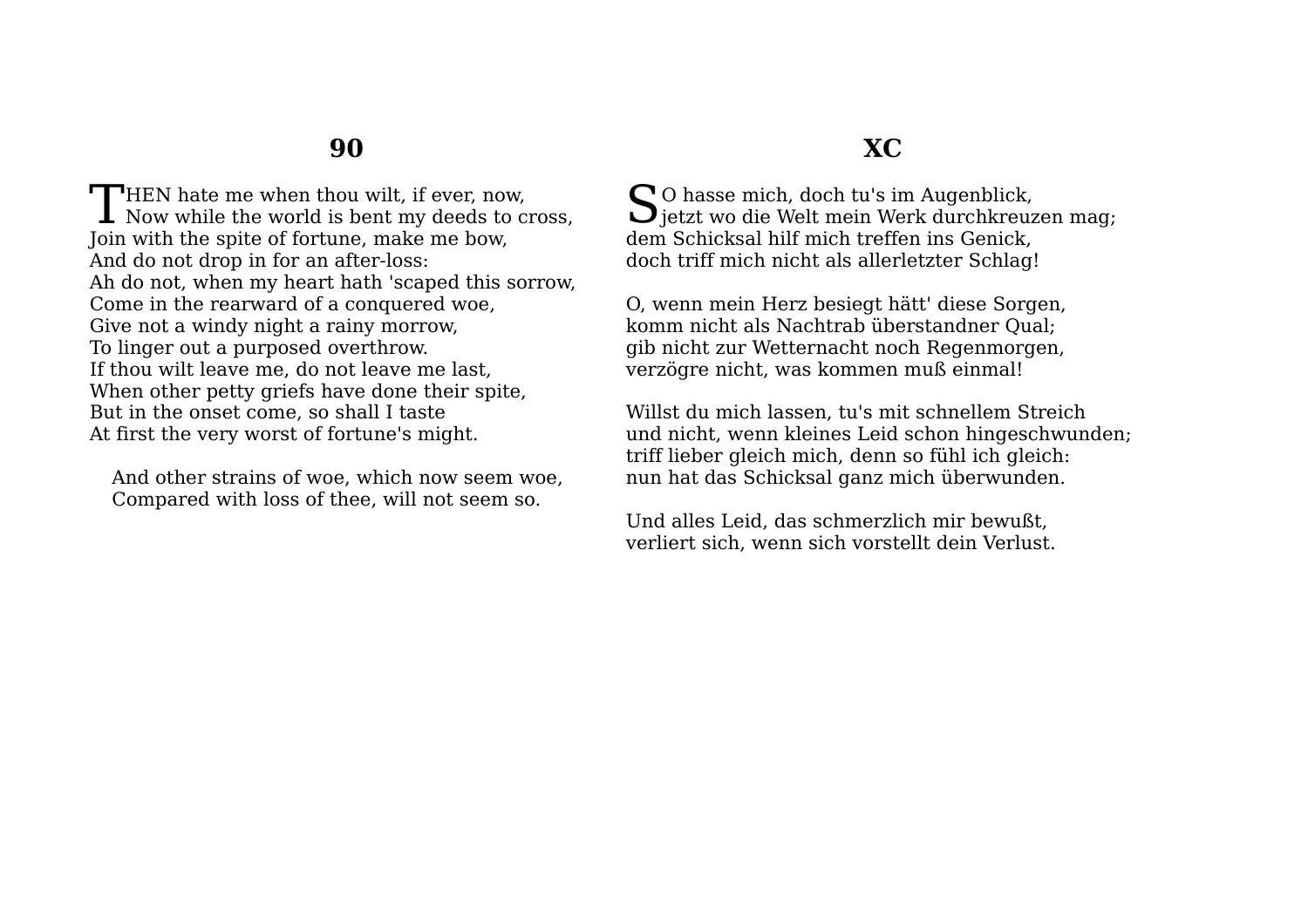**NER** prahlt mit Kunst, und der mit dem Vermögen, DER prahlt mit Kunst, und der mit dem Ver<br>der legt auf Kraft, der auf den Adel Wert, der fühlt im Geckenkleid sich überlegen, und den erfreuen Hund und Falk und Pferd. Jedwedem Wesen so ist zugemessen

die Freude, die sich ans Besondre wendet. Mir, fern von solchen Einzelinteressen, ist doch umfassend größres Glück gespendet.

Weit mehr als Adel, mehr als Prunkgewand, und mehr als Geld, als Pferd und Falk und Hund bedeutet mir das sichre Liebespfand; und alle haben mich zu neiden Grund.

Verkürzt nur bin ich einzig durch den Glauben, du könntest dieses Gutes mich berauben.

 $\bigcap$  OME glory in their birth, some in their skill, SOME glory in their birth, some in their skill,<br>Some in their wealth, some in their body's force, Some in their garments though new-fangled ill: Some in their hawks and hounds, some in their horse. And every humour hath his adjunct pleasure, Wherein it finds a joy above the rest, But these particulars are not my measure, All these I better in one general best. Thy love is better than high birth to me, Richer than wealth, prouder than garments' costs, Of more delight than hawks and horses be: And having thee, of all men's pride I boast.

Wretched in this alone, that thou mayst take, All this away, and me most wretched make.

### **XCI**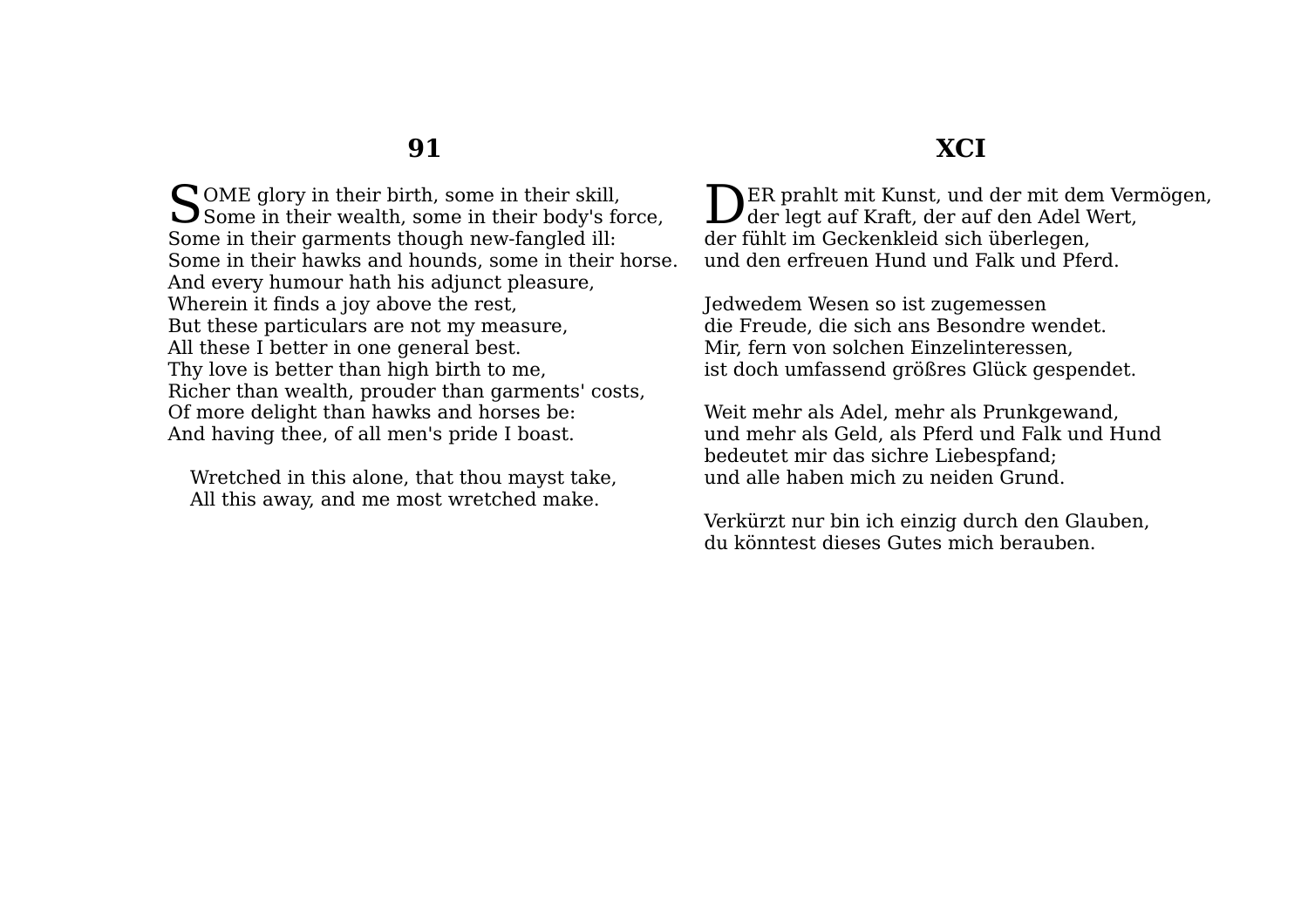$\mathbf D$  UT do thy worst to steal thy self away. **B**UT do thy worst to steal thy self away,<br>For term of life thou art assuréd mine, And life no longer than thy love will stay, For it depends, upon that love of thine. Then need I not to fear the worst of wrongs, When in the least of them my life hath end, I see, a better state to me belongs Than that, which on thy humour doth depend. Thou canst not vex me with inconstant mind, Since that my life on thy revolt doth lie, O what a happy title do I find, Happy to have thy love, happy to die!

But what's so blesséd-fair tbat fears no blot? Thou mayst be false, and yet I know it not.

## **XCII**

OCH tu dein Schlimmstes nur: laß mich allein! DOCH tu dein Schlimmstes nur: laß mich a<br>Solang' ich bin, wirst du zu mir gehören. Die Zeit der Liebe wird mein Leben sein; denn nur von ihr vermag es sich zu nähren.

So hab ich keine Furcht vor schlimmstem Leiden, da das geringste mich schon überwunden, und seh ein beßres Los sich mir bescheiden, als das an deine Laune mich gebunden.

Du kannst nicht mehr mit Unbestand mich kränken; dort, wo du abfällst, endet mir das Leben. Wie gütig will das Schicksal mich beschenken: in Liebe und im Tod mir Glück zu geben!

Wo aber wär' Vollendung, der nichts fehlt? Du könntest falsch sein und hast mir's verhehlt.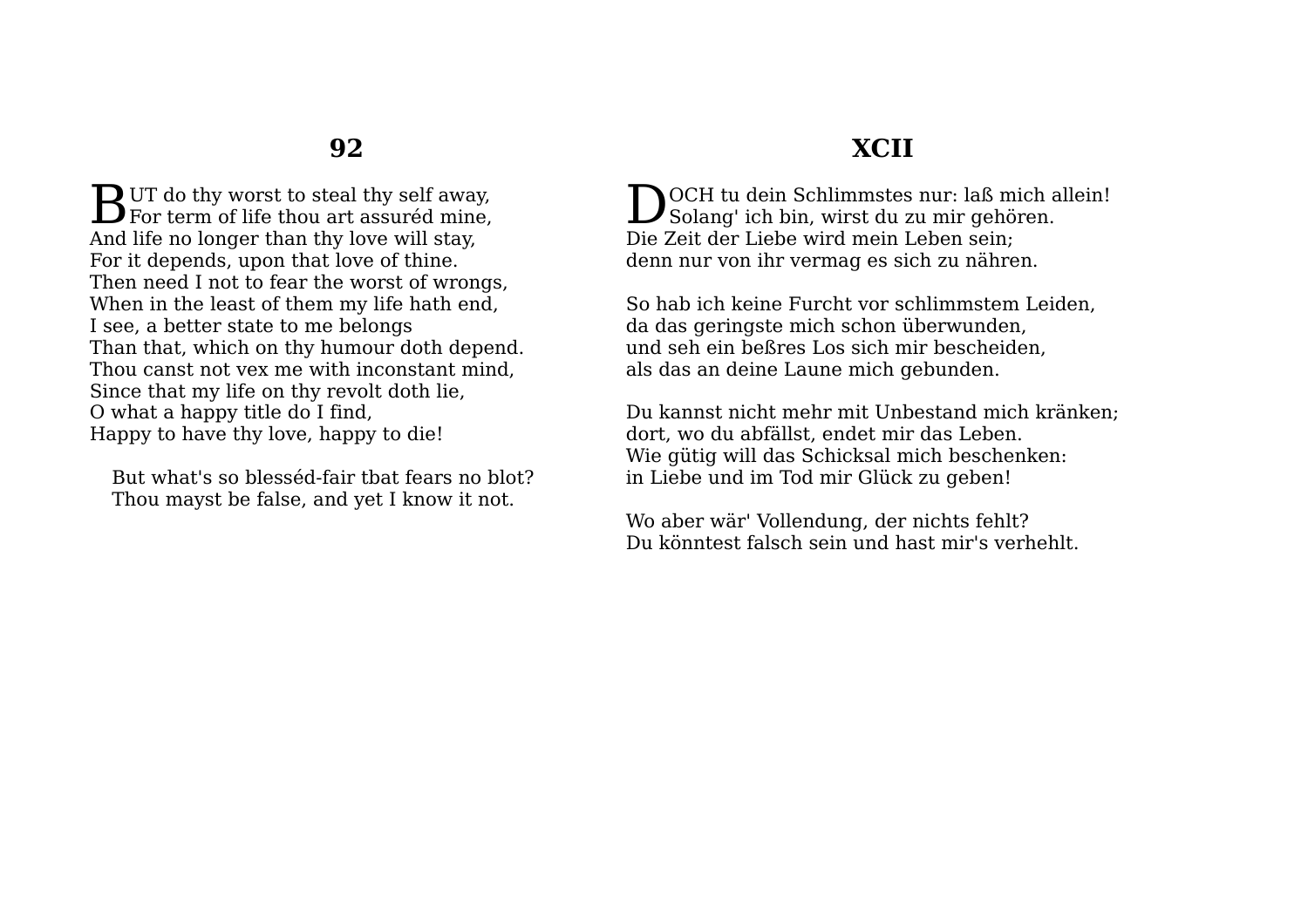$\bigcap$  O shall I live, supposing thou art true, So shall I live, supposing thou art true,<br>Like a deceivéd husband, so love's face, May still seem love to me, though altered new: Thy looks with me, thy heart in other place. For there can live no hatred in thine eye, Therefore in that I cannot know thy change, In many's looks, the false heart's bistory Is writ in moods and frowns and wrinkles strange. But heaven in thy creation did decree, That in thy face sweet love should ever dwell, Whate'er thy thoughts, or thy heart's workings be, Thy looks should nothing thence, but sweetness tell.

How like Eve's apple doth thy beauty grow, lf thy sweet virtue answer not thy show.

### **XCIII**

O leb ich in dem Wahn von deiner Treue,  $\mathbf{S}$ O leb ich in dem Wahn von deiner Treue, getäuschtem Gatten gleich, und schließ aufs Herz aus deinem Blick, und wenn sich's auch erneue; mir bleibt dein Aug, das Herz floh anderwärts.

Denn Haß kann ich in deinem Aug nicht finden, von deiner Wandlung gibt es nicht Bericht; sie läßt aus andern Zügen sich ergründen, durch die die Lüge leicht gelangt ans Licht.

Da Gott dich schuf, beschloß er: niemals fehle auf deinem Antlitz reiner Liebe Schein; was immer auch ersinne deine Seele, im Aug soll nichts als holde Treue sein.

Doch will sie nicht an deine Schönheit reichen, wird deine Schönheit Evas Apfel gleichen.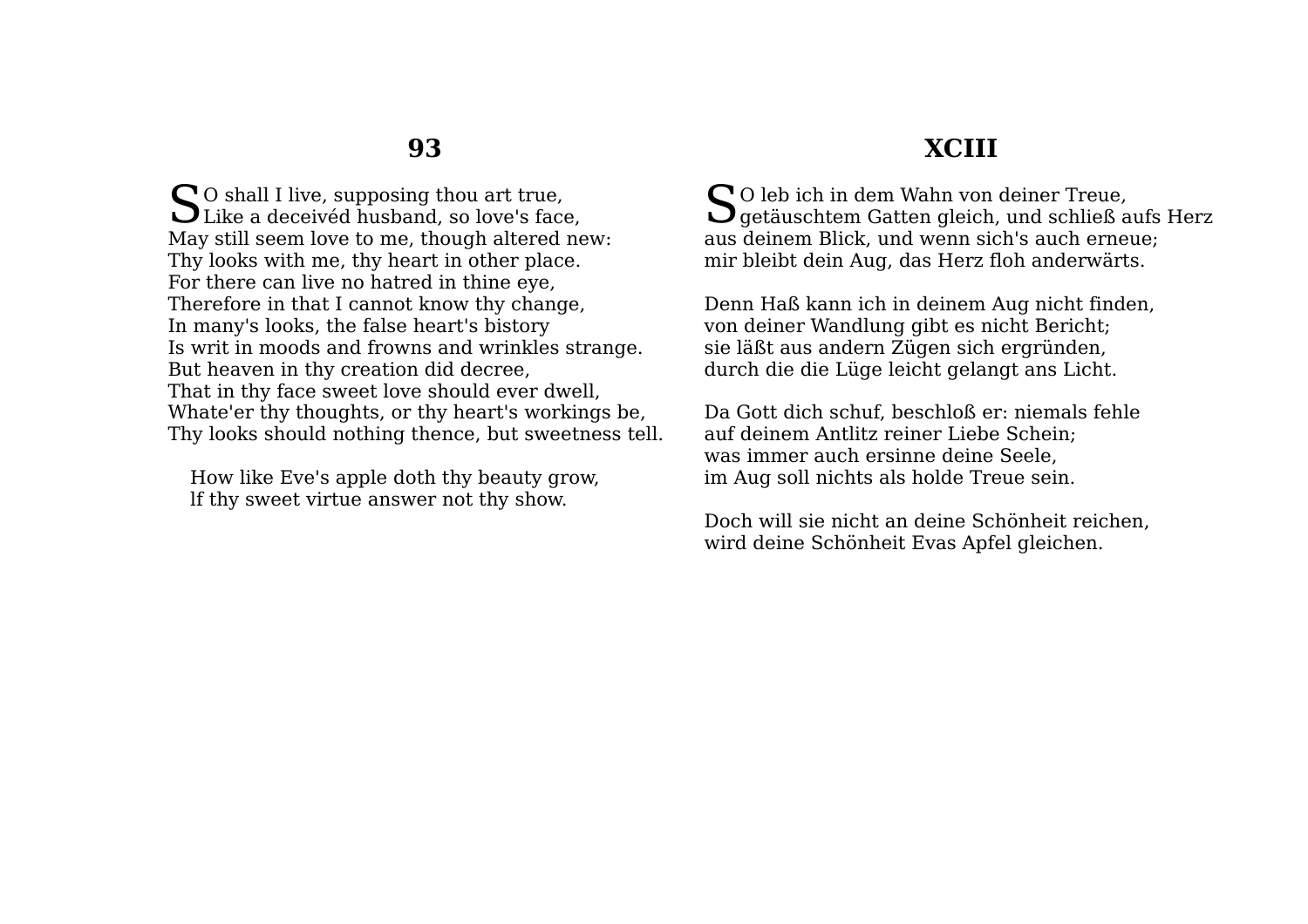$\Box$ HEY that have power to hurt, and will do none THEY that have power to hurt, and will do non<br>That do not do the thing, they most do show, Who moving others, are themselves as stone, Unmovéd, cold, and to temptation slow: They rightly do inherit heaven's graces, And husband nature's riches from expense, They are the lords and owners of their faces, Others, but stewards of their excellence: The summer's flower is to the summer sweet, Though to it self, it only live and die, But if that flower with base infection meet, The basest weed outbraves his dignity:

For sweetest things turn sourest by their deeds, Lilies that fester, smell far worse than weeds.

### **XCIV**

 $\mathbf{W}$ ER Kraft zum Angriff hat und ihn nicht führt,<br>wofür er angesehn,  $\mathbf{V}\mathbf{V}$  wer das nicht übt, wofür er angesehn, wer andre auf rührt, selber ungerührt, und jedem Ruf vermag zu widerstehn:

der soll mit Recht den Himmelslohn erhalten, der wahrt vor der Verschwendung ird'sche Gaben, der darf als eigner Herr in Hoheit schalten und alle Welt zu seinem Diener haben.

Die Sommerblume ihren Sommer freut, mag sie für sich nur blühen und vergehen; doch macht ein fauler Fleck an ihr sich breit, wird man das ärmste Unkraut lieber sehen.

Welch trostlos Sterben, wenn die Schönheit stirbt! Kein Sumpf riecht wie die Lilie, die verdirbt.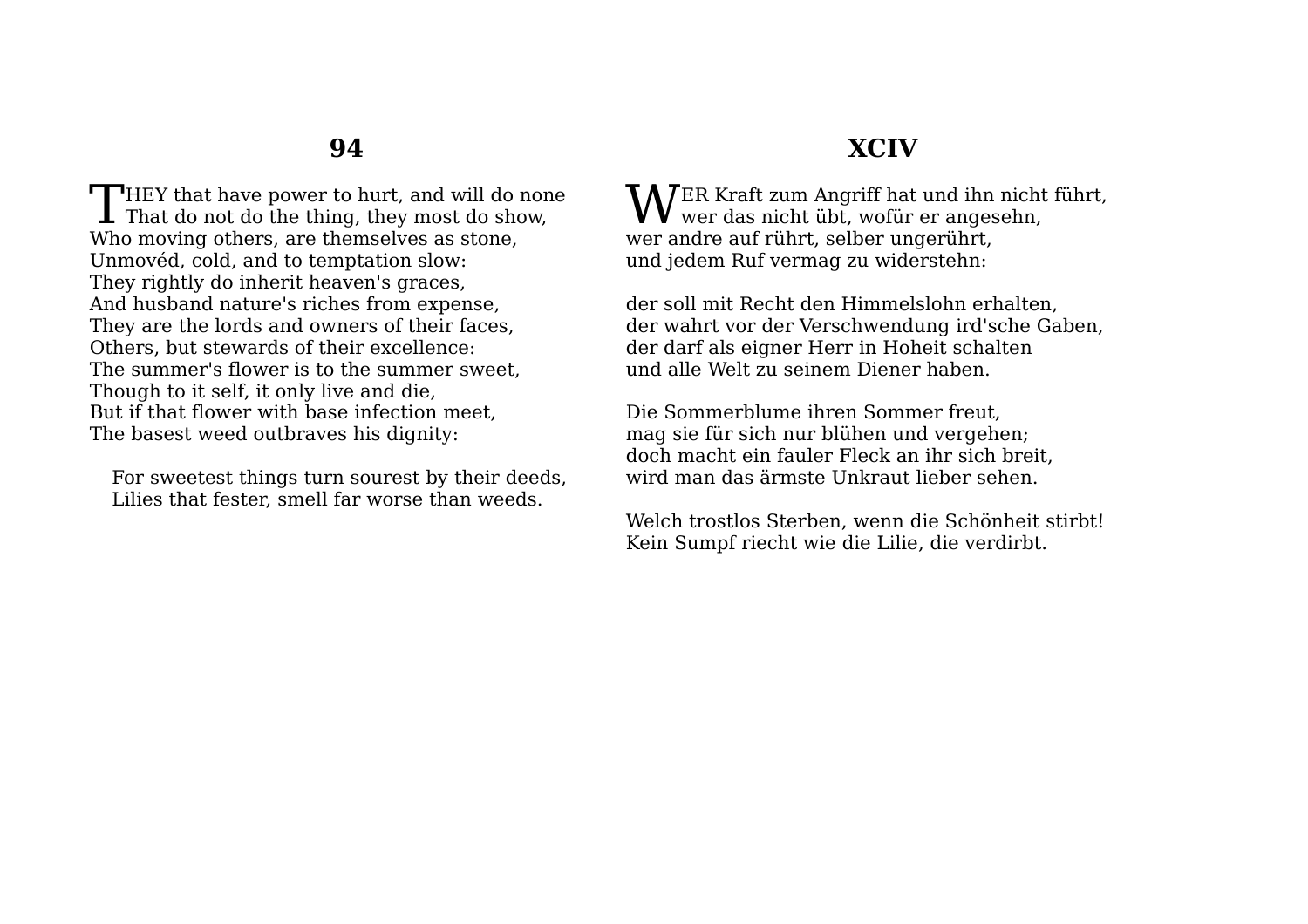### **XCV**

 $\blacksquare$  Tow sweet and lovely dost thou make the shame, **H**ow sweet and lovely dost thou make the s<br>Which like a canker in the fragrant rose, Doth spot the beauty of thy budding name! O in what sweets dost thou thy sins enclose! That tongue that tells the story of thy days, (Making lascivious comments on thy sport) Cannot dispraise, but in a kind of praise, Naming thy name, blesses an ill report. O what a mansion have those vices got, Which for their habitation chose out thee, Where beauty's veil doth cover every blot, And all things turns to fair, that eyes can see!

Take heed (dear heart) of this large privilege, The hardest knife ill-used doth lose his edge.

IE lieblich und wie süß machst du die Sünde, **W**IE lieblich und wie süß machst du die Si<br>die wie der Wurm in duft'ge Rose fand! Wie hüllst du das, woraus dir Schmach entstünde, so zärtlich in ein wonniges Gewand!

Die Zunge, die dein zügelloses Treiben anzüglich, übertreibend gar, berichtet, läßt selbst den Tadel ohne Lob nicht bleiben, weil schon dein Name schlechten Ruf vernichtet.

Wie ward den Lastern doch zum Aufenthalt, zum Wohnsitz auserwählt hier ein Palast; und jedes einzeln wird zur Huldgestalt und alle sind in Herrlichkeit gefaßt!

Dies Vorrecht, Teurer, nur mit Maß benütze: Mißbrauch macht stumpf des schärfsten Messers Spitze.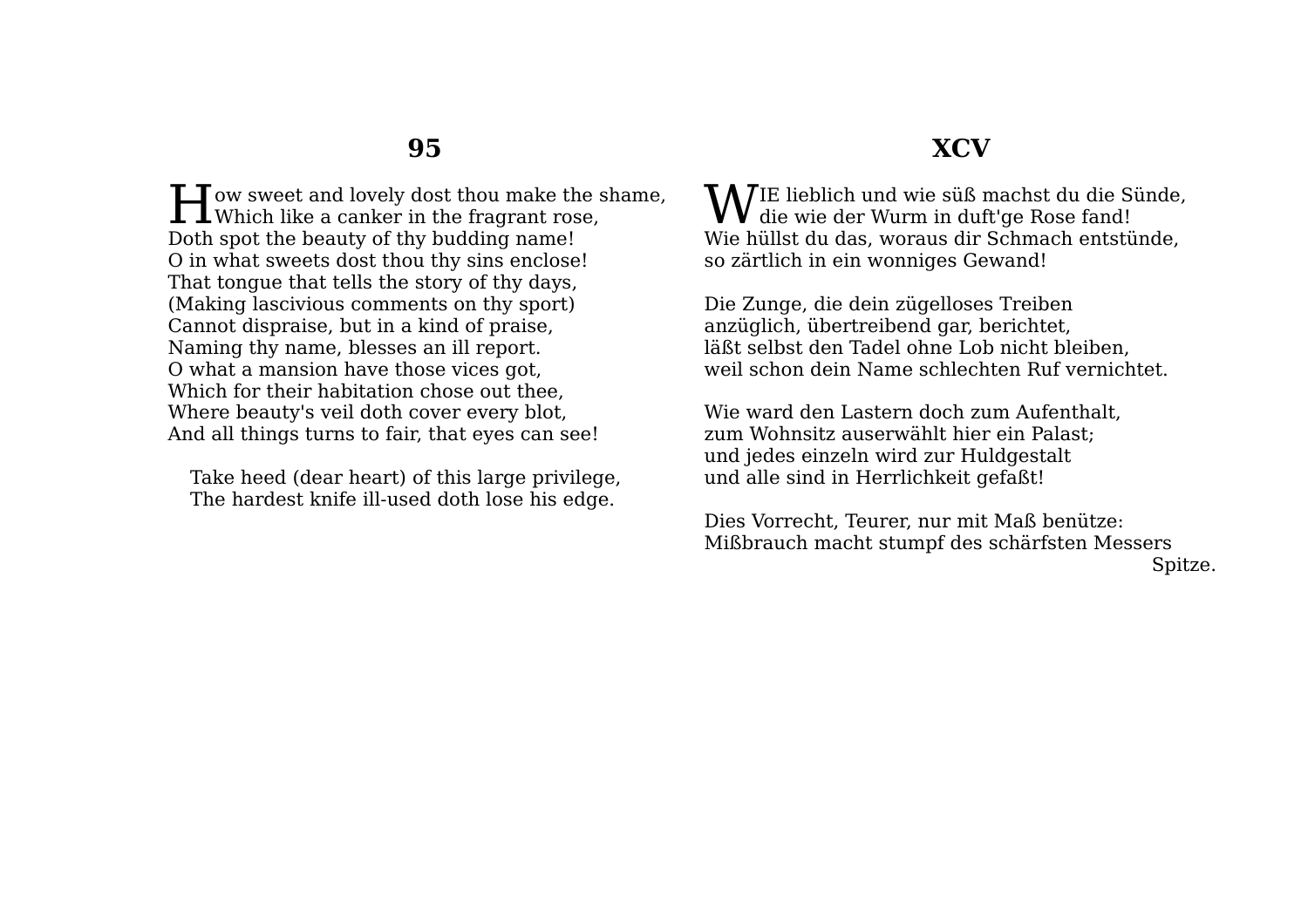$\bigcap$  OME say thy fault is youth, some wantonness, SOME say thy fault is youth, some wantonness,<br>Some say thy grace is youth and gentle sport, Both grace and faults are loved of more and less: Thou mak'st faults graces, that to thee resort: As on the finger of a thronéd queen, The basest jewel will be well esteemed: So are those errors that in thee are seen, To truths translated, and for true things deemed. How many lambs might the stern wolf betray, If like a lamb he could his looks translate! How many gazers mightst thou lead away, If thou wouldst use the strength of all thy state!

But do not so, I love thee in such sort, As thou being mine, mine is thy good report.

### **XCVI**

 $\mathbf{D}$ ALD heißt's, dein Fehl sei Jugend: loses Handeln: BALD heißt's, dein Fehl sei Jugend: loses Handel<br>bald heißt's, dein Wert sei Jugend: freies Spiel. Weil du den Fehl vermagst in Wert zu wandeln, bei Jung und Alt so Fehl wie Wert gefiel.

Wie kleinstes Kleinod an der Fürstin Hand dank ihrer Schönheit noch als Schmuck gepriesen, so bleibt an dir der Mangel unerkannt und Falsches scheint als echter Wert bewiesen.

Wieviele Lämmer würd' ein Wolf verzehren, wollt' er sich wirklich in ein Schaf verkleiden; wieviel Verehrer könnten sich nicht wehren, gewährtest du, an dir sich satt zu weiden!

Tu's nicht! Getreu der Liebe, die erschuf dich uns zum Bund, betreu ich deinen Ruf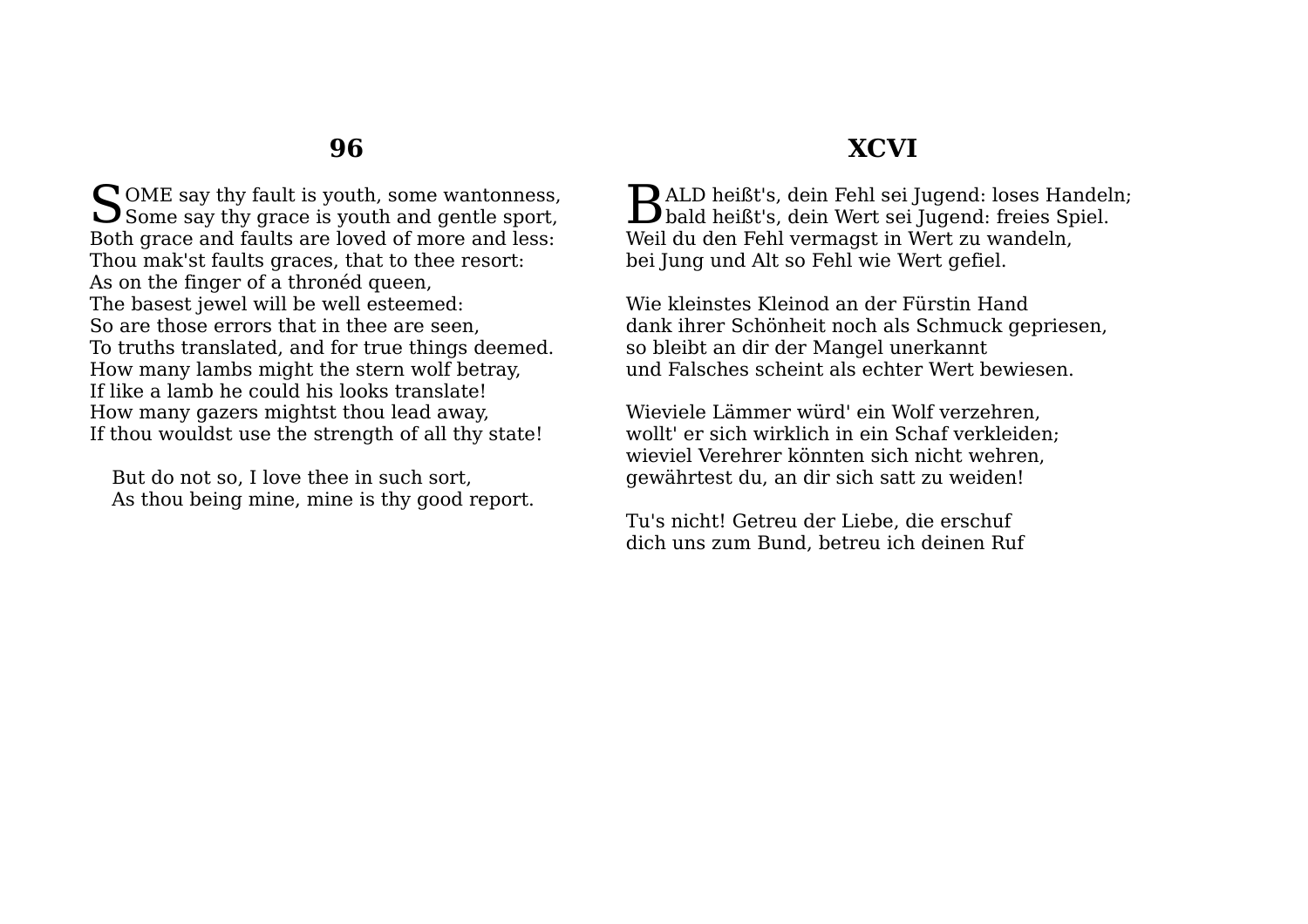$\blacksquare$  TOW like a winter hath my absence been **From** thee, the pleasure of the fleeting year! What freezings have I felt, what dark days seen! What old December's bareness everywhere! And yet this time removed was summer's time, The teeming autumn big with rich increase, Bearing the wanton burden of the prime, Like widowed wombs af ter their lords' decease: Yet this abundant issue seemed to me But hope of orphans, and unfathered fruit, For summer and his pleasures wait on thee, And thou away, the very birds are mute.

Or if they sing, 'tis with so dull a cheer, That leaves look pale, dreading the winter's near.

### **XCVII**

IE war es Winter mir und alles alt,  $\mathbf{W}^{\text{IE}}$  war es Winter mir und alles alt,<br>als fern du warst, du Lust verwichner Zeit! Der Tag war tot, grau war die Luft, und kalt umfing Dezember die Verlassenheit.

Und doch war Sommer einst — daß ich's noch denke, und Herbst war, dem ein Segen sich entbot und der noch schwoll von Lenzes Lustgeschenke, wie eine Witwe nach des Gatten Tod.

Doch dieser Überfluß schien mir verschwendet wie Waisenhoffnung; denn nur du bekamst das Recht auf Fülle, die Natur gespendet. Und Vögel schwiegen, als du Abschied nahmst.

Ertönt ihr trüber Schall, ein Schauder faßt das Laub, das wie vor Winterfurcht erblaßt.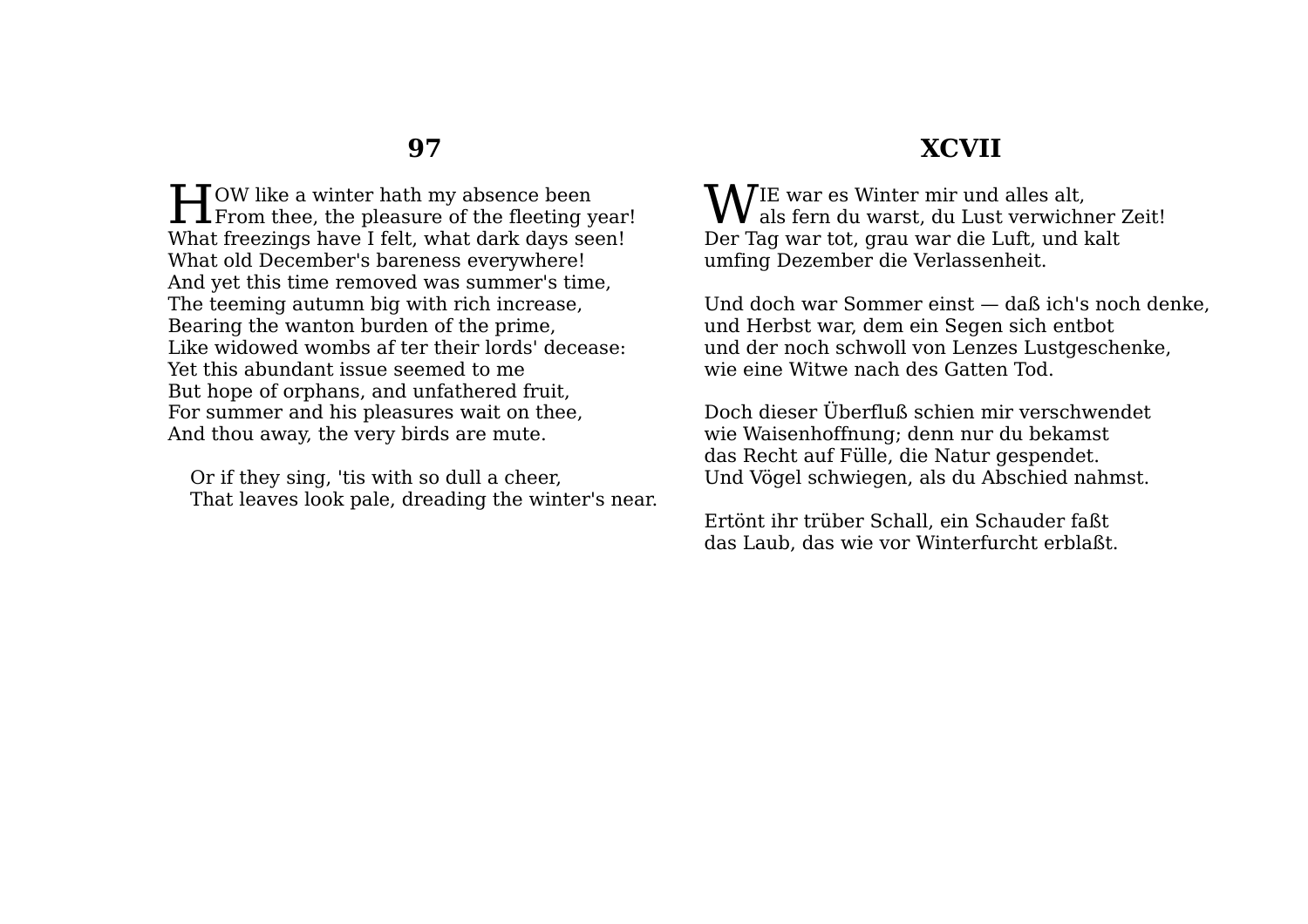$\Gamma$ ROM you have I been absent in the spring. FROM you have I been absent in the spring,<br>When proud-pied April (dressed in all his trim) Hath put a spirit of youth in every thing: That heavy Saturn laughed and leaped with him. Yet nor the lays of birds, nor the sweet smell Of different flowers in odour and in hue, Could make me any summer's story tell: Or from their proud lap pluck them where they grew: Nor did I wonder at the lily's white, Nor praise the deep vermilion in the rose, They were but sweet, but figures of delight: Drawn after you, you pattern of all those.

Yet seemed it winter still, and you away, As with your shadow I with these did play.

## **XCVIII**

LS Frühling war, war ich von dir entfernt; ALS Frühling war, war ich von dir entfernt;<br>der Mai trieb's bunt, er unterwies die Zeit, daß muntern Geist der Jugend sie erlernt, und selbst Saturn tat mit und war erfreut.

Doch hat kein Vogellied, nicht Waldesgrün noch Blumenduft mich jugendlich beglückt. Ich ließ die Blumen blühen und verblühn; ich ließ die Sommerfreude ungepflückt.

Der Lilie Weiß nahm ich nicht staunend wahr, das Rot der Rose hab ich nicht besungen; dem Anblick bot ein Wonnebild sich dar, doch schien's nach deinem Vorbild nur gelungen.

Wie Winter war's; denn du warst doch nicht da. Der Mal war mir nur als dein Schatten nah.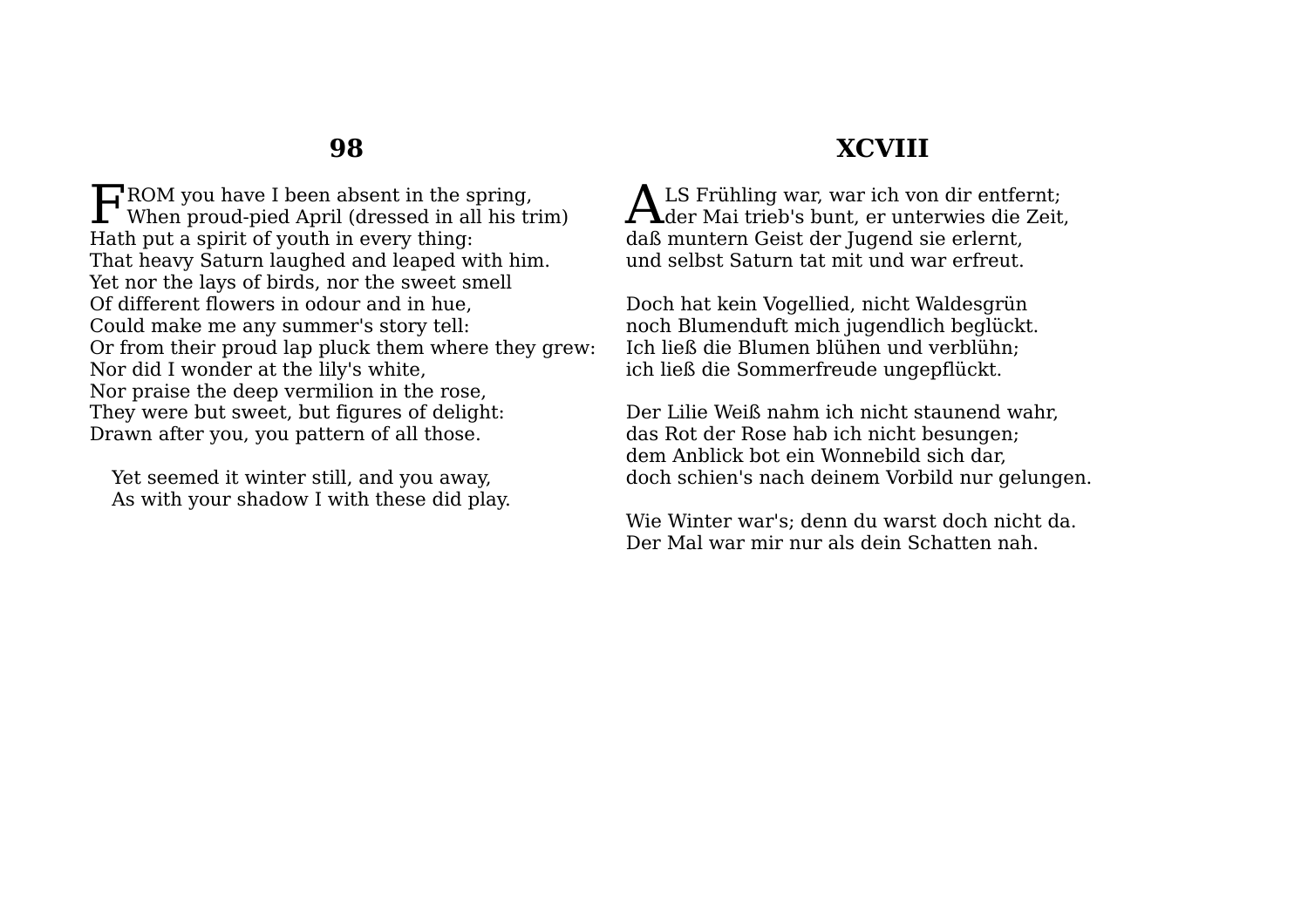**T**HE forward violet thus did I chide. THE forward violet thus did I chide,<br>Sweet thief, whence didst thou steal thy sweet that smells, lf not from my love's breath? The purple pride Which on thy soft cheek for complexion dwells, In my love's veins thou hast too grossly dyed. The lily I condemnéd for thy hand, And buds of marjoram had stol'n thy hair, The roses fearfully on thorns did stand, One blushing shame, another white despair: A third nor red, nor white, had stol'n of both, And to bis robbery had annexed thy breath, But for his theft in pride of all bis growth A vengeful canker eat him up to death.

More flowers I noted, yet I none could see, But sweet, or colour it had stol'n from thee.

### **XCIX**

AS freche Veilchen schalt ich: »Süßer Dieb, DAS freche Veilchen schalt ich: »Süßer Diel<br>wo hast du deinen feinen Duft gestohlen? Vom Hauch des Liebsten! Wo gewannst du lieb den Purpur dir? Bekenn es unverhohlen! Von seiner Wange, daß ihm fast nichts blieb.«

Die Lilie hat von seiner Hand genommen, der Majoran vom Glanz des Haares keck; am Strauche standen Rosen recht beklommen, teils rot vor Scham und teils auch weiß vor Schreck.

Und eine, die nicht rot, nicht weiß erschienen, die war's, die seinen Hauch von beiden stahl; dafür wird sie trotz ihrem Stolz verdienen, von eklem Wurm zu leiden Todesqual.

Noch Blumen gab's; doch keine, der man's glaubt, daß sie nicht Duft und Farbe dir geraubt.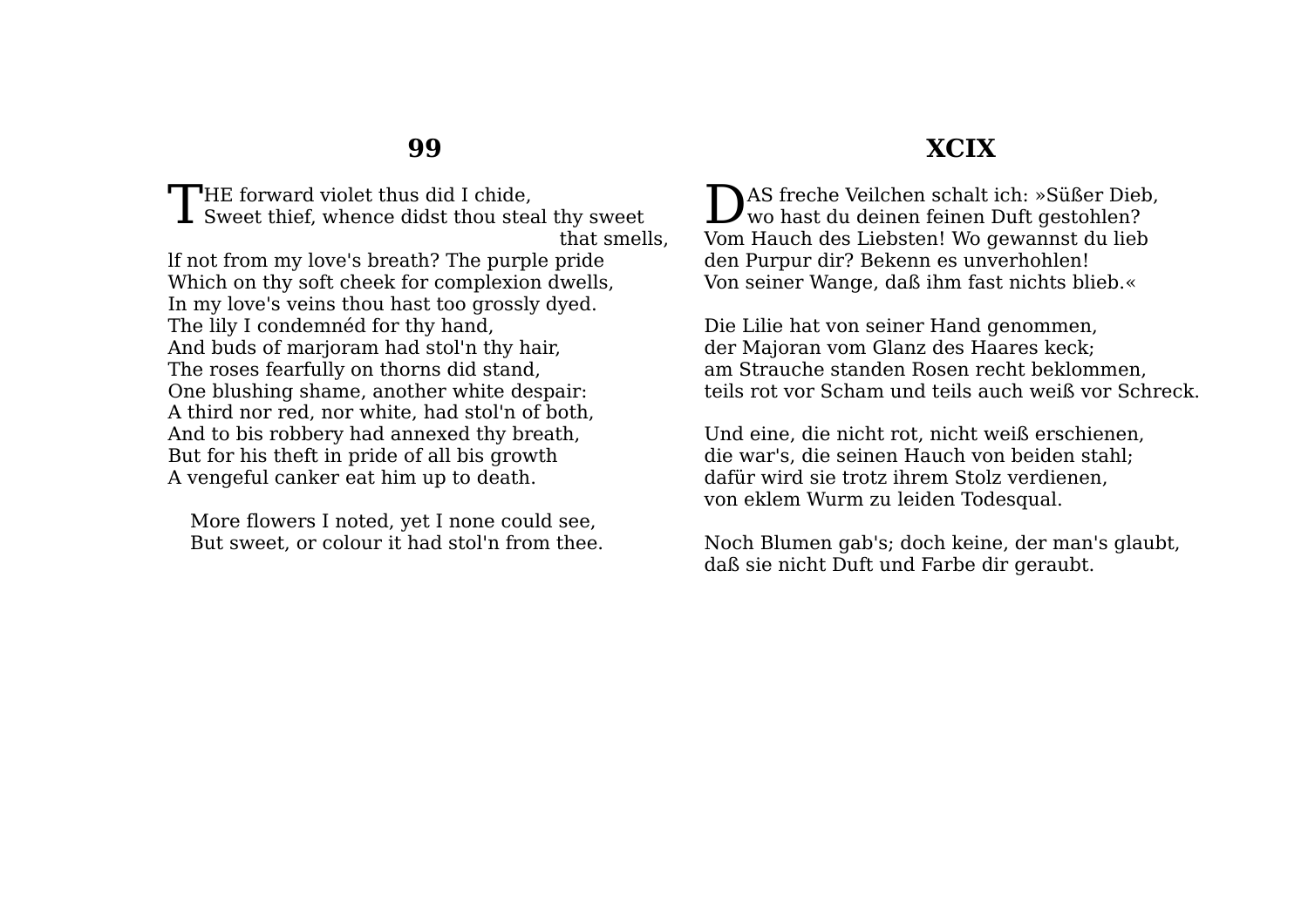HERE art thou Muse that thou forget'st so long, **W** HERE art thou Muse that thou forget'st so long,<br>To speak of that which gives thee all thy might? Spend'st thou thy fury on some worthless song, Darkening thy power to lend base subjects light? Return forgetful Muse, and straight redeem, In gentle numbers time so idly spent, Sing to the ear that doth thy lays esteem, And gives thy pen both skill and argument. Rise resty Muse, my love's sweet face survey, If time have any wrinkle graven there, If any, be a satire to decay, And make time's spoils despiséd everywhere.

Give my love fame faster than Time wastes life, So thou prevent'st his scythe, and crookéd knife.

## **C**

 $\mathbf{N}$   $\mathbf{N}$ O bist du, Muse, die so lang' vergaß  $\mathbf{W}^{\text{O}}$  bist du, Muse, die so lang' vergaß<br>Zu gnaden mir mit geistgeformten Liedern? Leihst deine Glut du leerem Mittelmaß, um gar dich zum Gemeinen zu erniedern?

Kehr um, Vergeßliche, und hole ein entwichne Zeit, laß wieder sie ertönen, dem Geiste deine Freuden zu verleihn, der es vermag, den Stoff dir zu verschönen.

Sieh nach, ob in des Liebsten Antlitz will der Fluch der Zeit schon eine Furche graben; in diesem Fall versetz ihr ein Pasquill, für alle Zeit soll Spott sie dafür haben.

Verwahr die Schönheit in des Ruhmes Schrift, geschwind, bevor sie Sens' und Sichel trifft!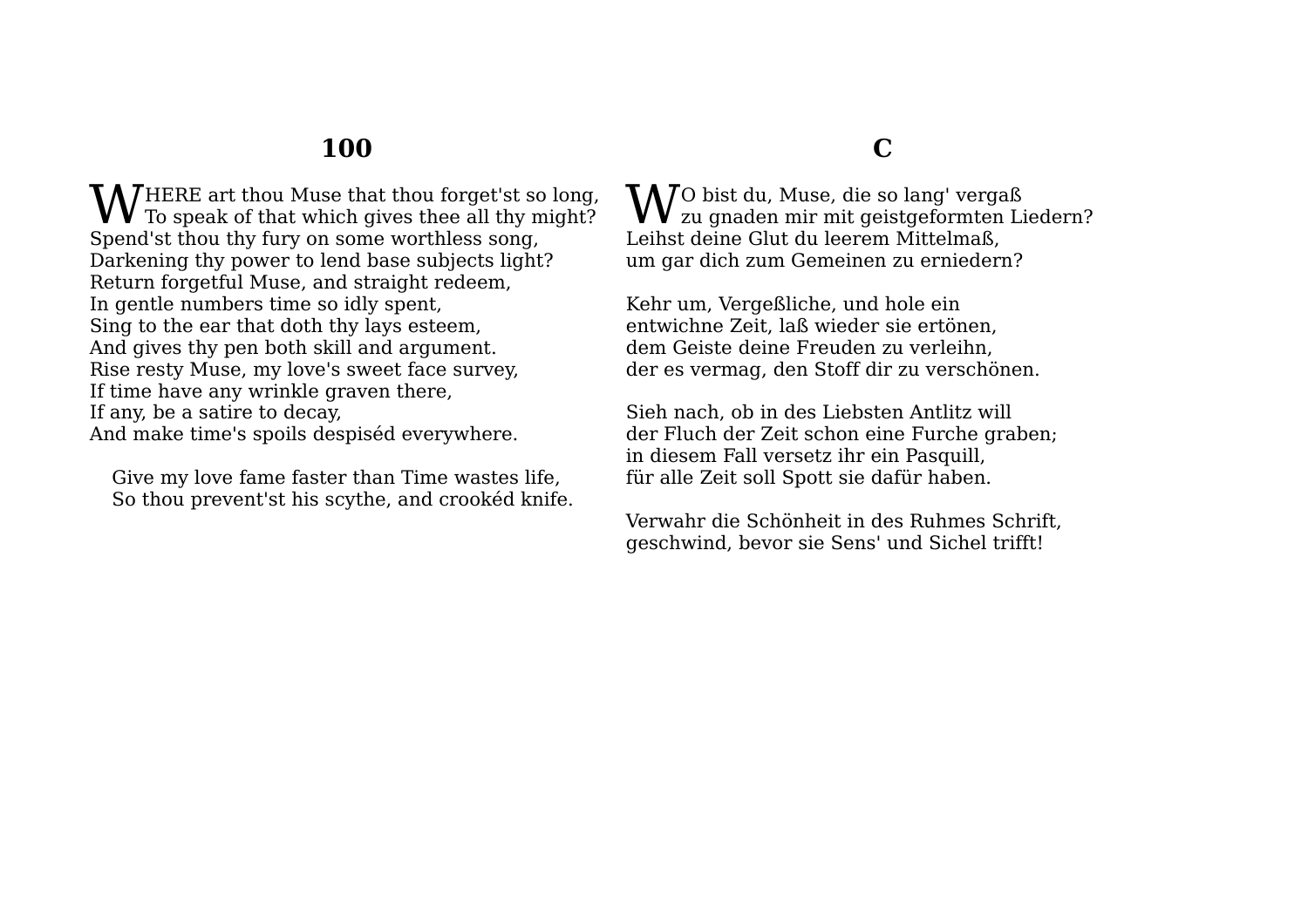TRUANT Muse what shall be thy amends, **O** TRUANT Muse what shall be thy amends<br>For thy neglect of truth in beauty dyed? Both truth and beauty on my love depends: So dost thou too, and therein dignified: Make answer Muse, wilt thou not haply say, 'Truth needs no colour with his colour fixed, Beauty no pencil, beauty's truth to lay: But best is best, if never intermixed'? Because he needs no praise, wilt thou be dumb? Excuse not silence so, for't lies in thee, To make him much outlive a gilded tomb: And to be praised of ages yet to be.

Then do thy office Muse, I teach thee how, To make him seem long hence, as he shows now.

#### **CI**

**VERDROSSNE Muse! Wie willst du's ersetzen,<br>daß Treue hat so lang' des Schmucks entbehr**  $\bf{V}$  daß Treue hat so lang' des Schmucks entbehrt? Denn Treu und Schönheit sind an ihm zu schätzen, dem treu zu dienen dich, du Schöne, ehrt.

Gib Antwort, Muse, Sagst am End du gar: »Das Wahre braucht nicht Schmuck, schmückt sich allein, das Schöne, das den Schmuck braucht, ist nicht wahr, Vollkommenheit verzichtet auf den Schein«?

Du schweigst, weil über Lobspruch er erhaben? Sich auszureden, ziemt nicht; du hast Macht, daß über goldne Gruft, wo er begraben, er fernster Nachwelt werde dargebracht.

Drum an dein Amt! ich lehre dich, in Bildern die heut'ge Schönheit später Zeit zu schildern.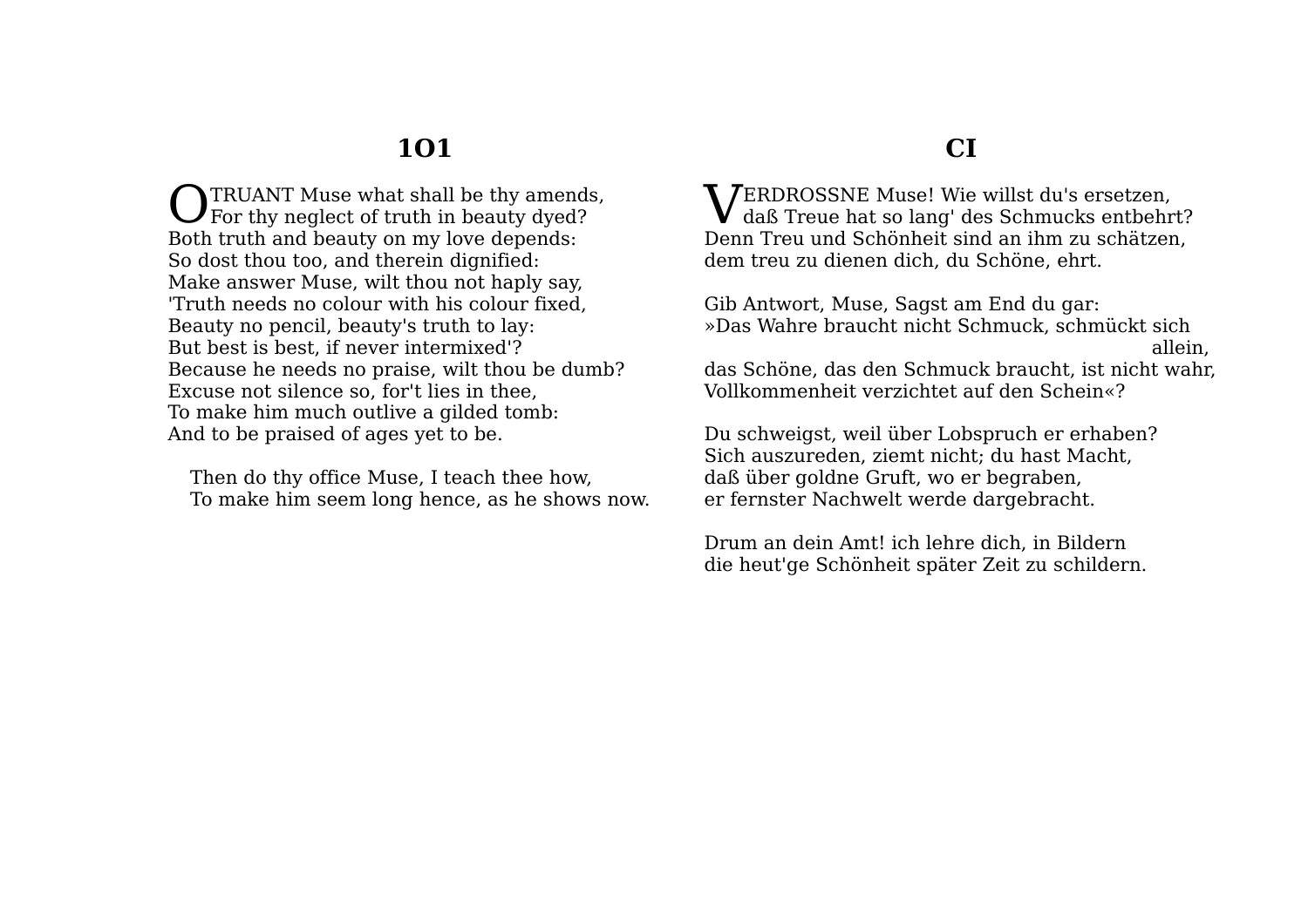Y love is strengthened though more weak in seeming, I love not less, though less the show appear, That love is merchandized, whose rich esteeming, The owner's tongue doth publish every where, Our love was new, and then but in the spring, When I was wont to greet it with my lays, As Philomel in summer's front doth sing, And stops her pipe in growth of riper days: Not that the summer is less pleasant now Than when her mournful hymns did hush the night, But that wild music burthens every bough, And sweets grown common lose their dear delight. M<sub>1</sub>

Therefore like her, I sometime hold my tongue: Because I would not dull you with my song.

## **CII**

MEIN Lieben, schwach erscheinend, ist erstarkt. MEIN Lieben, schwach erscheinend, ist erstar<br>Ich liebe, wenn ich's gleich nicht offenbare. Die Liebe, die man anpreist auf dem Markt, lockt Kunden an wie eine feile Ware.

Als Liebe jung war, Lenz in meiner Seele, da hab ich täglich ihr ein Lied geweiht. Ist Mai im Land, so hört man Philomele, und still wird sie in reifrer Sommerzeit.

Nicht daß der Sommer dunkler als die Tage, da ihre Melodie der Nächte Strahl; doch welkt der Wald, gebeugt von wilder Klage, und die gewohnten Töne sind banal.

Darum, gleich ihr, hab ich mein Lied gestillt, das sonst mit Überdruß dein Ohr erfüllt.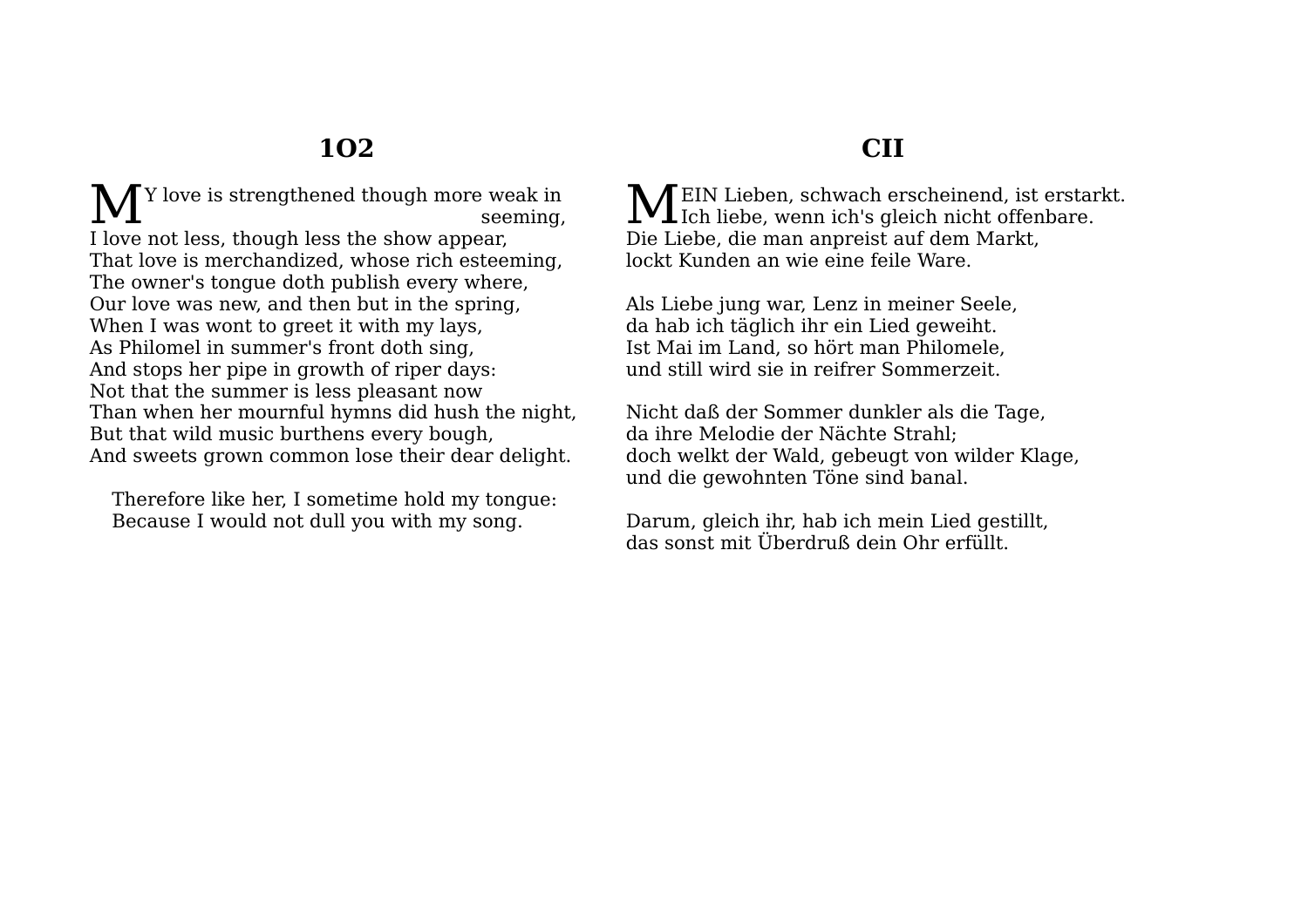LACK what poverty my muse brings forth.  $\mathbf{A}$  LACK what poverty my muse brings forth,<br>That having such a scope to show her pride, The argument all bare is of more worth Than when it hath my added praise beside. O blame me not if I no more can write! Look in your glass and there appears a face, That over-goes my blunt invention quite, Dulling my lines, and doing me disgrace. Were it not sinful then striving to mend, To mar the subject that before was well? For to no other pass my verses tend, Than of your graces and your gifts to tell.

And more, much more than in my verse can sit, Your own glass shows you, when you look in it.

### **CIII**

CH, wie doch meine Muse Glanz entbehrt ACH, wie doch meine Muse Glanz entbehrt<br>bei solchen Stoff es königlichem Prangen! Wie schuf ihm die Natur doch höhern Wert, als jemals meine Kunst ihm könnt' erlangen!

Versag ich so, du sollst mich drob nicht schelten. Sieh dich im Spiegel, und du hast erfaßt, wie wenig meine Wortversuche gelten, und wie das Bild vor der Natur verblaßt.

Wär's nicht Verbrechen: was der Welt gefiel, Vollkommenheit, durch Zutat zu verderben? Und mein Gedicht hat doch kein andres Ziel, als deiner Anmut Weltruhm zu erwerben.

Weit mehr, als jemals meinen Vers erfüllt, enthüllt ein Blick dir auf dein Spiegelbild.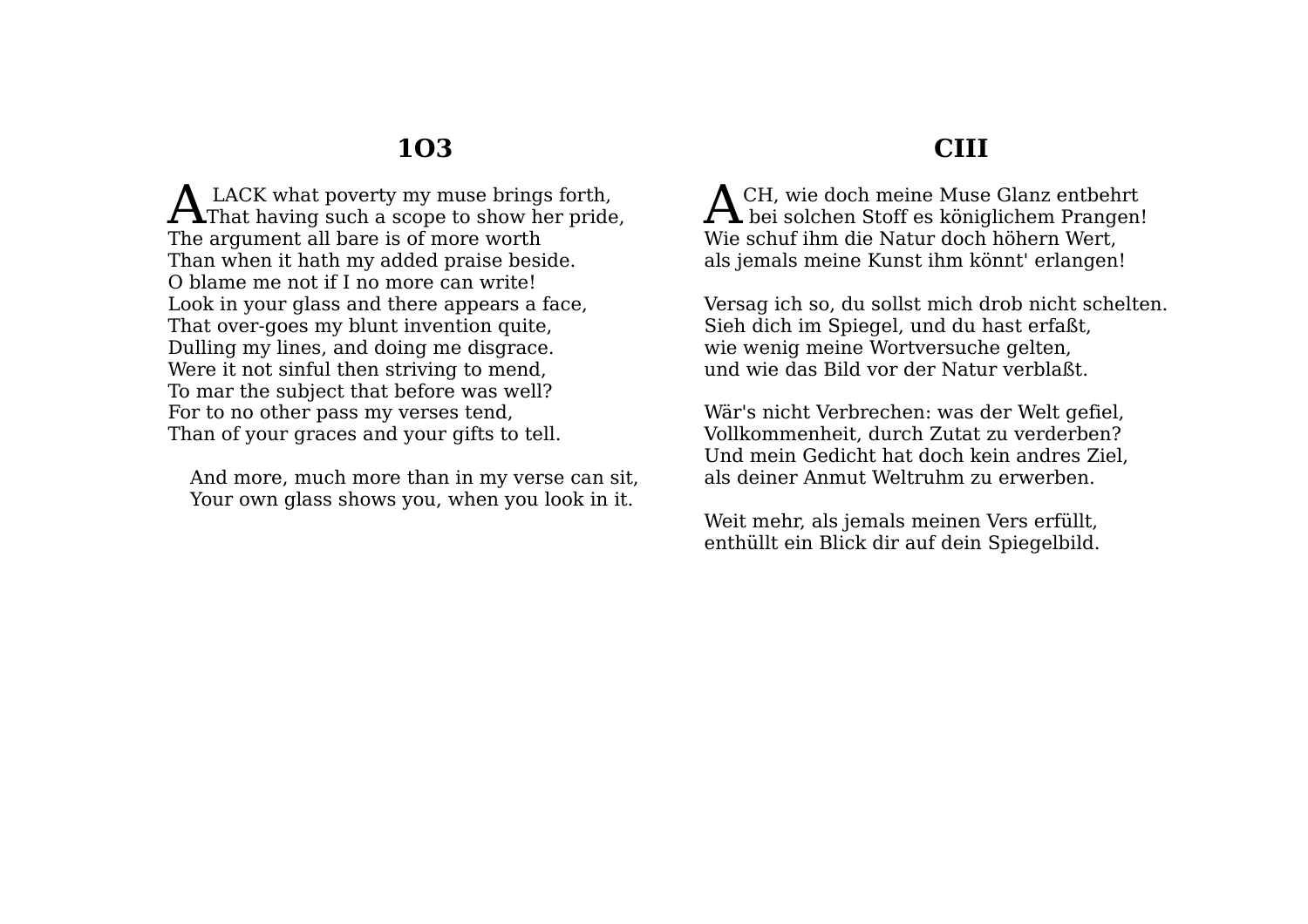To me fair friend you never can be old,<br>For as you were when first your eye I **I** For as you were when first your eye I eyed, Such seems your beauty still: three winters cold, Have from the forests shook three summers' pride, Three beauteous springs to yellow autumn turned, In process of the seasons have I seen, Three April perfumes in three hot Junes burned, Since first I saw you fresh which yet are green. Ah yet doth beauty like a dial hand, Steal from his figure, and no pace perceived, So your sweet hue, which methinks still doth stand Hath motion, and mine eye may be deceived.

For fear of which, hear this thou age unbred, Ere you were born was beauty's summer dead.

## **CIV**

IR, schöner Freund, mir wirst du niemals alt; MIR, schöner Freund, mir wirst du niemals alt;<br>so schön, wie ich dich einst sah, bist du heute. Und dreier Winter Wut und Sturmgewalt fiel dreimal sommerlicher Glanz zur Beute.

Drei grüne Lenze sind dem Jahr im Land allmählich in den gelben Herbst entschwunden; dreimal verglühte Mai im Junibrand, seit ich dich, jung wie heute, hab gefunden.

Und doch, obschon der Zeiger auf der Uhr zu stehen scheint, wo Zeit ihn vorwärts treibt: so täuscht vielleicht an dir mein Aug sich nur, wenn es vermeint, daß Schönheit dir verbleibt.

Drum höre, Zeit, die noch nicht angefangen: bevor du warst, war Schönheit schon vergangen!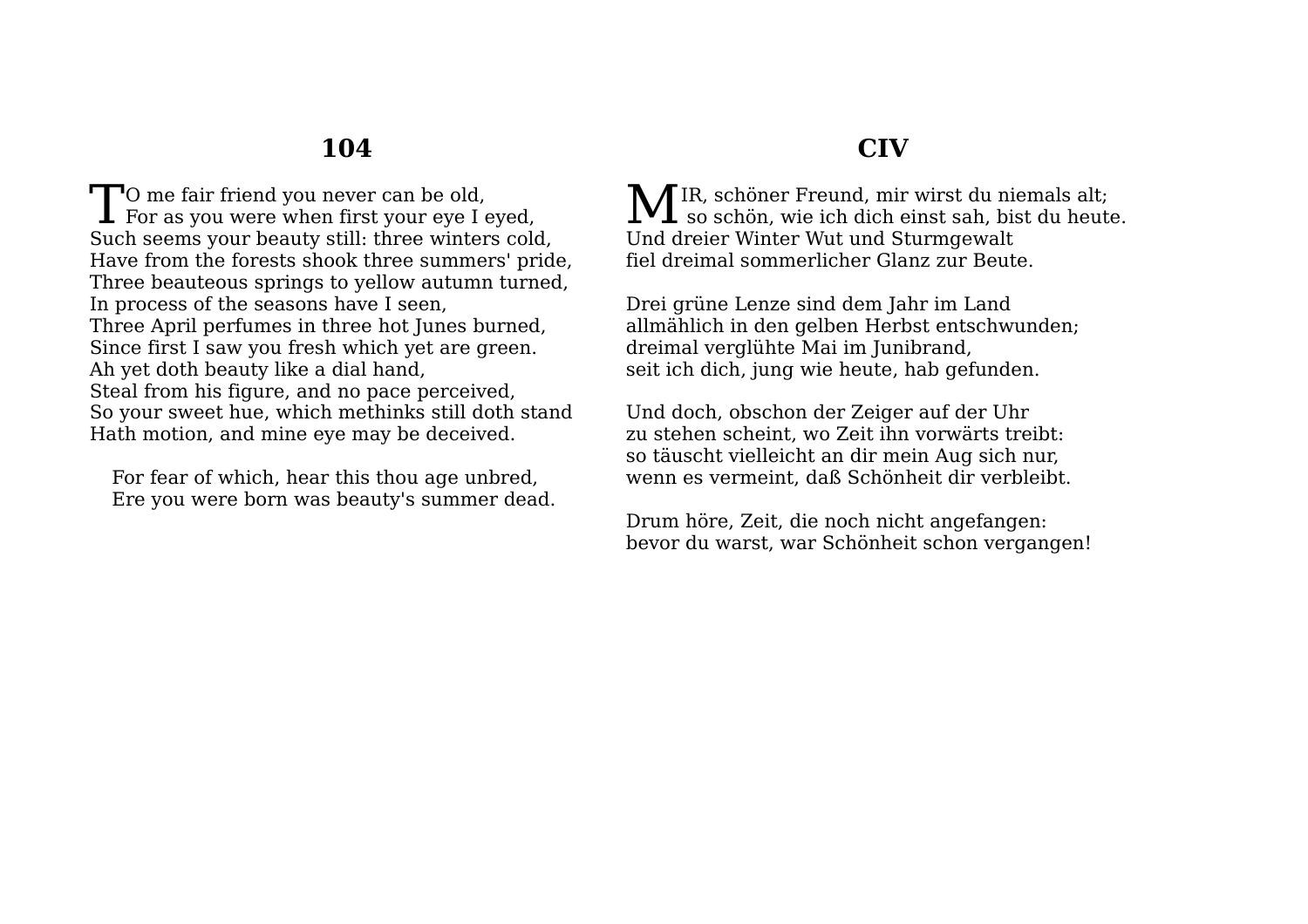ET not my love be called idolatry, **LET** not my love be called idolatry Nor my belovéd as an idol show, Since all alike my songs and praises be To one, of one, still such, and ever so. Kind is my love to-day, to-morrow kind Still constant in a wondrous excellence, Therefore my verse to constancy confined, One thing expressing, leaves out difference. Fair, kind, and true, is all my argument, Fair, kind, and true, varying to other words, And in this change is my invention spent, Three themes in one, which wondrous scope affords.

Fair, kind, and true, have of ten lived alone. Which three till now, never kept seat in one.

#### **CV**

MÖGT Götzendienst ihr meine Lieb nicht nennen,<br>
Marin der Geliebte als ein Götze throne,  $\mathbf{IVL}$ drin der Geliebte als ein Götze throne. weil ich nur ewig ihn für wert erkennen des Preises will, nur ihm mit Loblied lohne.

Gut ist er heute, gut in spätern Tagen und treu wie keiner auf der weiten Welt; drum kann mein Lied nur stets dasselbe sagen, das der Beständigkeit die Treue hält.

»Schön, gut und'treu«: nur darauf sich berief — auf daß es schön und gut und treu — mein Dichten; für aller Varianten Grundmotiv muß ich drei Klänge mir zum Dreiklang schlichten.

Man trifft sie einzeln oft: schön, gut und treu, vereinigt sieht man hier erst alle drei.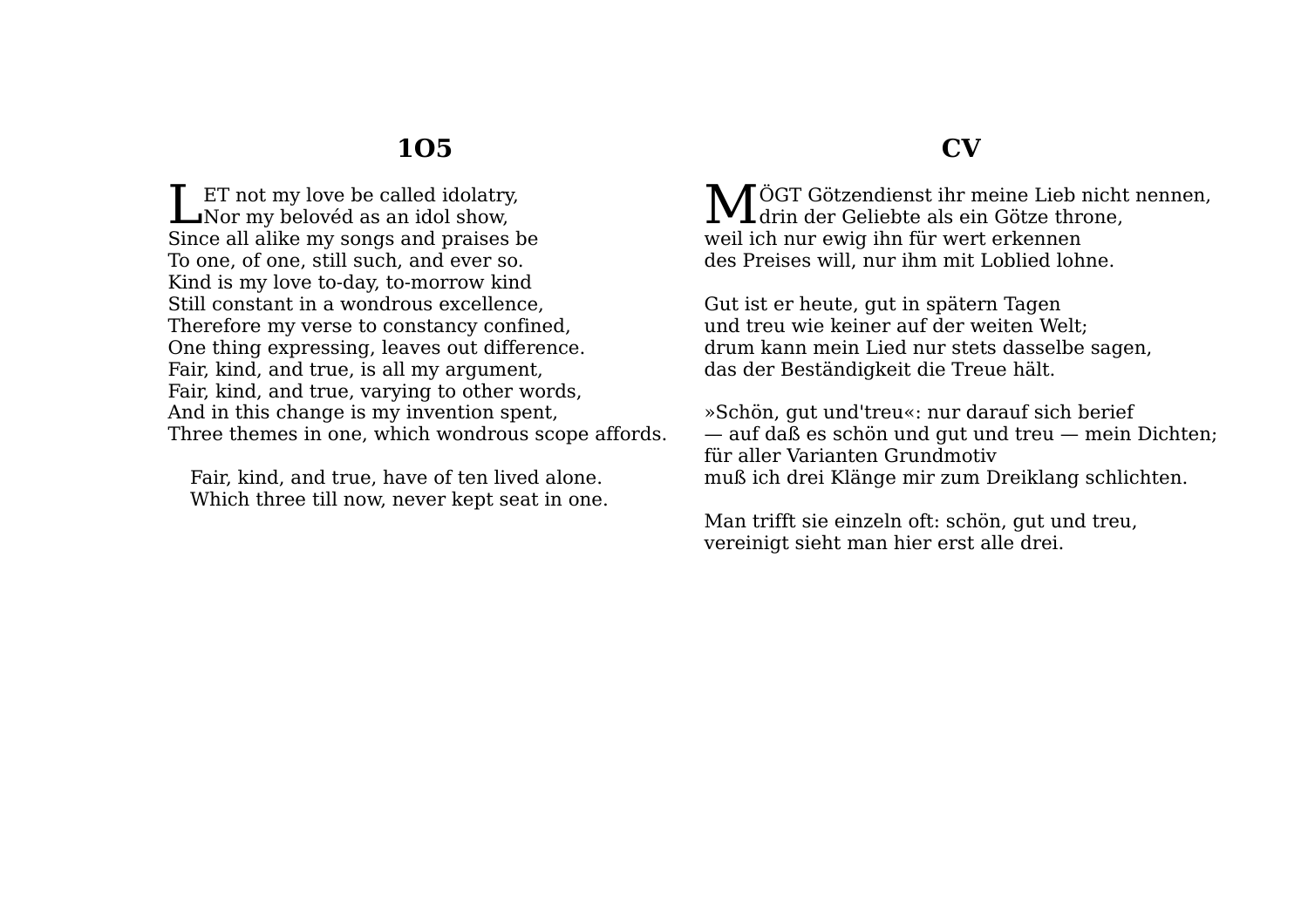HEN in the chronicle of wasted time, **W** I see descriptions of the fairest wights, And beauty making beautiful old rhyme, In praise of ladies dead, and lovely knights, Then in the blazon of sweet beauty's best, Of hand, of foot, of lip, of eye, of brow, I see their antique pen would have expressed, Even such a beauty as you master now. So all their praises are but prophecies Of this our time, all you prefiguring, And for they looked but with divining eyes, They had not skill enough your worth to sing:

For we which now behold these present days, Have eyes to wonder, but lack tongues to praise.

## **CVI**

ENN ich in längst verrauschter Zeit Annalen  $\mathbf{W}^{\text{ENN} }$ ich in längst verrauschter Zeit Annalen manch schöner Wesen Bild zu schaun bekam, und sah sie stolz im Ruhm des Lieds erstrahlen, die holden Damen, Ritter lobesam,

dann schien mir, wo sich immer Schönheit zeigte an Lippe, Auge, Mund und Stirn und Händen, als ob der Sinn der Sänger dazu neigte, das Bild zu deiner Schönheit zu vollenden.

So war des Liedes Wert: vorauszusagen, und all ihr Trachten: dich vorwegzunehmen; die ahnend nur im Sinne dich getragen, sie mußten sich ins eigne Maß bequemen.

Die wir dich sehn, uns ist das Aug bezwungen; zu feiern deine Schönheit, fehlen Zungen.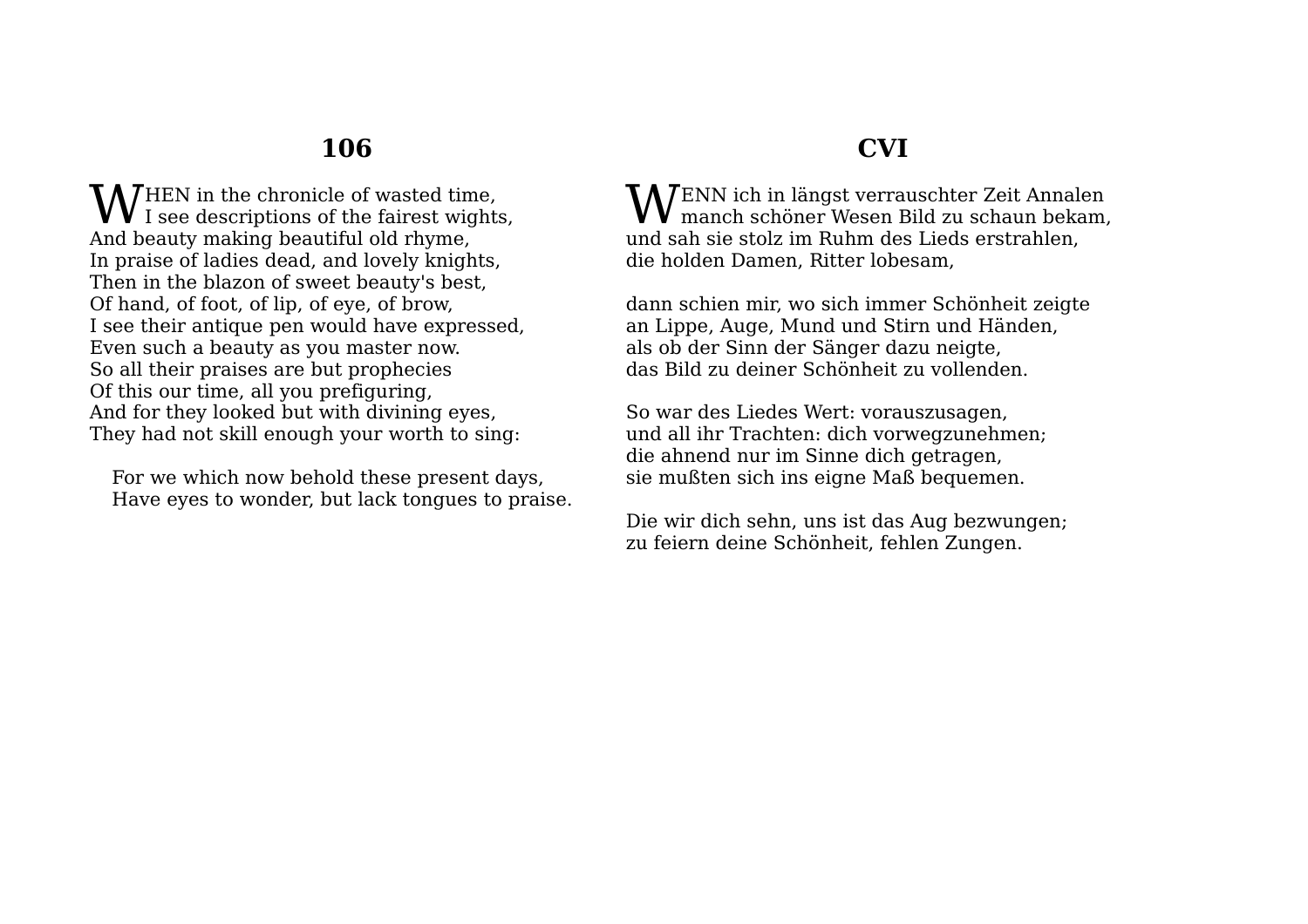**CVII**

OT mine own fears, nor the prophetic soul, NOT mine own fears, nor the prophetic soul,<br>Of the wide world, dreaming on things to come, Can yet the lease of my true love control, Supposed as forfeit to a confined doom. The mortal moon hath her eclipse endured, And the sad augurs mock their own presage, Incertainties now crown themselves assured, And peace proclaims olives of endless age. Now with the drops of this most balmy time, My love looks fresh, and death to nie subscribes, Since spite of him I'll live in this poor rhyme, While he insults o'er dull and speechless tribes.

And thou in this shalt find thy monument, When tyrants' crests and tombs of brass are spent.

**NICHT Furcht und kein prophetisches Gemüt**  $\sum$ ICHT Furcht und kein prophetisches Generalischer Welt hat mir vorausgesagt, daß einstens mich die Gunst der Liebe flieht und der Verfallstag meinem Glücke tagt.

Nach Finsternis erstrahlte neu der Mond und Magier lachen ihrer Weisheit Hohn; fest wohnt, was sonst zu wanken nur gewohnt, und ew'ge Palme ragt als Friedenslohn.

Gelabt vom Balsam benedeiter Tage, erglänzt mein Herz — wo ist dein Stachel, Tod, der mir im Lied die Dauer nicht versage, wenn er die sprachlos dumpfe Brut bedroht.

In solchem Denkmal lebt noch dein Gesicht, wenn Königskron' und Gruft von Erz zerbricht.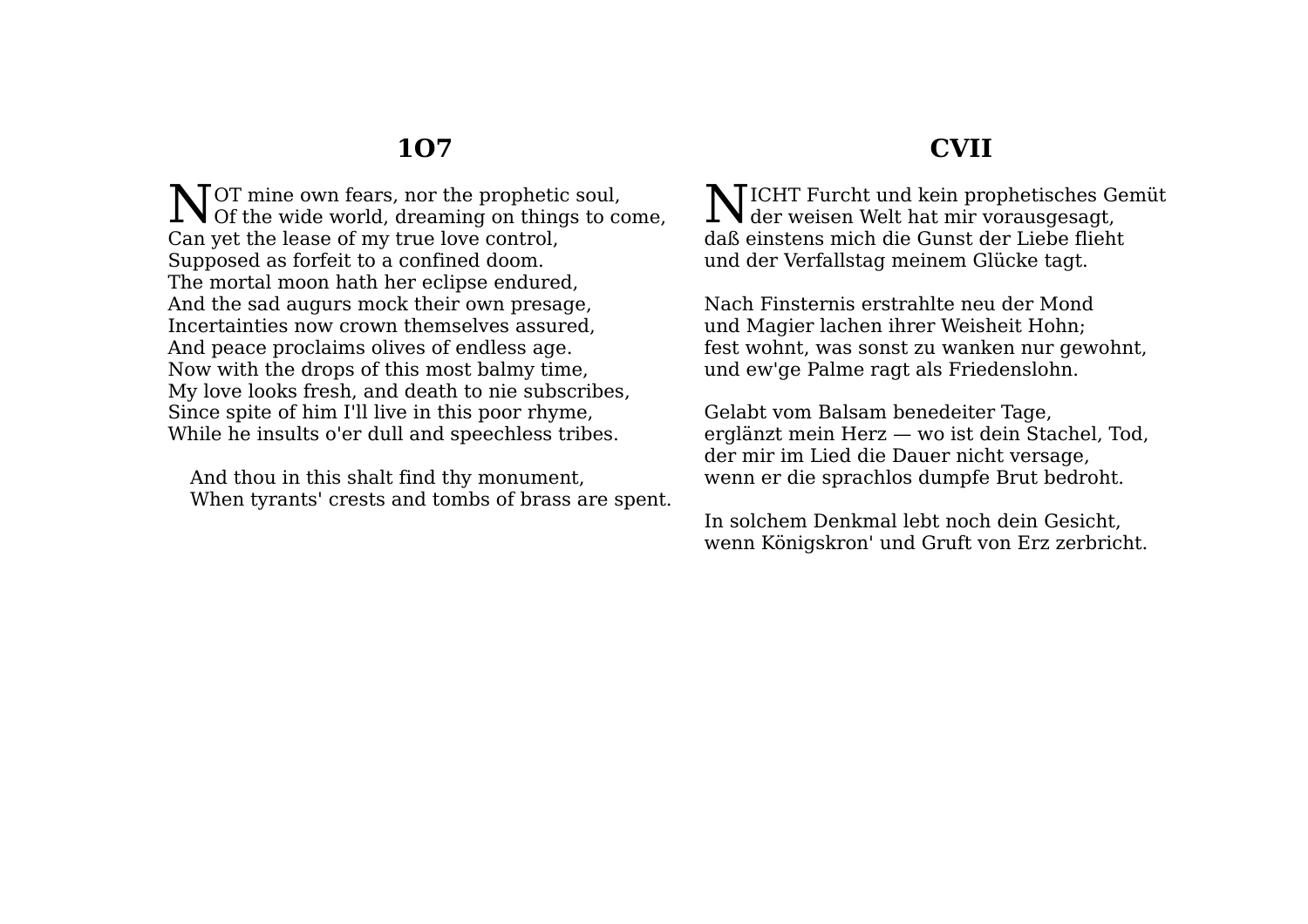HAT's in the brain that ink may character,  $\mathbf{W}^\text{HAT's}$  in the brain that ink may character, Which hath not figured to thee my true spirit, What's new to speak, what now to register, That may express my love, or thy dear merit? Nothing sweet boy, but yet like prayers divine, I must each day say o'er the very same, Counting no old thing old, thou mine, I thine, Even as when first I hallowed thy fair name. So that eternal love in love's fresh case, Weighs not the dust and injury of age, Nor gives to necessary wrinkles place, But makes antiquity for aye bis page,

Finding the first conceit oi love there bred, Where time and outward form would show it dead.

## **CVIII**

AS blieb dem Hirn in Lettern zu ersinnen, WaS blieb dem Hirn in Lettern zu ersinnen,<br>womit dich Treue nicht schon hätt' erfreut? Was wär' an neuem Preise zu gewinnen für meine Liebe, deine Kostbarkeit?

Nichts, süßer Knabe! Doch wie im Gebete, wo ich das Alte täglich neu bekenne: »Du mein, ich dein«, ist es der gleiche, stete Gedanke, seit ich deinen Namen nenne.

Der jung erhaltnen Liebe freies Walten fragt nicht besorgt nach Alters Last und Leid; sie läßt sich nicht gefallen seine Falten, macht zum Vasallen die Vergänglichkeit.

Sie fühlt sich wie am ersten Tage neu, brach sichtbar jene ihr auch schon die Treu.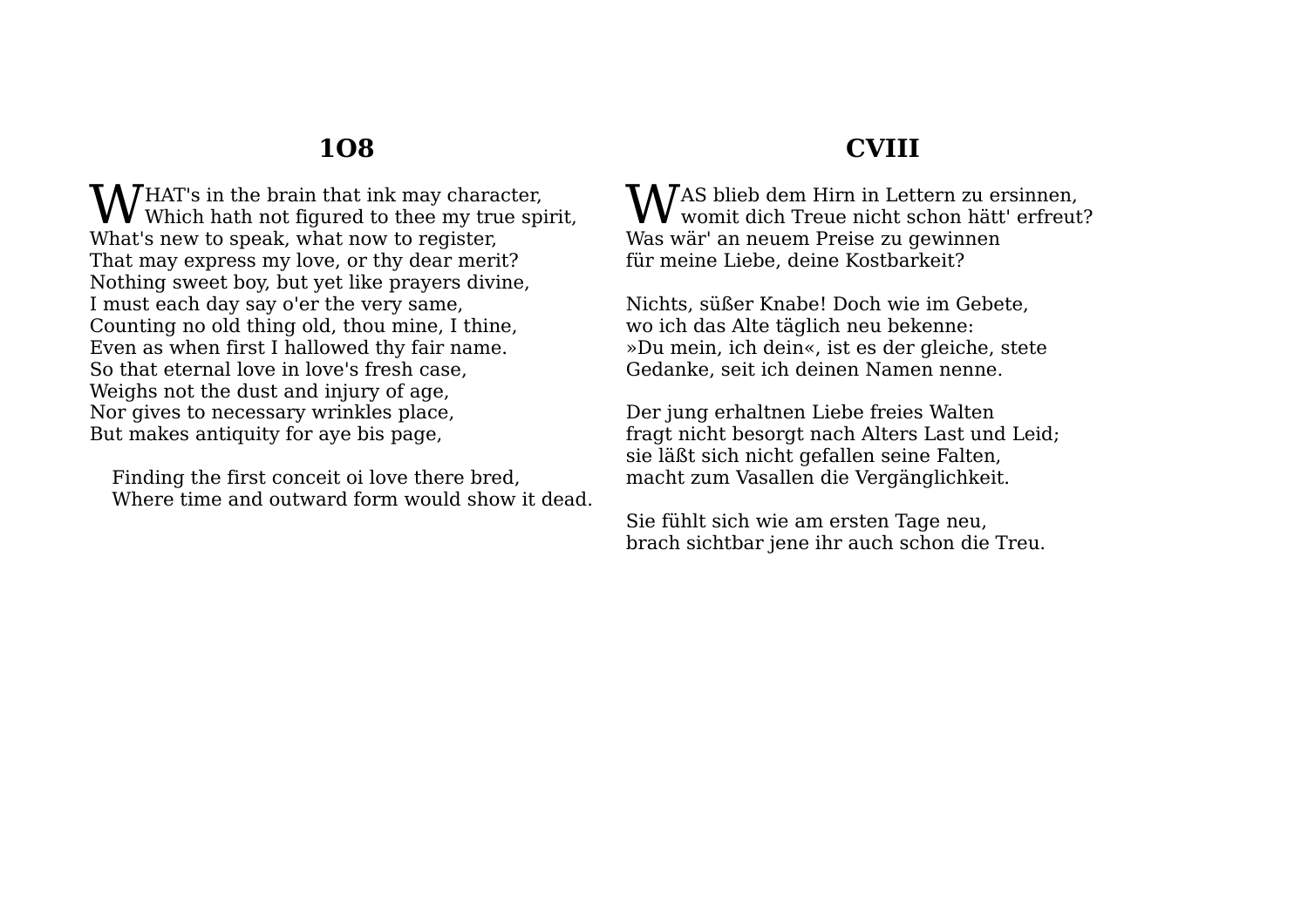NEVER say that I was false of heart. ONEVER say that I was false of heart,<br>Though absence seemed my flame to qualify, As easy might I from my self depart, As from my soul which in thy breast doth lie: That is my home of love, if I have ranged, Like him that travels I return again, Just to the time, not with the time exchanged, So that my self bring water for my stain, Never believe though in my nature reigned, All frailties that besiege all kinds of blood, That it could so preposterously be stained, To leave for nothing all thy sum of good:

For nothing this wide universe I call, Save thou my rose, in it thou art my all.

## **CIX**

ASS ab doch, mich der Falschheit anzuklagen, LASS ab doch, mich der Falschheit anzuklagen,<br>weil, fern von dir, die Glut verglommen schien; ich könnte leichter mir doch ganz entsagen als meinem Herzen, das dir ganz verliehn.

Ich wohn in dir; und bin ich ausgegangen, kehr ich als Wandrer heim mit schnellem Fuße beizeiten, ohne Wandel zu verlangen, und für mein Fehlen bring ich mit die Buße.

O glaube nicht, und wär' ich auch besät mit Fehlern, wie sie aller Menschheit Habe: daß sich mein Wesen ruchlos so verrät, für nichts zu opfern höchste Himmelsgabe.

Du, aller Gärten dieses Erdenballes ruhmreichste Rose du, du bist mein Alles!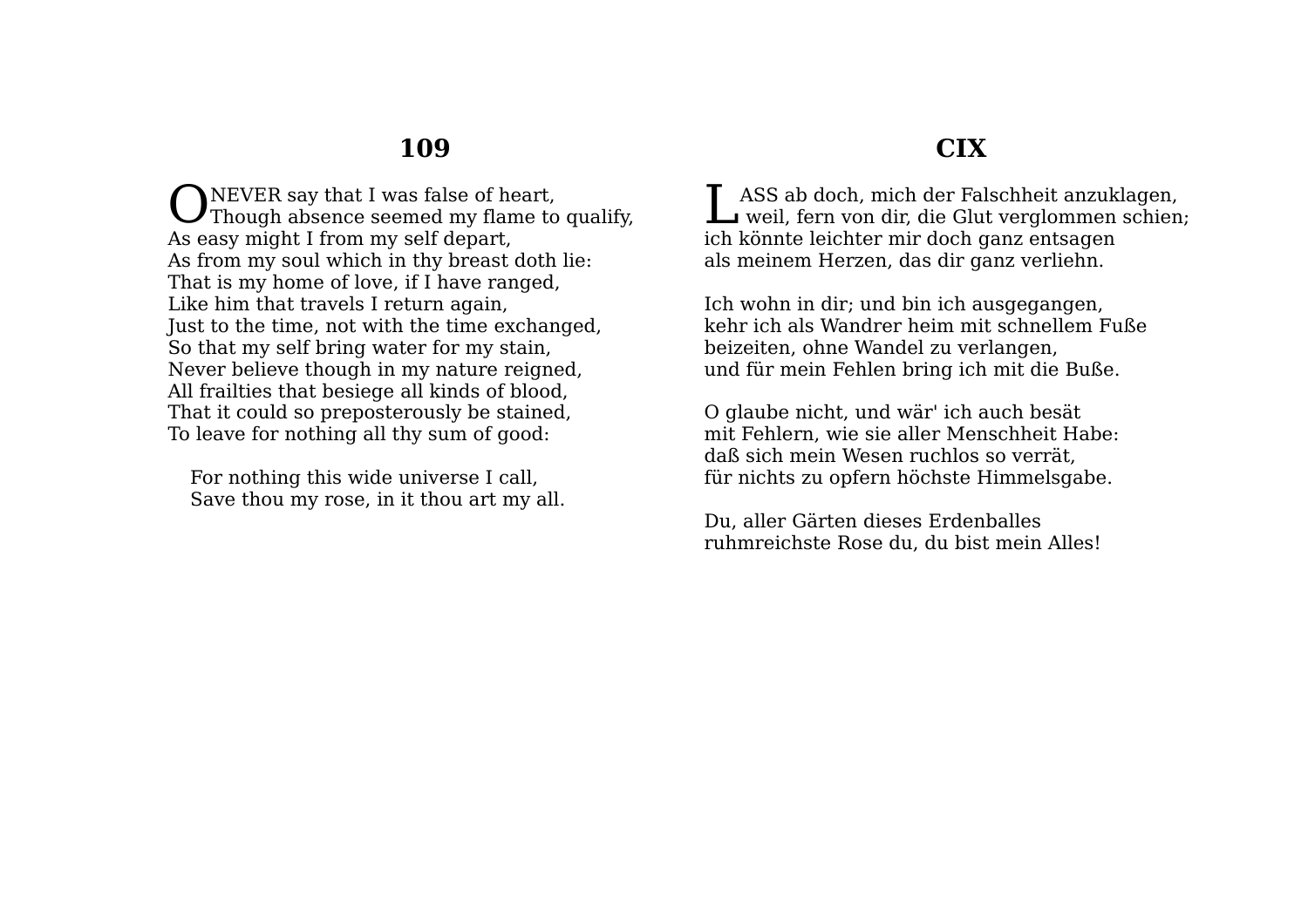## **11O**

LAS 'tis true, I have gone here and there, A LAS 'tis true, I have gone here and ther<br>A And made my self a motley to the view, Gored mine own thoughts, sold cheap what is most dear,

Made old offences of affections new. Most true it is, that I have looked on truth Askance and strangely: but by all above, These blenches gave my heart another youth, And worse essays proved thee my best of love. Now all is done, have what shall have no end, Mine appetite I never more will grind On newer proof, to try an older friend, A god in love, to whom I am confined.

Then give me welcome, next my heaven the best, Even to thy pure and most most loving breast.

## **CX**

CH, wohl ist's wahr, ich trieb mich hin und her  ${\bf A}$ CH, wohl ist's wahr, ich trieb mich hin und her und machte mich zum Schalksnarrn für die Welt, warf Höchstes fort für niedriges Begehr und fand in allem Leid nur den Entgelt.

's ist wahr, ich sah auf Treue scheel und kalt; doch kann ich es beim ew'gen Himmel schwören: dies Wanken gab der Seele neuen Halt; verjüngt wollt' ich nur dir noch zugehören.

Vorbei das Spiel! Nur eines ist geblieben, und niemals mehr will ich davon mich wenden; dem Liebesgott zum Leid soll wahres Lieben nicht erst durch falsche Lust sich mir vollenden.

So nimm, du nächst dem Himmel höchstes Glück, mich an dein liebevolles Herz zurück!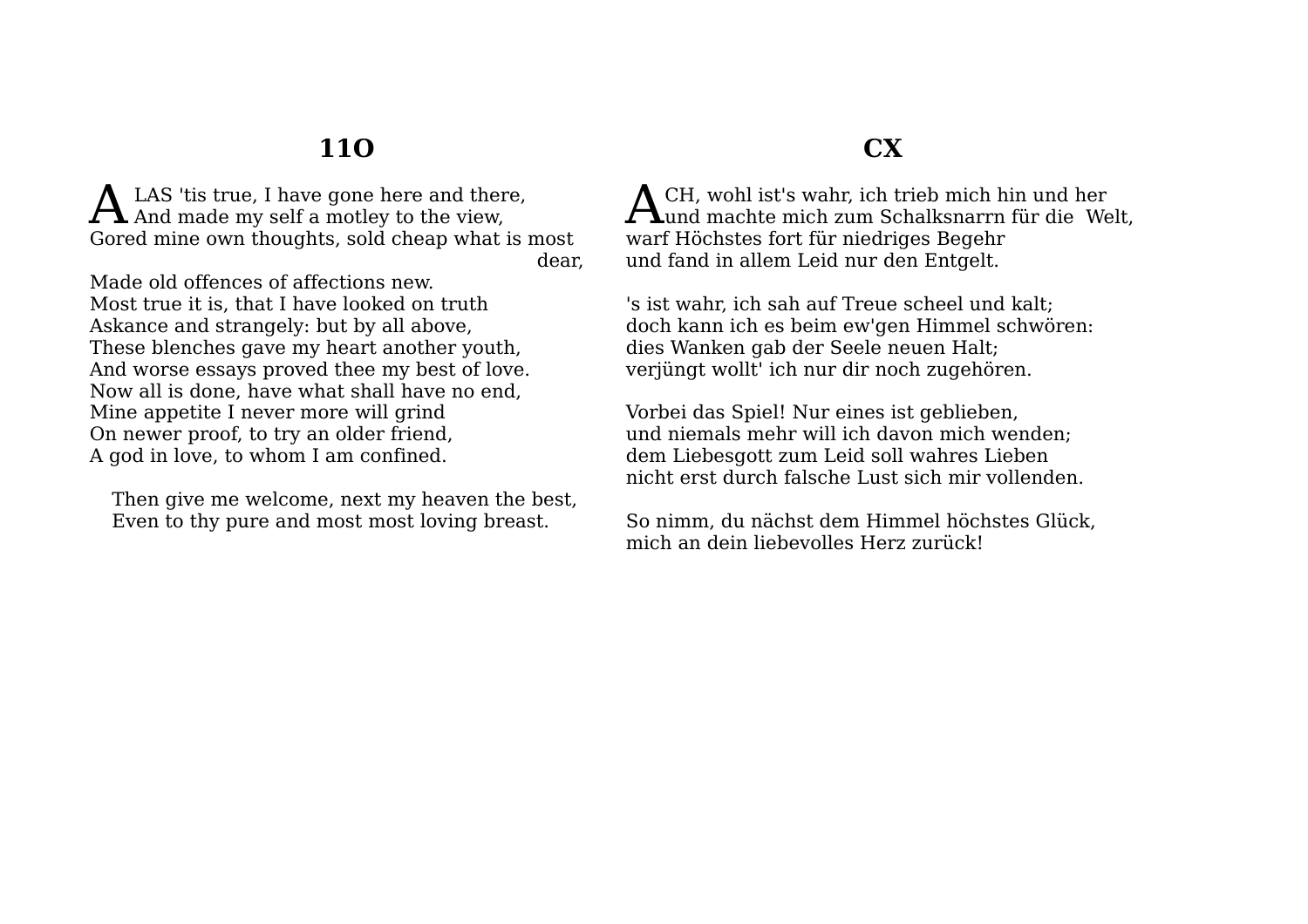FOR my sake do you with Fortune Chide, OFOR my sake do you with Fortune Chide,<br>The guilty goddess of my harmful deeds, That did not better for my life provide, Than public means which public manners breeds. Thence comes it that my name receives a brand, And almost thence my nature is subdued To what it works in, like the dyer's hand: Pity me then, and wish I were renewed, Whilst like a willing patient I will drink, Potions of eisel 'gainst my strong infection, No bitterness that I will bitter think, Nor double penance to correct correction.

Pity me then dear friend, and I assure ye, Even that your pity is enough to cure me.

#### **CXI**

 WENDE an Fortuna deinen Groll, die es gewollt hat, daß ich Schmach erlitten, und die es fügte, daß ich leben soll im Pöbeldienste und nach Pöbelsitten. O

Mein Stand ist meinem Namen eingebrannt, der Makel in mein Wesen eingeätzt durch mein Geschäft, wie in des Färbers Hand; beklage mich und wünsche mich ersetzt,

daß ich wie ein geduld'ger Kranker schlürfte den Trank von Essig gegen gift'gen Schwären und über Bitterstes nicht klagen dürfte, durch Gift für Gift die Buße mir zu mehren.

Hab Mitleid bei dem Weh durch solche Wunden; von deinem Mitleid schon will ich gesunden.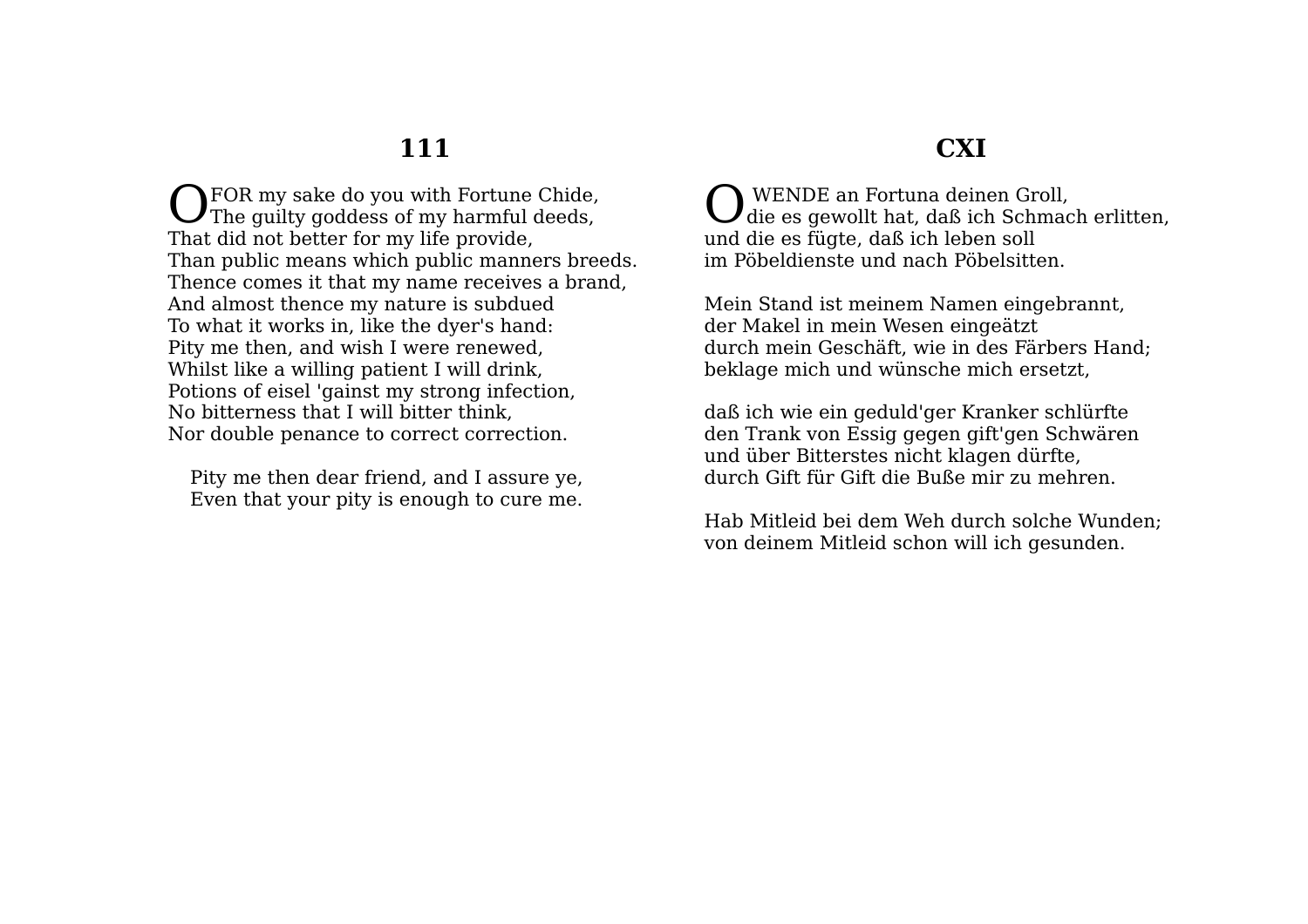$\bf Y$ OUR love and pity doth th' impression fill, Which vulgar scandal stamped upon my br **I** Which vulgar scandal stamped upon my brow, For what care I who calls me well or ill, So you o'er-green my bad, my good allow? You are my all the world, and I must strive, To know my shames and praises from your tongue, None else to me, nor I to none alive, That my steeled sense or changes right or wrong. In so profound abysm I throw all care Of others' voices, that my adder's sense, To critic and to flatterer stoppéd are: Mark how with my neglect I do dispense.

You are so strongly in my purpose bred, That all the world besides methinks are dead.

# **CXII**

**NEIN liebend Mitleid ist Arznei und Trost**  $\sum$ EIN liebend Mitleid ist Arznei und Trost<br>für Schimpf und Unglimpf, und erstarkten Mutes veracht ich, ob man gut spricht, ob erbost, wenn du verzeihst mein Böses, lobst mein Gutes.

Die Welt bist du allein, und mein Ertrag ist, was an Lob und Tadel du magst spenden; kein andrer lebt, ich keinem, der's vermag, den eh'rnen Sinn nach seinem mir zu wenden.

Tief in den Abgrund schleudr' ich den Respekt für andrer Wort, so daß mein taubes Ohr nicht wird durch Tadel, nicht durch Lob erweckt, durch Schall, der darum seine Kraft verlor:

du hast so ganz von mir Besitz erworben, daß außer dir die Welt mir abgestorben.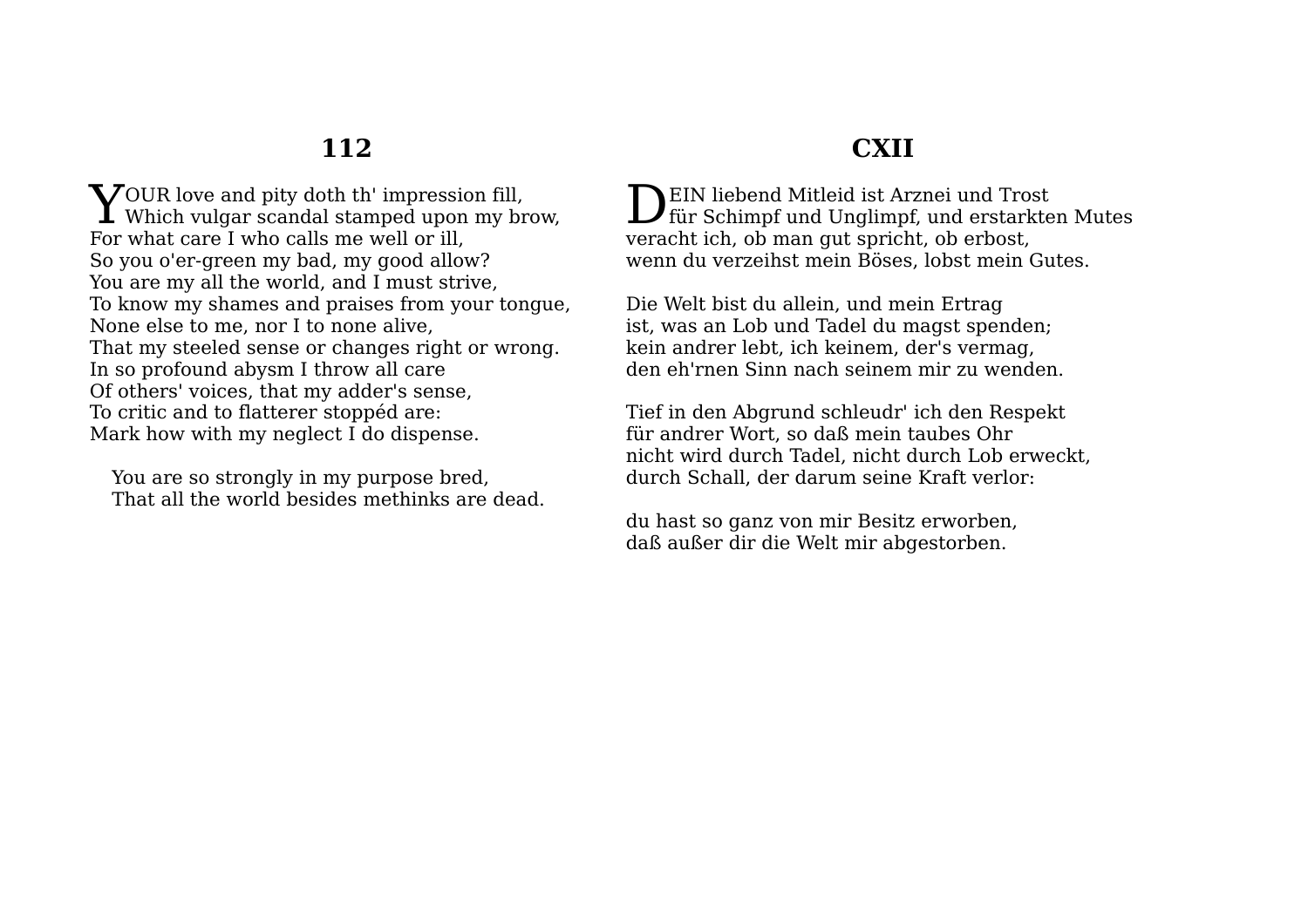$\bigcap$  INCE I left you, mine eve is in my mind. SINCE I left you, mine eye is in my mind,<br>And that which governs me to go about, Doth part his function, and is partly blind, Seems seeing, but effectually is out: For it no form delivers to the heart Of bird, of flower, or shape which it doth latch, Of his quick objects hath the mind no part, Nor his own vision holds what it doth catch: For if it see the rud'st or gentlest sight, The most sweet favour or deformed'st creature, The mountain, or the sea, the day, or night: The crow, or dove, it shapes them to your feature.

Incapable of more, replete with you, My most true mind thus maketh mine untrue.

#### **CXIII**

**T**M Geist wohnt nun mein Aug, das deine Nähe IM Geist wohnt nun mein Aug, das deine Nähe<br>Lentbehrt; wo's führen soll, erfüllt's die Pflicht nur halb, ist blind fast, tut als ob es sähe, in Wirklichkeit entschwand ihm sein Gesicht.

Dem Herzen vorenthaltend die Gestalt von Vogel, Blume, allem was da lebt, gewährt's dem Geiste keinen Aufenthalt, dem alle dargebotne Schau verschwebt.

Denn was nur im natürlichen Bezirk zu sehen ist, das Holde und das Wilde, er formt die Nacht, den Tag, das Meer, Gebirg, die Taube und die Kräh' nach deinem Bilde.

Mein Auge ging dir allerwegen nach; so kam's, daß treuster Sinn die Treue brach.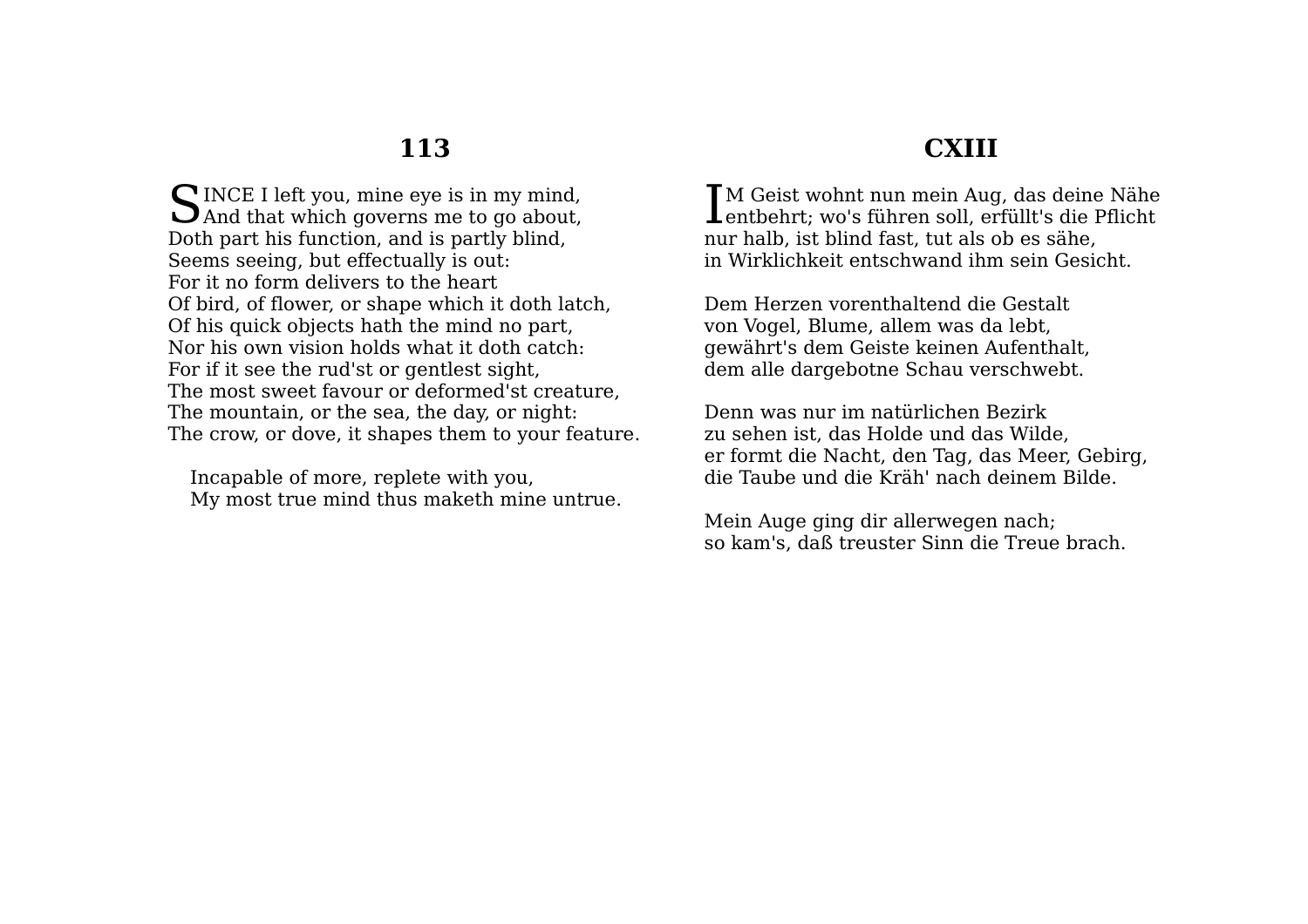R whether doth my mind being crowned with you OR whether doth my mind being crowned with<br>Drink up the monarch's plague this flattery? Or whether shall I say mine eye saith true, And that your love taught it this alchemy? To make of monsters, and things indigest, Such cherubins as your sweet self resemble, Creating every bad a perfect best As fast as objects to his beams assemble: O 'tis the first, 'tis flattery in my seeing, And my great mind most kingly drinks it up, Mine eye well knows what with his gust is 'greeing, And to his palate doth prepare the cup.

If it be poisoned, 'tis the lesser sin, That mine eye loves it and doth first begin.

## **CXIV**

ST's so, daß den mit dir gekrönten Geist IST's so, daß den mit dir gekrönten Geist<br>das Fürstengift der Schmeichelei betört? Ist's anders? So, daß sich als treu erweist mein Aug, dem solchen Zauber Liebe lehrt,

daß es aus Mißgeburt und Schreckgesicht macht Cherubim von deiner holden Art, der schlechtste Stoff erblüht ihm zum Gedicht, sobald sein Strahlenblick ihn nur gewahrt?

Nicht so ist's! Schmeichelei erfüllt dies Auge, nach Fürstenweis' schlürft sie mein hoher Mut: das Auge kennt den Trank, der dazu tauge, und seinen Trinker kennt es ganz so gut.

Entschuldigt sei, wenn Gift in solchen Tränken: das Auge liebt, zuerst sich einzuschenken.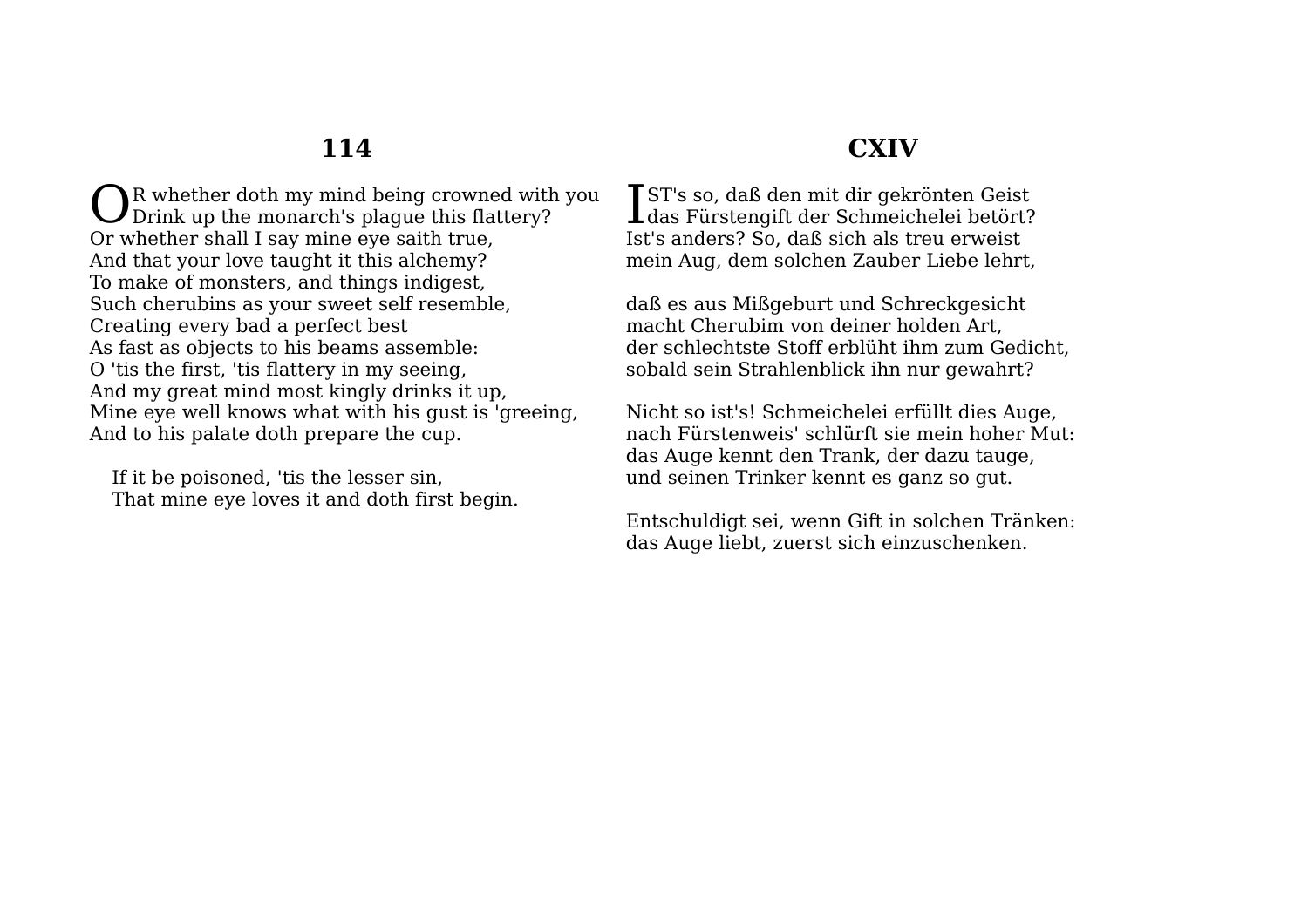$\blacksquare$  HOSE lines that I before have writ do lie. THOSE lines that I before have writ do lie,<br>Even those that said I could not love you dearer, Yet then my judgment knew no reason why, My most full flame should afterwards burn clearer, But reckoning time, whose millioned accidents Creep in 'twixt vows, and change decrees of kings, Tan sacred beauty, blunt the sharp'st intents, Divert strong minds to the course of alt'ring things: Alas why fearing of time's tyranny, Might I not then say 'Now I love you best,' When I was certain o'er incertainty, Crowning the present, doubting of the rest?

Love is a babe, then might I not say so To give full growth to that which still doth grow.

#### **CXV**

DIE Verse, die ich früher schrieb, sind Lüge;<br>selbst dies: ich könnte stärker dich nicht lie selbst dies: ich könnte stärker dich nicht lieben. Damals erkannt' ich nicht, wie höher fliege dereinst die Glut, die schon so hoch getrieben.

Doch wenn ich seh vieltausendfach die Zeit in Eide schleichen, Königsworte biegen, die Schönheit bleichen, lähmen Männerstreit und großen Geist dem kleinen Plane schmiegen:

durft' ich nicht, von Vergänglichkeit gebannt, vollendet wähnen meiner Liebe Reifen und im Bestande vor dem Unbestand das Glück des Augenblickes mir ergreifen?

Ein Kind ist Liebe; darin irrt' ich bloß: ich hielt für reif sie, und sie wird erst groß.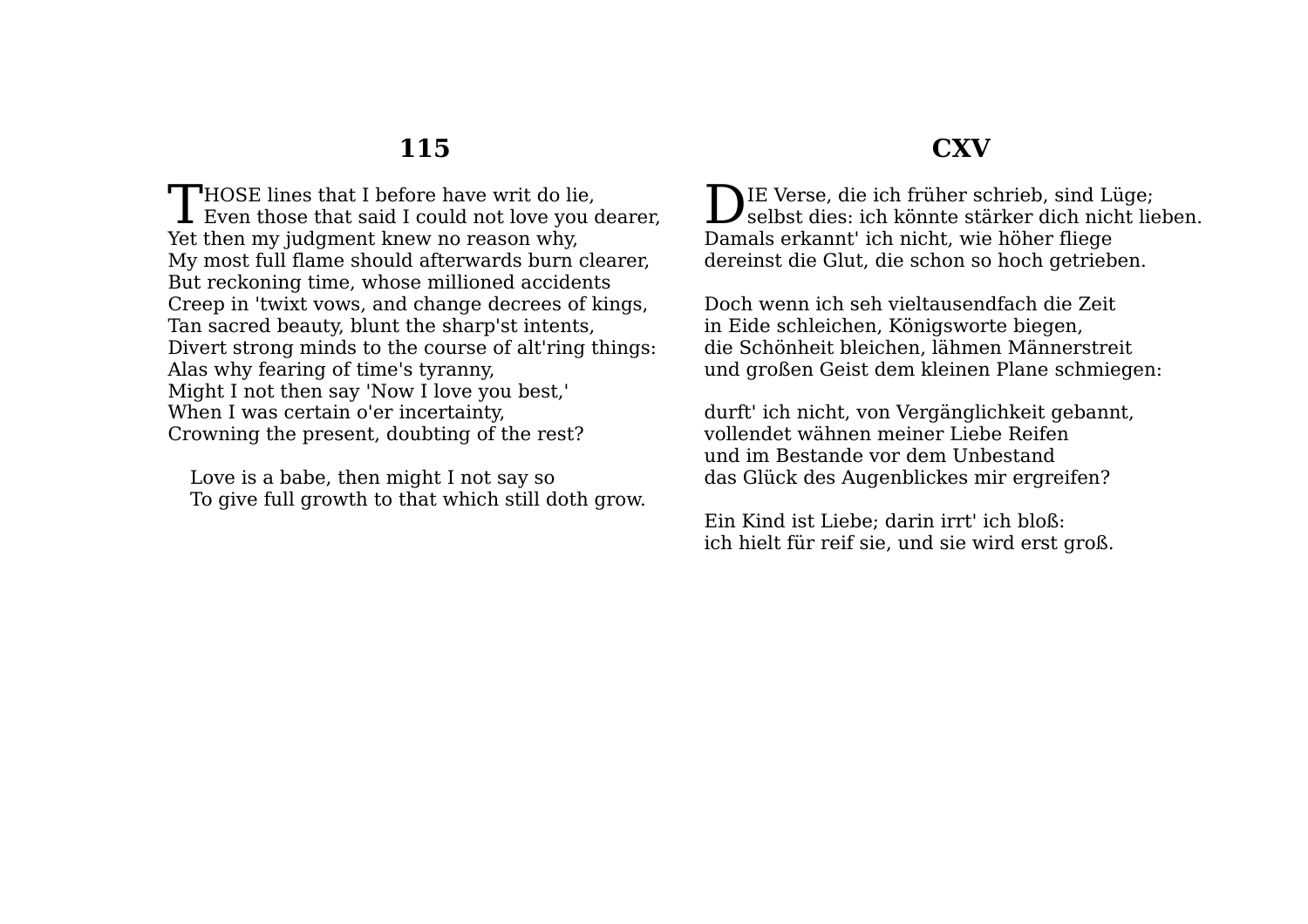ET me not to the marriage of true minds ET me not to the marriage of true m<br>Admit impediments, love is not love Which alters when it alteration finds, Or bends with the remover to remove. O no, it is an ever-fixéd mark That looks on tempests and is never shaken; It is the star to every wand'ring bark, Whose worth's unknown, although his height be taken.

Love's not Time's fool, though rosy lips and cheeks Within his bending sickle's compass come, Love alters not with his brief hours and weeks, But bears it out even to the edge of doom:

If this be error and upon me proved, I never writ, nor no man ever loved.

## **CXVI**

ICHTS löst die Bande, die die Liebe bindet. N  $1$ **N** Sie wäre keine, könnte hin sie schwinden, weil, was sie liebt, ihr einmal doch entschwindet; und wäre sie nicht Grund, sich selbst zu gründen.

Sie steht und leuchtet wie der hohe Turm, der Schiffe lenkt und leitet durch die Wetter, der Schirmende, und ungebeugt vom Sturm, der immer wartend unbedankte Retter.

Lieb' ist nicht Spott der Zeit, sei auch der Lippe, die küssen konnte, Lieblichkeit dahin; nicht endet sie durch jene Todeshippe. Sie währt und wartet auf den Anbeginn.

Ist Wahrheit nicht, was hier durch mich wird kund, dann schrieb ich nie, schwur Liebe nie ein Mund.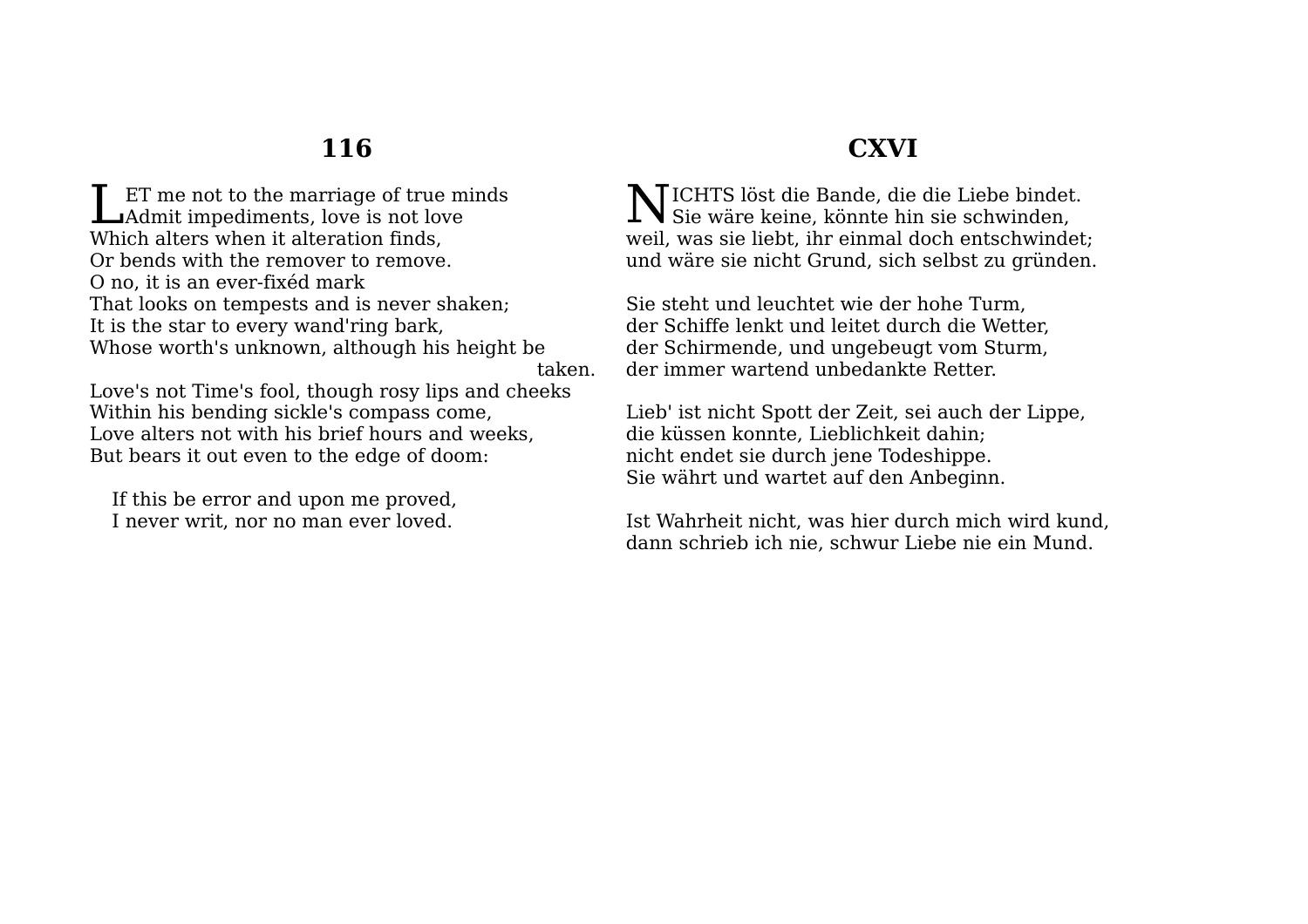CCUSE me thus, that I have scanted all, **A** CCUSE me thus, that I have scanted all,<br>Wherein I should your great deserts repay, Forgot upon your dearest love to call, Whereto all bonds do tie me day by day, That I have frequent been with unknown Minds, And given to time your own dear-purchased right, That I have hoisted sail to all the winds Which should transport me farthest from your sight. Book both my wilfulness and errors down, And on just proof surmise, accumulate, Bring me within the level of your frown, But shoot not at me in your wakened hate:

Since my appeal says I did strive to prove The constancy and virtue of your love.

## **CXVII**

O wirf mir vor, daß ich weit mehr genossen  $\sum$ O wirf mir vor, daß ich weit mehr genosse<br>San Gunst, als was ich dir zurückgegeben; daß ich dem Herzen mich nicht angeschlossen, dem alle Pflicht das meine muß verweben;

daß ich mit niedern Geistern oft verkehrte, mit schnödem Sinn dich um dein Recht betrog, die Segel hissend, wie der Wind begehrte, der fernhin mich von deinem Hafen zog.

Schreib Fehler auf und Eigensinn und Grillen, häuf Argwohn, den Beweis erhärten soll; du magst an mir dir deinen Unmut stillen doch triff mich tödlich nicht mit deinem Groll!

Ich hatte dein doch wahrlich nur vergessen, um deine ganze Treue zu ermessen.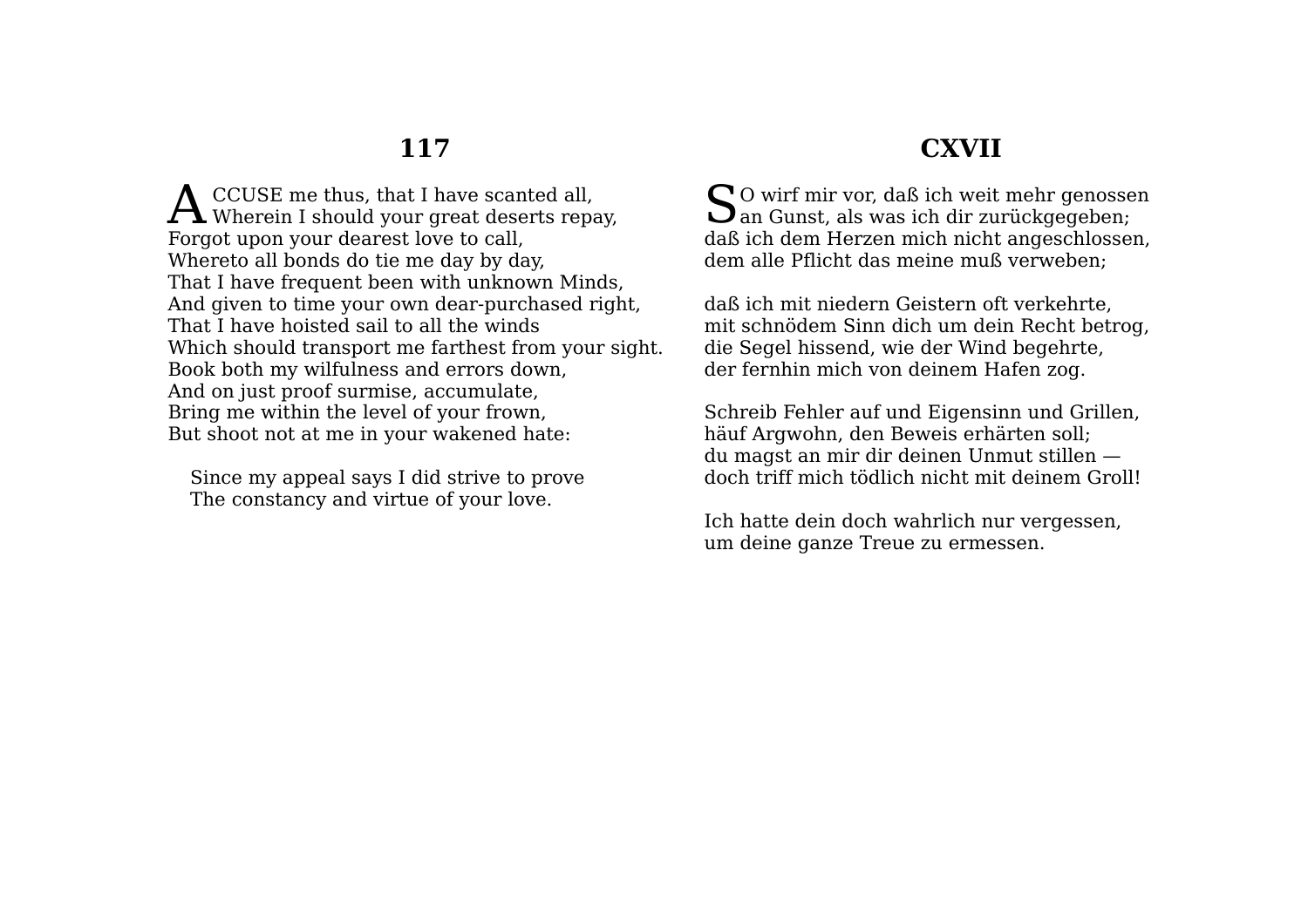IKE as to make our appetite more keen IKE as to make our appetite more keen<br>With eager compounds we our palate urge, As to prevent our maladies unseen, We sicken to shun sickness when we purge. Even so being full of your ne'er-cloying sweetness, To bitter sauces did I frame my feeding; And sick of welfare found a kind of meetness, To be diseased ere that there was true needing. Thus policy in love t' anticipate The ills that were not, grew to faults assured, And brought to medicine a healthful state Which rank of goodness would by ill be cured.

But thence I learn and find the lesson true, Drugs poison him that so fell sick of you.

## **CXVIII**

 $\mathbf{W}$ IE man, um sich den Appetit zu mehren,<br>den Gaumen gern mit scharfer Würze pe den Gaumen gern mit scharfer Würze peinigt; wie man, um schwere Krankheit abzuwehren, sich Blut und Saft durch eine Krankheit reinigt:

so nahm ich, deiner Süße voll, die Speise versetzt mit allerbittersten Gewürzen; geschwächt von Wohlsein, hielt ich es für weise, die Zeit bis zur Erkrankung abzukürzen.

So machte kluge Liebe die Erfahrung, vermeintes Leid in Wirklichkeit zu wandeln und zu erhoffter beßrer Selbstbewahrung sich für Gesundheit Siechtum zu erhandeln.

Erkenntnis bleibt ihr, die ins Schwarze trifft: dem, der an dir krankt, wird Arznei zum Gift.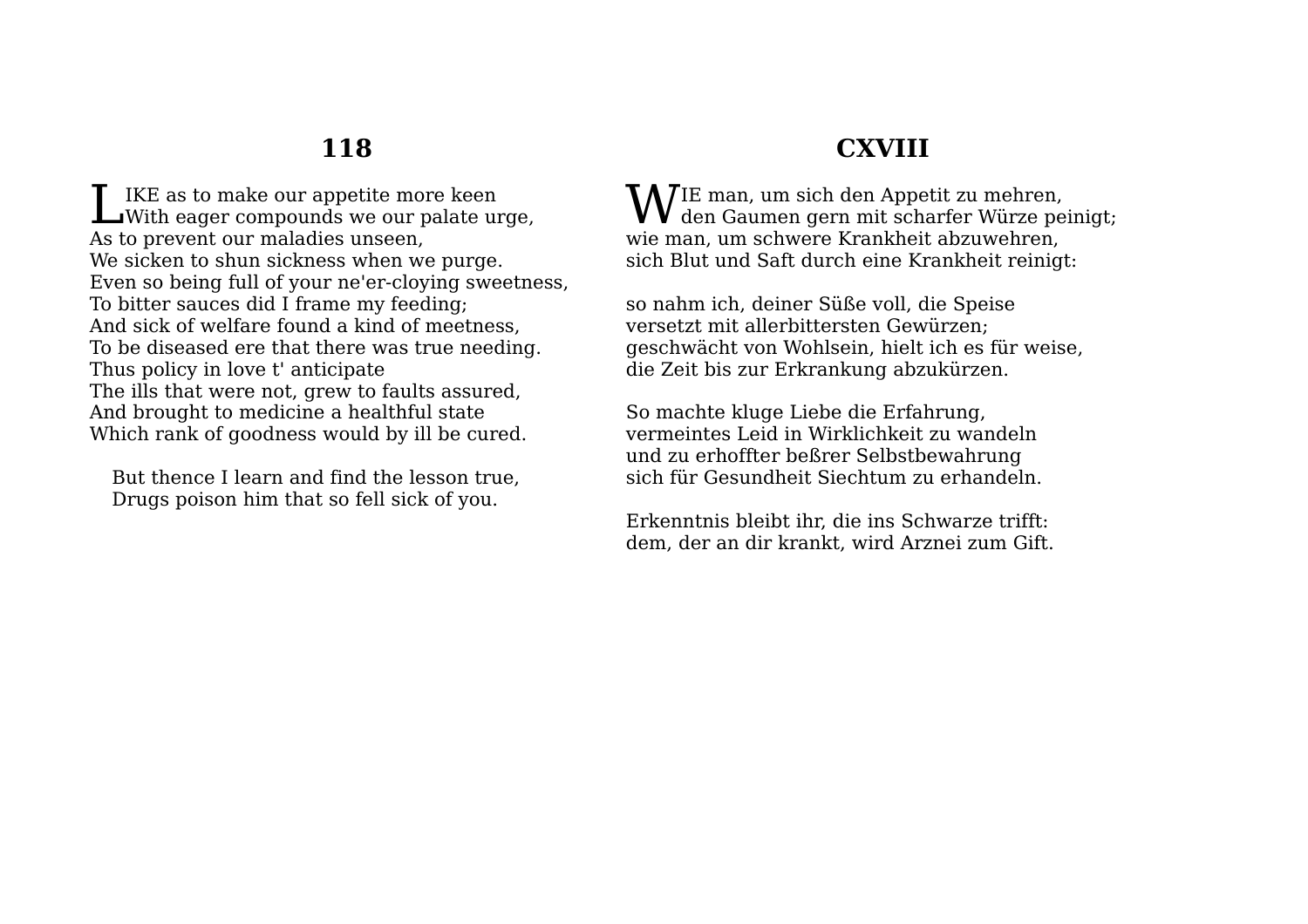HAT potions have I drunk of Siren tears **W** HAT potions have I drunk of Siren tears<br>Distilled from limbecks foul as hell within, Applying fears to hopes, and hopes to fears, Still losing when I saw my self to win! What wretched errors hath my heart committed, Whilst it hath thought it self so blessed never! How have mine eyes out of their spheres been fitted In the distraction of this madding fever! O benefit of ill, now I find true That better is, by evil still made better. And ruined love when it is built anew Grows fairer than at first, more strong, far greater.

So I return rebuked to my content, And gain by ills thrice more than I have spent.

# **CXIX**

IE trank ich Eimer voll Sirenentränen,  $\mathbf{W}$ IE trank ich Eimer voll Sirenentränen Wie schmerzlich trog die Wahrheit mir mein Wähnen und brach den Bau, den Hoffnung mir erbaut!

Wie dumpf und wirr verirrte sich mein Herz, vermutend, daß ihm nun das Glück gedieh! Wie toll und wild verzückte himmelwärts den Blick die fieberhafte Phantasie!

O Heil des Unheils! Nun erkannt' ich klar, daß Gutes besser wird durch böses Leid, und daß die Glut, die schon erloschen war, erglüht zu nie geahnter Seligkeit.

So seh ich, der zur Liebe heimgekehrt, die Schuld mir dreifach als Gewinn gewährt.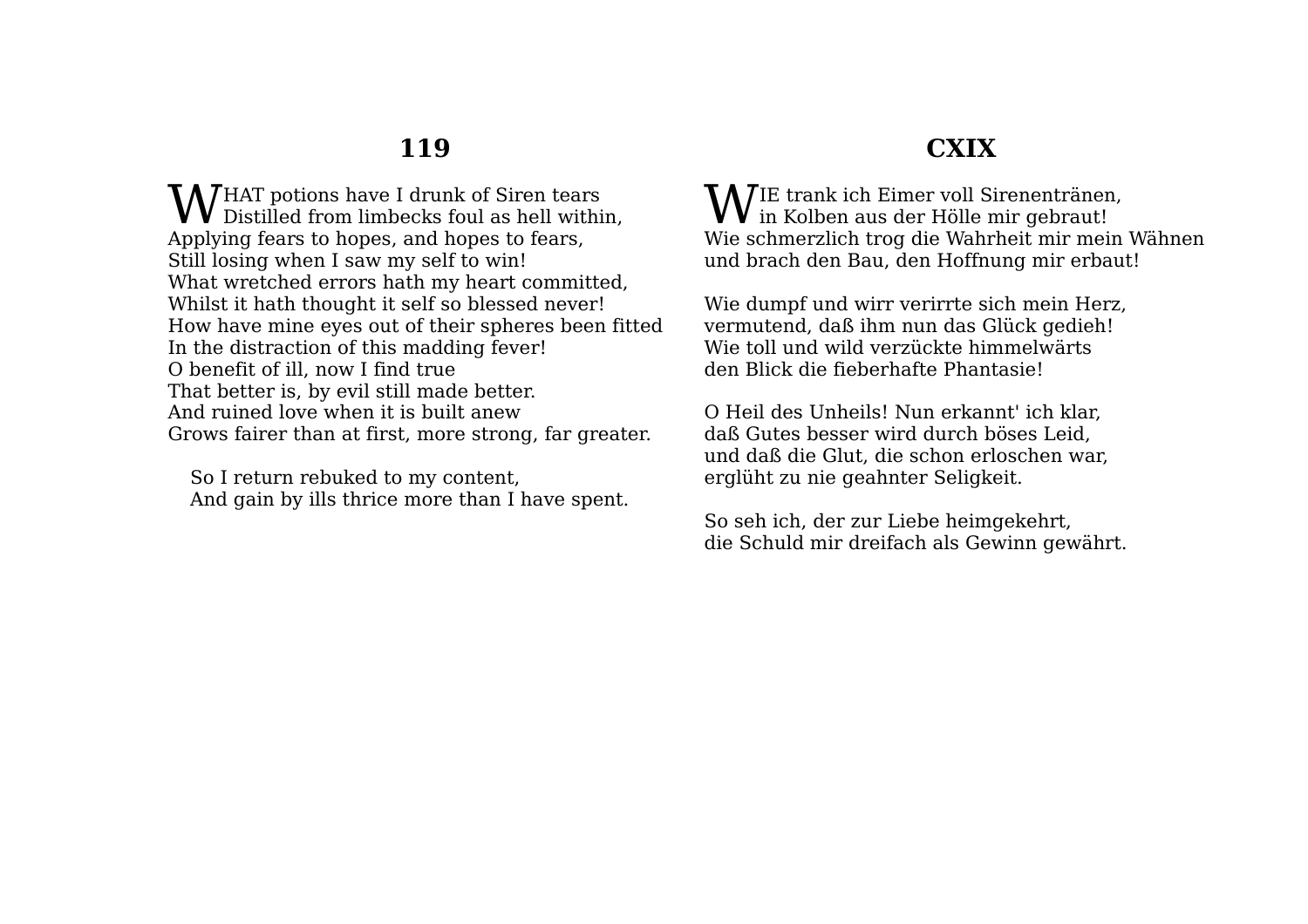$\Box$  HAT you were once unkind befriends me now. THAT you were once unkind befriends me n<br>And for that sorrow, which I then did feel, Needs must I under my transgression bow, Unless my nerves were brass or hammered steel. For if you were by my unkindness shaken As I by yours, y'have passed a hell of time, And I a tyrant have no leisure taken To weigh how once I suffered in your crime. O that our night of woe might have remembered My deepest sense, how hard true sorrow hits, And soon to you, as you to me then tendered The humble salve, which wounded bosoms fits!

But that your trespass now becomes a fee, Mine ransoms yours, and yours must ransom me.

## **CXX**

**LI** EUT dank ich dir, was ich von dir erduldet. HEUT dank ich dir, was ich von dir erduldet,<br>doch einstmals war so voll von Leid mein Herz, daß mich zerbrochen hätt', was ich verschuldet, hätt' ich nicht Nerven wie von Stahl und Erz.

Konnt' meine Ungunst so dein Herz verletzen wie deine meins, so littst du Höllenqual; und ich Tyrann bedacht' nicht, abzuschätzen das Leid, das deine Tyrannei befahl.

Oh, hätte mir nicht jene Schmerzensnacht Bewußtsein unsrer Schmerzen doch gemindert, wir hätten uns den Balsam zugebracht, der Herzen stärkt und ihre Leiden lindert!

Durch Schuld wird nun das Lösegeld verdient, da deine mich und meine dich entsühnt.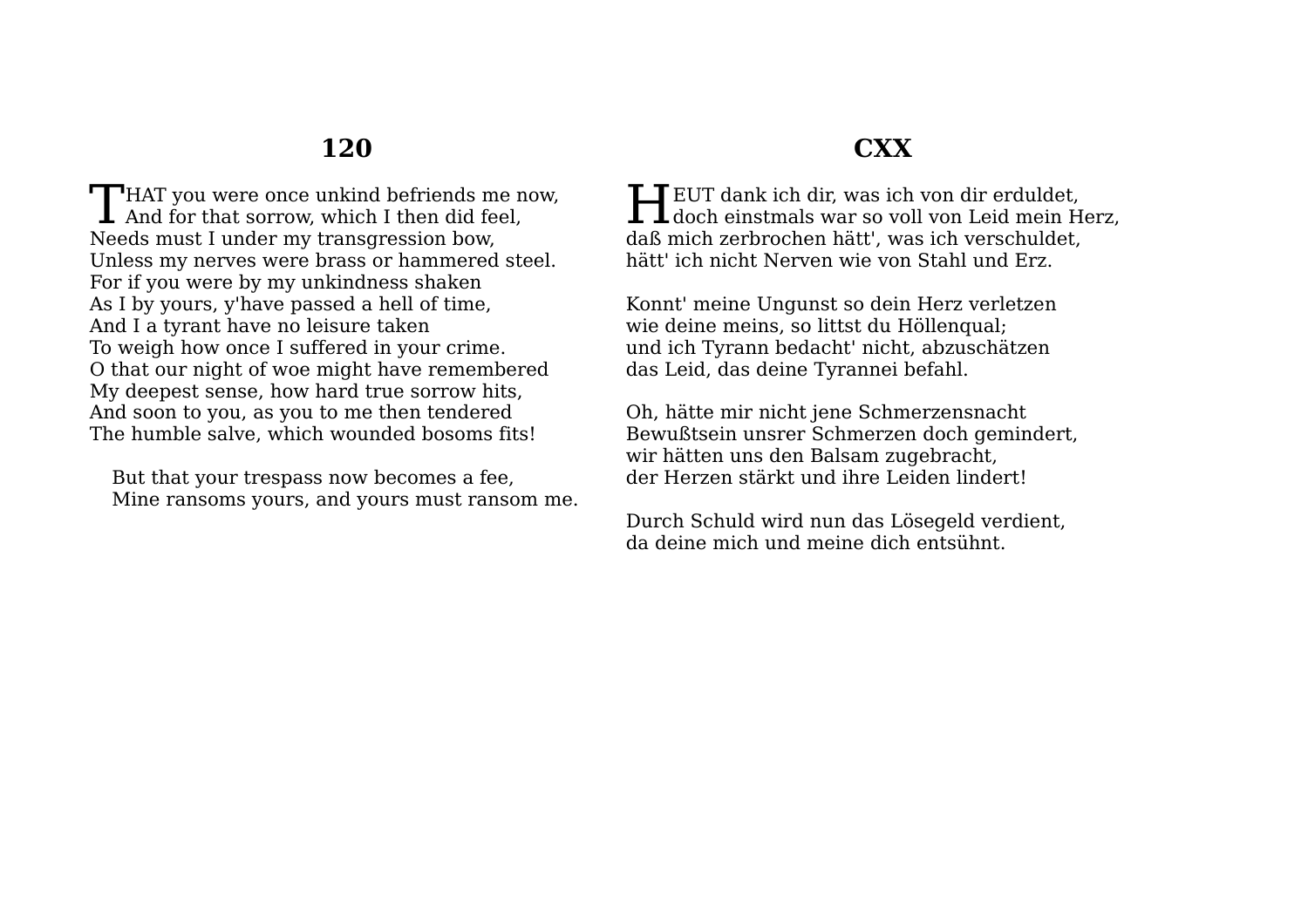$\Box$ IS better to be vile than vile esteemed. TIS better to be vile than vile esteemed,<br>When not to be, receives reproach of being, And the just pleasure lost, which is so deemed, Not by our feeling, but by others' seeing. For why should others' false adulterate eyes Give salutation to my sportive blood? Or on my frailties why are frailer spies, Which in their wills count bad what I think good? No, I am that I am, and they that level At my abuses, reckon up their own, I may be straight though they themselves be bevel; By their rank thoughts, my deeds must not be shown

Unless this general evil they maintain, All men are bad and in their badness reign.

#### **CXXI**

 $\rm V^{IEL}$  besser: schlecht sein, als für schlecht zu gelten, wenn, der's nicht ist, doch dafür wird gehalten, und edlen Liebesdrang, den wir nicht schelten, die Welt verneint in ihrem kalten Walten.

Warum denn sollte voller Hochmut sprechen die Heuchelei von meinem freien Blut, die Schwäche, die sich rächt an meinen Schwächen, für schlecht befinden, was ich hielt für gut?

Nein, der ich bin, der bin ich; wer mir rief Verfehlung nach, nur von sich selber spricht; sie sind nicht grade, und ich bin nicht schief, ihr Schuldspruch gelte nicht als mein Gericht!

Sie sprechen Unrecht; wenn man nicht mit Recht die Menschheit insgesamt erkennt für schlecht.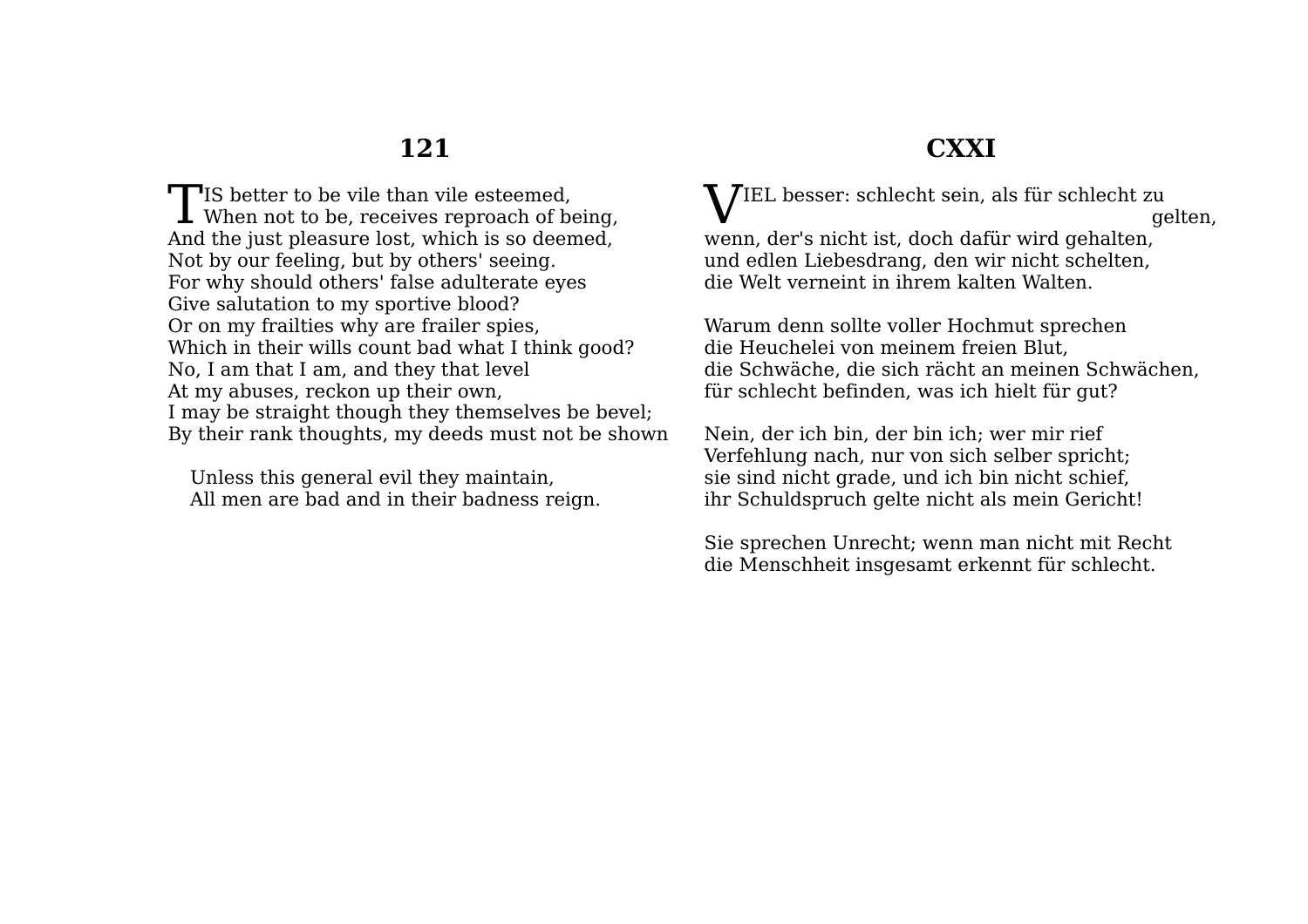$\blacksquare$  HY gift, thy tables, are within my brain **THY** gift, thy tables, are within my brain Full charactered with lasting memory, Which shall above that idle rank remain Beyond all date even to eternity. Or at the least, so long as brain and heart Have faculty by nature to subsist, Till each to razed oblivion yield his part Of tbee, thy record never can be missed: That poor retention could not so much hold, Nor need I tallies thy dear love to score, Therefore to give them from me was I bold, To trust those tables that receive thee more:

To keep an adjunct to remember thee Were to import forgetfulness in me.

## **CXXII**

AS Tagebuch, von dir mir einst geschenkt, DAS Tagebuch, von dir mir einst geschenk<br>lebt dort mir, wo ich es beständig trage: im Geist, der länger als Papier gedenkt und alle Tage wahrt für alle Tage.

So lange wenigstens, als Herz und Hirn naturgemäß zum Leben sich verbinden, so lang', bis ihr Vergessen dein Gestirn verlöscht, soll mir dein Bildnis nicht entschwinden!

So viel vermag ein Merkbuch nicht zu fassen, und daß ich dich mir merke, brauch ich's nicht; drum gab ich's weg, um ganz zu überlassen dem innern Buch den besseren Bericht.

Gedenken, dir von außen zugemessen: der Vorwurf wär's, ich hätte dich vergessen.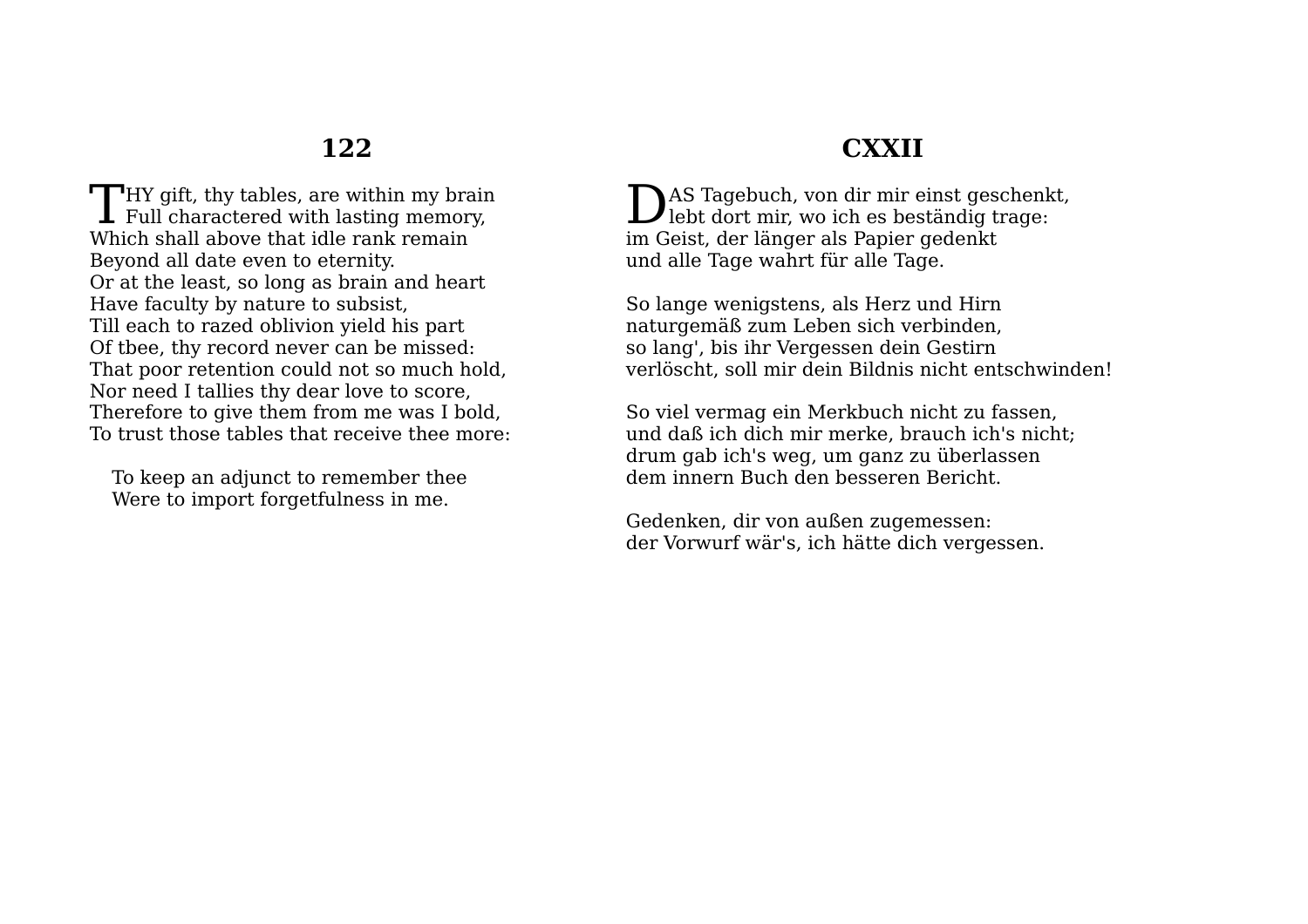**CXXIII**

O! Time, thou shalt not boast that I do change,  $\sum$  Thy pyramids built up with newer might To me are nothing novel, nothing strange, They are but dressings of a former sight: Our dates are brief, and therefore we admire, What thou dost foist upon us that is old, And rather make them born to our desire, Than think that we before have heard them told: Thy registers and thee I both defy, Not wond'ring at the present, nor the past, For thy records, and what we see doth lie, Made more or less by thy continual haste:

This I do vow and this shall ever be, I will be true despite thy scythe and thee.

EIN, prahl nicht, Zeit, du könntst mich anders N fügen! Bau Pyramiden neu — so stehn sie nicht vor mir mit neuen und besondern Zügen, ziert alte Größe neu auch das Gesicht.

Kurz ist das Leben; staunend drum bemerken wir Altes, das du anders nur behängst: es scheint zum erstenmal geformten Werken zu gleichen, und wir konnten es schon längst.

Dir biet ich Trotz und deinen Protokollen, die mich mit ihrem jetzt und Einst nicht blenden und durch ein Lügenwerk nicht täuschen sollen im Neubeginnen und im Nievollenden.

Dies schwör ich: und wenn nichts durch dich verblieb', ich bleibe treu trotz deinem Sensenhieb!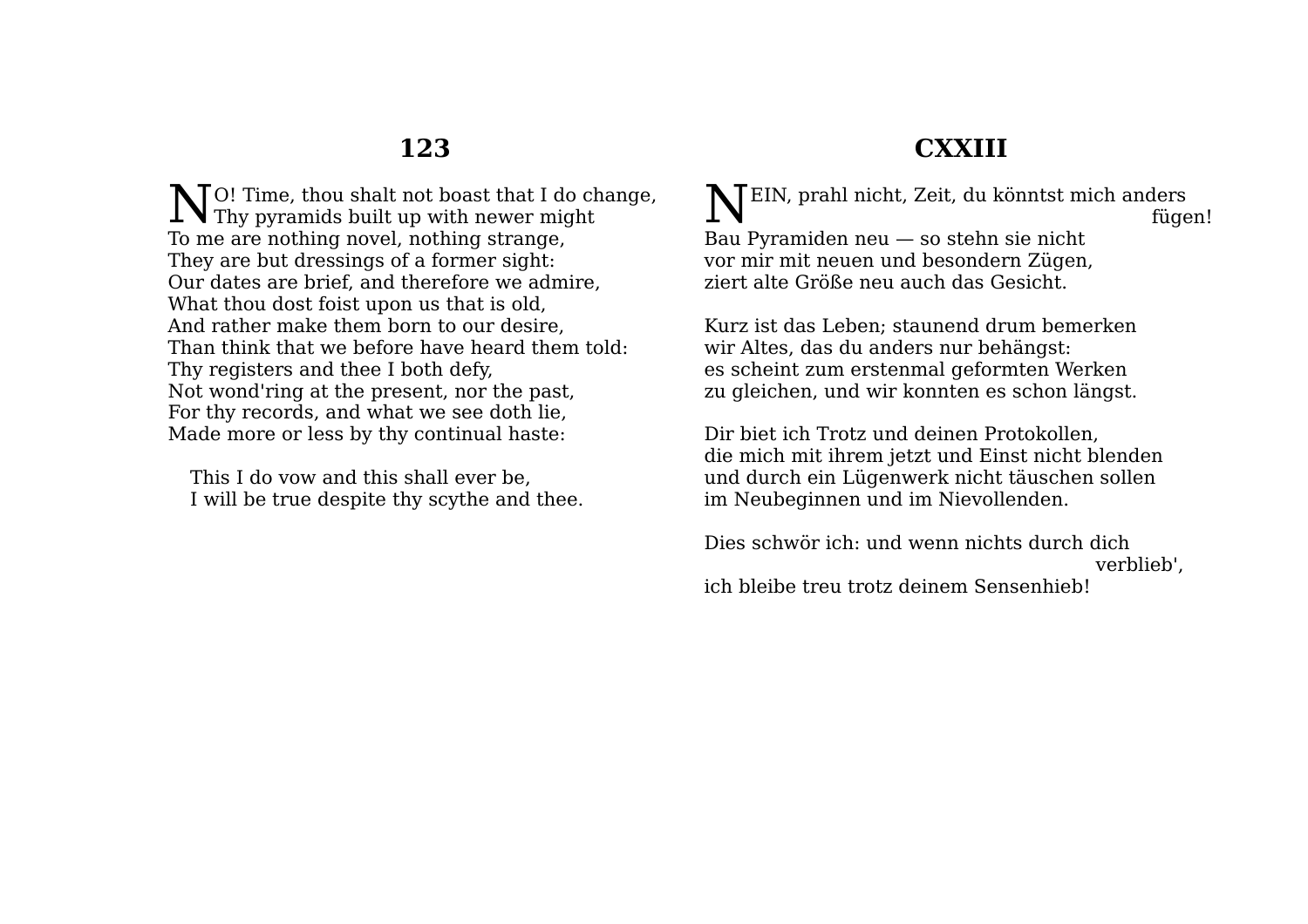**T**F my dear love were but the child of state.  $\prod$  If my dear love were but the child of state, It might for Fortune's bastard be unfathered, As subject to time's love or to time's hate, Weeds among weeds, or flowers with flowers gathered

No it was builded far from accident, It suffers not in smiling pomp, nor falls Under the blow of thralléd discontent, Whereto th' inviting time our fashion calls: It fears not policy that heretic, Which works on leases of short-numbered hours. But all alone stands hugely politic, That it nor grows with heat, nor drowns with showers.

To this I witness call the fools of time, Which die for goodness, who have lived for crime.

#### **CXXIV**

**W**AR' meine Liebe nur ein Kind von Rang,<br>Fortunas Bastard wär' sie, vaterlos,  $\boldsymbol{\mathsf{V}}\, \boldsymbol{\mathsf{V}}$  Fortunas Bastard wär' sie, vaterlos, des Zufalls und der Zeitenlaune Fang, Spreu unter Spreu, Blum' unter Blumen bloß.

Doch nicht durch Glückswurf in die Welt gebracht, vom Prunke nicht bedrückt, auch nicht ergeben ist sie der mißvergnügten Sklavenmacht, der nun die Zeit geneigt ist zuzustreben.

Sie fürchtet nicht die Hexe Politik, die ihren Zauber auf Minuten borgt, und bleibt mit beßrer Klugheit stolz zurück, und steht in Glut und Kälte unbesorgt.

Die Narrn der Zeit sei'n Zeugen, die im Leben der Lust, im Tod der Tugend sich ergeben!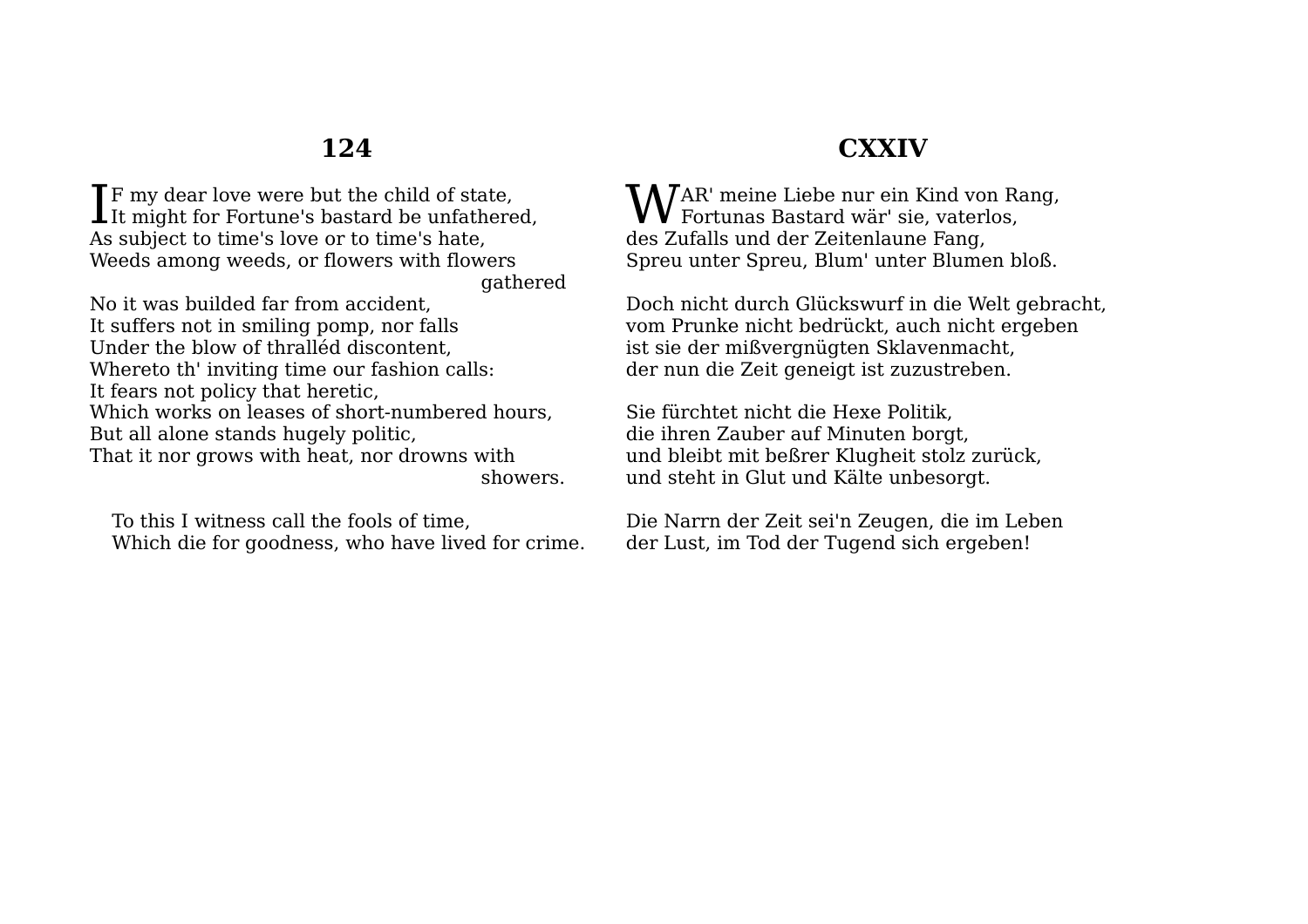ERE't aught to me I bore the canopy, WERE't aught to me I bore the canopy,<br>With my extern the outward honouring, Or lald great bases for eternity, Which proves more short than waste or ruining? Have I not seen dwellers on form and favour Lose all, and more by paying too much rent For compound sweet; forgoing simple savour, Pitiful thrivers in their gazing spent? No, let me be obsequious in thy heart, And take thou my oblation, poor but free, Which is not mixed with seconds, knows no art, But mutual render, only me for thee.

Hence, thou suborned informer, a true soul When most impeached, stands least in thy control.

## **CXXV**

**NIENT** denn mein Lied nur als ein Baldachin, DIENT denn mein Lied nur als ein Baldachin,<br>soll bloß mit äußerm Glanz es dich verklären? Erricht ich einen Bau, der ewig schien und länger nicht als Schutt und Staub soll währen?

Sah ich nicht Schönheitssucher untergehn, die sich verirrt in Schein und leere Hülle, die bei dem Feste nicht das Mahl gesehn, für schlechte Zier verlierend echte Fülle?

Nein, deinem Herzen dien ich mit dem meinen, nimm meine Gabe: sie ist arm, doch frei; durch Zutat möchte nicht als falsch erscheinen, was Gabe nur und Gegengabe sei.

Verleumdung, fort! Magst du noch frecher schalten, ein Herzensband wird umso fester halten!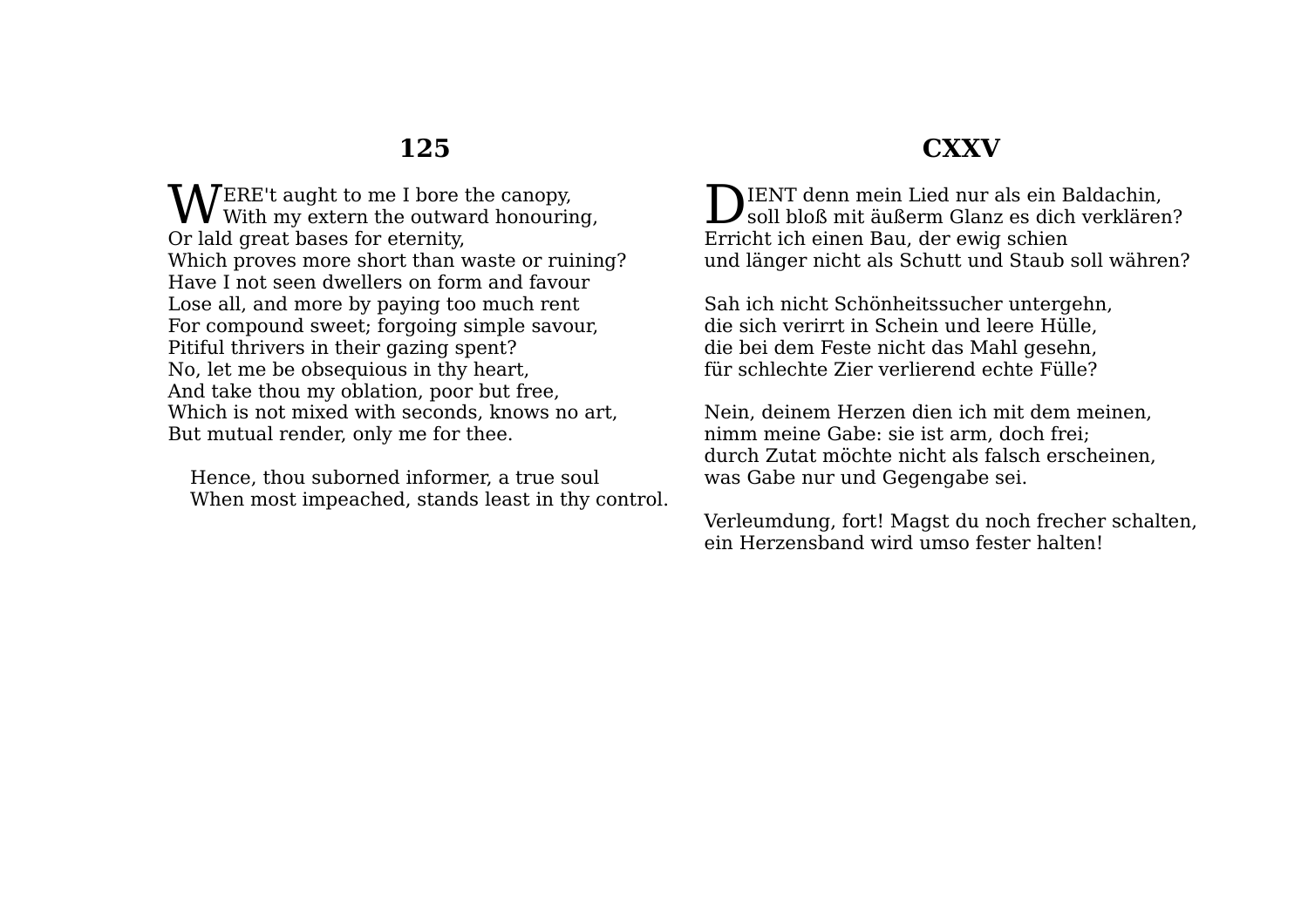**THOU** my lovely boy who in thy power. **O** THOU my lovely boy who in thy power,<br>Dost hold Time's fickle glass his fickle hour: Who hast by waning grown, and therein show'st, Thy lovers withering, as thy sweet self grow'st. If Nature (sovereign mistress over wrack) As thou goest onwards still will pluck thee back She keeps thee to this purpose, that her skill May time disgrace, and wretched minutes kill. Yet fear her O thou minion of her pleasure, She may detain, but not still keep her treasure!

Her audit (though delayed) answered must be, And her quietus is to render thee.

## **CXXVI**

HOLDER Knabe, der du übermannt<br>die Zeit, entwunden Sense ihr und Sand,

erstanden aus der Stund, da andre schwanden und welkten, die zu deiner Blüte fanden,

stürmst vorwärts du in deines Lichtes Spur, hält dich die allgebietende Natur,

die klugen Sinnes zu verhüten denkt, daß dir die Zeit nicht die Minuten kränkt.

Nütz ihre Gunst, doch fürcht ihre Gefahren: sie kann dein Gut dir hüten, nicht bewahren.

Am Ende spricht die Zeit ihr Wort doch mit: hast du bezahlt, bist der Gefahr du quitt.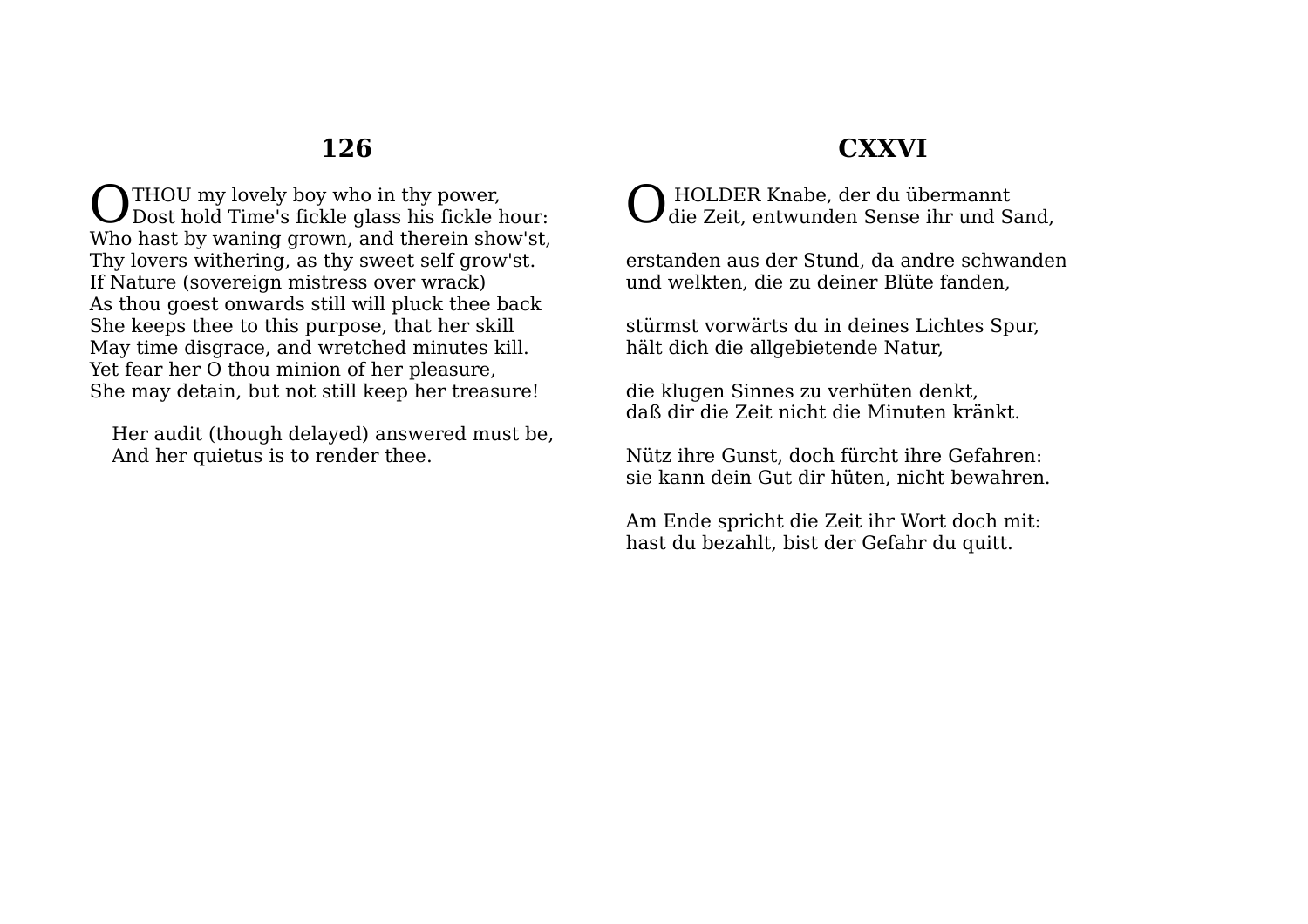IN the old age black was not counted fair,<br>Or if it were it bore not beauty's name: Lor if it were it bore not beauty's name: But now is black beauty's successive heir, And beauty slandered with a bastard shame, For since each hand hath put on nature's power, Fairing the foul with art's false borrowed face, Sweet beauty hath no name no holy bower, But is profaned, if not lives in disgrace. Therefore my mistress' eyes are raven black, Her eyes so suited, and they mourners seem, At such who not born fair no beauty lack, Slandering creation with a false esteem,

Yet so they mourn becoming of their woe, That every tongue says beauty should look so.

### **CXXVII**

**T**N alten Zeiten galt nicht schwarz für schön, IN alten Zeiten galt nicht schwarz für schön,<br>Lund schön es gar zu nennen, blieb verwehrt; nun wird die Schönheit, die es ausersehn zum Erben, mit dem Bastardschimpf entehrt.

Denn seit durch Kunst erscheint Natur entstellt und Abscheu lockt in gleißendem Gewande, hat Schönheit Ruhm und Raum nicht in der Welt; sie ist entweiht, lebt in Verruf und Schande.

Drum rabenschwarz sind meiner Herrin Augen, die unterm Trauerflor der Wimpern weinen, weil, die zur Schönheit von Geburt nicht taugen, Natur entehren durch ihr falsches Scheinen.

Vor solchem Bild der Trauer jeder spricht: Dies ist der wahren Schönheit Angesicht!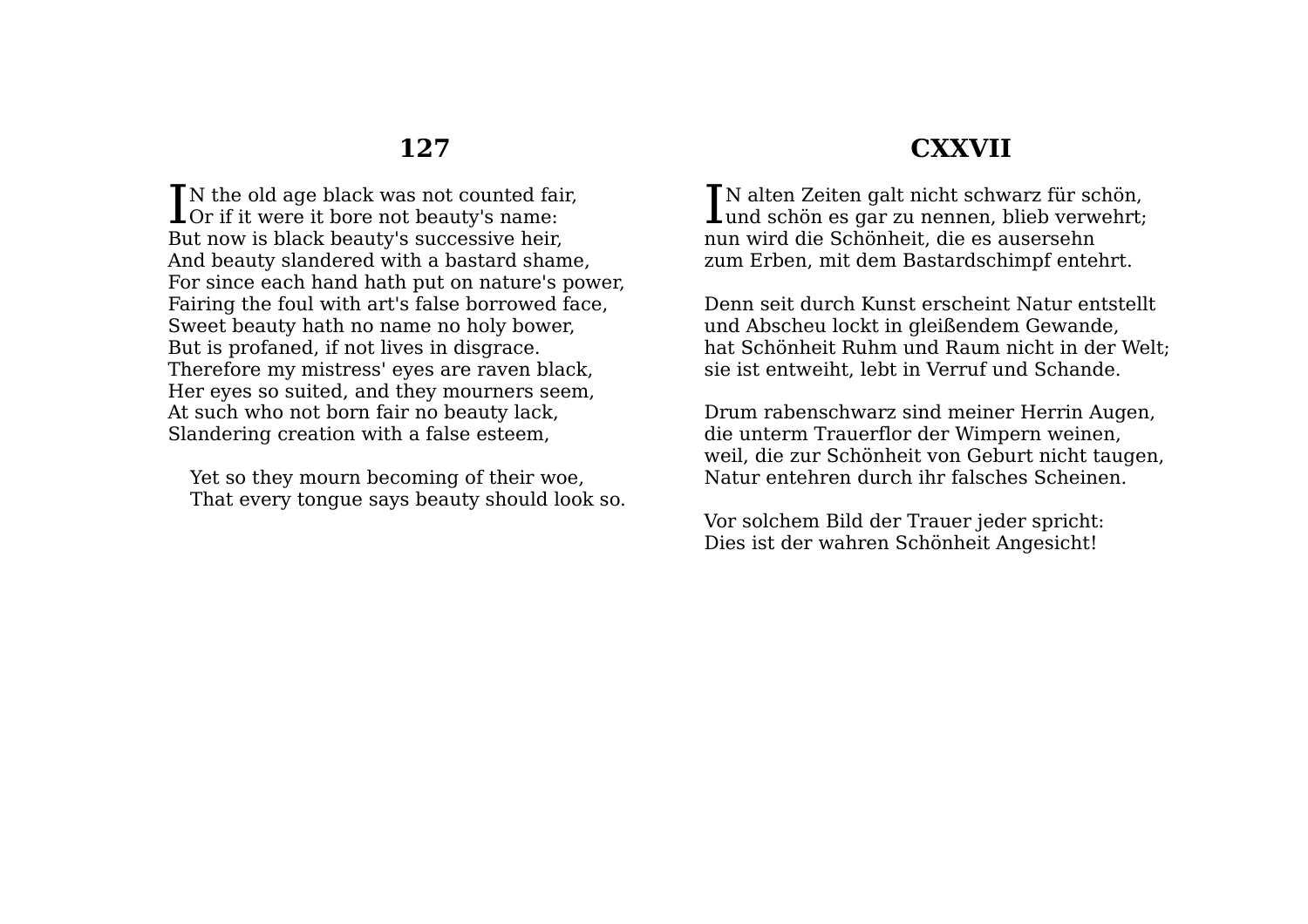$LI$  OW oft when thou, my music, music play'st, **H**OW oft when thou, my music, music play'st,<br>Upon that blesséd wood whose motion sounds With thy sweet fingers when thou gently sway'st The wiry concord that mine ear confounds, Do I envy those jacks that nimble leap, To kiss the tender inward of thy hand, Whilst my poor lips which should that harvest reap, At the wood's boldness by thee blushing stand. To be so tickled they would change their state And situation with those dancing chips, O'er whom thy fingers walk with gentle gait, Making dead wood more blest than living lips,

Since saucy jacks so happy are in this, Give them thy fingers, me thy lips to kiss.

## **CXXVIII**

IE oft, wenn deine lieben Finger leihen WIE oft, wenn deine lieben Finger leiher<br>dem toten Holze der Befühlung Glück und lassen ihm die Wohltat angedeihen, die meinem Ohr zuteil wird als Musik,

bin ich ein Bettler bloß vor solchen Tasten, die spielend küssen deine holde Hand, dieweil mein stummer Mund, verdammt zum Fasten, nicht Töne hat wie jener Musikant.

Wie neidet er das Ding, das so genießt und tief sich bückt, dem süßen Druck ergeben, und wie's beglückt von Wohllaut überfließt, weil deine Gnaden totes Holz beleben.

Sei weiter gnädig, doch gerecht auch, und: gib ihm zum Kuß die Finger, mir den Mund!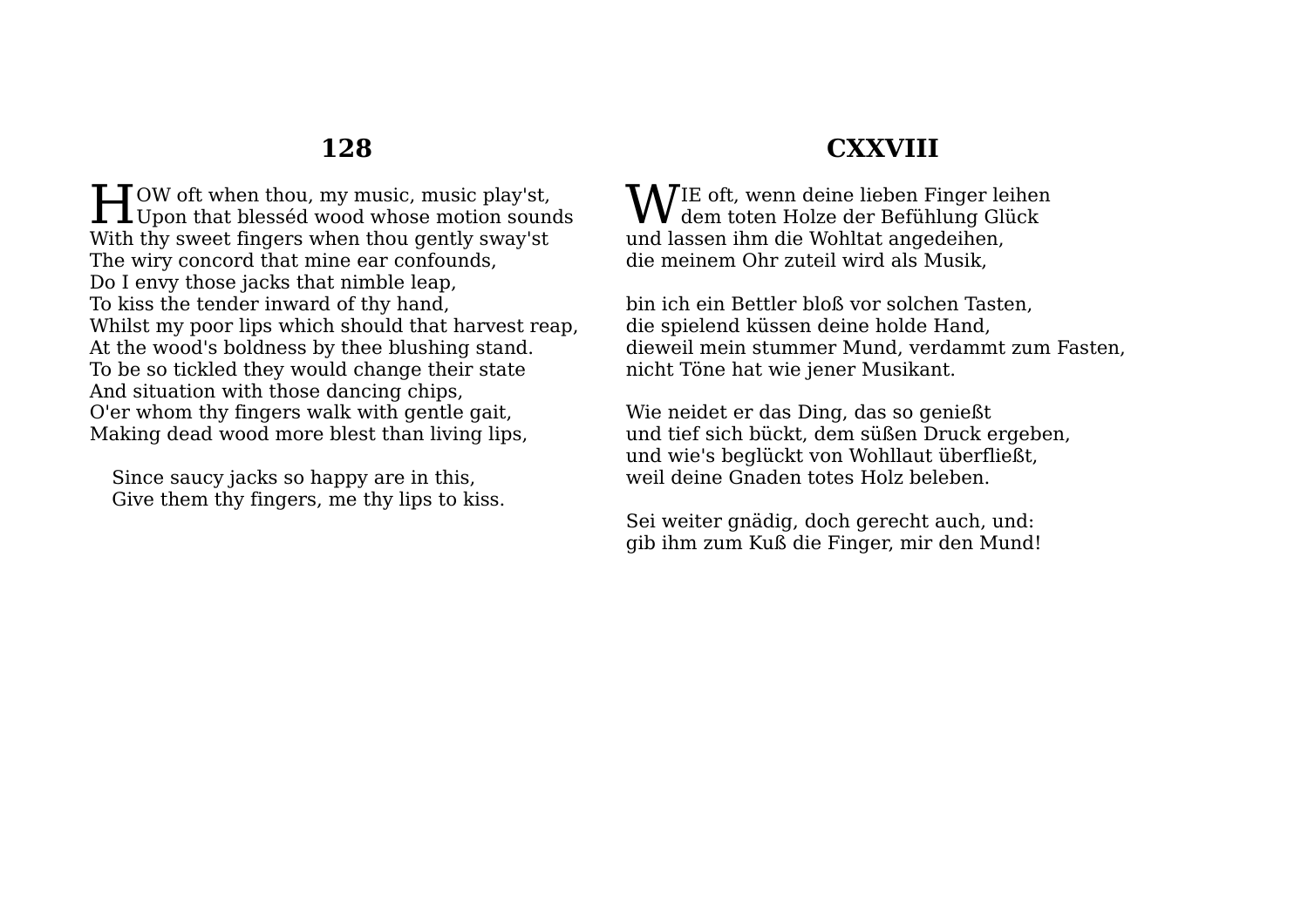$\Box$ H' expense of spirit in a waste of shame TH' expense of spirit in a waste of sharp Is lust in action, and till action, lust Is perjured, murd'rous, bloody full of blame, Savage, extreme, rude, cruel, not to trust, Enjoyed no sooner but despised straight, Past reason hunted, and no sooner had Past reason hated as a swallowed bait, On purpose laid to make the taker mad. Mad in pursuit and in possession so, Had, having, and in quest, to have extreme, A bliss in proof and proved, a very woe, Before a joy proposed behind a dream.

All this the world weil knows yet none knows well, To shun the heaven that leads men to this hell.

## **CXXIX**

IRD Geist gewendet an den Plan der Lust,  $\mathbf{W}$ IRD Geist gewendet an den Plan der Lust, sind Lust und Geist im Werk der Schmach verschwendet. Kein Meineid, kein Verrat ist unbewußt, nicht Mord dem Sinn, den jene Lockung blendet.

Doch sie verkürzt ihn. Denn in tollem Wagen wird Lust Verlust und nichts verbleibt den Sinnen als noch der Wunsch, sich fortan zu versagen und niemals mehr von neuem zu gewinnen.

Wie Wahnwitz giert und allzu bald ersattet, bevor das Unmaß der Erfüllung voll unselig, den die Seligkeit ermattet, und den das Glück gleich einem Gift macht toll.

Wer wüßt' es nicht, und würde nicht durch Gluten des Himmels doch sich in die Hölle sputen!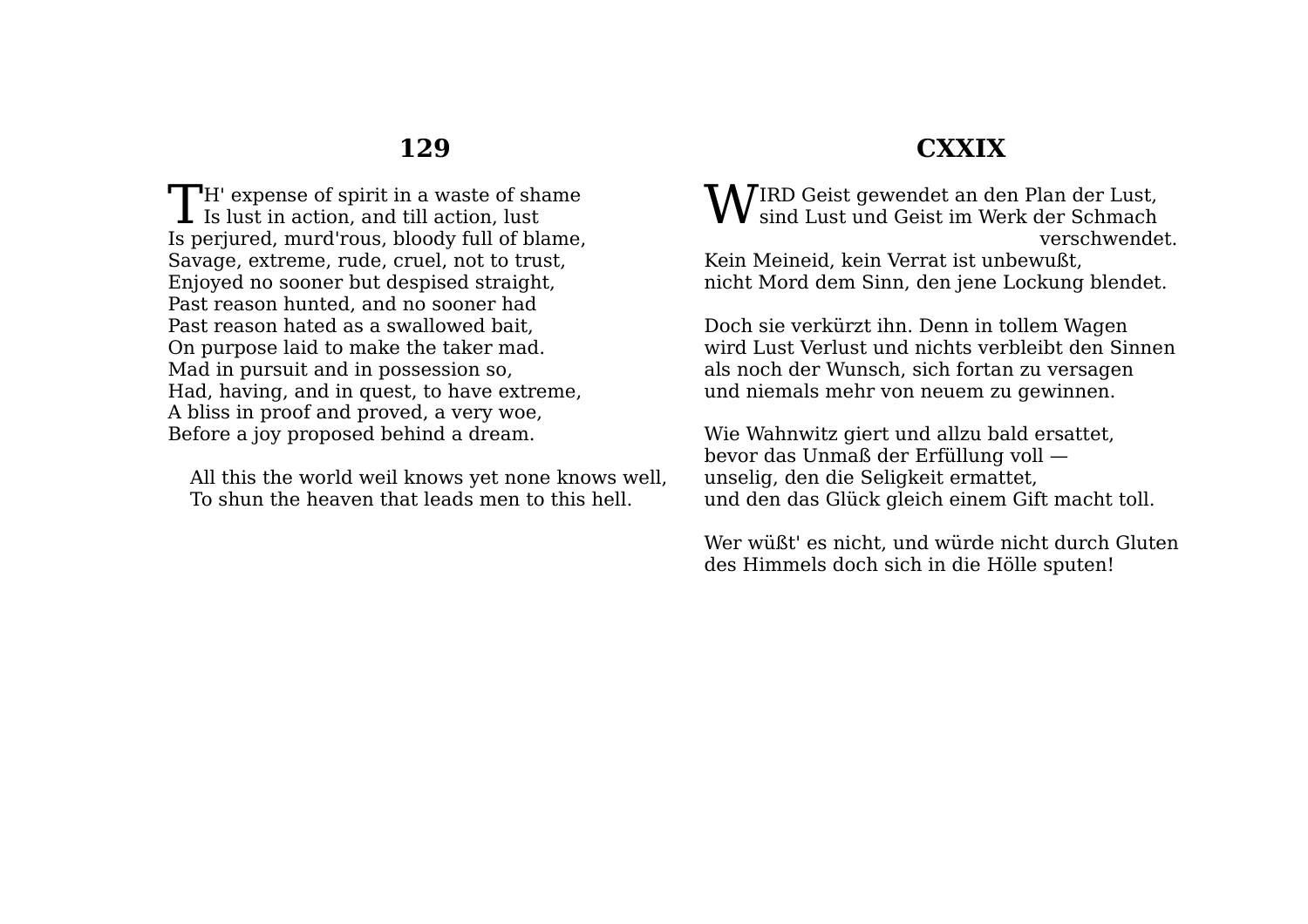Y mistress' eyes are nothing like the sun, M Y mistress' eyes are nothing like the sun<br>Coral is far more red, than her lips red, If snow be white, why then her breasts are dun: If hairs be wires, black wires grow on her head: I have seen roses damasked, red and white, But no such roses see I in her cheeks, And in some perfumes is there more delight, Than in the breath that from my mistress reeks. I love to hear her speak, yet well I know, That music hath a far more pleasing sound: I grant I never saw a goddess go, My mistress when she walks treads on the ground.

And yet by heaven I think my love as rare, As any she belied with false compare.

## **CXXX**

**T**HR Auge glänzt nicht wie das Sonnenlicht. I HR Auge glänzt nicht wie das Sonnenlich<br>nicht leuchten ihre Lippen wie Korallen. Ist weiß der Schnee, ihr Busen ist es nicht, und schwarzer Draht statt Haar gefällt nicht allen.

Ein Rosenbeet in roter, weißer Pracht sah oft ich; aber nicht auf ihren Wangen. Und oft war süßrer Duft mir zugebracht, als ich von ihrem Atem hab empfangen.

Gern hör ich sie; doch kann ich nicht bestreiten, daß meinem Ohr Musik doch holder tönt. Noch niemals sah ich eine Göttin schreiten; sie aber ist an Erdenschritt gewöhnt.

Und doch stellt sie mir jede in den Schatten, für die die Schwärmer Schmeichelworte hatten.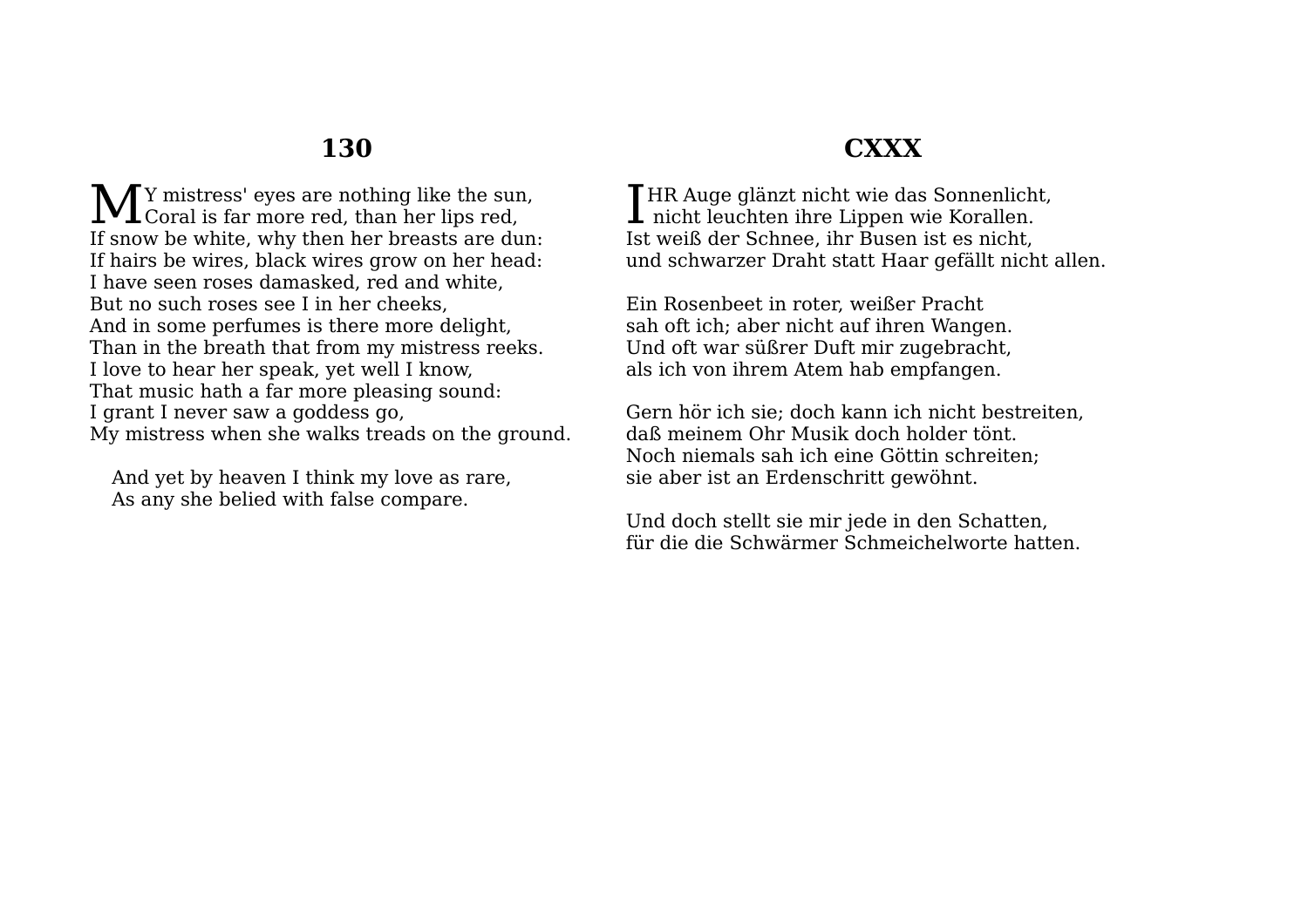$\blacksquare$  HOU art as tyrannous, so as thou art,  $\int$  HOU art as tyrannous, so as thou art,<br>As those whose beauties proudly make them

cruel;

For well thou know'st to my dear doting heart Thou art the fairest and most precious jewel. Yet in good faith some say that thee behold, Thy face hath not the power to make love groan; To say they err, I dare not be so bold, Although I swear it to my self alone. And to be sure that is not false I swear, A thousand groans but thinking on thy face, One on another's neck do witness bear Thy black is fairest in my ludgment's place.

In nothing art thou black save in thy deeds, And thence this slander as I think proceeds.

# **CXXXI**

U bist so stolz wie alle stolzen Schönen:  $\sum$ U bist so stolz wie alle stolzen Schönen:<br>sie wecken Glut und strafen sie mit Pein; denn ach, du weißt gesichert all mein Sehnen dir als dem strahlend schönsten Edelstein.

Doch mancher merkt im Anschaun deiner Züge von solchem Liebeszauber keine Spur; ich wollte nicht behaupten, daß er lüge, doch daß es falsch sei, oft mein Herz mir schwur.

Und tausend Seufzer rufe ich zu Zeugen, daß wahr dagegen, was ich so bekannt; sie sahen deines Bildes Macht mich beugen, sie wissen, wie dein Schwarz mich hat gebannt.

Doch dunkel ist dein Tun nur, nicht dein Schein, und jenes trägt dir alles Lästern ein.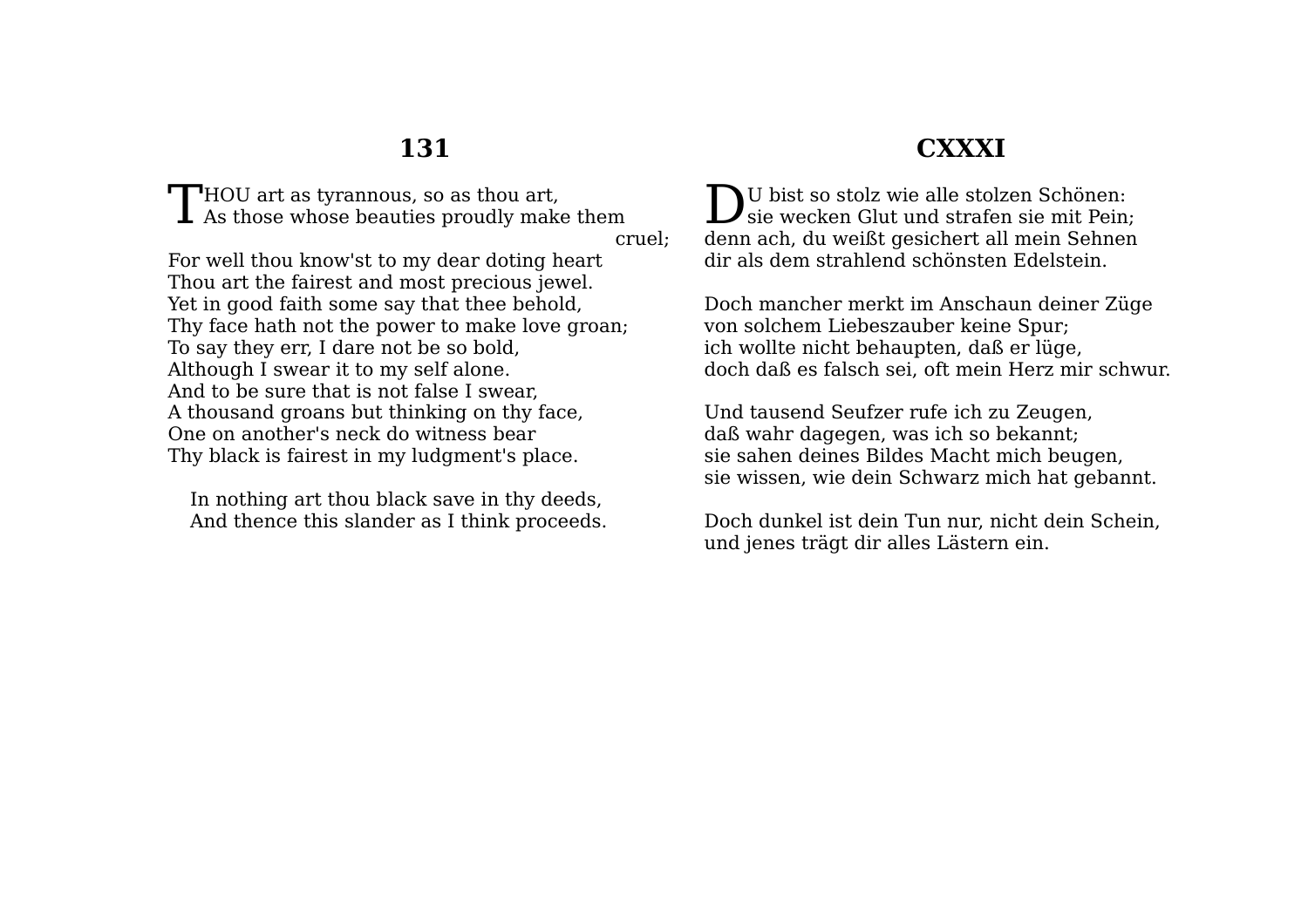**HINE** eyes I love, and they as pitying me. THINE eyes I love, and they as pitying me,<br>Knowing thy heart torment me with disdain, Have put on black, and loving mourners be, Looking with pretty ruth upon my pain. And truly not the morning sun of heaven Better becomes the grey cheeks of the east, Nor that full star that ushers in the even Doth half that glory to the sober west As those two mourning eyes become thy face: O let it then as well beseem thy beart To mourn for me since mourning doth thee grace, And suit thy pity like in every part.

Then will I swear beauty herself is black, And all they foul that thy complexion lack.

# **CXXXII**

CH liebe deine Augen, die voll Leid I CH liebe deine Augen, die voll Leid<br>die Wunden sehn, die mir dein Sinn geschlagen: ihr Mitleid ist gehüllt in schwarzes Kleid, und tiefe Trauer scheinen sie zu tragen.

Und wahrlich, nicht der Morgensonne Strahl malt herrlicher des Ostens graue Wangen, vom schönsten Abendstern könnt' nicht einmal den halben Glanz der fahle West erlangen,

als dein Gesicht von deinen Traueraugen. Und wenn dich doch so schön die Trauer kleidet, so möge sie auch deinem Herzen taugen, daß alles, was du hast, dann mit mir leidet.

Dann schwöre ich, daß jede Farbe stumpf und Schwarz allein sei aller Schönheit Trumpf!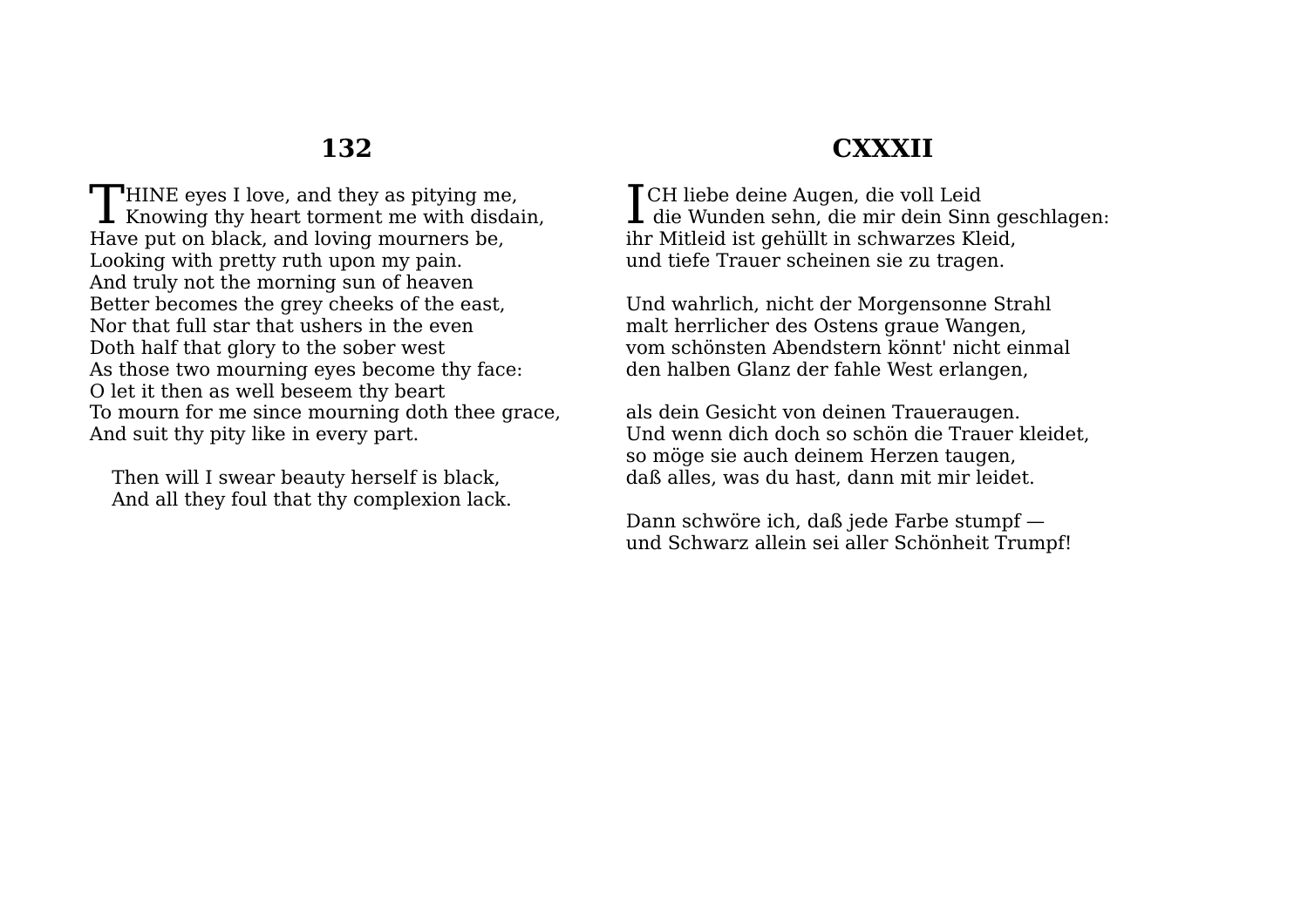$\mathbf{B}^{\text{ESHREW}}$  that heart that makes my heart to groan For that deep wound it gives my friend and me; Is't not enough to torture me alone, But slave to slavery my sweet'st friend must be? Me from my self thy cruel eye hath taken, And my next self thou harder hast engrossed, Of him, my self, and thee I am forsaken, A torment thrice three-fold thus to be crossed: Prison my heart in thy steel bosom's ward, But then my friend's heart let my poor heart bail, Whoe'er keeps me, let my heart be his guard, Thou canst not then use rigour in my gaol.

And yet thou wilt, for I being pent in thee, Perforce am thine and all that is in me.

# **CXXXIII**

**VERFLUCHT das Herz, das meinem schuf die Pein<br>und meine und des Freundes Herzenswunden!**  $\bf{V}$  und meine und des Freundes Herzenswunden! Soll's nicht genug an einem Opfer sein? Wird auf die Folter nun auch er gebunden?

Dein grausam Aug, das mich entseelte, fand, mein zweites Ich sei besser noch zu quälen; mir sind nun ich und er und du entwandt: O Qual im Dreibund, dreimal drum zu zählen!

Sperr ein mein Herz in deine Brust von Erz, daß es als Pfand ihn deiner Bande löse; wer mich auch hält — sein Hüter bleibt mein Herz, und die Alleinhaft trifft mich nicht so böse.

Und doch, sie tut's; da ich in dir mit allen Gedanken — bin und bleib ich dir verfallen.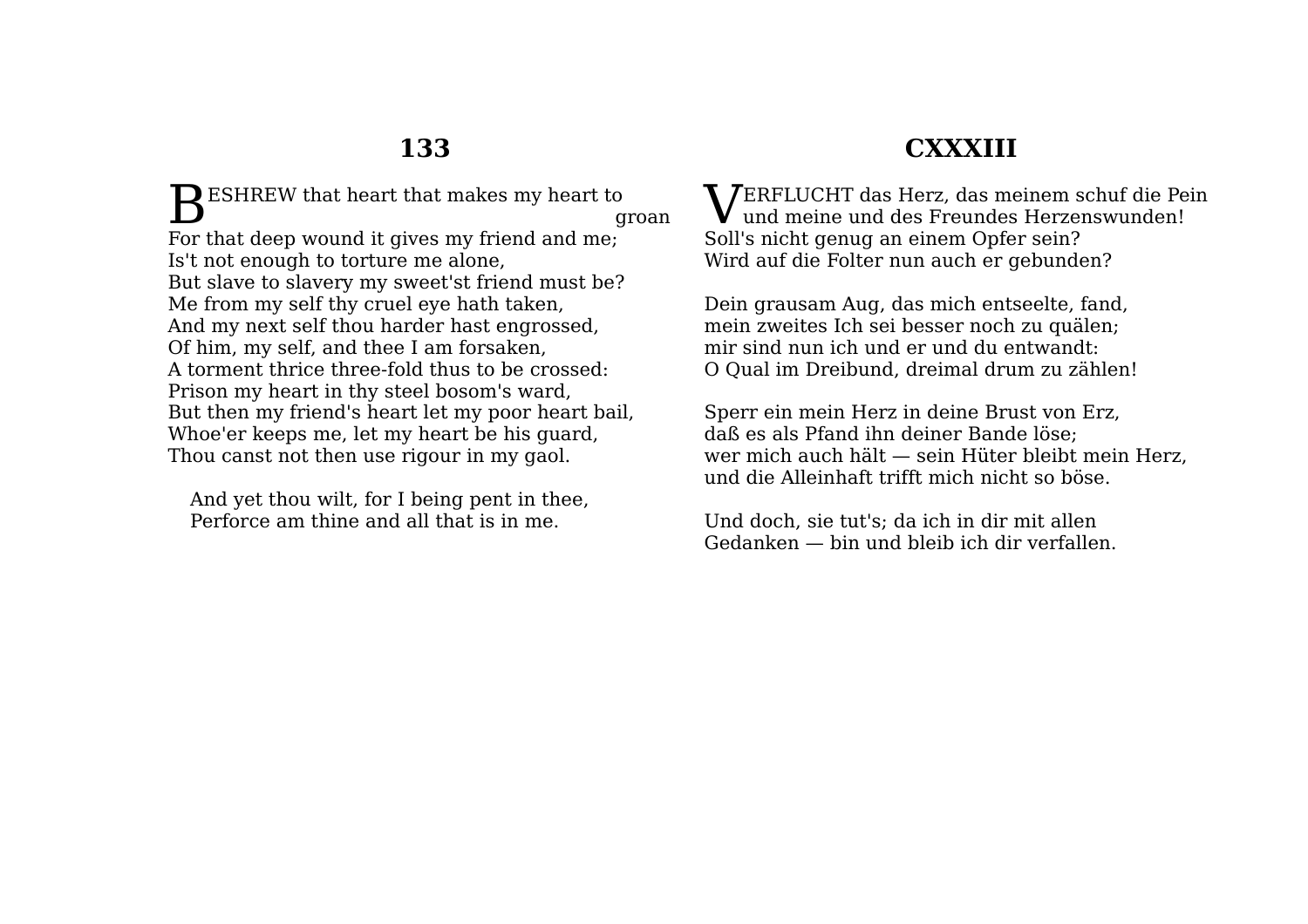$\bigcap$  0 now I have confessed that he is thine. So now I have confessed that he is thine,<br>And I my self am mortgaged to thy will, My self I'll forfeit, so that other mine, Thou wilt restore to be my comfort still: But thou wilt not, nor he will not be free, For thou art covetous, and he is kind, He learned but surety-like to write for me, Under that bond that him as fast doth bind. The statute of thy beauty thou wilt take, Thou usurer that put'st forth all to use, And sue a friend, came debtor for my sake, So him I lose through my unkind abuse.

Him have I lost, thou hast both hirn and me, He pays the whole, and yet am I not free.

## **CXXXIV**

TA, er ist dein, ich hab es zugestanden,  $J$ A, er ist dein, ich hab es zugestanden,<br> $J$ und ich bin dir als Pfand zurückgeblieben; ich sei dahin — doch was mir kam abhanden: mein andres Ich, sei mir zum Trost verschrieben.

Du aber willst nicht; frei sein er nicht mag: du bist begehrlich, er kann nicht versagen; er unterschrieb für mich nur den Vertrag, der ihn nun zwingt, die Fessel zu ertragen.

Auf deiner Schönheit Schein bestehst du fest, du Wuchrer mit der Habe, die dich ziert; der Freund, den du als Schuldner zahlen läßt, er wird mir nun durch meine Schuld entführt.

Ich hab ihn nicht mehr, du uns alle zwei; er zahlt für mich, und doch bin ich nicht frei.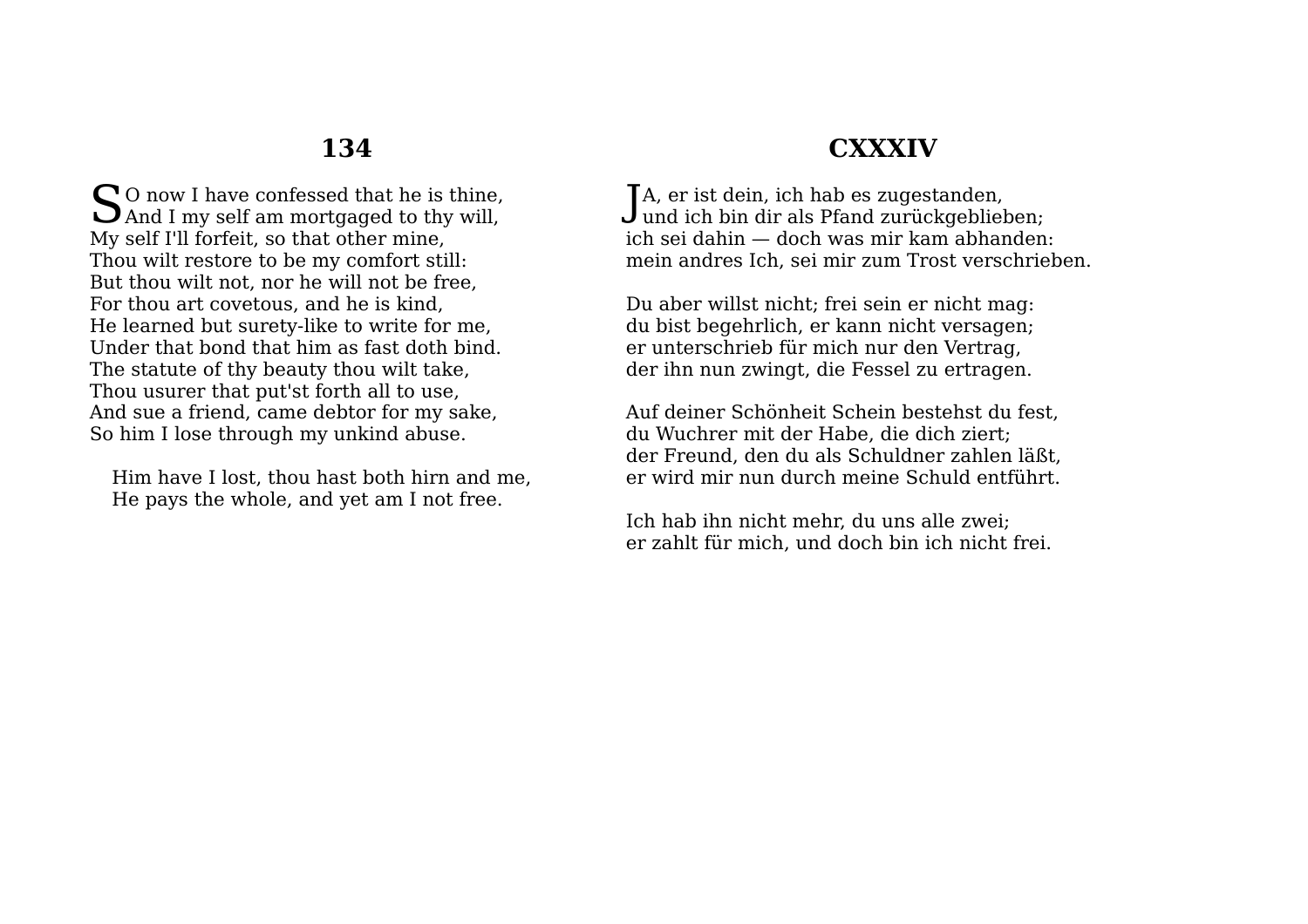## **CXXXV**

HOEVER hath her wish, thou hast thy will, **W** HOEVER hath her wish, thou hast thy will and 'Will' to boot, and 'Will' in over-plus, More than enough am I that vex thee still, To thy sweet will making addition thus. Wilt thou whose will is large and spacious, Not once vouchsafe to hide my will in thine? Shall will in others seem right gracious, And in my will no fair acceptance shine? The sea all water, yet receives rain still, And in abundance addeth to his store, So thou being rich in will add to thy will One will of mine to make thy large will more.

Let no unkind, no fair beseechers kill, Think all but one, and me in that one 'Will'.

DIE, was sie will, auch hat im Überfluß,<br>dir ist's erfüllt, kein Will' bleibt ungesti  $\boldsymbol{J}$ dir ist's erfüllt, kein Will' bleibt ungestillt: bis auf den einen: der sich melden muß, weil ganz so, wie er heißt, er ist gewillt.

Will denn dein Will', im Walten ungehemmt, nicht auch den meinen einmal einbeziehn? Läßt denn der Will' von andern, die dir fremd, dich mir, weil ich nichts andres will, entfliehn?

Du willst so viel, du gleichst darin dem Meer, das alle Wasser faßt: so gleich ihm ganz; die Willensfülle würde mein Begehr noch mehren, noch ein Will' will Toleranz.

Laß alle wollen, doch gewähr die Bill: Wo eins der Will', will auch der eine *Will*.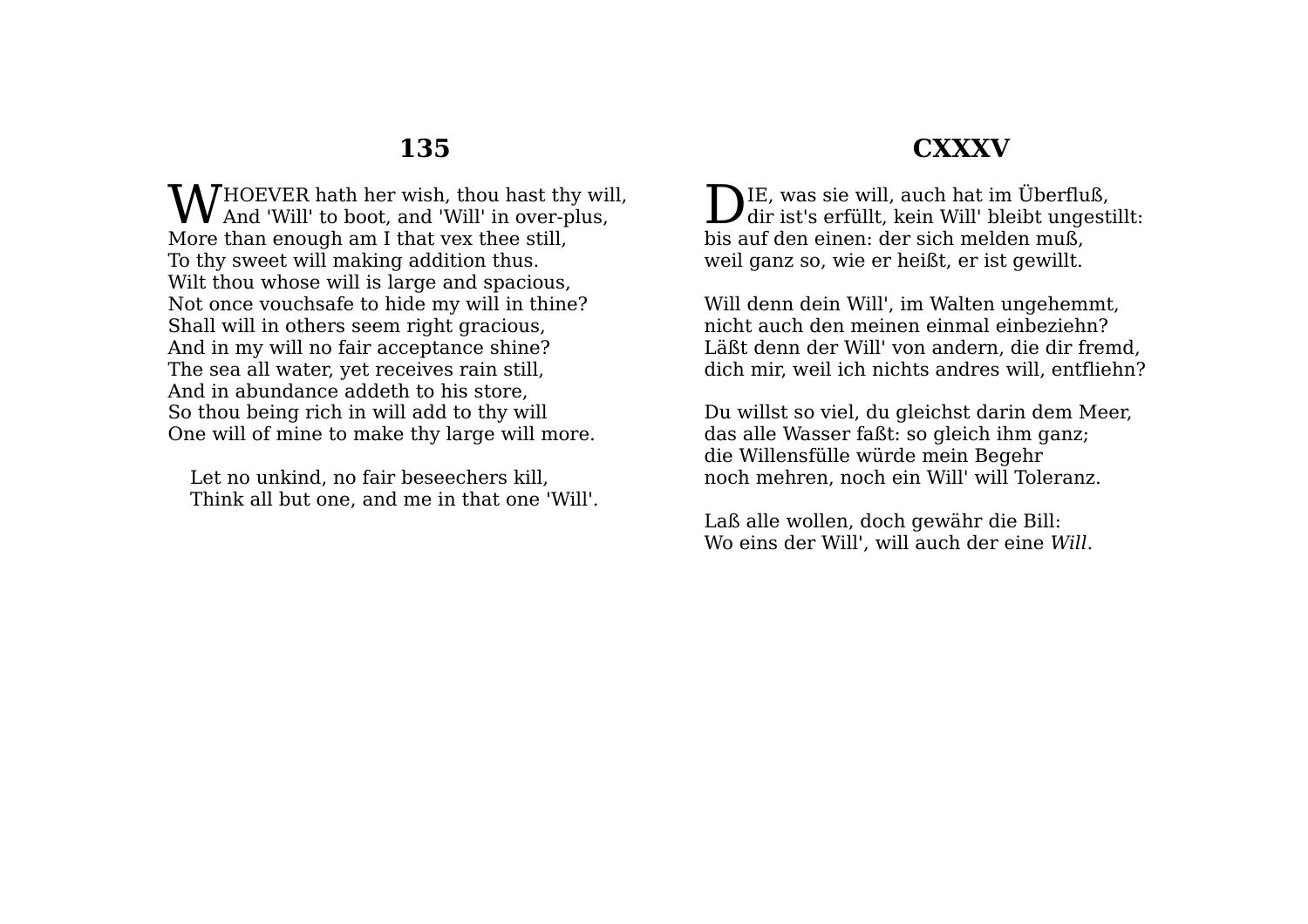**T**F thy soul check thee that I come so near. If thy soul check thee that I come so near,<br>Swear to thy blind soul that I was thy 'Will', And will thy soul knows is admitted there, Thus far for love, my love-suit sweet fulfil. 'Will', will fulfil the treasure of thy love, Ay, fill it full with wills, and my will one, In things of great receipt with ease we prove, Among a number one is reckoned none. Then in the number let me pass untold, Though in thy store's account I one must be, For nothing hold me, so it please thee hold, That nothing me, a something sweet to thee.

Make but my name thy love, and love that still, And then thou lov'st me for my name is Will.

## **CXXXVI**

 $\mathbf{W}^\text{ENN's dich verdriefkt, daß ich zu nah dir trat,}$  so mach mit einem Trost den Vorwurf still:  $\boldsymbol{V}$  so mach mit einem Trost den Vorwurf still: dein eigner Will' verteidigt deine Tat, was aber wär' ich andres als dein Will?

Und will nichts andres, als den Herzensschatz vermehren dir, so gut ich eben kann. Dort, wo so viele finden ihren Platz, kommt's wahrlich auf den einen nicht mehr an.

Nicht zählen mußt du mich; ich sei dir nichts, ich bin nicht da; und falle dennoch auf. Entbehrt mein Wert auch scheinbar des Gewichts, um eines Umstands nimmst du mich in Kauf.

Dein Will' sei alles dir, ich dulde still; du liebst mich, merkst du einst: ich bin dein *Will*.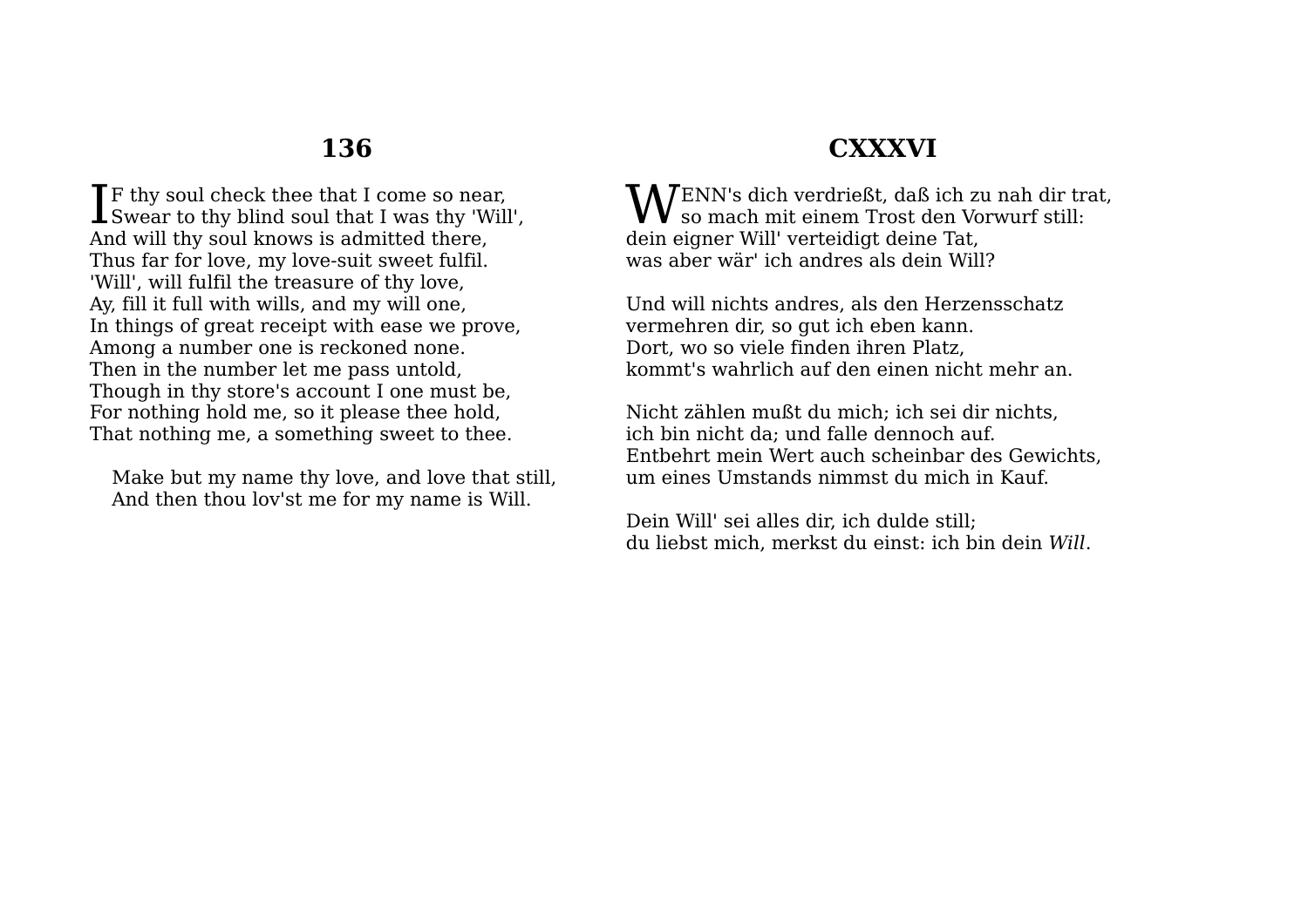## **CXXXVII**

 $\Box$  HOU blind fool Love, what dost thou to mine eyes, Thou blind fool Love, what dost thou to mine<br>That they behold and see not what they see? They know what beauty is, see where it lies, Yet what the best is, take the worst to be. If eyes corrupt by over-partial looks, Be anchored in the bay where all men ride, Why of eyes' falsehood hast thou forgéd hooks, Whereto the judgement of my heart is tied? Why should my heart think that a several plot, Which my heart knows the wide world's common place?

Or mine eyes seeing this, say this is not To put fair truth upon so foul a face?

In things right true my heart and eyes have erred, And to this false plague are they now transferred.

 LIEBE, blinder Narr, was mußt du blenden mein Auge, daß es schaun kann und nicht sehn? daß, schönheitskundig, sich's nur hinzuwenden vermag zur Schmach, die ihm erscheint als schön! O

Wenn der bestochne Blick erstrebt den Hafen, wo alles anlegt, keiner zählt und jeder, was mußtest du des Herzens Irrtum strafen und machtest ihm aus Sinnentrug den Köder?

Soll denn mein Herz das halten für den Hort, was es erkannte als Gemeingebiet? Soll sehend leugnen es mein Aug und dort das Wahre sehn, wo Falsches sich verriet?

Der Wahrheit gaben Herz und Aug den Rest, und darum faßte sie der Falschheit Pest.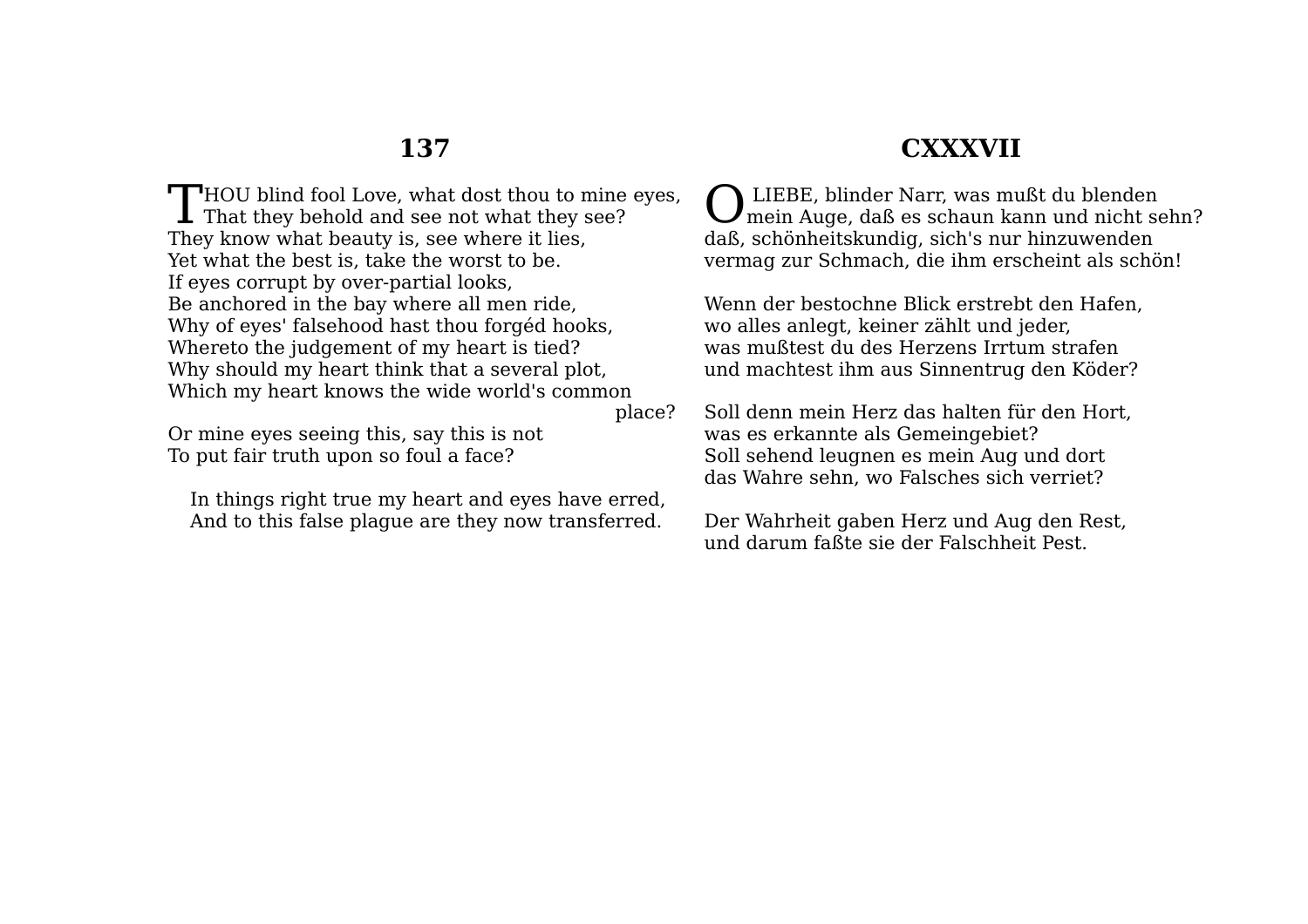HEN my love swears that she is made of truth,  $\mathbf{W}^\mathrm{HEN}$  my love swears that she is made of That she might think me some untutored youth, Unlearnéd in the world's false subtleties. Thus vainly thinking that she thinks me young, Although she knows my days are past the best, Simply I credit her false-speaking tongue, On both sides thus is simple truth suppressed: But wherefore says she not she is unjust? And wherefore say not I that I am old? O love's best habit is in seeming trust, And age in love, loves not to have years told.

Therefore I lie with her, and she with me, And in our faults by lies we flattered be.

# **CXXXVIII**

CHWÖRT mir die Liebste, daß sie treu: erkannt S hab ich die Lüge, will ihr aber glauben; damit sie glaubt, ich wäre noch ein Fant, dem schlechte Welt die Unschuld nicht konnt' rauben.

So glaubend, daß sie noch für jung mich hält, obwohl sie weiß, daß ich bereits in Jahren, hab ich mich vor der Lügnerin verstellt, daß beiderseits die Wahrheit wir bewahren.

Doch warum sagt sie mir nicht, daß sie lüge? Warum bekenn ich ihr nicht mein Gebrechen? Ach, Liebe liebt dergleichen Winkelzüge und liebt es nicht, vom Ältersein zu sprechen.

Ich laß von ihr, sie sich von mir betrügen, umlügend unsre Fehler zum Vergnügen.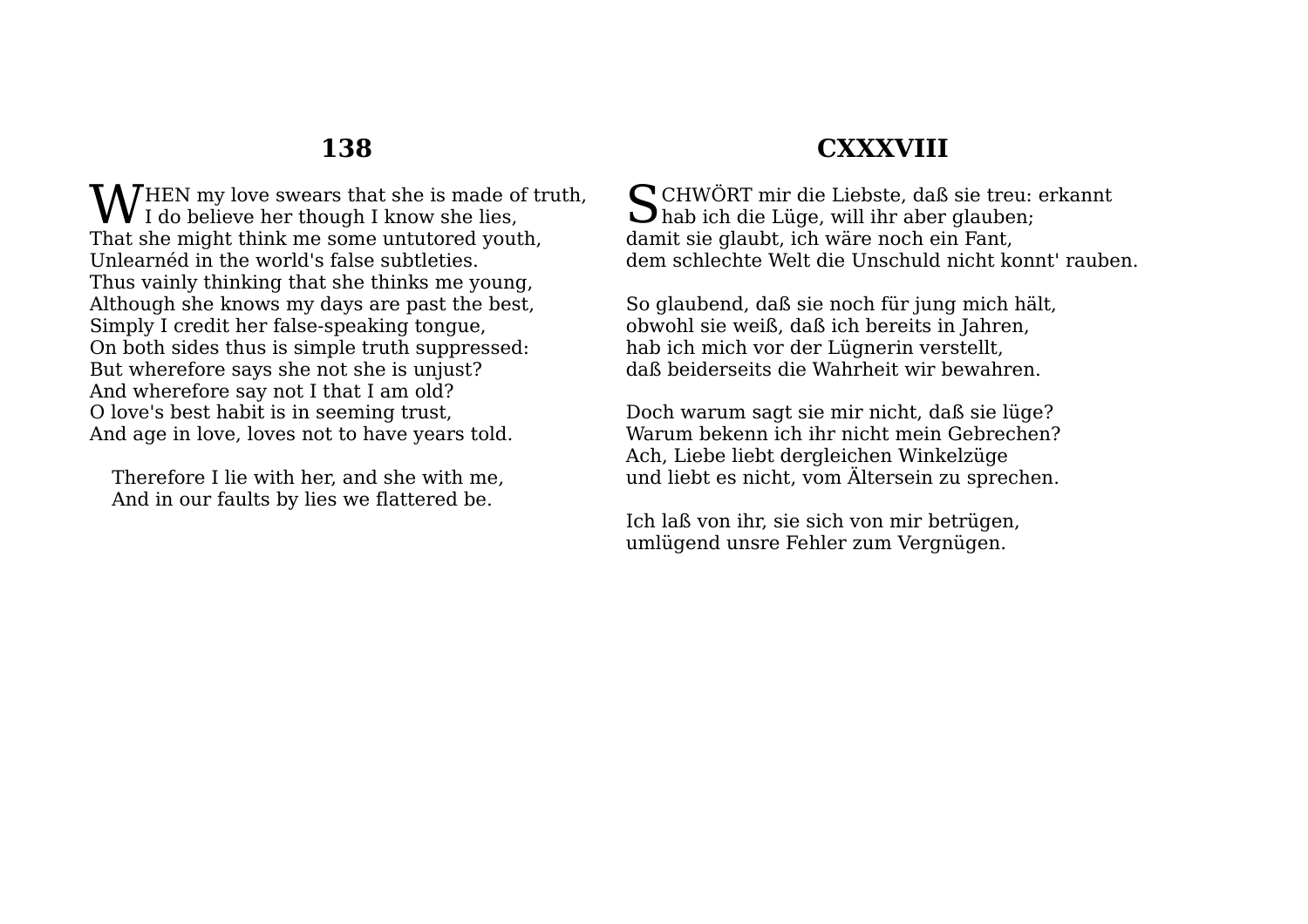CALL not me to justify the wrong. That thy unkindness lays upon my heart, Wound me not with thine eye but with thy tongue, Use power with power, and slay me not by art, Tell me thou lov'st elsewhere; but in my sight, Dear heart forbear to glance thine eye aside, What need'st thou wound with cunning when thy O

might

Is more than my o'erpressed defence can bide? Let me excuse thee, ah my love well knows, Her pretty looks have been mine enemies, And therefore from my face she turns my foes, That they elsewhere might dart their injuries:

Yet do not so, but since I am near slain, Kill me outright with looks, and rid my pain.

# **CXXXIX**

EISS' mich verzeihend nicht nach Gründen suchen, warum dein hartes Herz mich so bedrücke. Laß deinen Mund, nicht deinen Blick mir fluchen; miß Macht mit Macht, doch töte nicht durch Tücke! H

Liebst andre du, so sag's  $-$  bin ich zugegen, mein süßes Herz, wirf keine Seitenblicke. Bedarf es denn der List, wo überlegen die offne Macht zerbricht mein Herz in Stücke?

Ich bring Entschuldigung: dir ist bekannt, wie mich dein süßer Blick als Feind berücke; und darum hast du ihn von mir gewandt, damit er andern seine Pfeile schicke.

Doch tu es nicht! Blick noch auf mich zurück, halb Toten: töte mich mit einem Blick!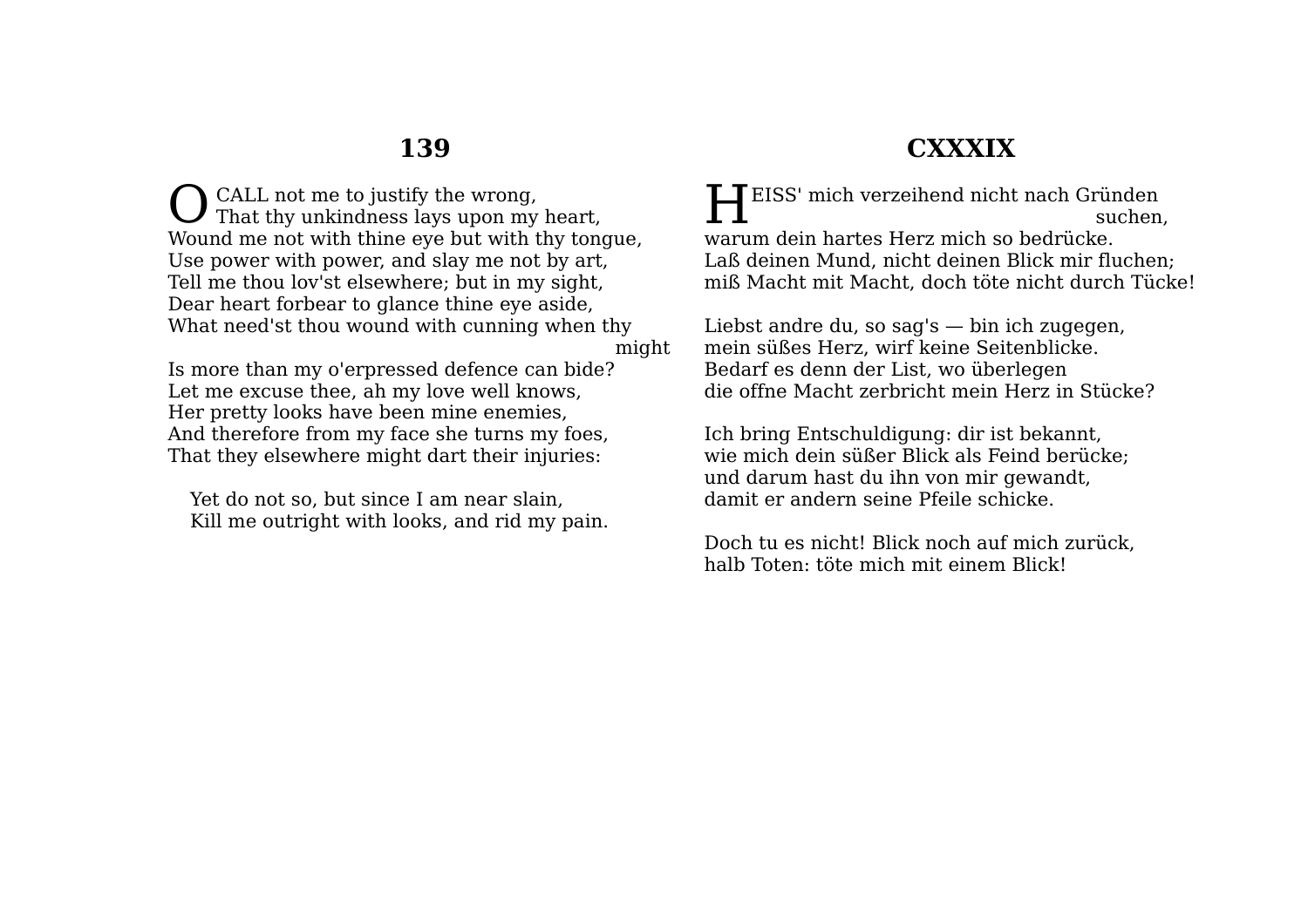$\mathbf{D}$  E wise as thou art cruel, do not press  $B_{\text{My}}$  tongue-tied patience with too much disdain: Lest sorrow lend me words and words express, The manner of my pity-wanting pain. If I might teach thee wit better it were, Though not to love, yet love to tell me so, As testy sick men when their deaths be near, No news but health from their physicians know. For if I should despair I should grow mad, And in my madness might speak ill of thee, Now this ill-wresting world is grown so bad, Mad slanderers by mad ears believéd be.

That I may not be so, nor thou belied, Bear thine eyes straight, though thy proud heart go wide.

## **CXL**

ICHT minder als du grausam, sei doch klug,  $\prod^{\text{ICHT}}_{\text{damit}}$  dein Hohn nicht meinen Schmerz entwöhne

von Stummheit, und er täte sich genug und die Verzweiflung fände ihre Töne.

Ich lehr dich Klugheit: liebst du mich auch nicht daß du mich liebst, sei mir von dir erfunden: ganz wie der Arzt in sichern Todes Sicht von nichts dem Siechen spricht als vom Gesunden.

Läßt du verzweifeln mich, so werd ich toll und könnt' in Tollwut deinen Ruf beflecken; die Welt ist schlecht und so von Mißgunst voll, daß toller Schimpf kann tollen Beifall wecken.

Damit uns beiden dies erspart sei: so blick zu mir, ist dein Herz auch anderswo.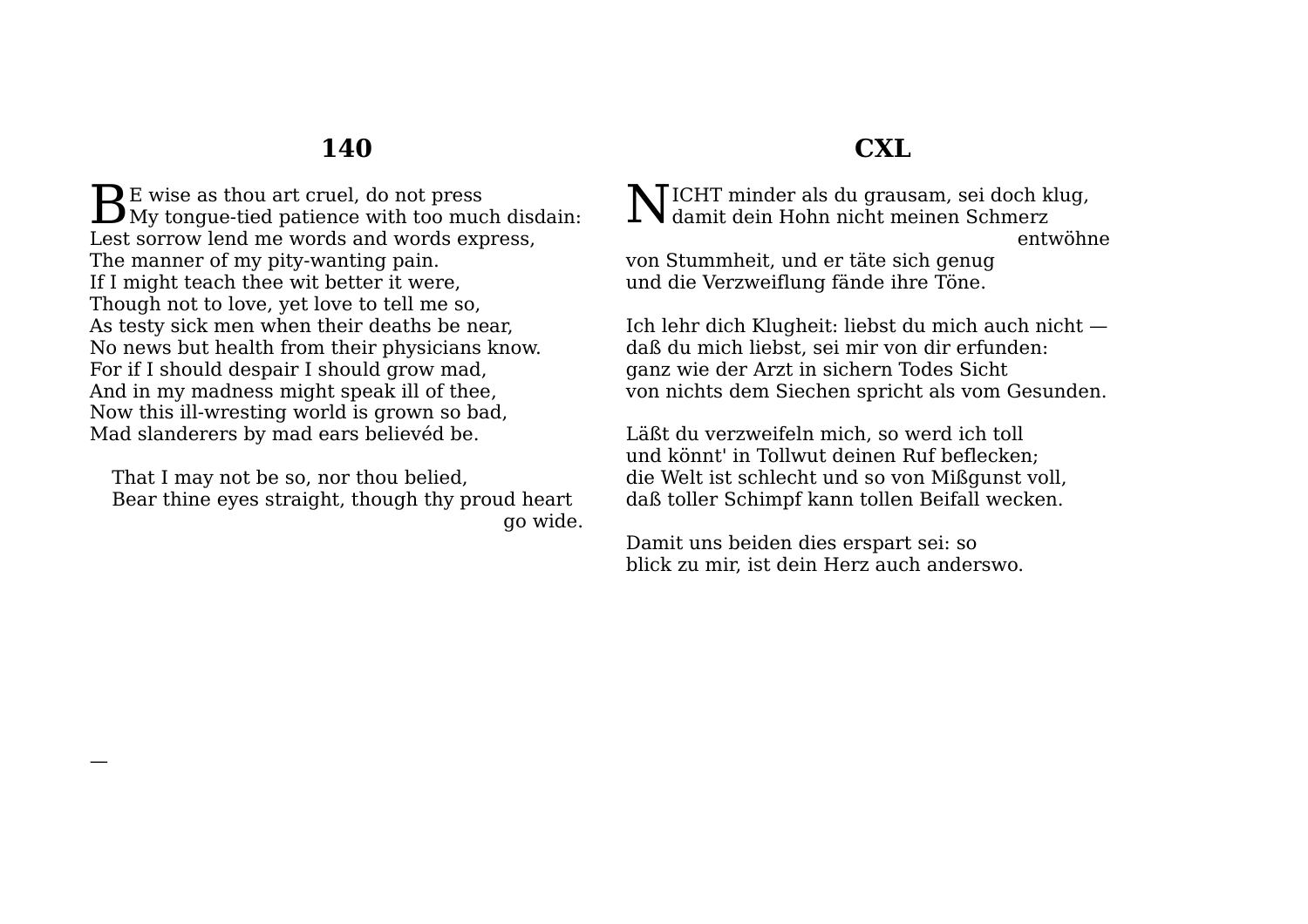$\blacksquare$  N faith I do not love thee with mine eves. IN faith I do not love thee with mine eyes<br>For they in thee a thousand errors note, But 'tis my heart that loves what they despise, Who in despite of view is pleased to dote. Nor are mine ears with thy tongue's tune delighted, Nor tender feeling to base touches prone, Nor taste, nor smell, desire to be invited To any sensual feast with thee alone: But my five wits, nor my five senses can Dissuadée one foolish heart from serving thee, Who leaves unswayed the likeness of a man, Thy proud heart's slave and vassal wretch to be:

Only my plague thus far I count my gain, That she that makes me sin, awards me pain.

## **CXLI**

ÜRWAHR, ich liebe dich nicht mit dem Auge: F  $\mathbf{L}$  ich laß es deine tausend Fehler finden: das Herz erwägt nicht, was ein Wert ihm tauge: es liebt dich trotz des Auges Gegengründen.

An deiner Stimme Klang hängt nicht mein Ohr, und ich verlange nicht, dich zu betasten; Geschmack, Geruch nicht, nein, kein Sinn erkor zu einem Fest dich, wenn die Sinne fasten.

Doch fünffach Denken nicht, nicht die fünf Sinne befrein mein Herz aus seiner Narrheit Bann, da ich ein Sklave bin von deiner Minne und nur ein Schatten noch von einem Mann.

Ein Trost verbleibt, die Schmach mir zu versüßen: Die mich zur Sünde zwingt, läßt sie mich büßen.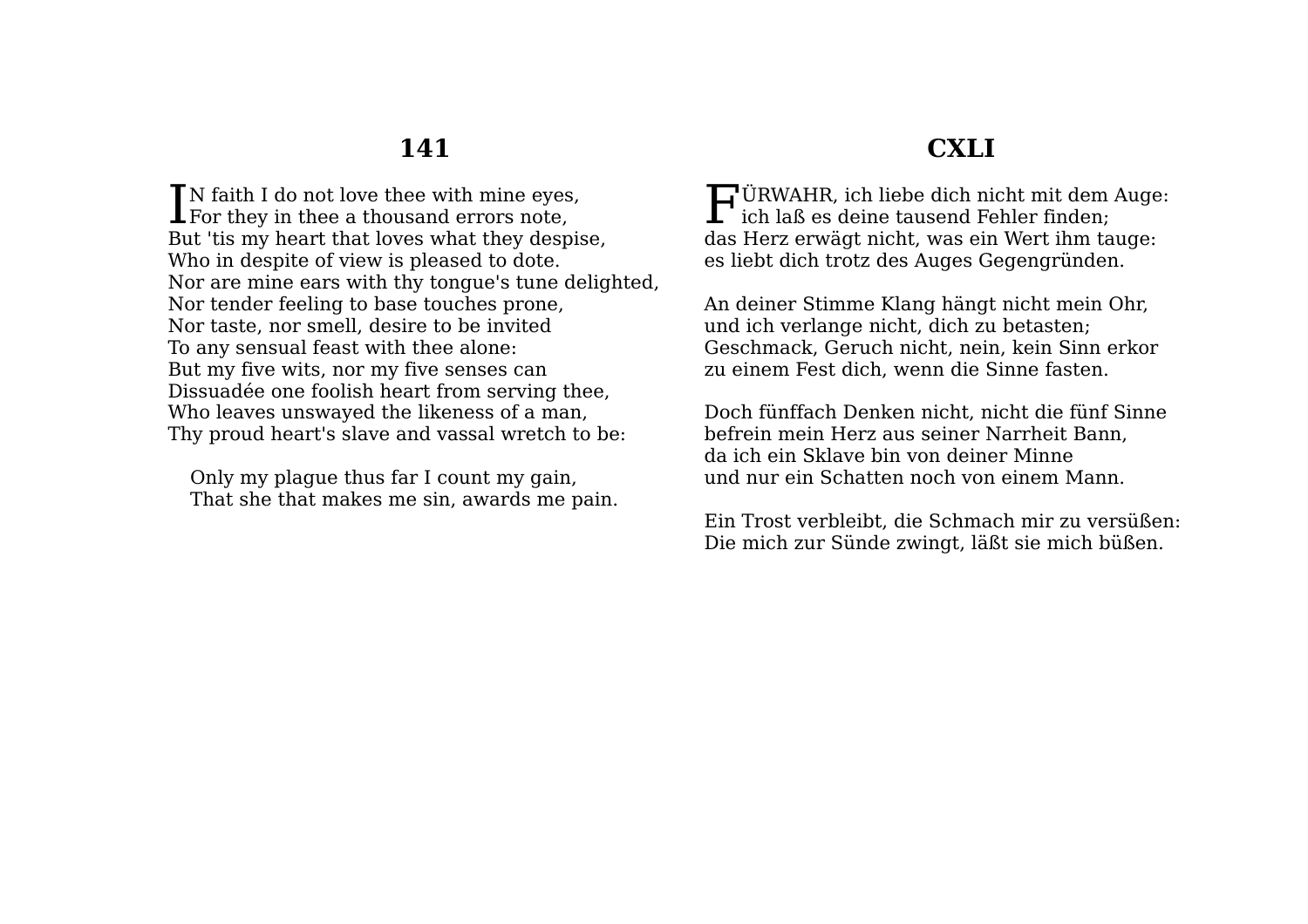OVE is my sin, and thy dear virtue hate, LOVE is my sin, and thy dear virtue hate,<br>Hate of my sin, grounded on sinful loving, O but with mine, compare thou thine own state, And thou shalt find it merits not reproving, Or if it do, not from those lips of thine, That have profaned their scarlet ornaments, And sealed false bonds of love as oft as mine, Robbed others' beds' revenues of their rents. Be it lawful I love thee as thou lov'st those, Whom thine eyes woo as mine importune thee Root pity in thy heart that when it grows, Thy pity may deserve to pitied be.

If thou dost seek to have what thou dost hide, By self-example mayst thou be denied.

# **CXLII**

EIN Fehl ist Liebe und dein Vorzug Haß,  $\mathbf{M}$  EIN Fehl ist Liebe und dein Vorzug Ha<br>Haß meines Fehls, der sünd'gen Lieb entstammt.

Miß unsre Gaben doch und gib Erlaß, denn nichts siehst du, was du mit Recht verdammt.

Wär' etwas da, nicht deine Lippe hätte das Recht, die ihren Scharlachschmuck geschändet und oft, gleich mir, in fremdem Ehebette verbotnen Kuß mit falschem Schwur gespendet.

Dich lieb mit gleichem Fug ich, wie du alle, die dein Blick, wie der meine dich, bedrängt. Pflanz Mitleid in dein Herz, daß wohlgefalle sein Wachstum, bis es Mitleid selbst empfängt.

Sprichst einst du an, was du mit eignem Schalten versagt hast, bleibt's dir selber vorenthalten.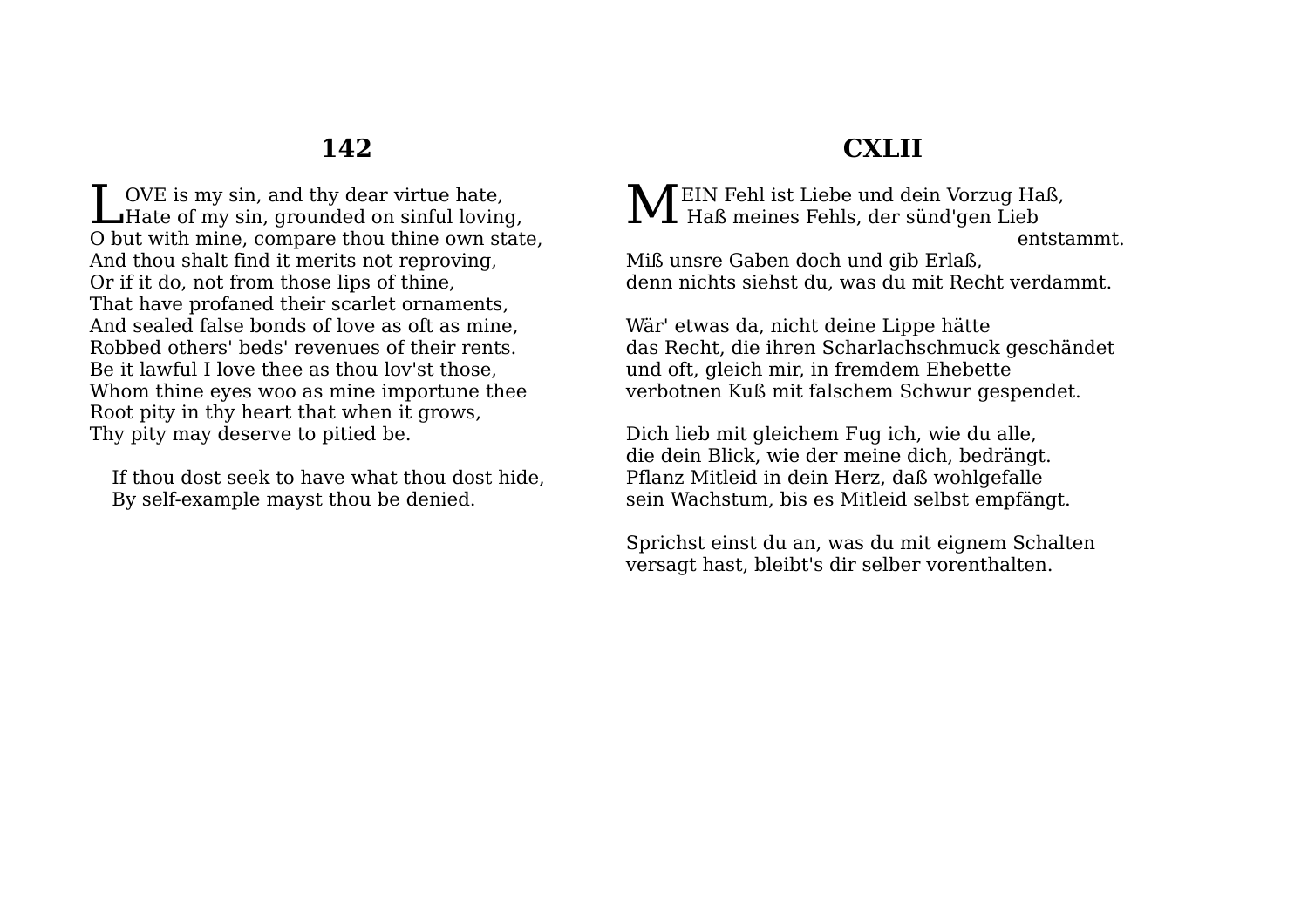O as a careful huswife runs to catch, **L** O as a careful huswife runs to catch,<br>
One of her feathered creatures broke away, Sets down her babe and makes all swift dispatch In pursuit of the thing she would have stay: Whilst her neglected child holds her in chase, Cries to catch her whose busy care is bent, To follow that which flies before her face: Not prizing her poor infant's discontent; So run'st thou after that which flies from thee, Whilst I thy babe chase thee afar behind, But if thou catch thy hope turn back to me: And play the mother's part, kiss me, be kind.

So will I pray that thou mayst have thy Will, If thou turn back and my loud crying still.

## **CXLIII**

 $\bigcap$  IEH, wie sich eine gute Hausfrau hetzt SIEH, wie sich eine gute Hausfrau hetzt<br>nach einem Huhn, das ihrem Hof entlaufen, in Hast ihr kleines Kind zu Boden setzt, dem Flüchtling nachsetzt, ohne zu verschnaufen,

und das verlaßne Kind, es läuft ihr nach und heult und hängt an ihr, die nur will fangen, nichts fühlt als des Verlustes Ungemach und nicht bedenkt des armen Kindes Bangen:

So folgst du dem, der deiner Hut entflohn, für mich, der dich verfolgt, der Sorge ledig. O komm, hast jenen du, zu deinem Sohn; sei Mutter und mit einem Kuß mir gnädig!

Kehr doch zurück, mach lauten Schmerz mir still; dann bete ich: es werde dir dein *Will*!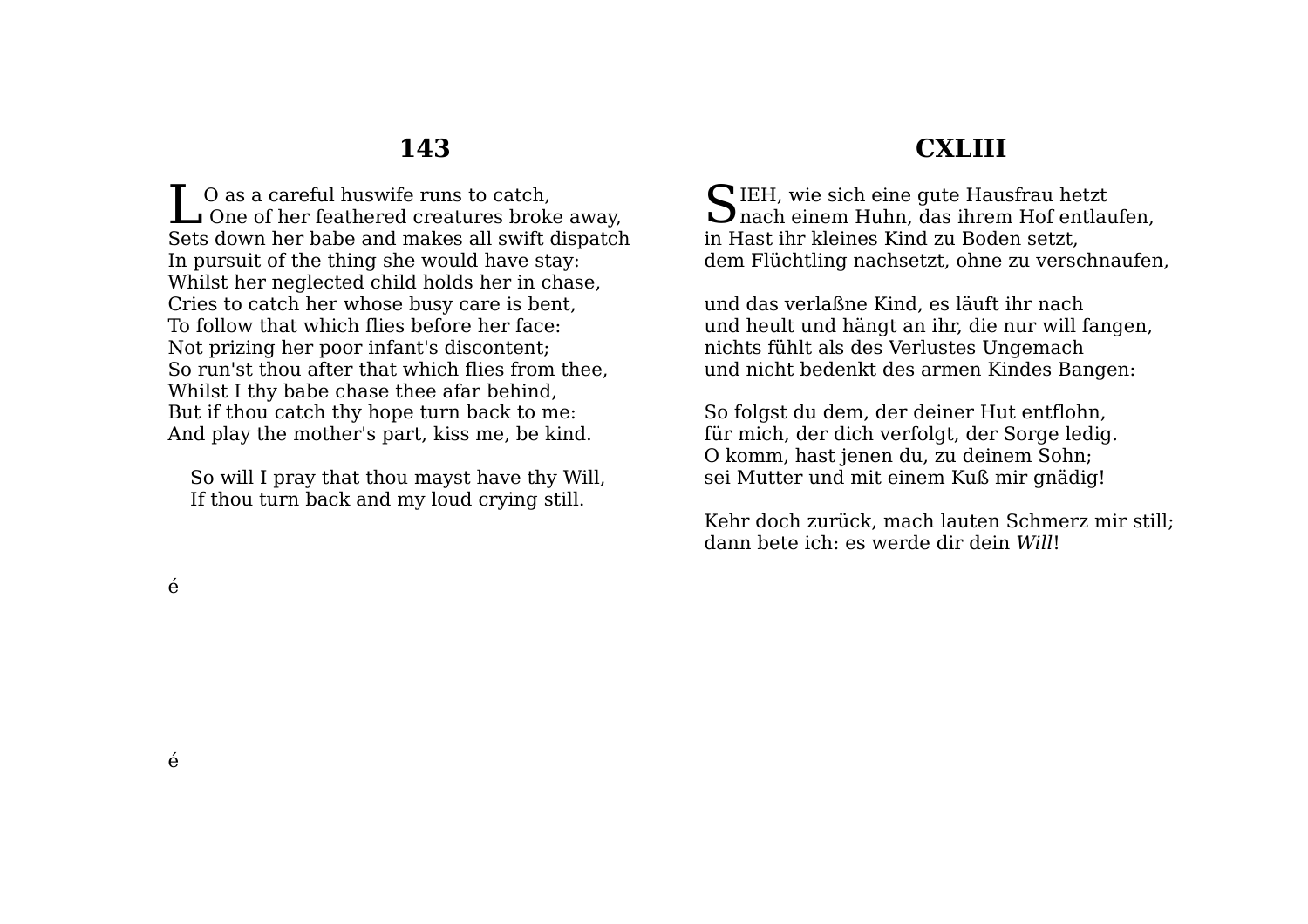$\Box$ WO loves I have of comfort and despair, **T**WO loves I have of comfort and despair,<br>Which like two spirits do suggest me still, The better angel is a man right fair: The worser spirit a woman coloured ill. To win me soon to hell my female evil, Tempteth my better angel from my side, And would corrupt my saint to be a devil: Wooing his purity with her foul pride. And whether that my angel be turned fiend, Suspect I may, yet not directly tell, But being both from me both to each friend, I guess one angel in another's hell.

Yet this shall I ne'er know but live in doubt, Till my bad angel fire my good one out.

## **CXLIV**

WEI Lieben lenken mich zu Glück und Leid. WEI Lieben lenken mich zu Glück und<br>
vollführen geisterhaften Zeitvertreib: ein Jüngling steht im Licht; zum Widerstreit mit ihm als böser Geist ein dunkles Weib.

Um sichrer in die Hölle mich zu bringen, lockt sie den lichten Geist mir von der Stelle, versuchend, ihn satanisch zu durchdringen, und leitet so den Heiligen zur Hölle.

Ob ganz mein Engel schon mir kam abhanden, kann ich nicht wissen, doch ich mag's vermuten; da beide, mir entfernt, einander fanden, so scheint's, er brenne schon in Höllengluten.

Gewißheit aber wird, wenn ohne Zweifel mein Teufel meinen Engel jagt zum Teufel.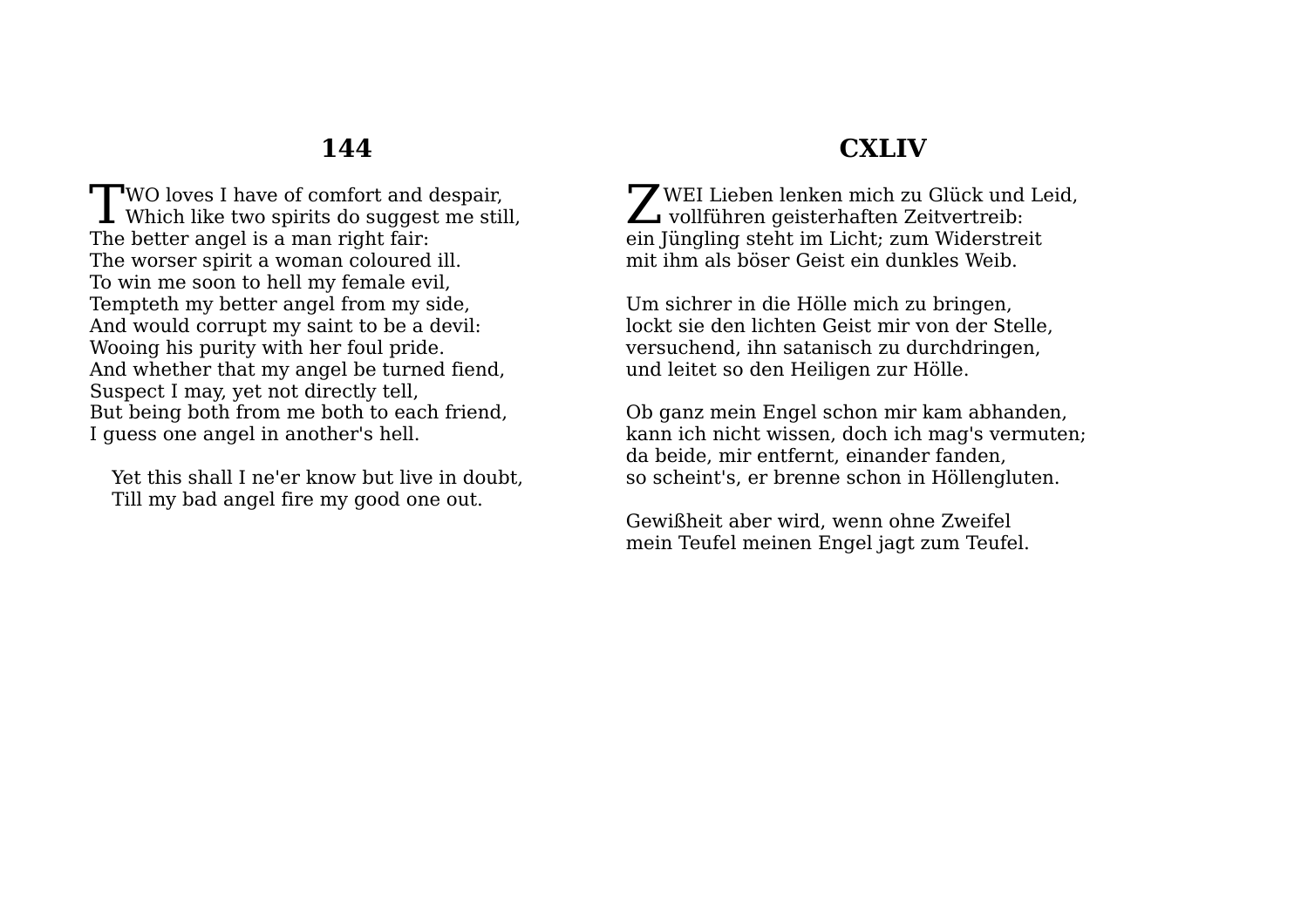**CXLV**

THOSE lips that Love's own hand did make,<br>Breathed forth the sound that said 'I hate', **L** Breathed forth the sound that said 'I hate', To me that languished for her sake: But when she saw my woeful state, Straight in her heart did mercy come, Chiding that tongue that ever sweet, Was used in giving gentle doom: And taught it thus anew to greet: 'I hate' she altered with an end, That followed it as gentle day, Doth follow night who like a fiend From heaven to hell is flown away.

'I hate', from hate away she threw, And saved my life saying 'not you'.

EN Lippen, die der Liebe Hand  $\sum_{g \in \text{format, enthaucht'}}$  ein Klang: »Ich hasse« zu mir, des Herz von ihr verbrannt. Doch als sie sah das leichenblasse

Gesicht vor ihr, faßt sie Erbarmen: gleich lehrt' die Zunge sie mit Zanken, daß sie, die liebreich sonst, dem Armen entbiete bessere Gedanken.

Dann fand »Ich hasse« einen Schluß, wie durch des Himmels holde Macht dem jungen Tage weichen muß und in die Hölle sinkt die Nacht.

»Ich hasse«, und der Haß entwich; mich rettend, sprach sie aus: » — nicht dich!«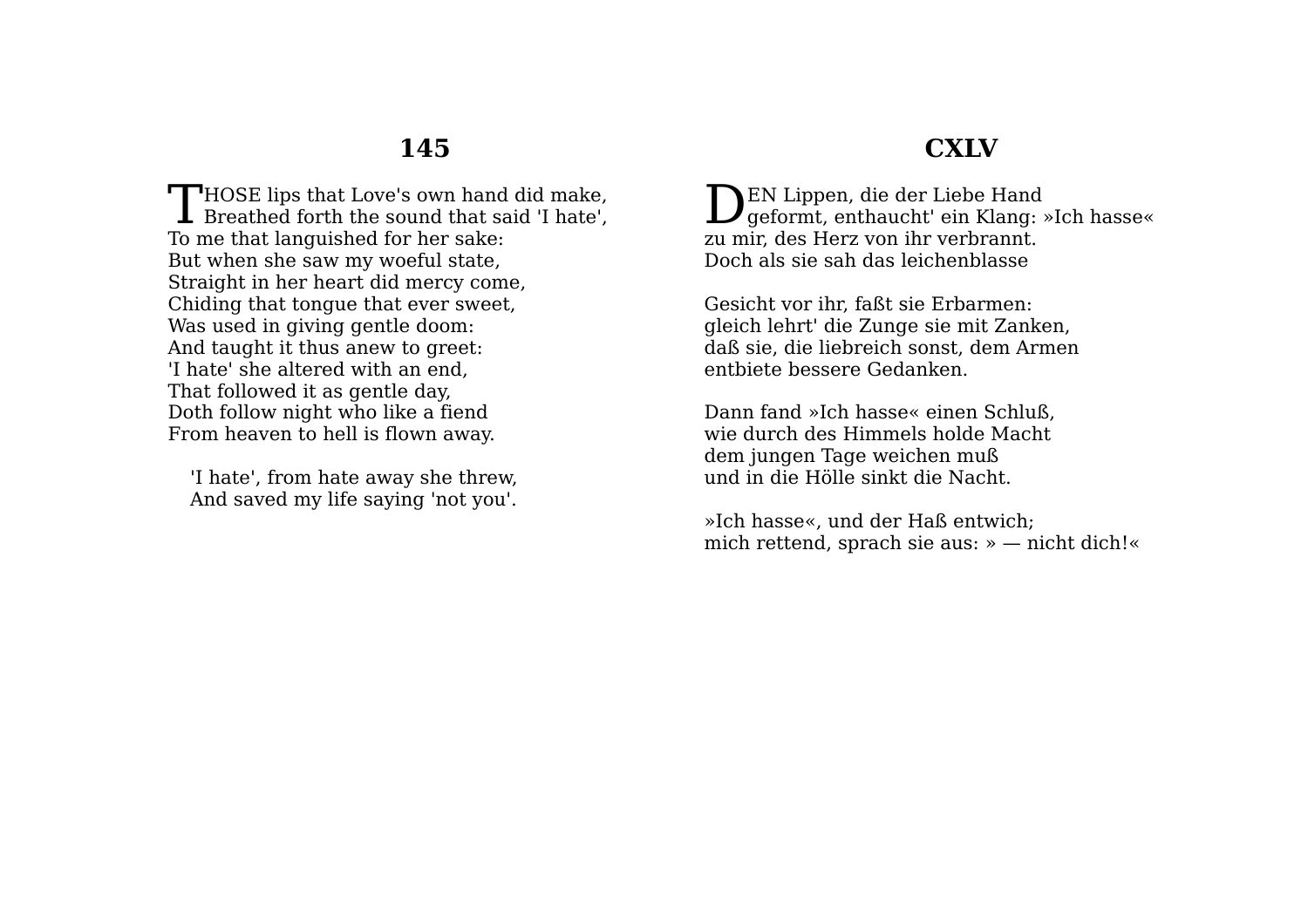**DOOR** soul the centre of my sinful earth. **POOR** soul the centre of my sinful earth,<br>My sinful earth these rebel powers array, Why dost thou pine within and suffer dearth Painting thy outward walls so costly gay? Why so large cost having so short a lease, Dost thou upon thy fading mansion spend? Shall worms inheritors of this excess Eat up thy charge? is this thy body's end? Then soul live thou upon thy servant's loss, And let that pine to aggravate thy store; Buy terms divine in selling hours of dross; Within be fed, without be rich no more,

So shall thou feed on death, that feeds on men, And death once dead, there's no more dying then.

### **CXLVI**

U arme Seele, Inhalt sünd'ger Hülle, DU arme Seele, Inhalt sünd'ger Hülle<br>gelenkt von wilder Sinne Rebellion, wie ist's bei innerm Hunger doch dein Wille, nach Prunk zu streben, Schein und Außenlohn?

Wozu der Aufwand bei so kurzer Miete, der reiche Zierrat für ein morsches Haus? Willst du, daß dieses schmuckern Anblick biete dem Wurm, der einzieht, ziehst dereinst du aus?

Nein, Seele, leb von deines Knechtes Schaden, das Leid des Leibs gedeih' zu deinem Heil; kauf Himmelszeit für Stunden, die beladen, sei reich im Innern, arm am äußern Teil.

Zehr du vom Tod, wie er vom Lebensbrot; wenn Tod verzehrt ist, gibt es keinen Tod.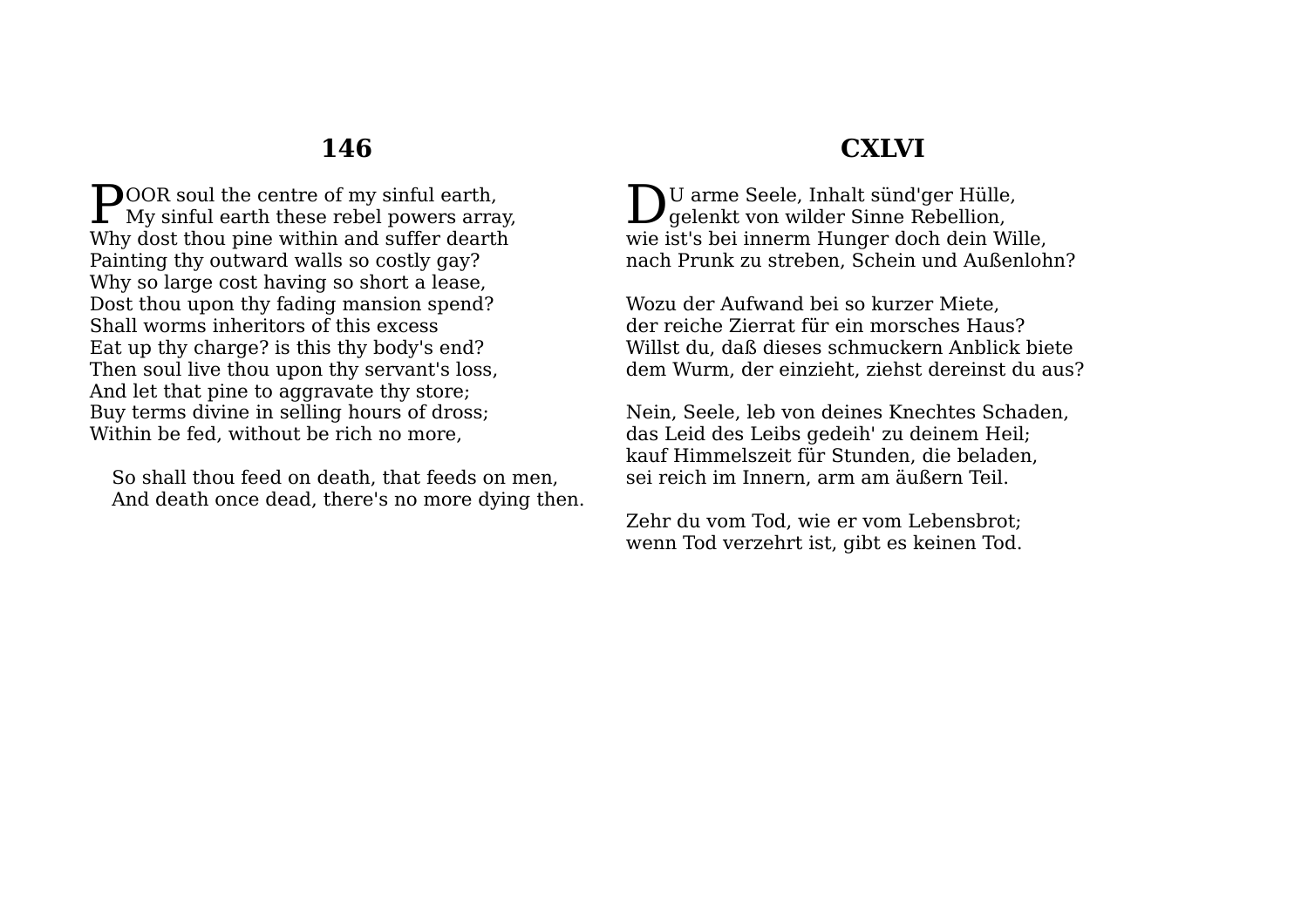$\bigwedge$   $\bigwedge$  Y love is as a fever longing still, M<sub>Y</sub> love is as a fever longing still,<br>For that which longer nurseth the disease, Feeding on that which doth preserve the ill, Th' uncertain sickly appetite to please: My reason the physician to my love, Angry that his prescriptions are not kept Hath leit me, and I desperate now approve, Desire is death, which physic did except. Past cure I am, now reason is past care, And frantic-mad with evermore unrest, My thoughts and my discourse as mad men's are, At random from the truth vainly expressed.

For I have sworn thee fair, and thought thee bright, Who art as black as hell, as dark as night.

# **CXLVII**

IE Liebe brennt in mir wie sehrend Fieber, DIE Liebe brennt in mir wie sehrend Fieber<br>begehrend, was die Hitze mir vermehrt, und gierig nach dem Übel zehrt sie lieber von jeder Nahrung, die das Übel nährt.

Verstand, der Liebe Arzt, hat mich verlassen, erzürnt, weil ich nicht folgte dem Gebot, und die Verzweiflung läßt mich klarer fassen: Gier, die den Rat verschmäht, gewinnt den Tod.

Verloren, der verloren den Verstand und dem der Sinn von irrer Unrast toll; dem all sein Plan vom Wahne überrannt und leer das Wort und nur der Lüge voll.

Auf deine lichte Herrlichkeit ich schwor; schwarz bist du, schwarz wie Nacht und Höllentor!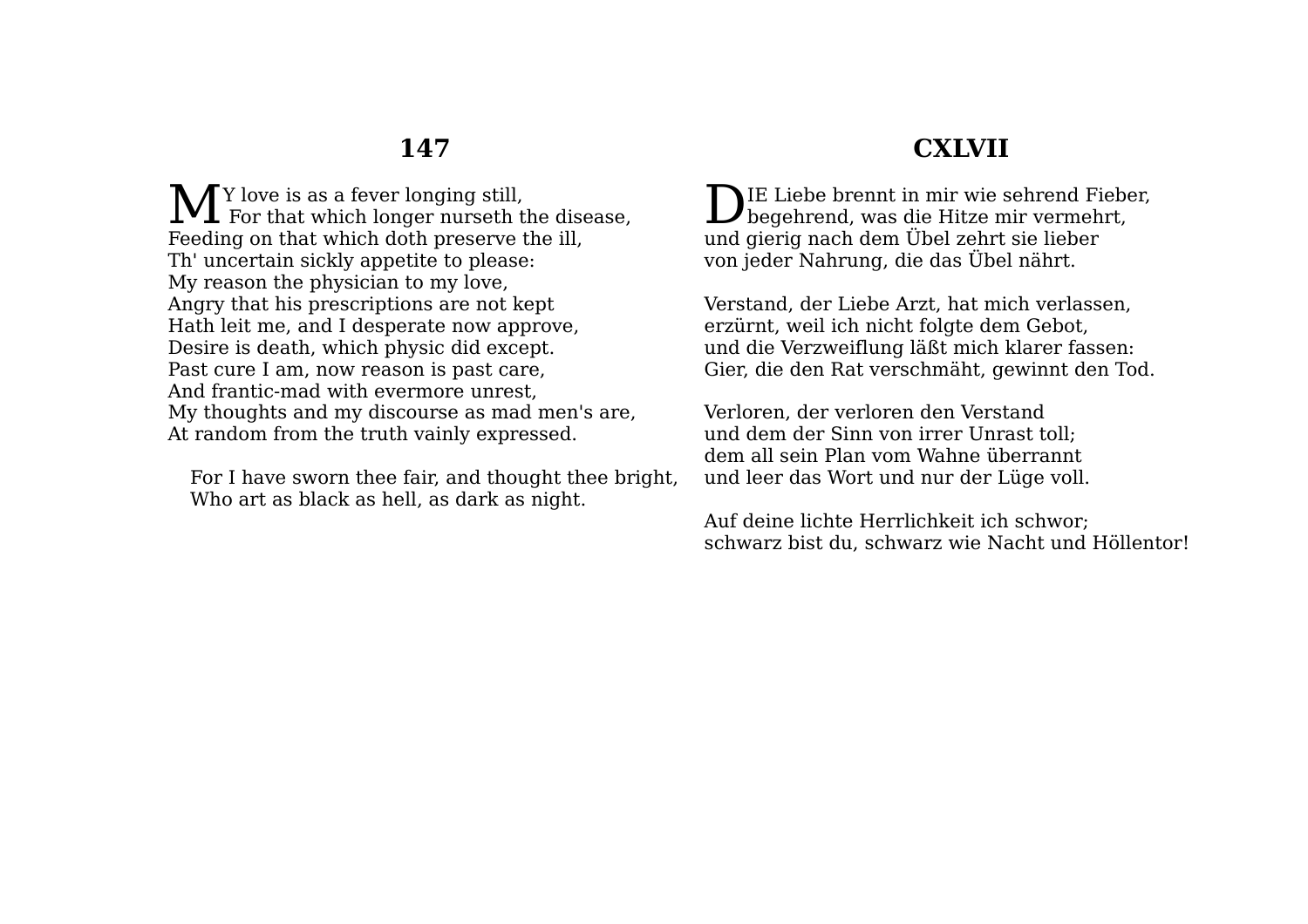ME! what eyes hath love put in my head, Which have no correspondence with true sight, Or if they have, where is my judgment fled, That censures falsely what they see aright? If that be fair whereon my false eyes dote, What means the world to say it is not so? If it be not, then love doth well denote, Love's eye is not so true as all men's: no, How can it? O how can love's eye be true, That is so vexed with watching and with tears? No marvel then though I mistake my view, The sun it self sees not, till heaven clears. O

O cunning love, with tears thou keep'st me blind, Lest eyes well-seeing thy foul faults should find.

# **CXLVIII**

 $\mathbf{W}^{\text{EH!}}$  was für Augen gab mir doch mein Lieben,<br>In daß ihr Gesicht nicht zu der Wahrheit stimmt?  $\bf{V}$  daß ihr Gesicht nicht zu der Wahrheit stimmt? Und stimmt es: wo ist mein Verstand geblieben, daß er, was sie erkannt, für andres nimmt?

Wenn schön ist, was der Liebe Augen priesen, warum sagt dann die Welt, es sei nicht wahr? Wenn aber nicht schön, dann erscheint bewiesen: das Liebesaug blickt nicht wie andre klar.

Wie sollt' es auch? Wie wäre es nicht trüb, wenn Weh es trägt vom Wachen und vom Weinen? Kein Wunder, wenn's mit Irrtum nimmt vorlieb: ist trüb der Tag, kann Sonne selbst nicht scheinen.

Durch Tränen, list'ge Liebe, willst du blenden, von deinem Fehl Erkenntnis abzuwenden.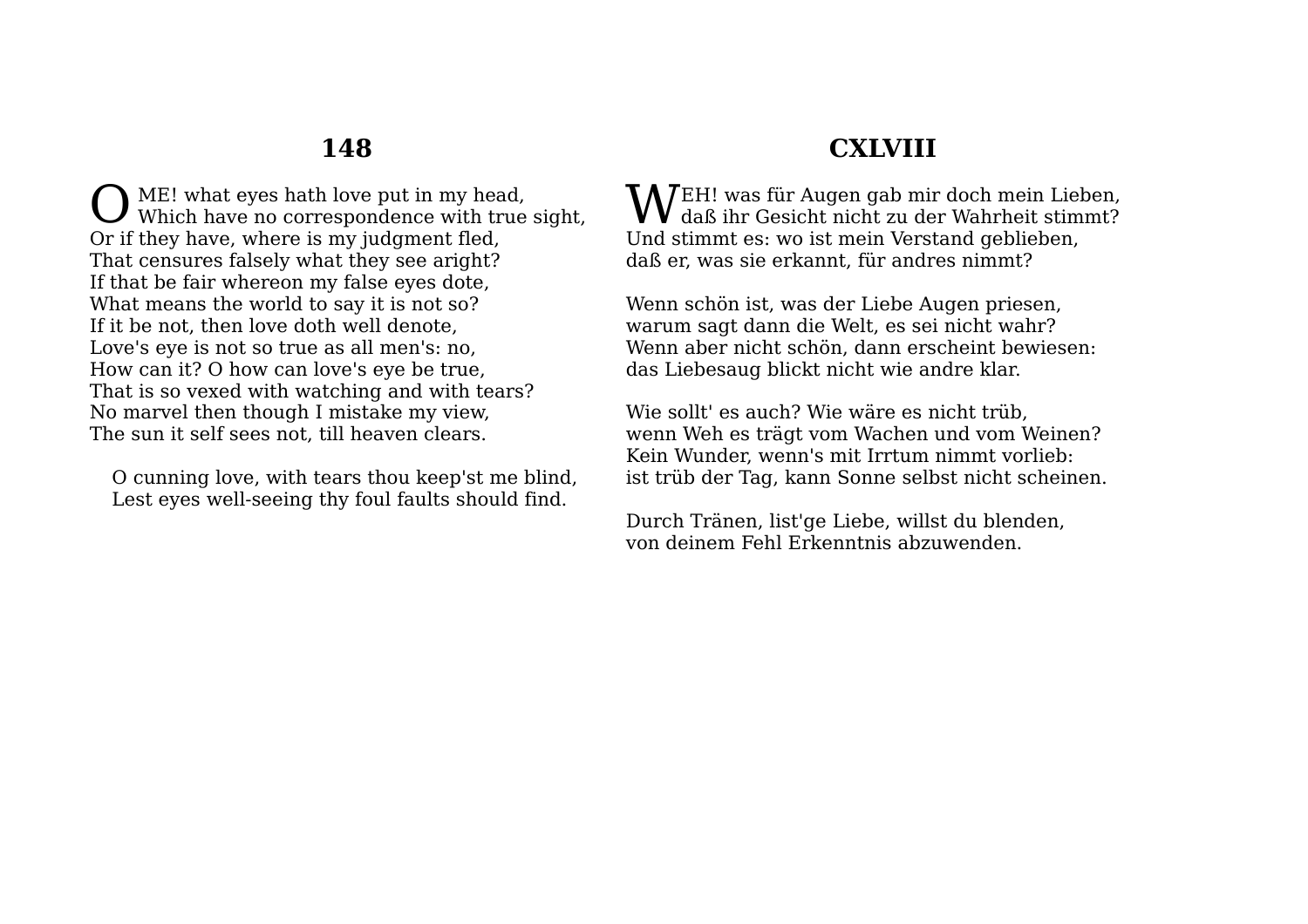ANST thou O cruel, say I love thee not. CANST thou O cruel, say I love thee not,<br>When I against my self with thee partake? Do I not think on thee when I forgot Am of my self, all-tyrant, for thy sake? Who hateth thee that I do call my friend, On whom frown'st thou that I do fawn upon, Nay if thou lour'st on me do I not spend Revenge upon my self with present moan? What merit do I in my self respect, That is so proud thy service to despise, When all my best doth worship thy defect, Commanded by the motion of thine eyes!

But love hate on for now I know thy mind, Those that can see thou lov'st, and I am blind.

# **CXLIX**

U sagst mir, Grausame, ich lieb dich nicht, DU sagst mir, Grausame, ich lieb dich nicht,<br>der, untreu sich, nur schwört zu deiner Fahne! Und opfre ich mich nicht im Selbstverzicht nur deiner Tyrannei und meinem Wahne?

Wer ist dein Feind, dem ich ein Freund sein könnte? Wem, den du meidest, hätt' ich Gunst bezeigt? Und zürnst du mir, tät ich's nicht selbst und trennte mich von mir, dem ich gänzlich abgeneigt?

Welch ein Verdienst kann mich so hoch erheben an Wert, daß nicht dein Dienst mich höher stellt? Dient denn mein Wert nicht deinem Unwert eben und folgt dir, wie es deinem Blick gefällt?

Doch haß mich nur; ich seh ja, zugewendet bist du nur Sehenden — ich bin geblendet.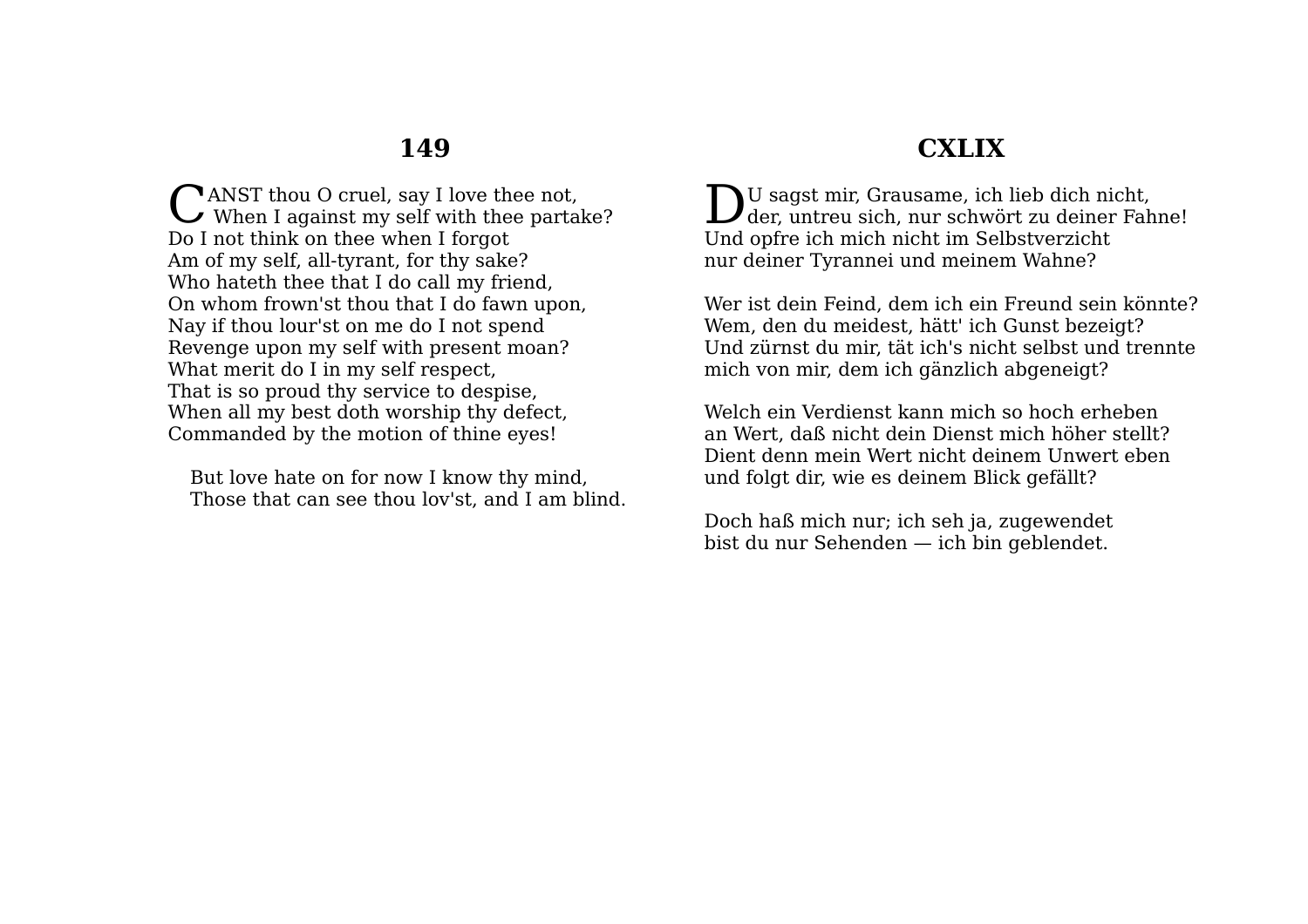FROM what power hast thou this powerful migh, With insufficiency my heart to sway, To make me give the lie to my true sight, And swear that brightness doth not grace the day? Whence hast thou this becoming of things ill, That in the very refuse of thy deeds, There is such strength and warrantise of skill, That in my mind thy worst all best exceeds? Who taught thee how to make me love thee more, The more I hear and see just cause of hate? O though I love what others do abhor, With others thou shouldst not abhor my state. O

If thy unworthiness raised love in me, More worthy I to be beloved of thee.

## **CL**

 $S$ AG, welche Macht gab dir die Allgewalt,<br>daß deine Schwäche meine Kraft zerbric daß deine Schwäche meine Kraft zerbricht? daß ich ein Trugbild schwöre zur Gestalt und mir die Nacht erscheint als Tageslicht?

Sag, was bewirkt den Zauber des Gesichts, den Schein, der so dem Schlechten ward verliehn, daß nichts verbleibt, als dein verwünschtes Nichts der Tugendfülle andrer vorzuziehn?

Wie kommt's, daß stets mit heißern Liebesflammen gerechter Grund zum Haß mein Herz entflammt? Wenn alle mich und dich darob verdammen, von dir allein drum sei ich nicht verdammt!

Daß ich nach deinem Unwert so begehrt, das wahrlich macht mich deiner Liebe wert.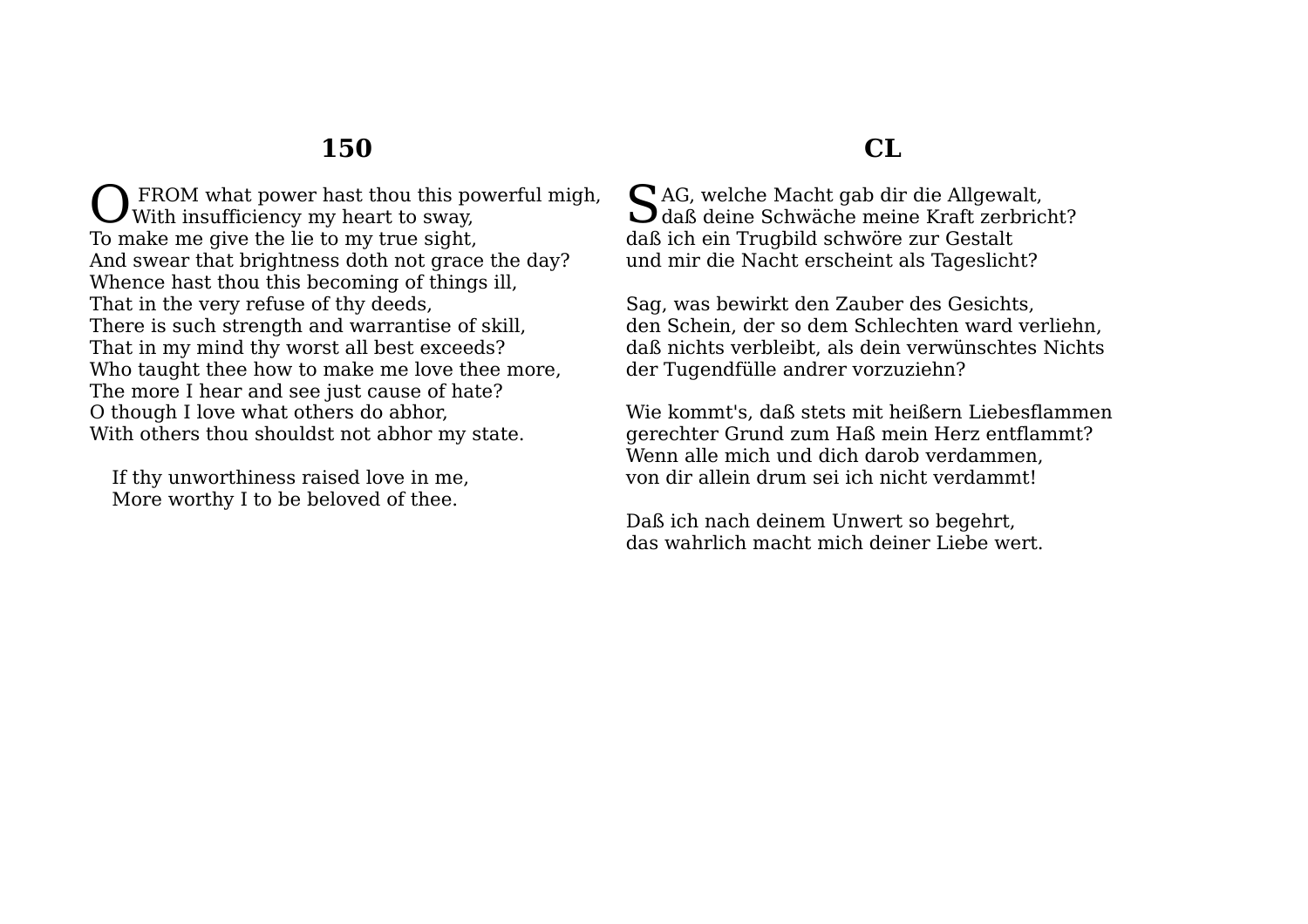OVE is too young to know what conscience is, UVE is too young to know what conscience is,<br>Yet who knows not conscience is born of love? Then gentle cheater urge not my amiss, Lest guilty of my faults thy sweet self prove. For thou betraying me, I do betray My nobler part to my gross body's treason, My soul doth tell my body that he may, Triumph in love, flesh stays no farther reason, But rising at thy name doth point out thee, As his triumphant prize, proud of this pride, He is contented thy poor drudge to be, To stand in thy affairs, fall by thy side.

No want of conscience hold it that I call, Her love, for whose dear love I rise and fall.

#### U jung ist Liebe, weiß noch nichts von Sünde, Z U jung ist Liebe, weiß noch nichts von Sünch und doch entstammt die Sünde ihrer Huld. Drum, holde Schelmin, tadle mich gelinde, sonst weisen meine Fehler deine Schuld.

Denn ich verleite, wie du mich verleitet, mein beßres Selbst zu schnödem Sinnenspiel; die Seele spornt das Fleisch, daß es erstreitet den Sieg der Lust, nichts hält es ab vom Ziel,

es reckt sich auf, hört's deinen Namen sagen, es zielt auf dich, es fordert Siegerrecht; dein Herr und Knecht, will's wagen und ertragen: es steht als Herr und fällt als treuer Knecht.

Drum nenn's nicht Sünde, daß mein Sang erschalle für die, für deren Gunst ich steh und falle!

# **CLI**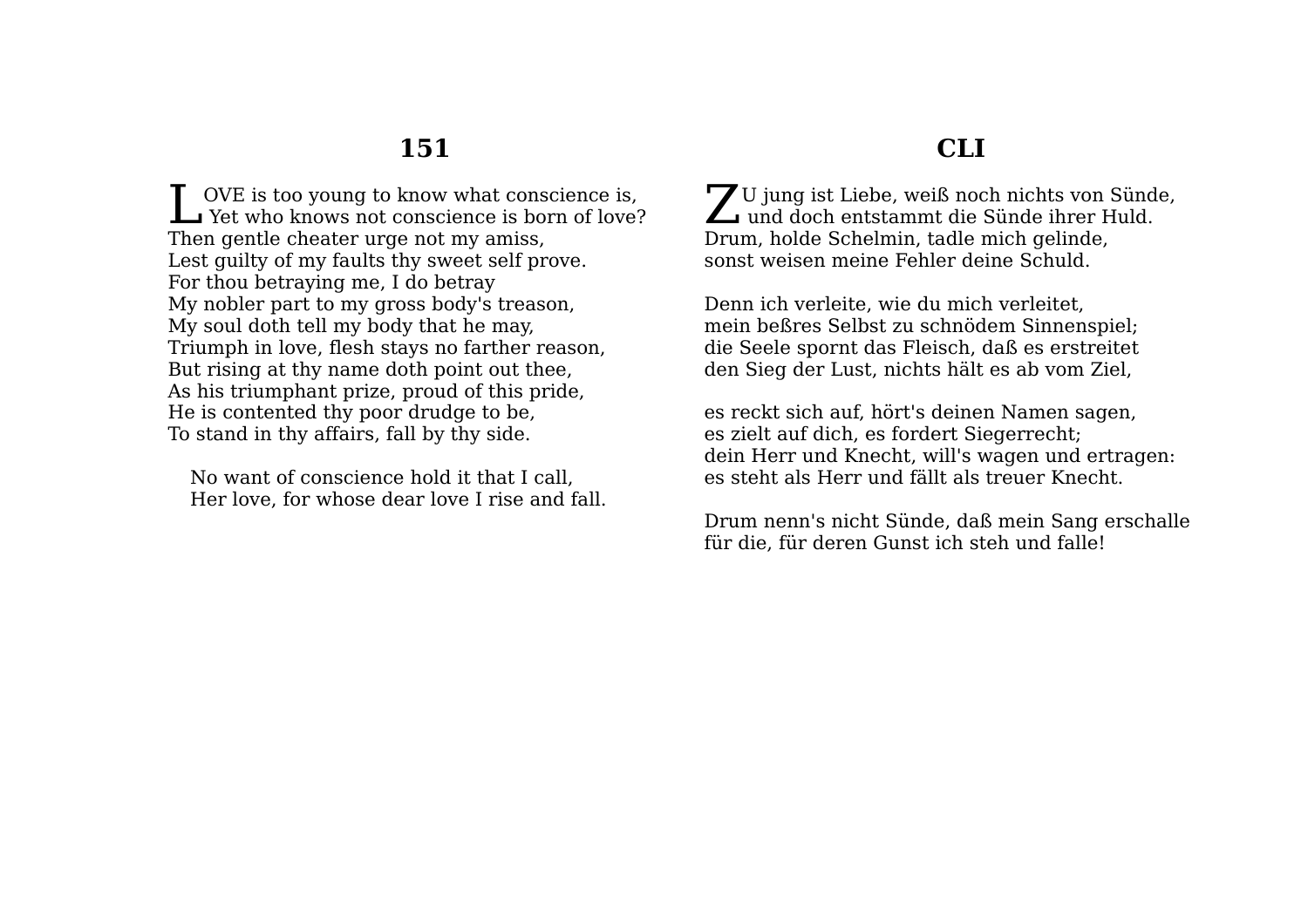**T**N loving thee thou know'st I am forsworn. IN loving thee thou know'st I am forsworn,<br>But thou art twice forsworn to me love swearing In act thy bed-vow broke and new faith torn, In vowing new hate after new love bearing: But why of two oaths' breach do I accuse thee, When I break twenty? I am perjured most, For all my vows are oaths but to misuse thee: And all my honest faith in thee is lost. For I have sworn deep oaths of thy deep kindness: Oaths of thy love, thy truth, thy constancy, And to enlighten thee gave eyes to blindness, Or made them swear against the thing they see.

For I have sworn thee fair: more perjured I, To swear against the truth so foul a lie.

# **CLII**

ALSCH schwor dir meine Liebe, in der Tat; HALSCH schwor dir meine Liebe, in der Tat;<br>doch doppelt falschen Eid schwor mir dein Lieben! Dem Treubruch folgte neuen Bunds Verrat,

und Liebe ist von neuem Haß vertrieben.

Doch was verarg ich dir zwei falsche Eide, da ich doch selber zwanzig solche schwor? Und jeder war ja falscher noch als beide, da längst den Glauben ich an dich verlor!

Denn heil'gen Eid schwor ich zu deiner Höhe, ich schwor dich rein und himmelwärts entrückt; damit du strahlst, ward mir, daß ich nicht sehe, ab schwor mein Aug das Licht, das Strahlen schickt.

Ich schwor, daß schön und lieblich dein Gesicht, Gottlosern Schwur als diesen gab es nicht!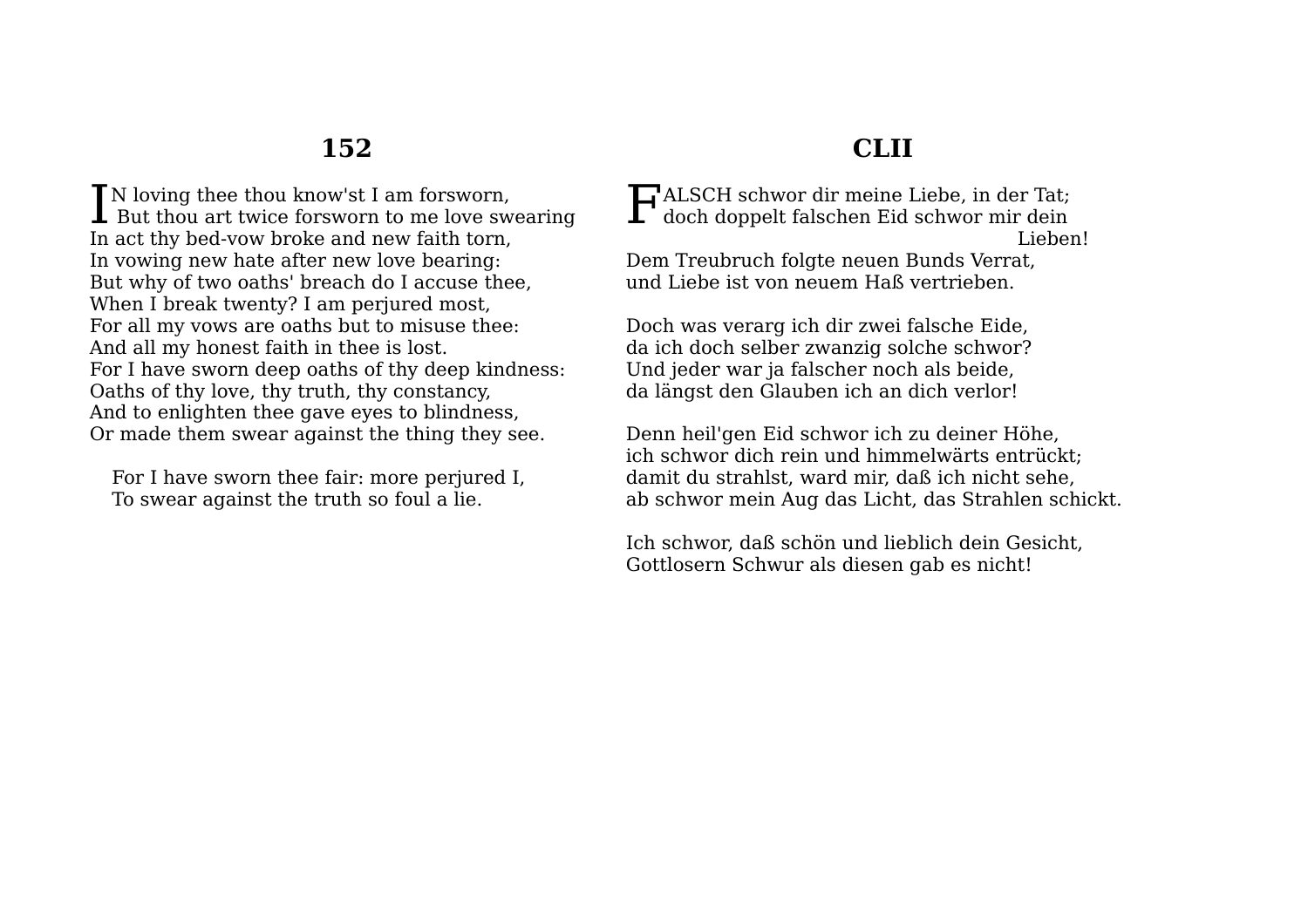UPID laid by his brand and fell asleep. CUPID laid by his brand and fell asleep,<br>A maid of Dian's this advantage found, And his love-kindling fire did quickly steep In a cold valley-fountain of that ground: Which borrowed from this holy fire of Love, A dateless lively heat still to endure, And grew a seething bath which yet men prove, Against strange maladies a sovereign cure: But at my mistress' eye Love's brand new-fired, The boy for trial needs would touch my breast, I sick withal the help of bath desired, And thither hied a sad distempered guest.

But found no cure, the bath for my help lies, Where Cupid got new fire, my mistress' eyes.

## **CLIII**

UPIDO schlief und ihm zur Seite lag CUPIDO schlief und ihm zur Seite lag<br>der Liebesbrand und brannte heiß und hell. Dianens Nymphe schlüpfte aus dem Hag und tauchte schnell die Fackel in den Quell.

Das Wasser nahm vom heil'gen Liebesfeuer die Wärme an und ward zum heißen Bade, auf daß es, wohlig und durch Heilkraft teuer, seltsames Siechtum zur Genesung lade.

Jedoch Cupido nahm sich neue Glut vom Aug' der Liebsten und verbrannt' mein Herz; erkrankt, verlor ich dennoch nicht den Mut und eilte, Heilung hoffend, quellenwärts.

Umsonst! In einem Bad nur sie sich findet: wo jener sich die Fackel angezündet.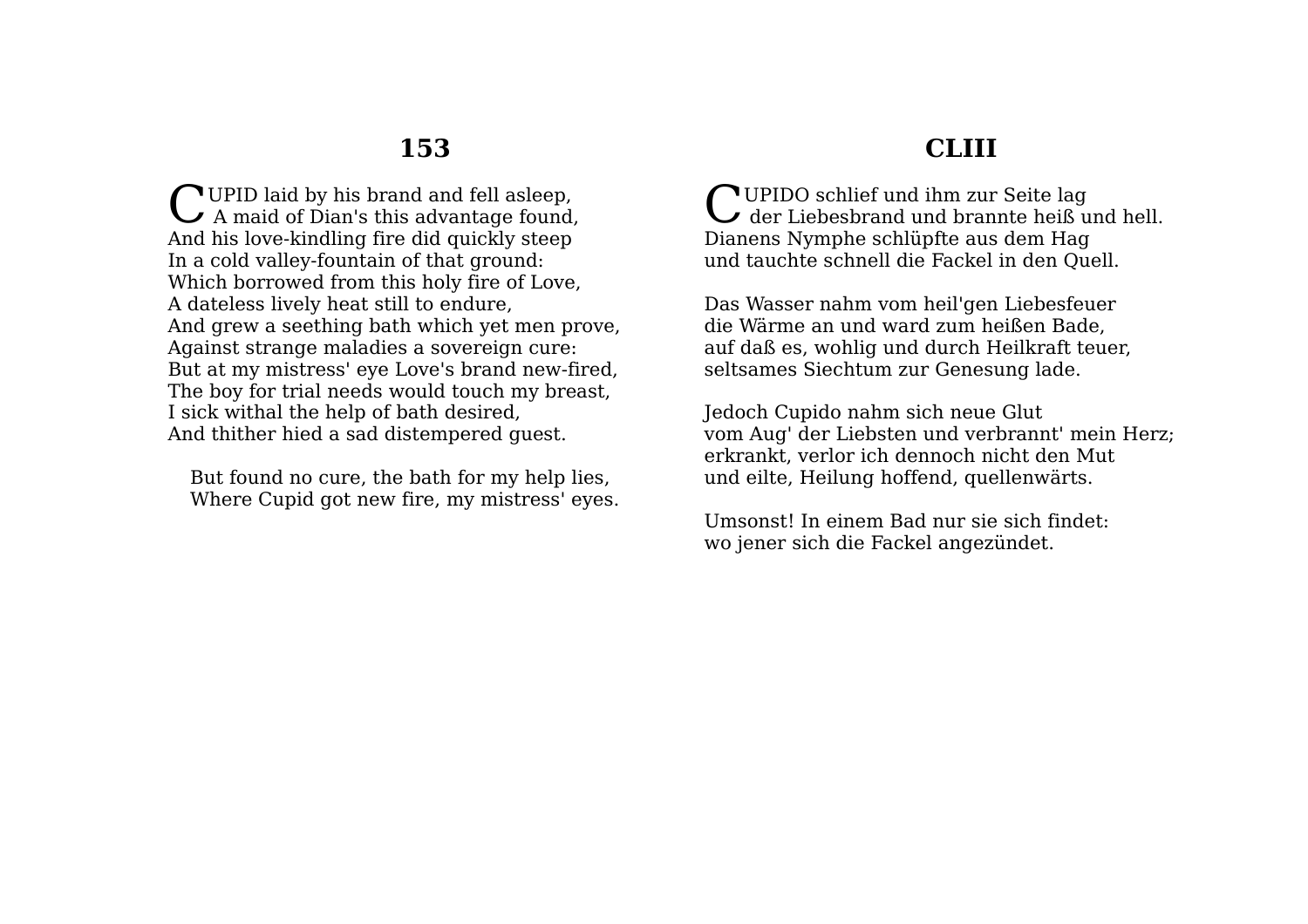THE little Love-god Iying once asleep,<br>Laid by his side his heart-inflaming b **L** Laid by his side his heart-inflaming brand, Whilst many nymphs that vowed chaste life to keep, Came tripping by, but in her maiden hand, The fairest votary took up that fire, Which many legions of true hearts had warmed, And so the general of hot desire, Was sleeping by a virgin hand disarmed. This brand she quenchéd in a cool well by, Which from Love's fire took heat perpetual, Growing a bath and healthful remedy, For men diseased, but I my mistress' thrall,

Came there for cure and this by that I prove, Love's fire heats water, water cools not love.

### **CLIV**

M Schlafe lag der kleine Herr der Herzen, IM Schlafe lag der kleine Herr der Herzen,<br>Lund bei ihm lag der Brand, der sie erfaßt. Ein Schwarm von keuschen Nymphen, unter Scherzen, trat auf den Plan zum Tanz; mit kecker Hast

ergriff der schönsten Nymphe Hand und stahl die Fackel, die so vieler Herzen Brand. So ward der Meister aller Lust und Qual im Schlaf entmannt von einer Jungfernhand.

In einem kühlen Quell löscht' sie das Glühn, und ew'ge Wärme ward dem Quell zuteil, der vielen Kranken schon zum Heil gediehn. Doch ich, der Herrin Knecht, ward dort nicht heil.

Wo Liebe Wasser wärmt, durft' ich nur fühlen: kein Wasser kann das Liebesfeuer kühlen.